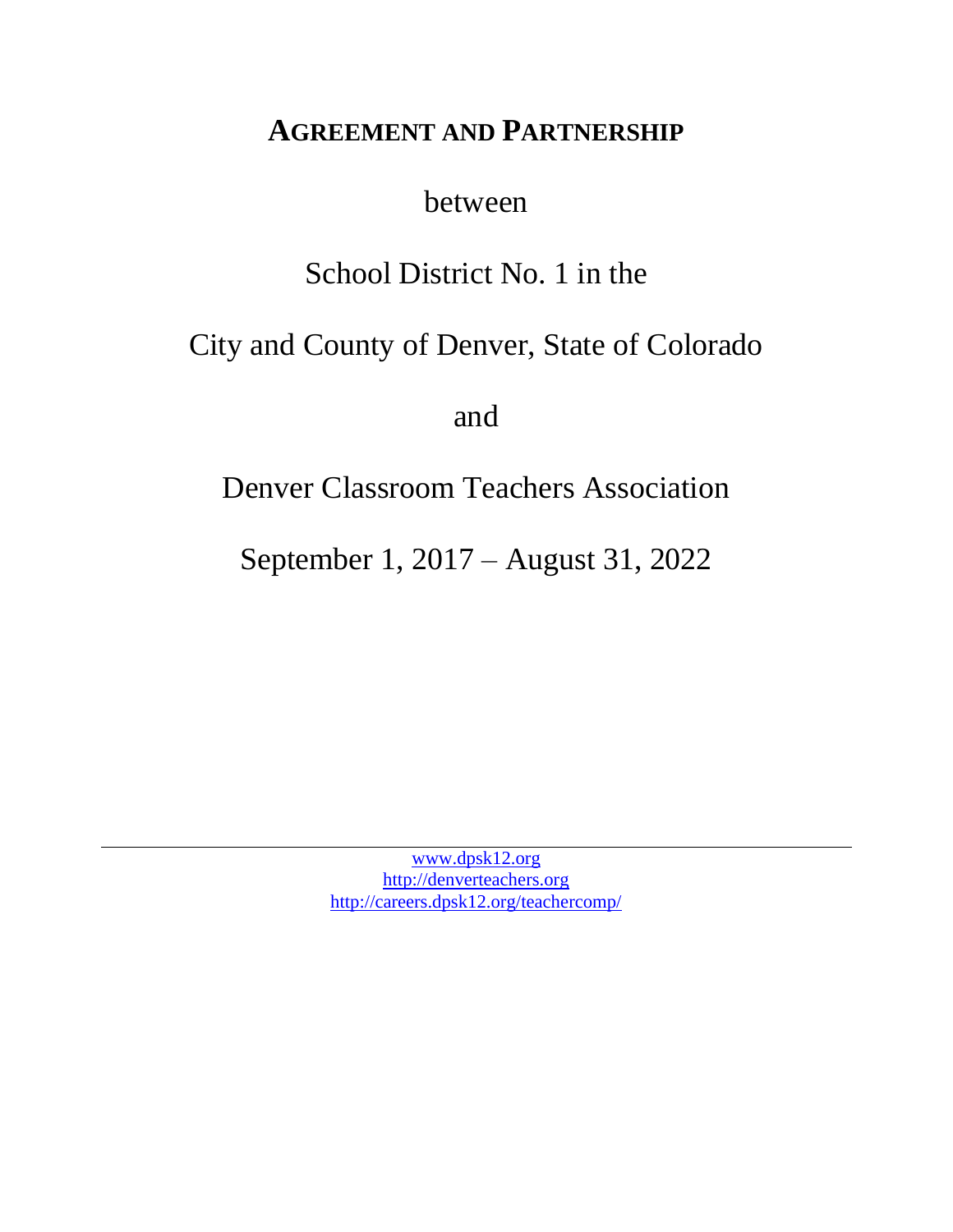# **TABLE OF CONTENTS**

| Article 11 - Complaints Against Teachers/Administrative Leave/Corrective Action  45 |  |
|-------------------------------------------------------------------------------------|--|
|                                                                                     |  |
|                                                                                     |  |
|                                                                                     |  |
|                                                                                     |  |
|                                                                                     |  |
|                                                                                     |  |
|                                                                                     |  |
|                                                                                     |  |
|                                                                                     |  |
|                                                                                     |  |
|                                                                                     |  |
|                                                                                     |  |
|                                                                                     |  |
|                                                                                     |  |
|                                                                                     |  |
|                                                                                     |  |
|                                                                                     |  |
|                                                                                     |  |
|                                                                                     |  |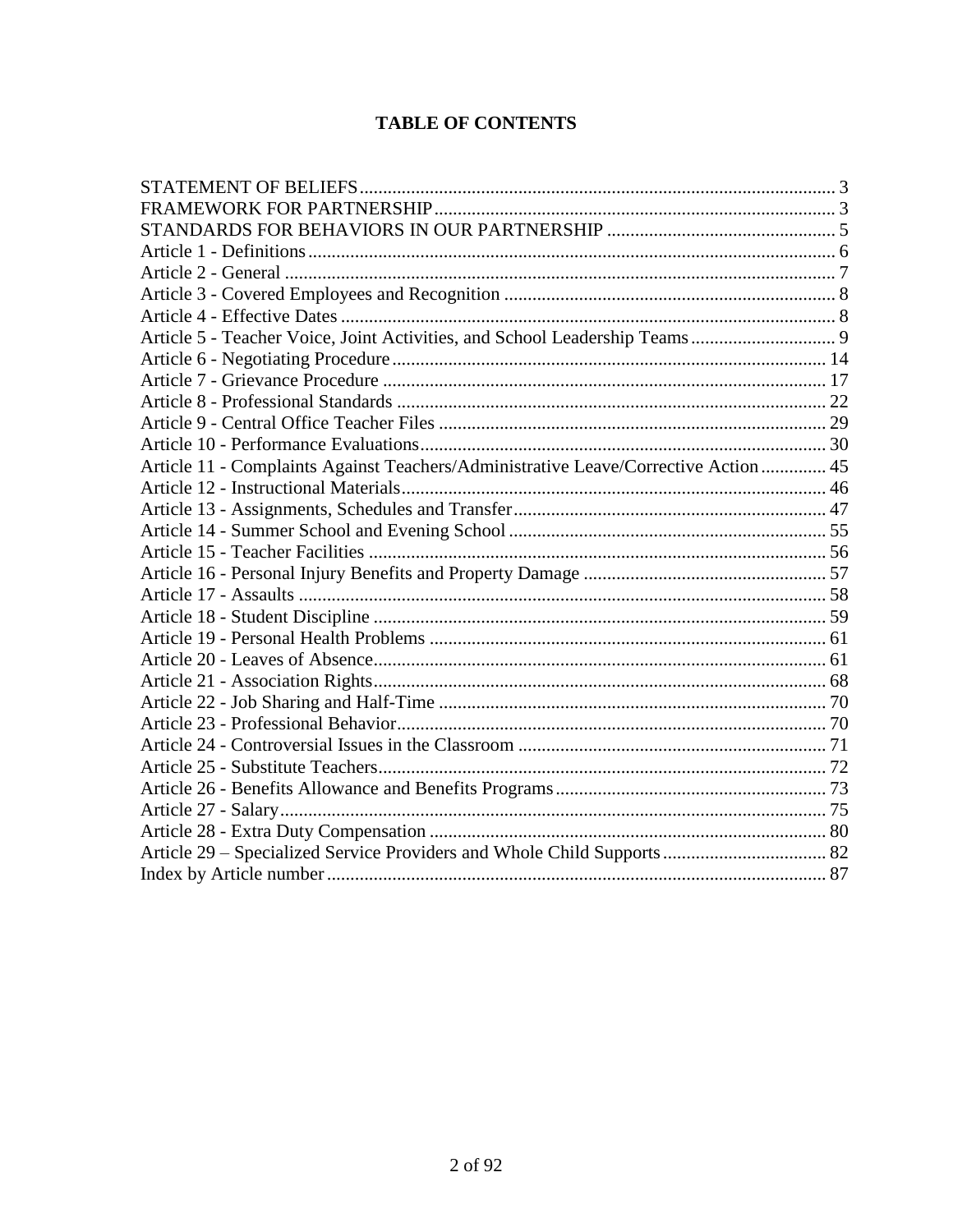# <span id="page-2-0"></span>**STATEMENT OF BELIEFS**

The Board and the Association share the belief that providing a high quality education for the children of Denver is the paramount objective of the District. Both parties affirm that the educational program should be sensitive to the needs and aspirations of children, regardless of race, color, ethnic background, creed or economic status. This is reflected in the mission statements adopted by the Denver Classroom Teachers Association and the Denver Public Schools.

The mission of the Denver Public Schools, the center of Community learning, is to guarantee that our children and youth acquire knowledge, skills, and values to become self-sufficient citizens by providing personalized learning experiences for all students in innovative partnerships with all segments of the Community. Community involvement is critical to the success of our schools. The goals of the District are established by the Board of Education with input from the Community. Each school site will be required to form a Collaborative School Committee (CSC).

The Denver Classroom Teachers Association (DCTA) is a professional organization of recognized educational leaders. We advocate for the rights and responsibilities of all educators, and for an ethical system of quality public education for all students.

Quality teaching and high teacher morale promote positive learning environments for students. Attaining the educational goals of the Denver Public Schools requires mutual understanding and cooperation between the Board and the Association. To this end, good-faith negotiations between the Board and the Association with a free and open exchange of views are desirable.

In negotiating this Agreement, the Board and the Association, with the concurrence of the Community, have three major goals for joint school reform efforts:

- Greater success for all students as reflected in higher achievement.
- A significantly higher completion rate that moves the District toward its goal of graduating all students from the K-12 educational program.
- An improvement in the Community's level of confidence that the Denver Public Schools, as an institution, provides effective education for all students.

# <span id="page-2-1"></span>**FRAMEWORK FOR PARTNERSHIP**

It is in the interest of both the District and the Association that the terms of the Agreement be understood and enforced. The Agreement between the District and the Association is typically referred to as the teachers' contract. In some quarters, this reference implies that the Agreement is solely for the benefit of the teachers and minimizes the benefits that result to the District through the Agreement.

Enforcement of and compliance with the Agreement is essential. However, both parties have a greater interest in developing a joint ownership and commitment in terms of both the letter and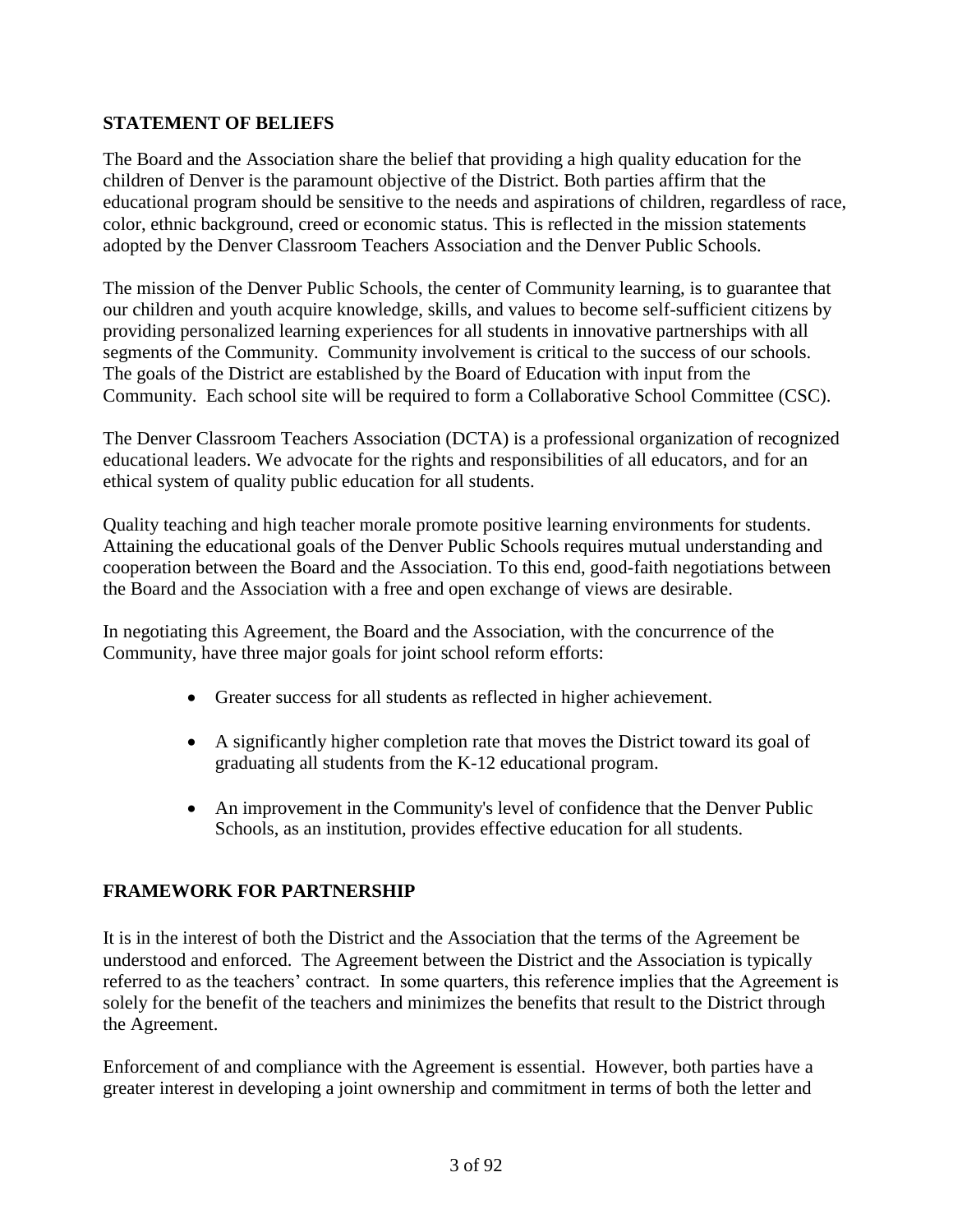spirit of the Agreement. The Agreement will become essential to furthering the desired partnership between the District and the Association. The District and the Association recognize their collective responsibility to promote positive change in the Denver Public Schools in an effort to promote education reform to benefit all students and to ensure professional collaboration between the District and the Association. Following is a systemic framework for improving the enforcement of the Agreement while laying a foundation for joint ownership and a greater commitment to living under the terms of the Agreement.

- Interest-Based Bargaining. Our use of Interest-Based Bargaining will contribute to the joint ownership, enforcement and commitment of the resulting Agreement. We are aware of our efforts and the environment that it is creating for a strong partnership relationship. We recommend utilizing an Interest-Based approach for problem solving and decision making in all areas of the District.
- The Agreement. The Agreement reflects the core beliefs and values of the District and the Association. It utilizes clear and unambiguous language to describe the procedures all teachers and administrators will follow. In doing so, we will improve our success in increased learning for all students and closing the achievement gap.
- Training. We recognize the need for regular training jointly with administrators and teachers in this Agreement. The training should focus not just on the rules, but also emphasize problem-solving skills and relationship building.
- Organizational Structure. Organizations in the District have an explicit role in supporting and promoting the enforcement of and commitment to the Agreement. The Board and the Association governance bodies understand the importance of their roles, encouraging everyone in the District to respect the terms of the Agreement and use it as a tool to jointly resolve legitimate differences.
- Communications. A formal communications strategy will be developed to share and explain information about this Agreement.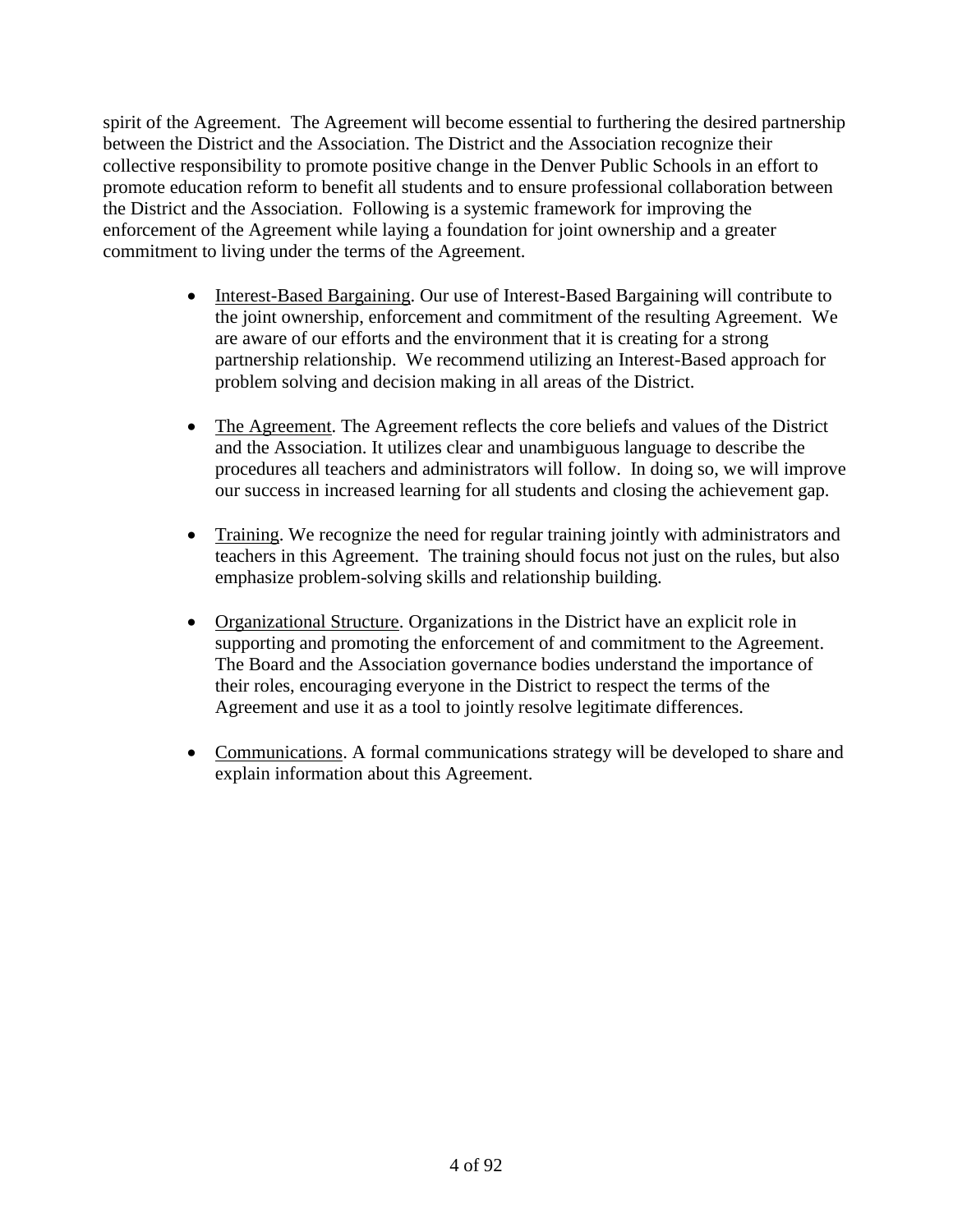# <span id="page-4-0"></span>**STANDARDS FOR BEHAVIORS IN OUR PARTNERSHIP**

In an effort to foster and support a greater commitment in terms of both the letter and spirit of the Agreement, the District and Association offer the following partnership guidelines. These guidelines suggest ways that will support positive change within Denver Public Schools in our efforts to resolve educational issues and to promote positive change to the benefit of all students.

In addition, these guidelines offer additional techniques to ensure more effective collaborative problem solving between the District and the Association. It is important that we all make a concerted effort to utilize an Interest-Based approach for problem solving and decision-making in all areas of the District.

These guidelines can be applied at the District level, in the school building, and in one-on-one situations. Our collective ability to successfully use this approach will contribute to and enhance a positive school and District climate.

#### Practical Guidelines.

Use an Interest-Based approach to problem solving. Agree on what needs to be worked on.

- Jointly launch the initiative together.
- Take on issues honestly and openly not based on who has the power.
- Focus on an outcome(s) that will advance the educational goals of the District.
- Have clear timelines and deliverables.
- Respect the views of all parties and their right and responsibility to express these views.

Contribute the best you have to work on the problem.

Recognize you may see things from different perspectives.

Disagree without being disagreeable.

Recognize each other's roles as a representative of another constituent group.

- Jointly validate information received. Gather necessary information before making a decision. Gather expertise from both within and outside of the District.
- Jointly communicate in an appropriate and timely manner. Have an in-depth communications plan. Communicate progress and final results. Give the same answers together as partners. Give each other a heads  $up$  – don't blindside. Assume the best of the other party, not the worst.
- Learn from your mistakes. Build in processes for evaluation and feedback.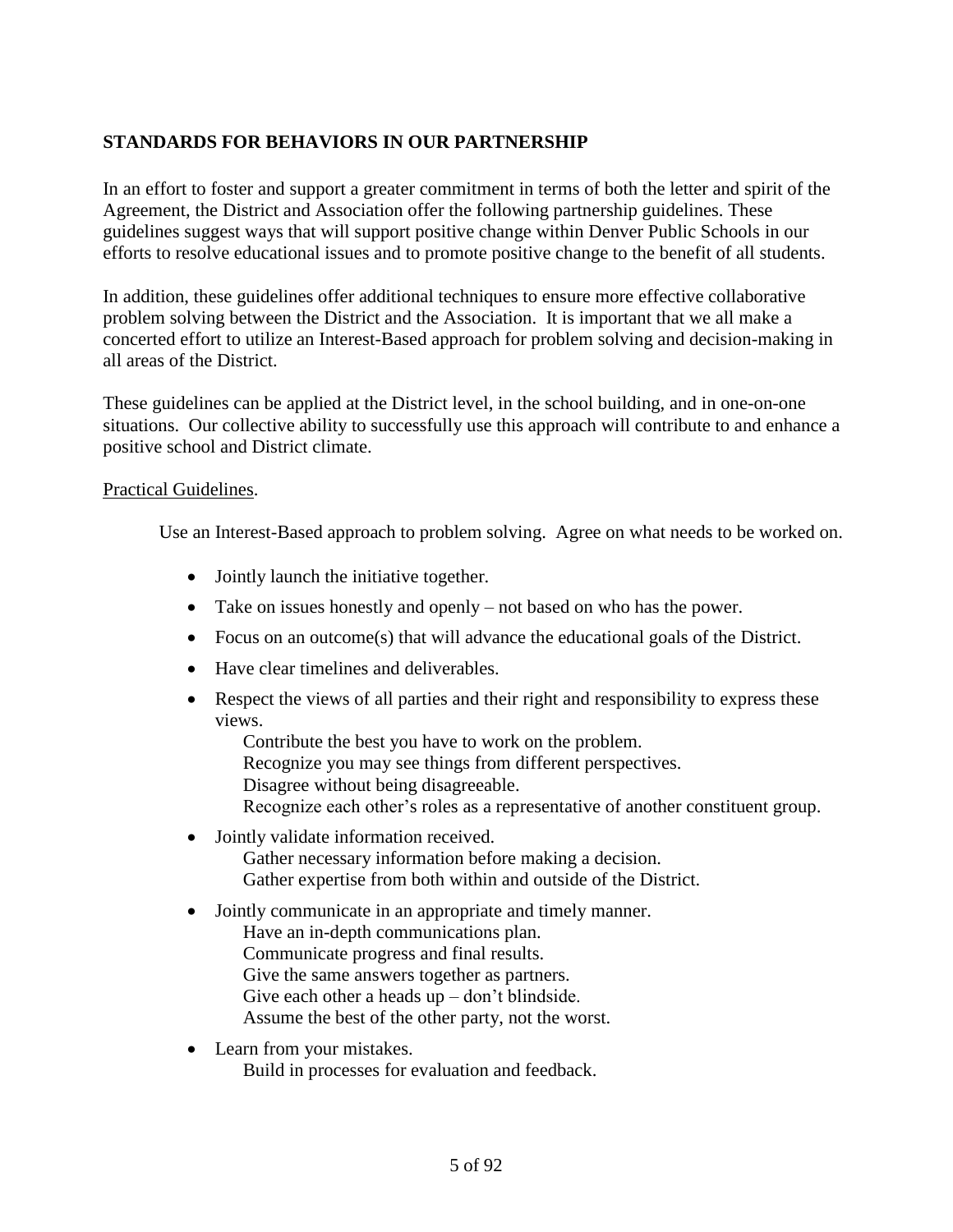#### <span id="page-5-0"></span>**Article 1 - Definitions**

- 1-1 The term "Community" as used in these Articles shall include parents and other Denver Community members.
- 1-2 The term "teacher" as used in this Agreement shall mean all non-administrative teaching personnel, employed half-time or more, who are licensed by the Colorado Department of Education as teachers, including others who are authorized to teach by statute. Teacher leaders and Peer Observers are specifically included in this definition even though their duties may include evaluation of their peers. Guest teachers and student teachers are not included. Unless the language provides otherwise, references to "teachers" in this Agreement refers to all employees covered by this Agreement.
- 1-3 The term "Board" as used in these Articles shall mean the Board of District No. 1 in the City and County of Denver and State of Colorado.
- 1-4 The term "Association" as used in this Agreement shall mean the Denver Classroom Teachers Association.
- 1-5 The terms "School District," "District" and "Denver Public Schools" as used in these Articles shall mean District No. 1 in the City and County of Denver and State of Colorado.
- 1-6 The term "Superintendent" as used in these Articles shall mean the Superintendent of Schools of District No. 1 in the City and County of Denver and State of Colorado. The Superintendent is the Chief Executive Officer of the Board who administers the affairs and programs of the District as provided by law and Board policy.
- 1-7 The term "school year" as used in these Articles shall mean the officially adopted traditional school calendar.
- 1-8 The term "principal" as used in these Articles shall include the head administrator of a school, as well as an administrative supervisor, where appropriate.
- 1-9 The term "school" as used in these Articles shall refer to each educational unit overseen by a principal or administrative supervisor.
- 1-10 The term "ProComp Agreement" as used in these Articles shall refer to the Professional Compensation System for Teachers Agreement in its current form or as amended in the future.
- 1-11 The term "Beacon School" will be used to describe a school where the teachers and principals have worked together to create a clear coherent instructional plan for their school approved by the Board of Education.
- 1-12 The term "Specialized Service Provider" (SSP) as used in this Agreement shall mean all non-administrative employees, employed half-time or more, who hold a professional license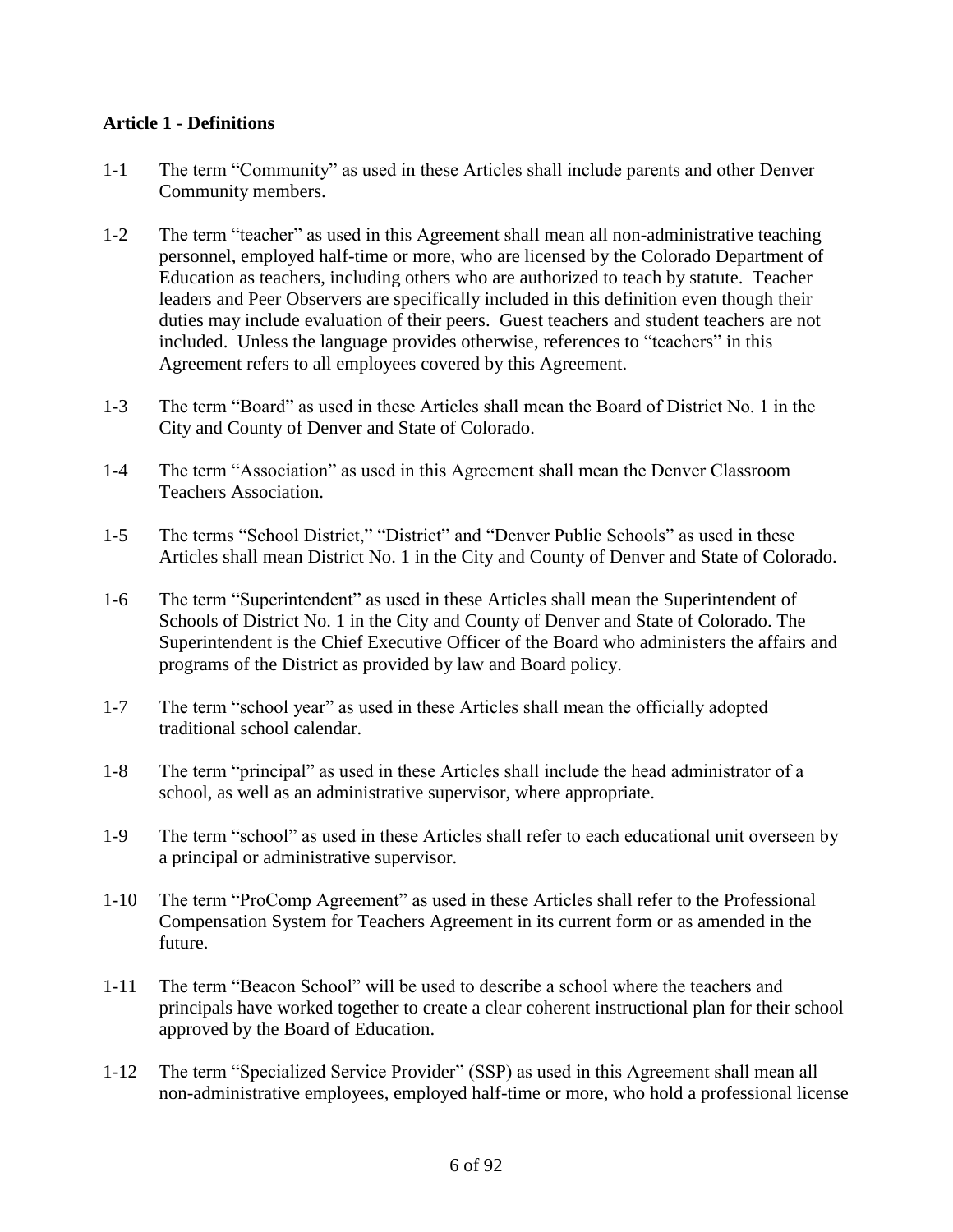in order to practice and are performing duties in the capacity of an SSP. SSPs are licensed personnel who provide support to teachers and students in areas that involve student physical, emotional, and social health and well-being, including but not limited to audiologists, occupational therapists, physical therapists, school counselors, school nurses, school orientation and mobility specialists, school psychologists, school social workers and speech and language pathologists.

# <span id="page-6-0"></span>**Article 2 - General**

- 2-1 The District and the Association agree to abide by and enforce the provisions of this Agreement in good faith.
- 2-2 The Board shall apply the provisions of this Agreement equally to all employees without discrimination on the basis of race, color, national origin, religion, sex/gender (including pregnancy, childbirth, and related medical conditions), disability, citizen status, sexual orientation, gender identity, transgender status, marital status, veteran status, age, membership or official activities in any teacher organization, or any other rights as may be protected by statute.
- 2-3 The District and the Association shall collaborate on the creation of a webinar regarding the terms of this Agreement and take steps to assure that the webinar is available at all times to teachers. The webinar shall track who has taken the training. The District and the Association may also mutually agree to conduct additional training with teachers and administrators, as necessary, to ensure the implementation and enforcement of the Agreement. The District and the Association will also publish this Agreement on their respective websites, along with any MOUs or addendums. Hard copies of the Agreement shall be distributed to each Association Area Representative and each District/building Administrator.
- 2-4 No change, rescission, alteration or modification of this Agreement in whole or in part shall be valid unless the same is ratified by both the Board and the Association.
	- 2-4-1 Unless otherwise provided in this Agreement, requests for waivers from this Agreement shall be made by the principal and the Association Representative to the Board of Education and the Association. Practices in individual schools that have not followed this procedure are not precedent-setting and do not establish a past practice.
- 2-5 This Agreement shall be governed and construed according to the Constitution and Laws of the State of Colorado. If any provision of the Agreement or any application of this Agreement to any teacher covered hereby is found contrary to law, such provision or application shall have effect only to the extent permitted by law, but all other provisions or application of this Agreement shall continue in full force and effect.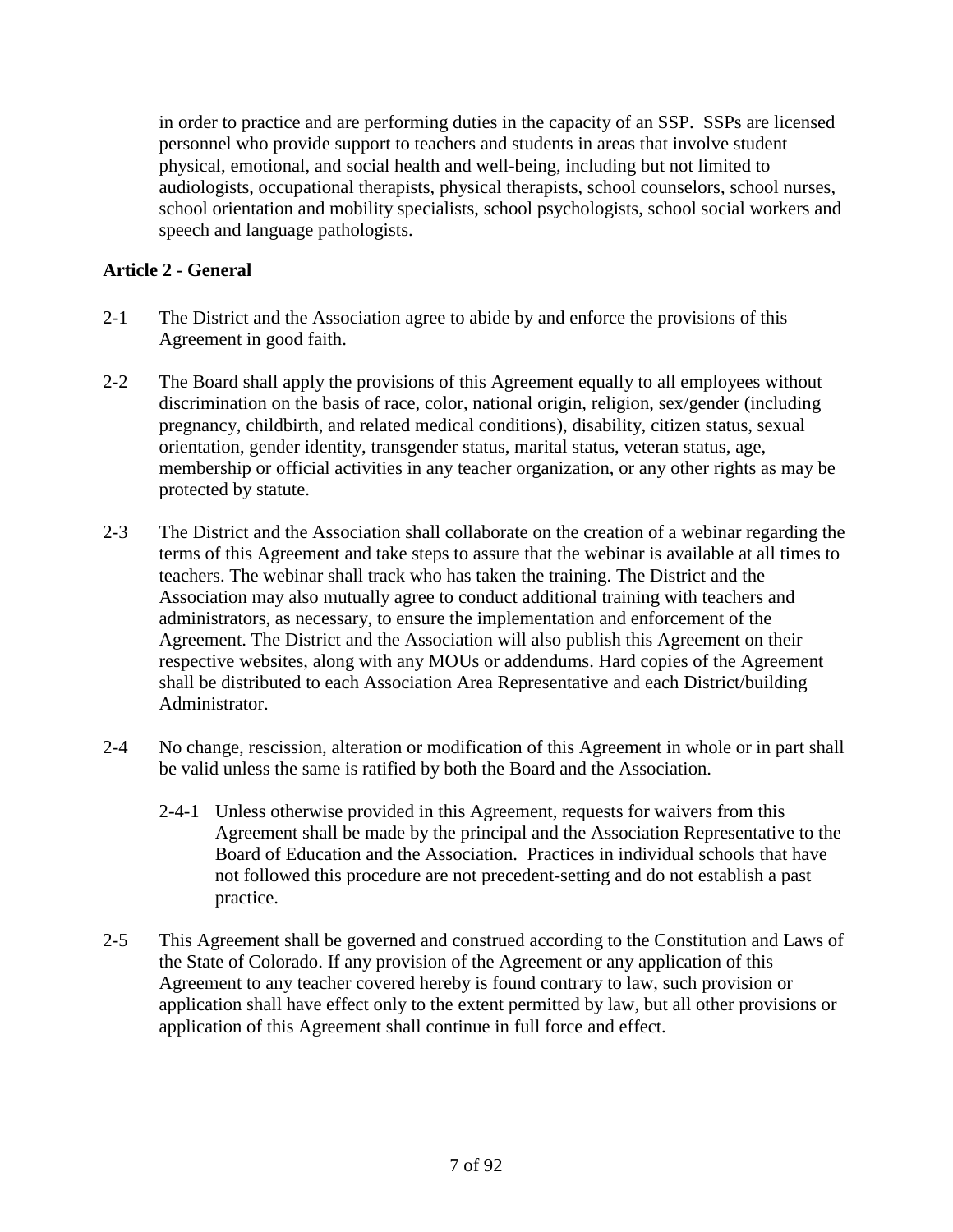- 2-6 In case of any direct conflict between the express provisions of this Agreement and any Board policy or writing not incorporated in this Agreement, the provisions of this Agreement shall control.
- 2-7 The parties recognize that the Board has the responsibility and authority to establish policies and regulations for the management of all the operations and activities of the District. All lawful rights and authority of the Board not modified by this Agreement are retained by the Board.
- 2-8 This Agreement constitutes District policy for the term of said Agreement, and the Board and the Association will carry out the commitments contained herein and give them full force and effect.
- 2-9 The Association shall continue to admit persons to membership without discrimination on the basis of any of the protected classes listed in Article 2-2 or any other rights as may be protected by statue.
- 2-10 Employees covered by this Agreement have the right to join, or refrain from joining, any lawful organization for their professional or economic improvement and for the advancement of public education. Membership of a teacher in, or financial support for any organization, shall not be required as a condition of employment with the District.

# <span id="page-7-0"></span>**Article 3 - Covered Employees and Recognition**

- 3-1 Employees covered by this Agreement include all teachers as defined in Article 1-2**,** all SSPs as defined in Article 1-12 and JROTC instructors, but excluding vocational teachers covered by the Vocational Teachers' Federation Agreement and Type II Authorization Interns.
- 3-2 Pursuant to current Board resolutions granting recognition, the Board hereby reaffirms recognition of the Association and agrees that the Association shall continue as the exclusive representative of the employees specified in Article 3-1 until six months after the expiration of this Agreement and for such additional periods of time as its recognition may be extended under procedures approved by the Board.
- 3-3 All rights and privileges granted to the Association under the terms and provisions of this Agreement are for the exclusive use of the Association.

# <span id="page-7-1"></span>**Article 4 - Effective Dates**

4-1 Upon ratification, this Agreement shall be effective September 1, 2017, and shall remain in full force and effect until August 31, 2022.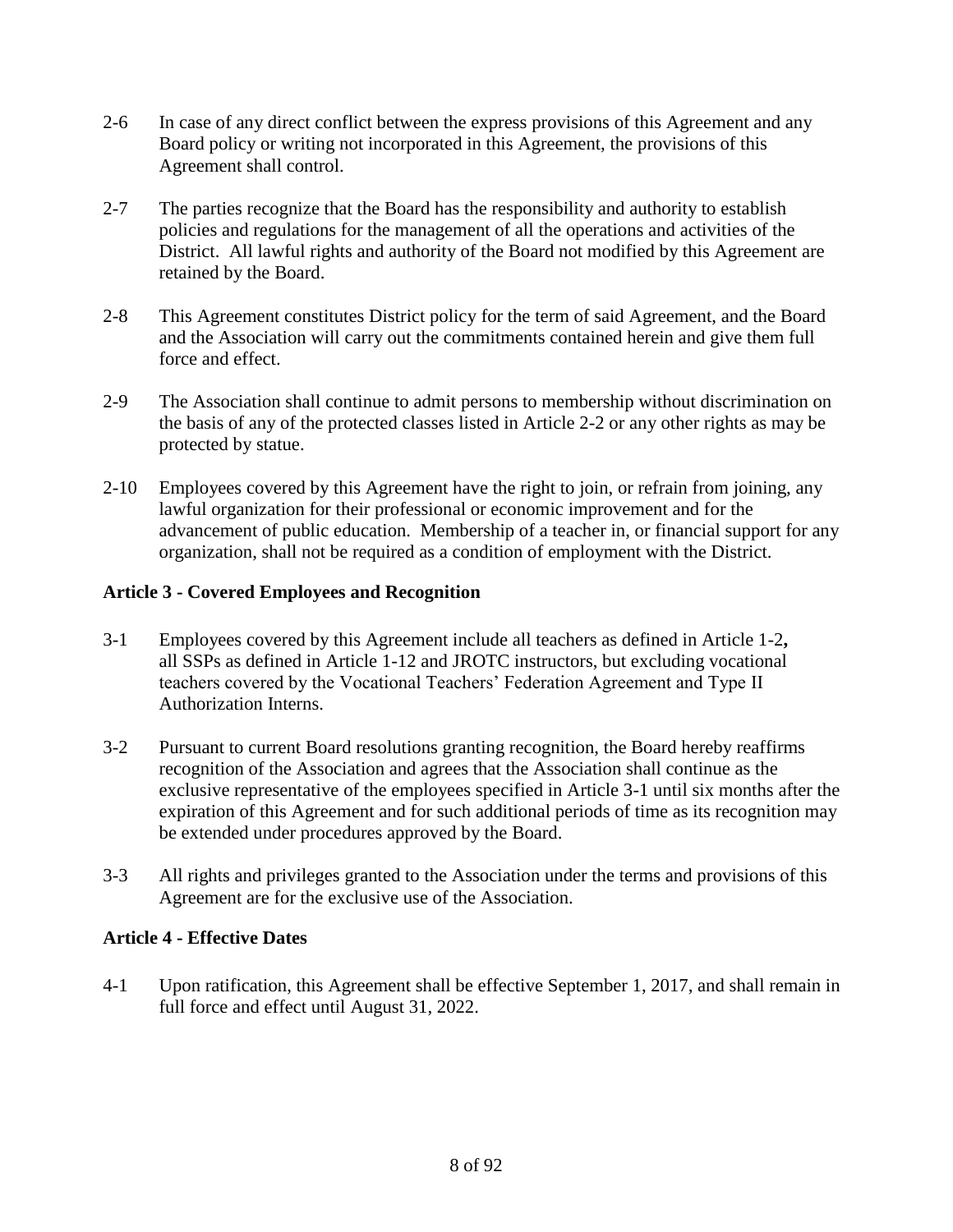# <span id="page-8-0"></span>**Article 5 – Teacher Voice, Joint Activities, and School Leadership Teams**

# 5-1 **Guiding Principles.**

- 5-1-1 Implementation of the District's instructional program is complex and best accomplished when there is mutual respect among a school's leadership and teachers with a joint commitment to problem solving. Such an atmosphere in no way diminishes the authority of the school leadership or the professionalism of teachers.
- 5-1-2 The Board of Education is vested with the authority to establish the District's curriculum and instructional program.
- 5-1-3 For teachers, a variety of relevant and tailored professional growth activities is most likely to improve instruction, including individual time for reflection, participation in grade level/subject area/vertical teams, whole school professional development, working with the teacher leaders, and participation in professional learning communities. A staff development plan shall take into account the differentiated needs of teachers based on experience, education, skills, and student needs. A variety of activities developed in collaboration with teachers shall be included in the plan.
- 5-1-4 Teamwork among teachers and with the school leadership is an important component for improving achievement. Teachers shall have a significant role in identifying, developing, and implementing the instructional program consistent with Colorado State Standards and/or Common Core State Standards and their professional judgment. Differentiated instructional supports may be provided in order to develop foundational skills and bridge the gap to grade-level competency.
- 5-1-5 A positive school climate is also an important component of improving student achievement. A positive school climate is created through a collaborative working relationship between school leaders, teachers, SSPs, parents, and community members.

# 5-2 **Teacher Committees.**

5-2-1 The Superintendent or designee(s) and the Association may mutually agree to form teacher committees to address issues of significance that impact teachers' salaries, wages, hours, and conditions of employment.

5-2-2 The following committees have been formed to work toward that end:

- Agreement Review Committee Articles 6, 7, and 11.
- Advisory District Personnel Performance Evaluation Council Article 10
- $\bullet$  Interim Negotiations Article 6
- Benefits Board Articles 21 and 28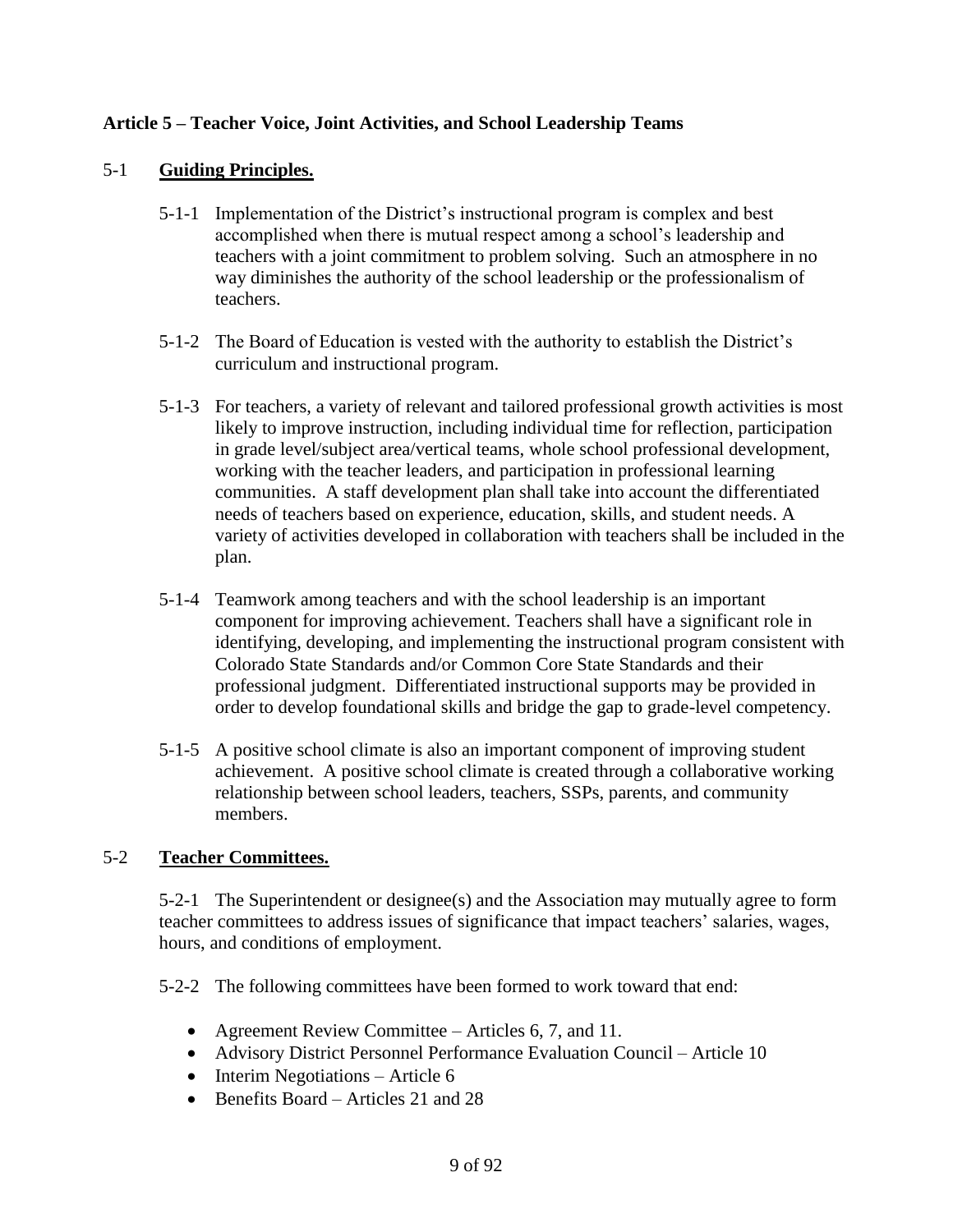- Instructional Issues Council Article  $5$
- Collaborative School Committees
- Personnel Committees Article 13
- School Leadership Teams Article 5
- LEAP Collaboration Committee Article 10
- Any additional committees may be formed as needed.

#### 5-3 **Instructional Issues Council.**

- 5-3-1 The District and the Association shall establish a District-wide Instructional Issues Council (the Council) to collaborate, review, and problem solve through an open and honest dialogue, in order to make recommendations by consensus, where appropriate, regarding the planning, implementation and ongoing improvement of the District's existing and proposed curriculum, instructional programs, and assessment tools, including professional development. The Council shall be cochaired by a teacher, appointed by the Association President, and a designee of the Superintendent.
- 5-3-2 Impact on Student Achievement and Teacher Time.

When considering a recommended course of action, the Council will consider the impact of the proposed initiative on the:

- Estimated potential for improving student achievement; and
- Teachers' time to teach and work week.
- 5-3-3 The Council shall operate based on the guidelines below:
	- a. The Council shall have a facilitator, if a source of funding other than the District or Association can be identified.
	- b. The Council shall be composed of a minimum of 3 and a maximum of 6 teachers/SSPs appointed by the Association President and a minimum of 3 and maximum of 6 designees appointed by the Superintendent. Both parties shall appoint an equal number of members to the Council.
	- c. The Council shall meet when there is a District-wide issue that at least one (1) of the co-chairs believes is necessary for the Council's discussion and review. The co-chairs for the Association and the District shall provide notice to the Deputy Superintendent and the DCTA president when the Council would like to convene and on what topic(s). After convening, the Council shall determine by consensus how frequently and how long the group needs to meet in order to address the issue(s) presented.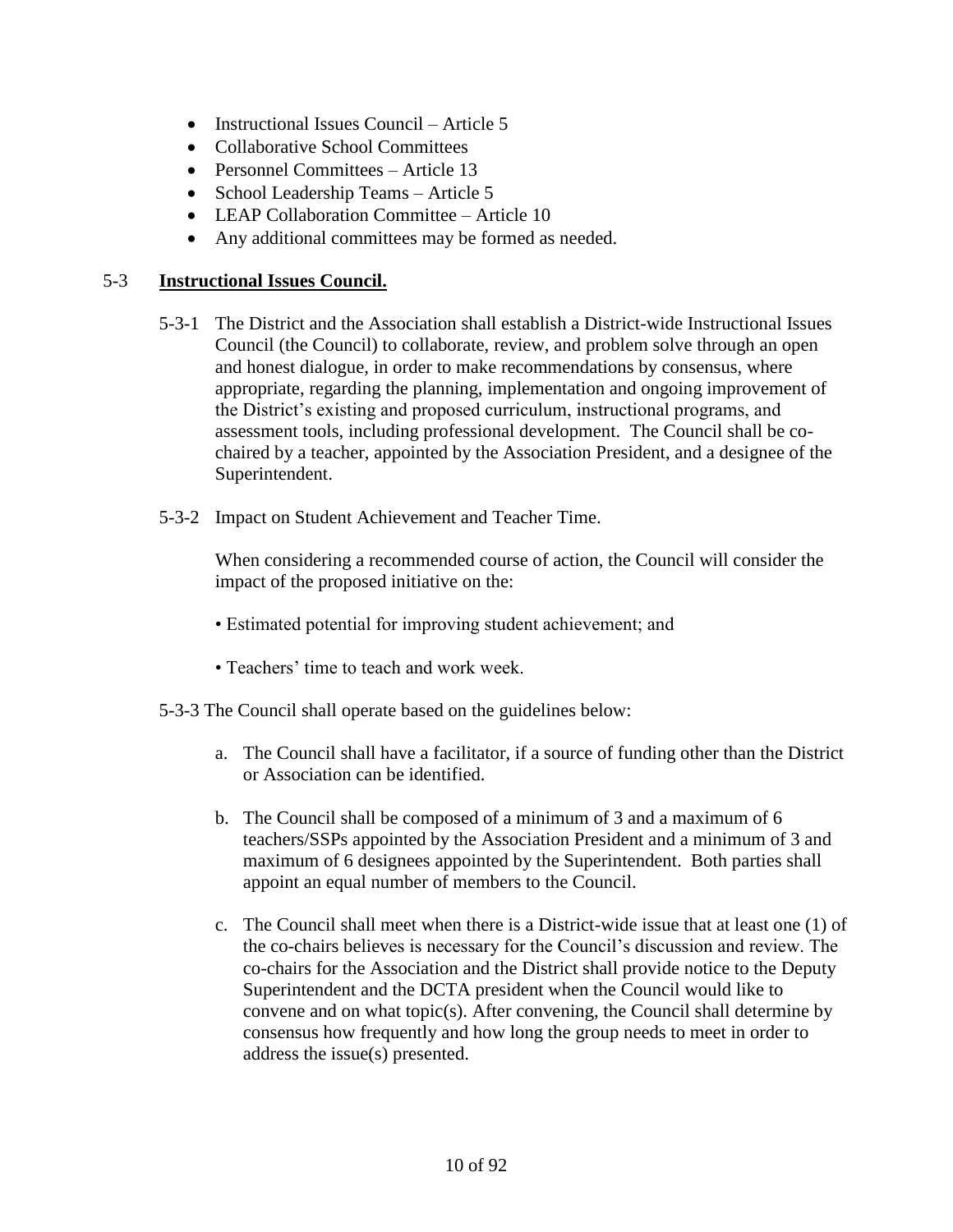- d. Participation on the Council shall take place during time outside of the teacher work day. This time shall be compensated at the extra duty rate.
- e. After coming to consensus on a recommendation, the Council will meet with the Deputy Superintendent and DCTA President in order to share any recommendations.
- 5-4 **Access to Instructional Superintendents:** Instructional Superintendents will get input from teachers and SSPs on issues relevant to their assigned schools such as the implementation of the instructional program, school climate, and/or professional development. For example, Instructional Superintendents can get this input by communicating with teachers, meeting with schools' SLTs, by joining faculty meetings, and/or by speaking with the Association leadership. Instructional Superintendents shall meet and confer with Association leadership if requested by the Association.

# 5-5 **School Leadership Team.**

- 5-5-1 Each school will have a School Leadership Team (SLT) consisting of the principal, the association representative, a teacher appointed by the principal, and a minimum of 3 teacher representatives who should represent a cross section of the faculty including grade levels, specials, department chairs and special service providers. These (SLT) members are elected annually by a majority of the faculty voting by secret ballot. The SLT will seek to operate in an environment marked by mutual support and respect.
- 5-5-2 The SLT will strive to make decisions by consensus. A consensus is either a unanimous decision or a majority decision that the entire SLT, including the dissenters, will support. If consensus cannot be reached, the matter shall be referred to the Instructional Superintendent who shall consult with the Association prior to making a decision. The Instructional Superintendent will review and consider any information provided by members of the SLT.
- 5-5-3 The SLT will meet regularly and their responsibilities shall include:
	- a. Review data and collaborate in the development of the Unified Improvement Plans (or future equivalent);
	- b. Review and collaborate on the design of the school's schedule, including but not limited to:
		- student schedule;
		- teacher schedule;
		- The design of and schedule for the professional development plan within the 40 hour work week, e.g. use of "teal days" or equivalent. The SLT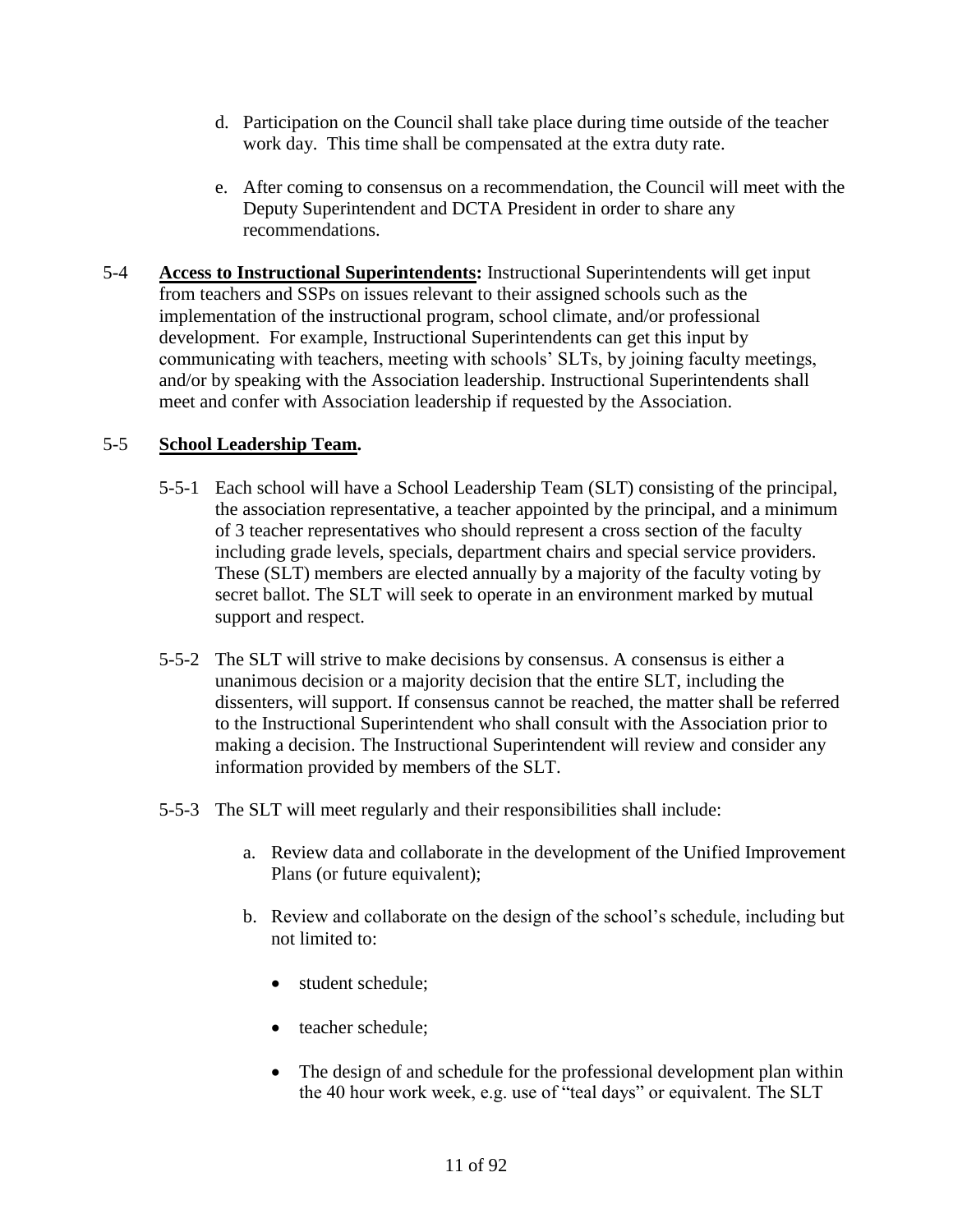shall take into consideration other professional development and teacher obligations in scheduling this time;

- Other operational and professional functions (eg. committee meetings, faculty/staff meetings, grade-level meetings, vertical team meetings, departmental meetings, planning with instructional personnel, data teams); and
- Contingency plans for lack of substitute teachers in order to assure equitable impact and implementation.
- c. Review and collaborate on the implementation of the instructional program as it specifically applies to classrooms and grades at the school including prioritizing and sequencing activities within the teacher work week;
- d. Collaborate to identify strategies for increasing enrollment at the school;
- e. Collaborate to develop communication strategies for regularly reporting student progress to parents/families;
- f. Collaborate to implement best instructional practices;
- g. Plan to identify and reduce non-essential work requirements;
- h. Collaborate on the school-wide learning cycles and observation cycles for the year;
- i. Review and approve written proposals from a teacher requesting that he/she be permitted to substitute a planned Professional Development session with a proposed alternative because the planned session is not related to the teacher's content area (e.g. tabletop arrangement PD for the swimming teacher is not reasonably related); the SLT shall develop procedures regarding such requests; and
- j. Perform additional duties as outlined in Article 8.
- 5-5-4 Any principal new to the District or in their first position as a Principal shall receive training on SLT procedures and distributive leadership.
- 5-5-5 For centrally-based SSPs, there are Departmental Leadership Teams, which are described in Article 31.
- 5-6 **The Agreement Review Committee (ARC)** has joint membership of the Association, including the DCTA Executive Director or designee, Uniserv Directors, and members of the Department of Human Resources. Either party may bring additional people as needed, with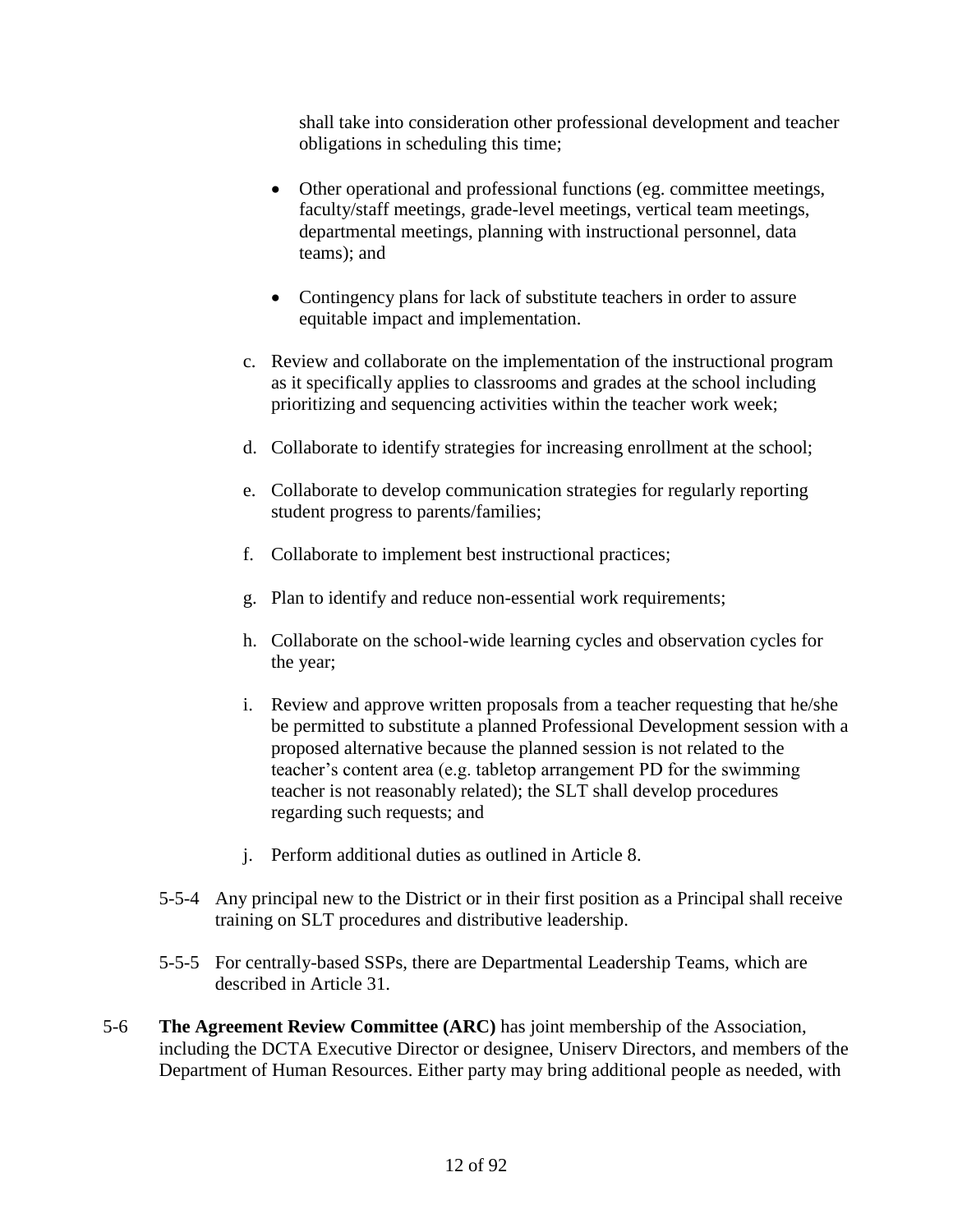advance notification to the other party. The ARC is a forum for raising and reviewing issues associated with implementing the terms of this Agreement.

#### 5-7 **School Redesigns, Restarts and School Closures.**

- 5-7-1 The Superintendent and the Association President shall meet annually in the fall after the School Performance Framework is released to discuss the schools that may be eligible for redesign, closure, or restart. Timelines for decision making and options regarding restart or closure shall be discussed.
- 5-7-2 A school shall be identified for Redesign based on substandard student achievement or substandard growth in student achievement as identified in federal or state accountability systems.
- 5-7-3 The Restructuring of a school is the alteration of the governance structure of the school, as provided in the reauthorization of the Every Student Succeeds Act.
- 5-7-4 A Program Change is a substantial change to the educational program at the school that has been approved by the Board of Education, the CSC, or both. Some or all of the teaching positions at a school approved for a Program Change may be reposted. If two candidates are equally qualified based on the considerations listed in Article 13-8-6 (criteria for Personnel Committee to consider), priority shall be given to existing faculty.
- 5-7-5 The treatment of personnel in schools subject to redesign, restart or closure is described in Article 13.
- 5-7-6 The Association and the District affirm that:
	- many internal and external factors contribute to a school's success;
	- early intervention to improve achievement in a school that may be designated for redesign, restart or closure is in the best interests of the school's students, teachers, parents, Community and the District; and
	- the decision to redesign, restart, or close a school is not meant to imply blame to any one party.

Toward that end, the District will continue to implement its Tiered Support Framework (or a future equivalent), a structure that proactively targets resources for the improvement of school performance.

5-7-7 Annually, the Superintendent (or designee) and the Association President shall meet, review, and provide input on the supports provided via the Tiered Support Framework (or its future equivalent).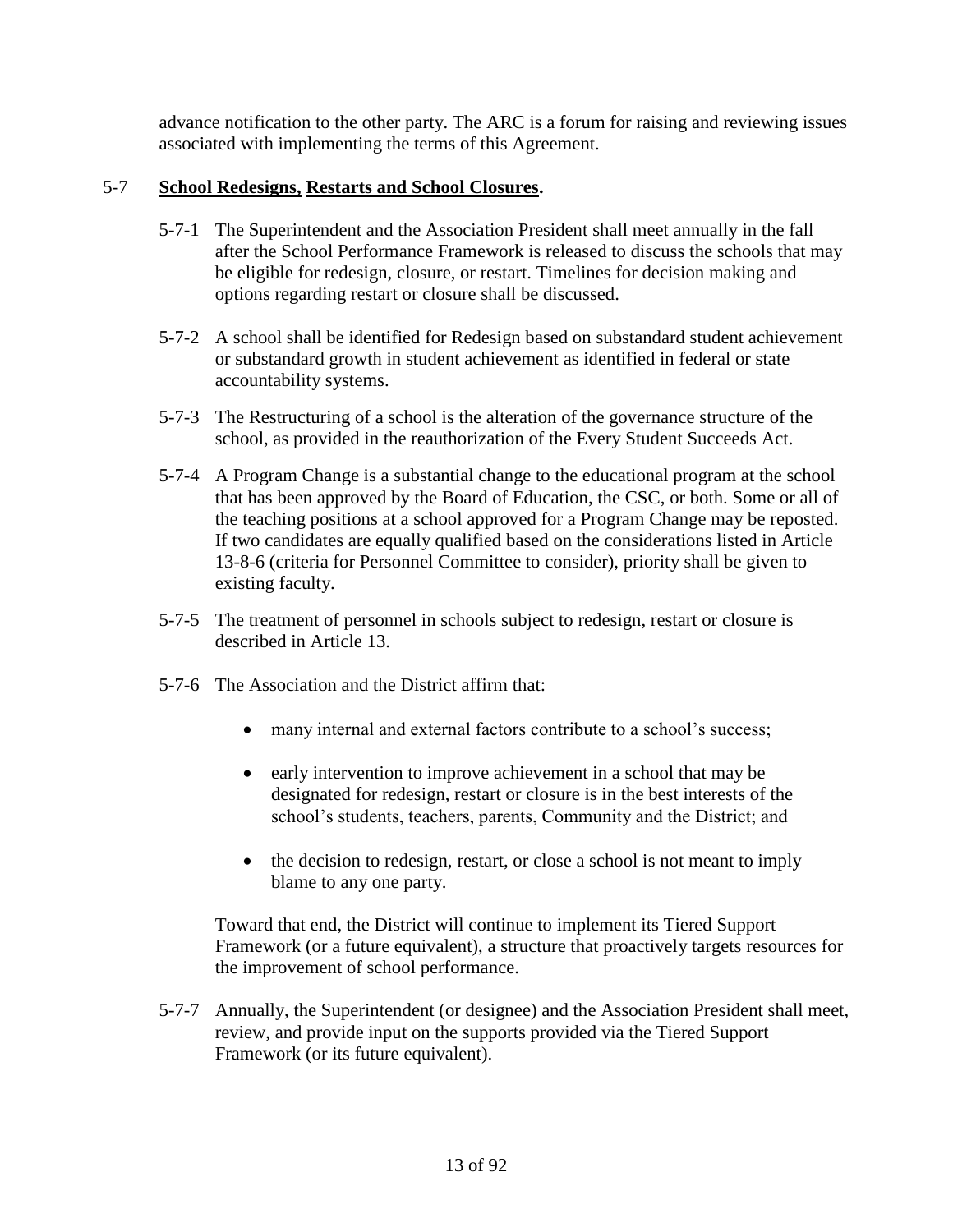- 5-7-8 Annually, the Superintendent (or designee) and the Association President shall meet and review the culture, climate, student achievement and parent satisfaction of the redesigned or restarted schools. The information gathered will also be shared with the Board of Education in order to help inform any future decisions about restart or redesign.
- 5-7-9 Prior to the beginning of the school year the District will make available a summary of the material changes to the School Performance Framework (SPF) and the rationale. When there is a proposed material change to the SPF, the District will provide notice to the Association and will respond to a request from the Association President for discussions about the proposed change.

# 5-8 **Bond and Mill Levy Oversight**

5-8-1 Going forward, when a Bond or Mill Levy Committee is formed after a bond or mill is approved by voters, the Association shall be notified of the opportunity to recommend members for appointment by the Board to the Committee(s) at least two weeks prior to the closing of the application process. If the Association recommends at least three qualified members for a Committee and those members apply, the Board shall appoint at least one of the Association's nominations to the Committee.

# <span id="page-13-0"></span>**Article 6 - Negotiating Procedure**

- 6-1 During the term of this Agreement, neither the Master Agreement nor the ProComp Agreement may be reopened except by mutual consent of the parties or when permitted by law or this Agreement.
- 6-2 The Agreement is open for negotiation during the eight months prior to the date the Agreement is scheduled to expire. While the Agreement is open, upon request by either party, the District and the Association will negotiate as provided in this Article 6-2.
	- 6-2-1 Written requests for negotiations between the Board and the Association may be submitted on such matters concerning teachers' salaries, wages, hours and conditions of employment. All proposals relevant to these issues are subject to negotiation. Such requests will specify the subject matter to be considered.
	- 6-2-2 A written response will be made within ten (10) school days of the receipt of any such written request.
	- 6-2-3 Negotiations will be conducted at times and places mutually agreeable to the negotiators named by each party; provided, however that the first meeting shall be held within ten (10) school days of such written response, unless other arrangements are mutually acceptable.
	- 6-2-4 The Board and the Association agree to accept and consider recommendations from the Community when modifying this Agreement.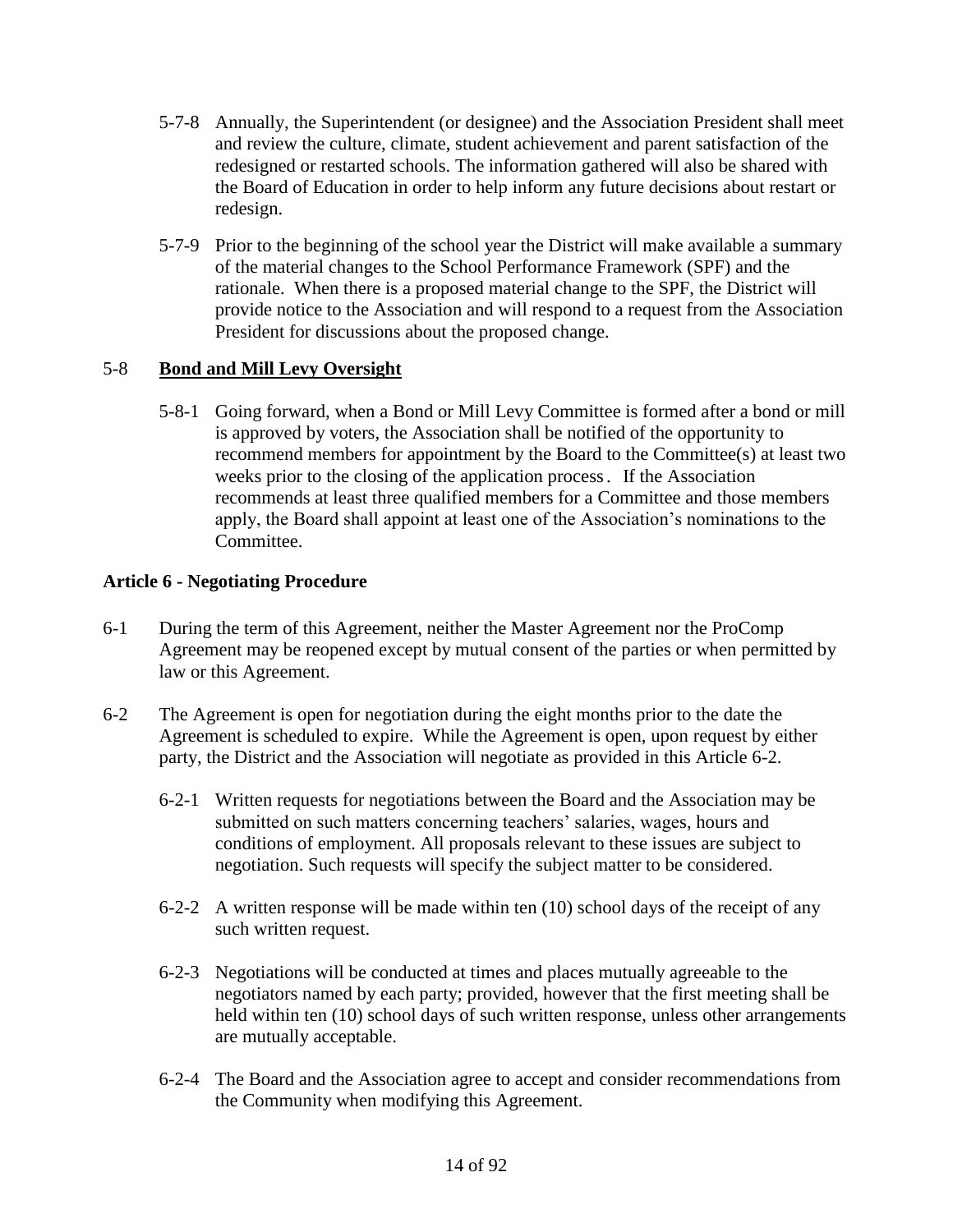- 6-2-5 The parties to this Agreement recognize that the public has an interest in the negotiations and acknowledge a duty jointly to inform the public of the status and progress of negotiations.
- 6-2-6 If negotiations are scheduled during the school day, the negotiators shall be released from their regular duties with no loss of pay.
- 6-2-7 Either party may use the services of outside consultants and may call upon professional and lay representatives to assist in the negotiations.
- 6-2-8 During negotiations, the Board and the Association will present relevant data, exchange points of view, and make proposals and counter-proposals. Upon request of either party, the other will make available for inspection its records and data pertinent to the subject of negotiations.
- 6-2-9 Tentative agreements reached as a result of such negotiations will be reduced to writing and will have conditional written approval of both parties pending approval of the final Agreement. The final Agreement will be signed by the Board and Association. If changes in the tentative agreements are necessary as a result of the Board's budget adoption process, the tentative agreement(s) that require(s) amendment will be subject to negotiation.
- 6-2-10 Such negotiations shall conclude no later than June  $15<sup>th</sup>$  of the year the Agreement is scheduled to expire (or 60 days before expiration if the Agreement expires on a date other than August  $31<sup>st</sup>$ ), unless extended by mutual consent. If impasse is reached, the parties shall use the vehicle for resolution as provided under Article 6-2-11.
- 6-2-11 Impasse Resolution/Mediation.
	- 6-2-11-1 Either party may declare an impasse. Then a mediator shall be selected with the following procedure. The parties should first make a good faith effort to agree on a mediator. If the parties cannot agree, the mediator shall be selected by the Federal Mediation and Conciliation Services (FMCS), if FMCS agrees to follow the laws of public bargaining. If FMCS does not agree to follow the laws of public bargaining, a mediator shall be selected with the assistance of the American Arbitration Association, according to the procedure of Article 7-3-5-2.
	- 6-2-11-2 Any mediation efforts must be concluded by August 31, and will be conducted under rules determined by the mediator.
	- 6-2-11-3 If mediation is unsuccessful and if both parties agree, the mediator may issue a written report to the parties explaining the matters still at issue.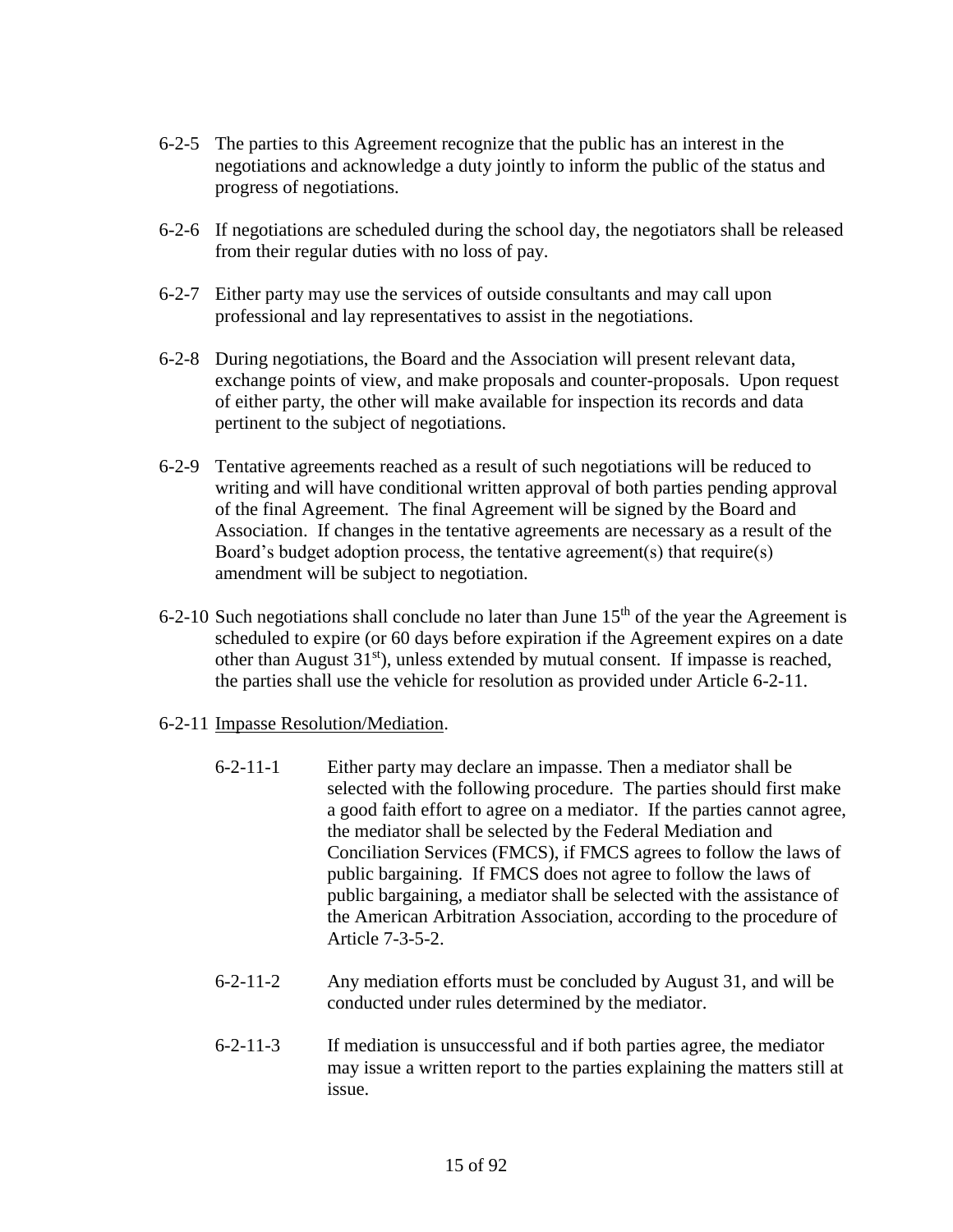6-2-11-4 The parties agree to share the cost of mediation equally.

#### 6-3 **Financial Agreement Negotiations.**

- 6-3-1 While it is the intent of the parties that the economic provisions in this Agreement shall remain in full force and effect during its term, in order to comply with the provisions of the TABOR Amendment and § 22-32-110(5) C.R.S., the provisions of the Agreement relating to salaries and benefits may be reopened by the District in connection with its annual adoption of its budget.
- 6-3-2 As of the time they are made available to the Board, the Board will provide the Association with a Superintendent's proposed budget for the next fiscal year, as well as available preliminary budgetary information and any proposals affecting teachers' salaries, wages, hours and conditions of employment.
- 6-3-3 Any agreement reached as a result of these negotiations should be reduced to a written Financial Agreement that can be for one-year or multi-year terms.
- 6-4 **Interim Negotiations**. This provision is not intended to allow for changing the language or the intent of the existing Agreement outside of the normal bargaining cycle when the Agreement is open for negotiation. From time to time, however, matters arise that the parties may need to address in a timely manner and when waiting until the next negotiations period is not practicable. Therefore, during the term of this Agreement and between regularly scheduled bargaining sessions, the parties may choose to engage in interim negotiations.
	- 6-4-1 Such negotiations may be initiated by the Association with a request to the Superintendent or by the District with a request to the Association President. Following a discussion of the purpose of the requested negotiations, the Superintendent and Association President will decide if the matter will be addressed and what group of individuals will be given the responsibility for addressing the matter. There would be no commitment to a particular outcome. The matter could be referred to an existing body such as the Agreement Review Committee (ARC) or the Instructional Issues Council, or the Superintendent and Association President may agree to appoint a special committee to address the matter.
	- 6-4-2 Generally, the matters to be addressed will be those substantive in nature and which impact the operation of the District and/or the operation of this Agreement.
	- 6-4-3 If the District and the Association reach agreement on matters that are related to the interpretation of the Agreement or matters on which the Agreement is silent, the agreements will be memorialized in a Memorandum of Understanding, subject to the approval of the Representative Council of the Association and the Superintendent. If approved, the Memorandum will be binding on both parties but will be reviewed at the next formal bargaining session.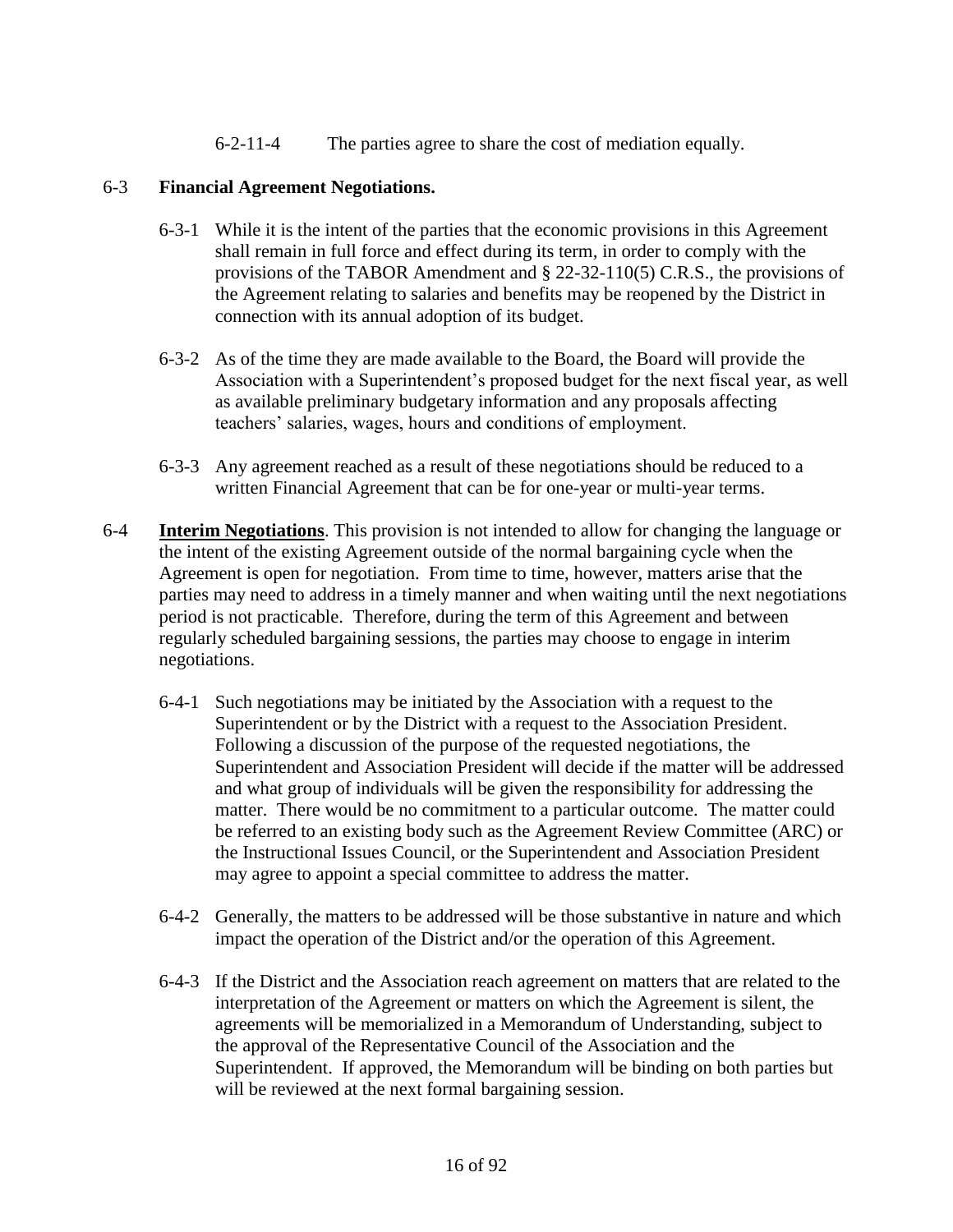6-4-4 Matters that change existing provisions of the Agreement will be referred to the membership of the Association and the Board for ratification.

# <span id="page-16-0"></span>**Article 7 - Grievance Procedure**

#### 7-1 **Definitions.**

- 7-1-1 A "grievance" shall mean a written complaint by a teacher or teachers in the negotiating unit that there has been a violation, a misinterpretation, or inequitable application of any of the provisions of this Agreement or of an administrative procedure, practice, or written personnel policy that affects teachers.
- 7-1-2 Grievances regarding a violation, a misrepresentation, or inequitable application of this Agreement may go to Level Three, upon the request of the Association. Unless provided otherwise in this Agreement, grievances regarding administrative procedures, practices and written personnel policies that affect teachers are grievable up to Level Two.
- 7-1-3 The term "grievance" shall not apply to any matter as to which (1) the method of review is prescribed by law, (2) the Board is without authority to act, or (3) a grievance is specifically prohibited or limited by the terms of this Agreement. As an example, the term "grievance" shall not apply to the dismissal of a non-probationary teacher, the review of which is prescribed by law.
- 7-1-4 An "aggrieved person" is a teacher or teachers asserting a grievance.
- 7-2 **Purpose.** The purpose of this grievance procedure is to secure equitable solutions at the lowest possible administrative level to problems that may arise. To this end, grievance proceedings will be kept informal and confidential and both parties will work toward a resolution to avoid litigation.
- 7-3 **Procedure.** Since it is important that grievances be processed as rapidly as possible, the number of days indicated at each level is a maximum, and every effort should be made to expedite the process. The time limits specified may, however, be extended by mutual agreement. If a grievance is filed which might not be finally resolved at Level Three under the time limits set forth herein prior to the end of the school year, the time limits will be reduced so that the grievance procedure will be concluded prior to the end of the school year, or as soon thereafter as practicable.

**Information.** The Board agrees to make available to the aggrieved person and the aggrieved person's representative, all pertinent information not privileged under law, in its possession or control, and which is relevant to the issues raised by the grievance. The Association agrees to make available to the Board and its representatives, all pertinent information not privileged under law in its possession or control, and which is relevant to the issue raised by the grievant.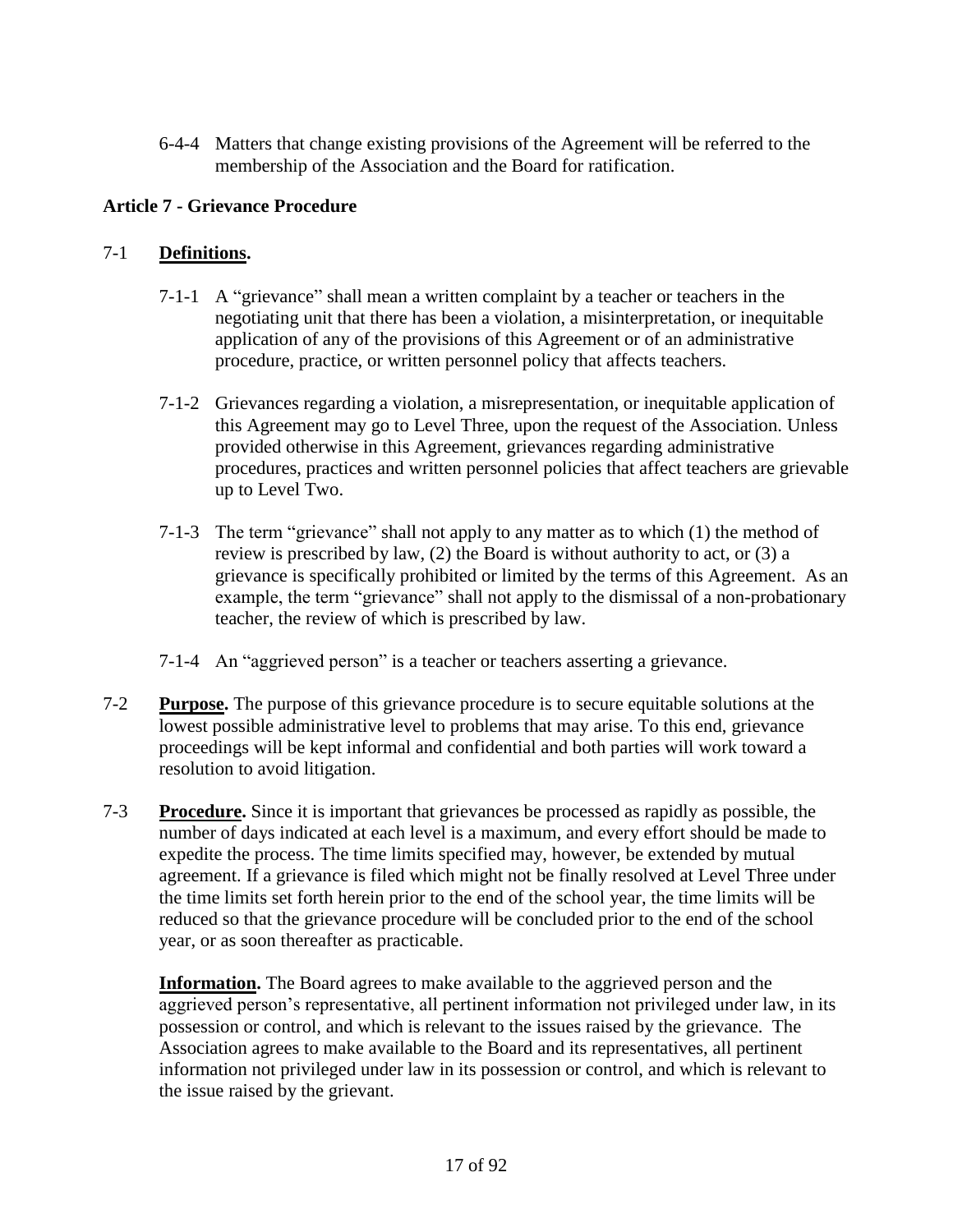**Timing.** No grievance shall be recognized by the District or the Association unless it is presented at Level One within fifteen (15) school days after the aggrieved person knew, or should have known, of the act or condition on which the grievance is based. However, if the Association determines that a grievance affects a group of employees, the Association may submit an Association grievance in writing at Level Two. An Association grievance shall not be recognized at Level Two unless it is filed with the Department of Human Resources within at least twenty (20) school days after the act or condition upon which it is based occurred. Grievances not timely presented will be considered as waived.

- 7-3-1 Level One. A grievance first will be discussed with the aggrieved person's principal or immediate supervisor to attempt to resolve the matter informally, at which time the aggrieved person (1) may discuss the grievance personally, (2) may be accompanied by the Association's Representative, or (3) may request that the Association's Representative act on behalf of the aggrieved person. No written documentation of the grievance or administrative response will be required if the grievance is settled at Level One.
- 7-3-2 If the aggrieved person is not satisfied with the results of the informal conference, the aggrieved person may then file a grievance in writing on the proper form with the principal or supervisor within seven (7) school days. The grievance must refer to the specific Articles of the Agreement and explain how they were violated and indicate the reason why the Level One decision is unsatisfactory. The grievant will use the Grievance Disposition Form to file the grievance. The principal and the grievant shall sign the Grievance Disposition Form. The principal shall also have the opportunity to provide comment related to the Level One process on the Grievance Disposition Form. No additions to this form may be made after it has been signed by the grievant and the principal. The grievant shall send a copy of the Grievance Disposition Form to the Department of Human Resources and the Association. The Department of Human Resources will assign a tracking number to the grievance and distribute copies of the Grievance Disposition Form to the Instructional Superintendent and the UniServ Director. All known documentation related to the grievance must be provided prior to the Level Two meeting.
- 7-3-3 Level Two. The Human Resources designee or Instructional Superintendent will go to the school with the appropriate Association Representative and meet with the teacher and principal to attempt to facilitate a resolution. Such meeting will take place within seven (7) school days after receipt of the written grievance by the Department of Human Resources. If there is an agreed-upon resolution to the grievance at this meeting, the resolution will be documented in writing and signed by both parties. The grievance will be closed and no continuation of said grievance will be allowed. If no resolution is reached, a District Representative will be responsible for providing a Level Two response on the merits of the grievance. The Level Two response will be forwarded to the DCTA for dissemination to the grievant. If the grievant is not satisfied with the response, the grievance response will be forwarded to the DCTA, Human Resources, Area Office and the principal.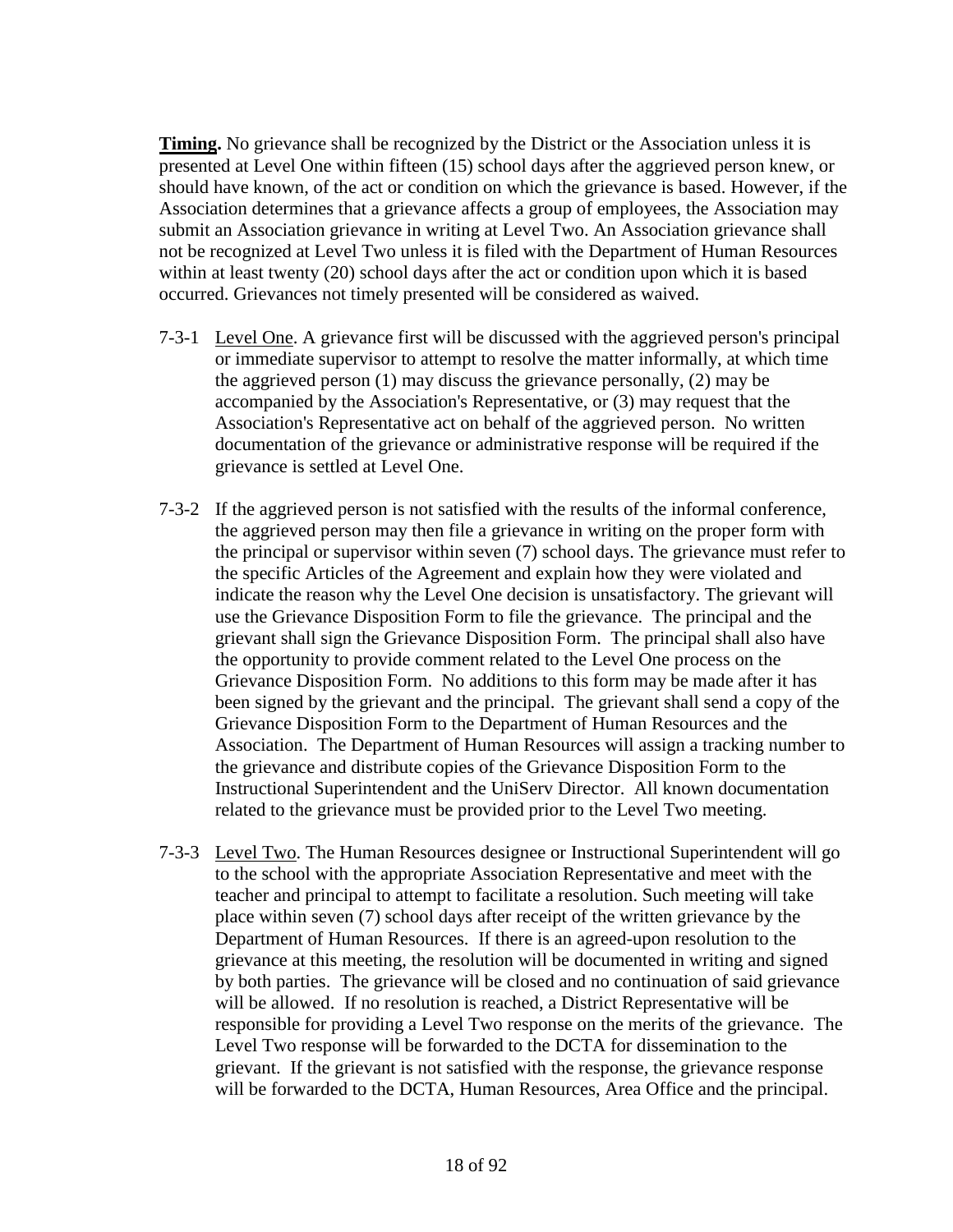The Association's Grievance Board will decide if the matter will be continued to Level Three.

- 7-3-4 Upon request by the Association, grievances concerning an administrative transfer, Reduction in Building Staff (RIBS) or the recommendation by a principal for nonrenewal of a probationary teacher shall be subjected to an expedited grievance procedure. The Level Two meeting will take place within seven (7) school days. Grievances concerning the recommendation by a principal for non-renewal of a probationary teacher will not be processed beyond Level Two.
- 7-3-5 Level Three. If the aggrieved person is not satisfied with the disposition of the grievance at Level Two, or if no decision has been rendered within ten (10) school days after the Department of Human Resources has conducted the Level Two meeting on the grievance, the aggrieved person may request that the Association submit the grievance to either arbitration or mediation. This request must be made within seven (7) school days of the Level Two disposition and a copy of the request provided to the Department of Human Resources. If the grievant wants to proceed with the Level Three and the Association deems the grievance meritorious, it may demand arbitration or request mediation within twenty-five (25) school days after the receipt of the aggrieved person's request. The arbitration demand/mediation request from the Association must be in writing and must indicate the reason the Level Two decision is unsatisfactory. The District will respond to the request for mediation within seven (7) school days.
	- 7-3-5-1 Mediation. If the Association and District agree to mediation, a mediator shall be selected from a permanent panel of five (5) mediators jointly determined by the parties.
		- 7-3-5-1-1 The mediator panel shall consist of mediators who are skilled in educational issues and shall be from the greater Denver Metropolitan area and shall include, but are not limited to, Federal Mediation and Conciliation Service and other mediation agencies.
		- 7-3-5-1-2 A panel shall be selected and reviewed annually not later than July 1.
		- 7-3-5-1-3 Unless otherwise agreed, the mediator shall be assigned based on a rotating system.
		- 7-3-5-1-4 At the conclusion of the mediation process the parties will implement any action agreed to through the mediation process. If the mediation process is unsuccessful, the Association may demand Arbitration within seven (7) school days of the conclusion of mediation.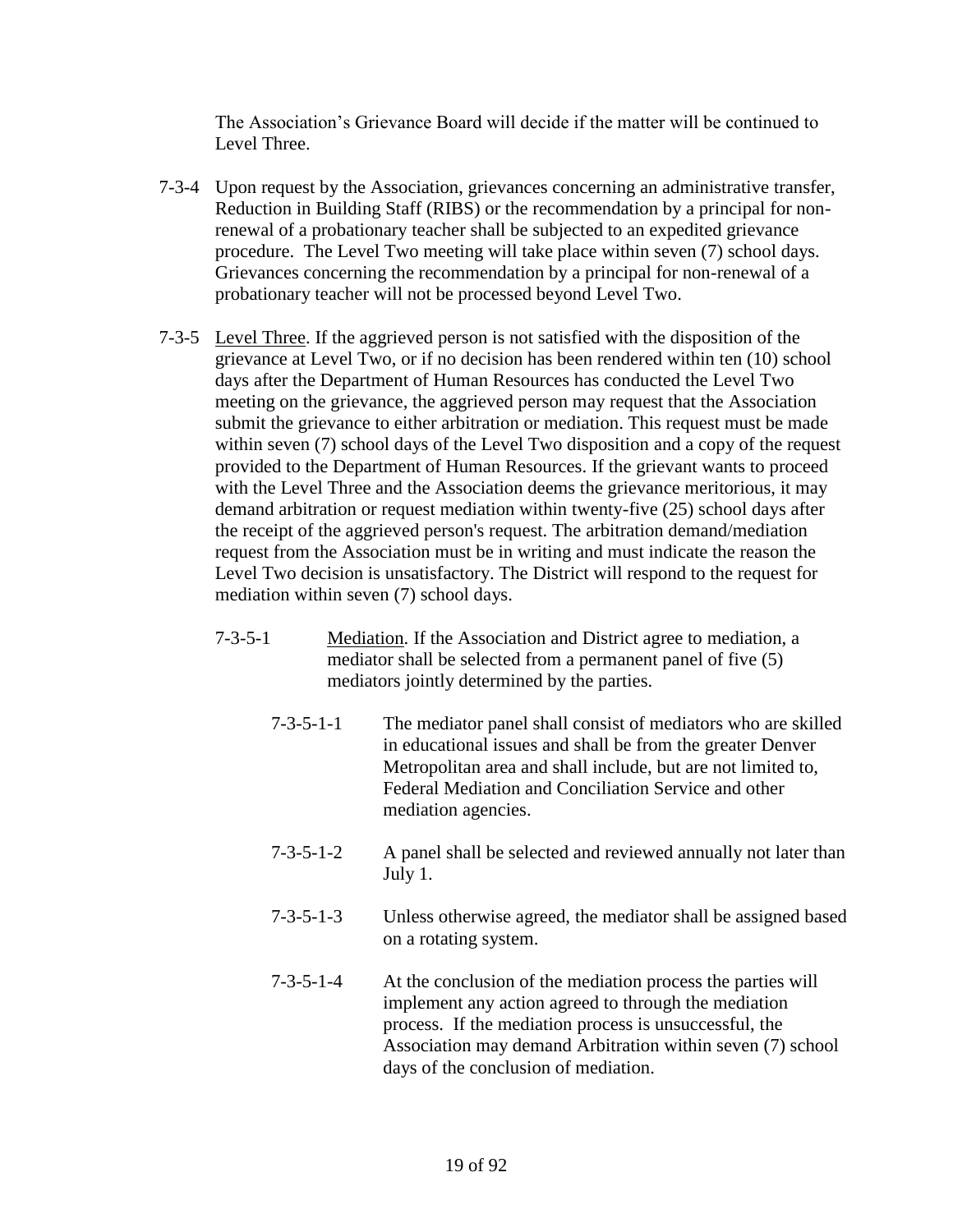- 7-3-5-2 If the Association demands arbitration and the parties cannot agree on the choice of an arbitrator, the Association shall submit a request to the American Arbitration Association for a list of seven (7) arbitrators skilled in arbitration of educational issues, with a copy to the District. Within ten (10) school days of the receipt of a list, representatives of the Association and the District shall meet and alternately strike a name on the list. The last name remaining shall be appointed arbitrator.
	- 7-3-5-2-1 Upon request by the Association, administrative transfer grievances shall be subject to expedited arbitration. If selected, applicable rules regarding expedited arbitration will be followed.
- 7-3-5-3 The arbitrator will have authority to hold hearings and make procedural rules.
- 7-3-5-4 All hearings held by the arbitrator shall be in closed sessions and no news releases shall be made concerning progress of the hearings.
- 7-3-5-5 A report will be issued within thirty (30) calendar days after the close of the hearing. The arbitrator shall have no power to add to, subtract from, disregard, alter, or modify, any of the terms of this Agreement.
- 7-3-5-6 The arbitrator's report shall be submitted in writing to the Board and the Association only, and shall set forth the arbitrator's findings of fact, reasoning, conclusions and recommendations on the issues submitted. The arbitrator's recommendations shall be consistent with law and with the terms of this Agreement. The arbitrator's report shall be advisory only, not binding on the Board or the Association.
- 7-3-5-7 Within seven (7) school days, after receiving the report of the arbitrator, the Board's designee and the Association's designee will meet to discuss the report and each designee will simultaneously notify the other on whether each intends to recommend to their respective Boards the acceptance or rejection of the Arbitrator's report. The Association will be given the opportunity to respond in writing to the Board concerning the arbitrator's recommendation. The Board will review and consider any response by the Association and shall accept or reject the report of the arbitrator not later than thirty (30) calendar days (not counting July) after receipt of the arbitrator's report. No public release may be made until after the next legislative meeting of the Board.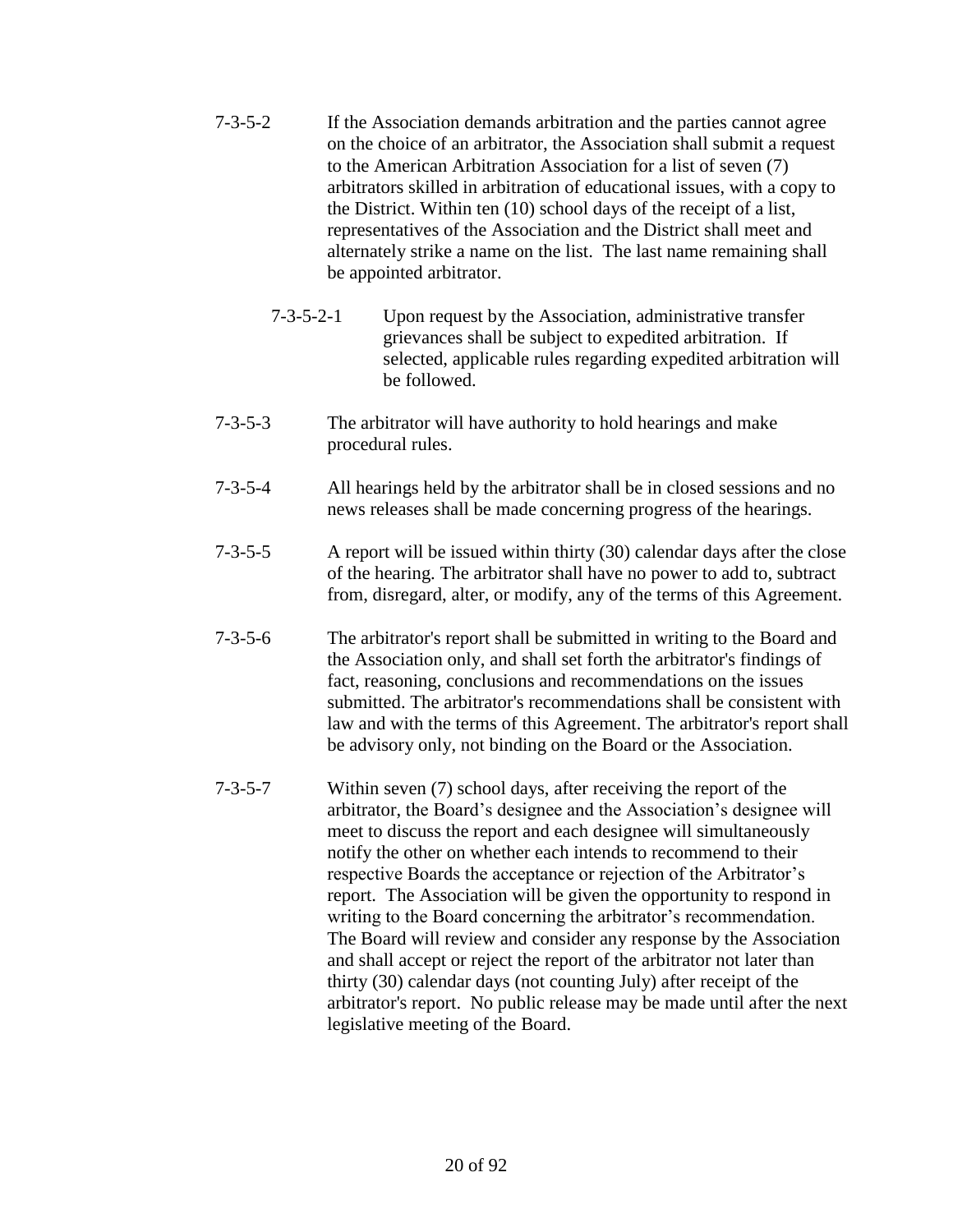- 7-3-5-8 Within five (5) school days after receiving the Board's official action on the arbitrator's report, the Board's designee and the Association's designee will meet to discuss the action of the Board.
- 7-3-5-9 The costs for the services of the arbitrator or mediator, including per diem expenses, if any, plus actual and necessary travel and subsistence expenses, shall be shared equally by the District and Association. The party who cancels a scheduled arbitration will pay the full cost of any fees assessed by the arbitrator.
- 7-3-5-10 Any party may request an official stenographic record of the testimony at the hearings. The party requesting shall pay the costs. If the other party requests a copy of the record, it shall share the entire cost of making the stenographic record.
- 7-3-5-11 In appropriate cases, both parties may agree to follow the expedited rules and procedures of the American Arbitration Association in processing any grievance at Level Three, except that the Arbitrator shall always be chosen pursuant to Article 7-3-5-2.

# 7-4 **Rights of Teachers to Representation.**

- 7-4-1 Neither the District nor any member of the Association shall take reprisals affecting the employment status of any teacher, any party in interest, any Association Representative or any other participant in the grievance procedure by reason of such participation.
- 7-4-2 All teachers who file a grievance shall do so with full knowledge and assurance that they will be represented solely by the Association and/or the Association's designee(s) at all levels and steps and proceedings of the grievance procedure, except that the aggrieved teacher may decline representation at Level One.
	- 7-4-2-1 No aggrieved teacher may be represented by a representative or officer of any teacher organization other than the Association.
	- 7-4-2-2 Level One representation will normally be provided by the Association's building-level Grievance Representative and/or Association Representative.
- 7-4-3 When Level Three hearings are held, all witnesses who are District employees shall be summoned by the Department of Human Resources. The Association and the District will mutually exchange written witness lists at least two (2) days in advance of the hearing.
- 7-5 **Miscellaneous.** If the time limits for processing a grievance are not met by the administrator responding to the grievance, the grievance may be moved to the next level at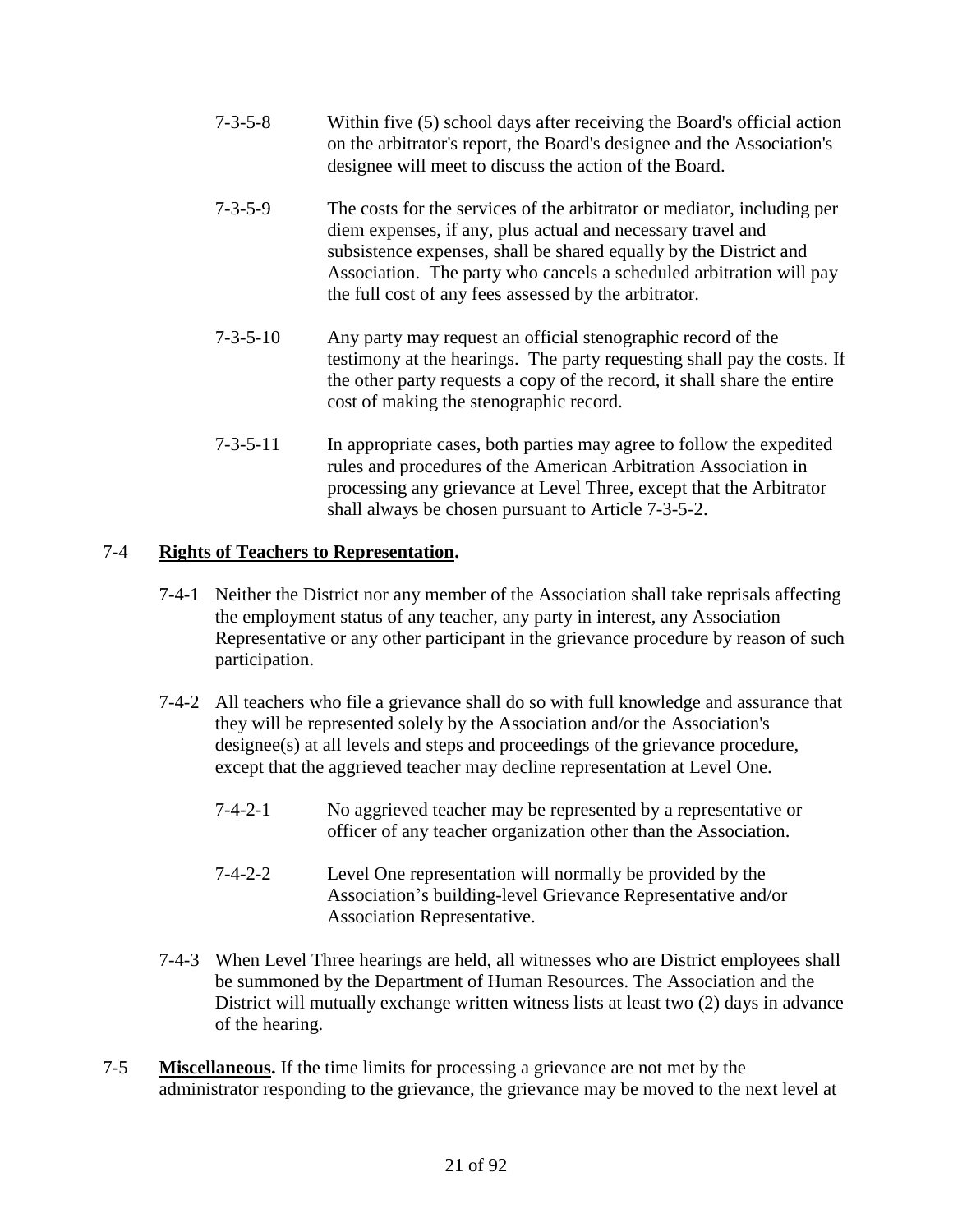the request of the aggrieved, or upon request of the Association, the Superintendent or his designee will review with the responding administrator the reason why the time limits were not met and any extenuating circumstances therefore. The Department of Human Resources may take appropriate action on whether to grant the grievant's requested remedy based on its review of the situation.

- 7-5-1 If, in the judgment of the Association, a grievance affects a group of teachers in more than one (1) building, the Association may submit such grievance in writing directly to the Department of Human Resources, and the processing of such grievance may be commenced at Level Two.
- 7-5-2 All written and printed matter relating to grievances will be filed separately from the central office personnel files of the participants.
- 7-5-3 Necessary forms for filing, for serving notices, for making appeals, for making reports and recommendations and other necessary documents will be jointly prepared and distributed by the Department of Human Resources and the Association.
- 7-5-4 In conducting arbitration cases, the Board will present all relevant material so that the arbitrator will have complete information upon which to base a decision. A copy of any information presented to the arbitrator will be provided to the aggrieved person.
- 7-5-5 When it is necessary at Level Two or Level Three for a representative(s) designated by the Association to attend a meeting or a hearing called by the Department of Human Resources during the school day, the Department of Human Resources shall notify the principal of such Association Representatives. The representatives will be released without loss of pay for such time as their attendance is required at such meeting or hearing. The Association will cooperate with the District in minimizing interruption of the continuity of classroom instruction by scheduling witnesses and notifying the District as far in advance as possible of the need to provide substitutes for teachers' release for such hearing.
- 7-5-6 The Agreement Review Committee shall monitor the number and types of grievances and the length of time such grievances take to be resolved.

# <span id="page-21-0"></span>**Article 8 - Professional Standards**

**School Leadership Team**. Each school shall have a School Leadership Team as described in 5-5. The SLT will be responsible for making decisions as noted in Article 8.

Decisions may be made by the SLT to alter the length of the lunch period (Article 8-2) or Secondary Teaching Load (Article 8-5-1) only after conducting a confidential vote of the majority of the faculty. Changes will not be made to the length of the lunch period or secondary teaching load without a positive majority confidential vote of the faculty. Information about such changes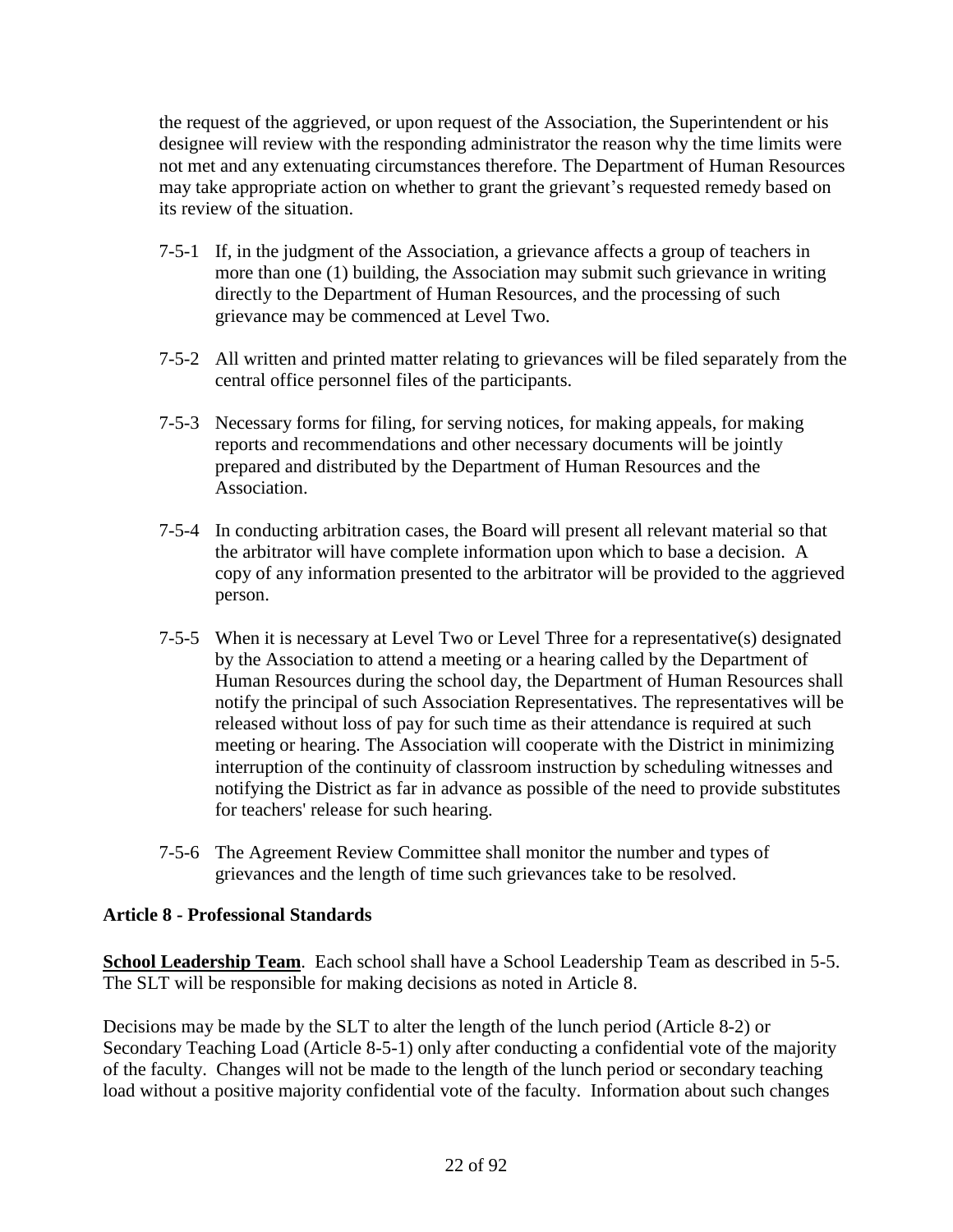will be sent to the Instructional Superintendent, DCTA representative, and the Human Resources Support Partner for tracking purposes.

- 8-1 **Contract year.** The contract year shall be one hundred eighty-seven (187) days. If a teacher is required to extend his/her contract year and is continuing to do the work he/she performed during the contract year, he or she shall be paid at their regular scheduled rate per day. Regular scheduled rate per day is the teacher's salary divided by the number of days in the contract year.
	- 8-1-1 In addition to the one hundred eighty-seven (187) days, newly hired teachers may be required to attend pre-session orientation meetings and shall be paid in accordance with Article 29-5. New teachers will be paid for orientation meetings on the next practical payday. Teachers hired after the orientation process will be afforded comparable training opportunities to that offered during orientation.
	- 8-1-2 The length of the contract year for teachers shall be one hundred eighty-seven (187) days. Except as otherwise determined by the SLT, non student contact days shall include the equivalent of four and one half (4.5) full self-directed teacher planning days to be distributed in meaningful increments, and three (3) full professional days to be directed by the principal and one parent conference day. If the District continues the benchmark assessment program, three (3) or more days shall be set aside to grade and analyze data from benchmarks and other related assessments. The SLT may determine when the days will be scheduled during the predetermined non-contact days.
		- 8-1-2-1 The assessment day will be used to administer, grade and analyze data from benchmarks and other related assessments.
		- 8-1-2-2 Schools may modify the daily schedule on the parent/teacher conference days to meet the needs of the Community.
		- 8-1-2-3 The Association is entitled to have a liaison on the District Calendar Committee that determines the District school calendar each year.
		- 8-1-2-4 The SLT shall create a schedule that provides teachers with the time during school hours to grade school/grade level required assessments that require manual teacher scoring.
	- 8-1-3 There is an expectation that teachers will attend beyond the contract year for professional development determined by the principal or District if:
		- a. the program needs to be scheduled outside the contract year,
		- b. no programs with required attendance will be scheduled for the last two weeks of June and the first two weeks of July,
		- c. written notice is given ninety (90) days prior to the end of the school year,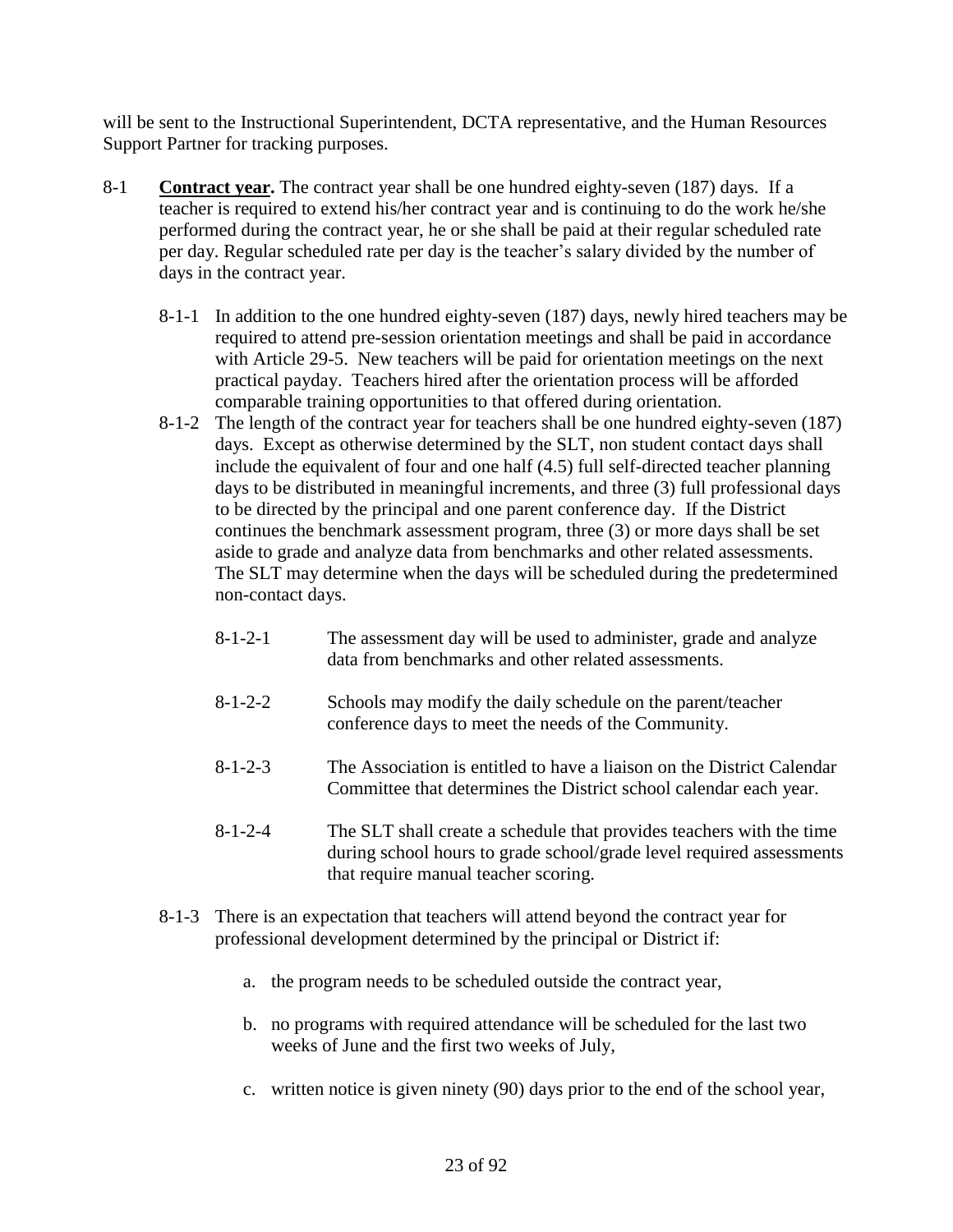- d. the educational reason is sound and the content is relevant,
- e. teachers attending are paid in accordance with Article 30,
- f. adequate alternate opportunities to learn the content are provided.
- 8-1-3-1 Teachers who cannot attend will need to discuss reasons with their school leader.
- 8-1-3-2 Schools may seek a waiver from this Agreement, as in Article 2-4-1, if the training cannot be scheduled during the week prior to or after the school year. In such cases attendance would be voluntary.
- 8-1-4 Evening Meetings. In addition to the 40 hour work week, each teacher may be required to attend three (3) evening events approved by the SLT per school year, as part of the contracted time.
- 8-1-5 Special Conditions of Employment. Any special conditions regarding the assignment of any teacher will be reduced to writing and become an addendum to the individual's initial employment contract with the District.
- 8-2 **Forty (40) Hour Work Week.** The work week shall be forty (40) hours and shall include:
	- 8-2-1 Lunch Periods. There shall be a minimum standard forty-five (45) minute daily lunch. Lunch shall be duty free.
	- 8-2-2 The principal shall have authority to permit teachers to diverge from the regular school day.
	- 8-2-3 The District's scheduled student school contact day will not be extended without applying the due process of collective bargaining.

# 8-3 **Self-Directed Planning Time.**

8-3-1 For Secondary Teachers: Each secondary school teacher shall receive a minimum of three-hundred-forty-five (345) minutes of self-directed instructional planning time per week. Within the three-hundred-forty-five-minutes per week, each teacher shall receive a minimum of forty (40) minutes of uninterrupted, self-directed instructional planning time per day scheduled during the student school contact day. If that is not possible, some of the uninterrupted block of forty (40) minutes may be scheduled outside the student contact day. Passing periods shall not be considered part of the 345 minutes per week. The ten minutes before and after the bell will not be counted toward this time unless the teacher does not have students for the first or last period.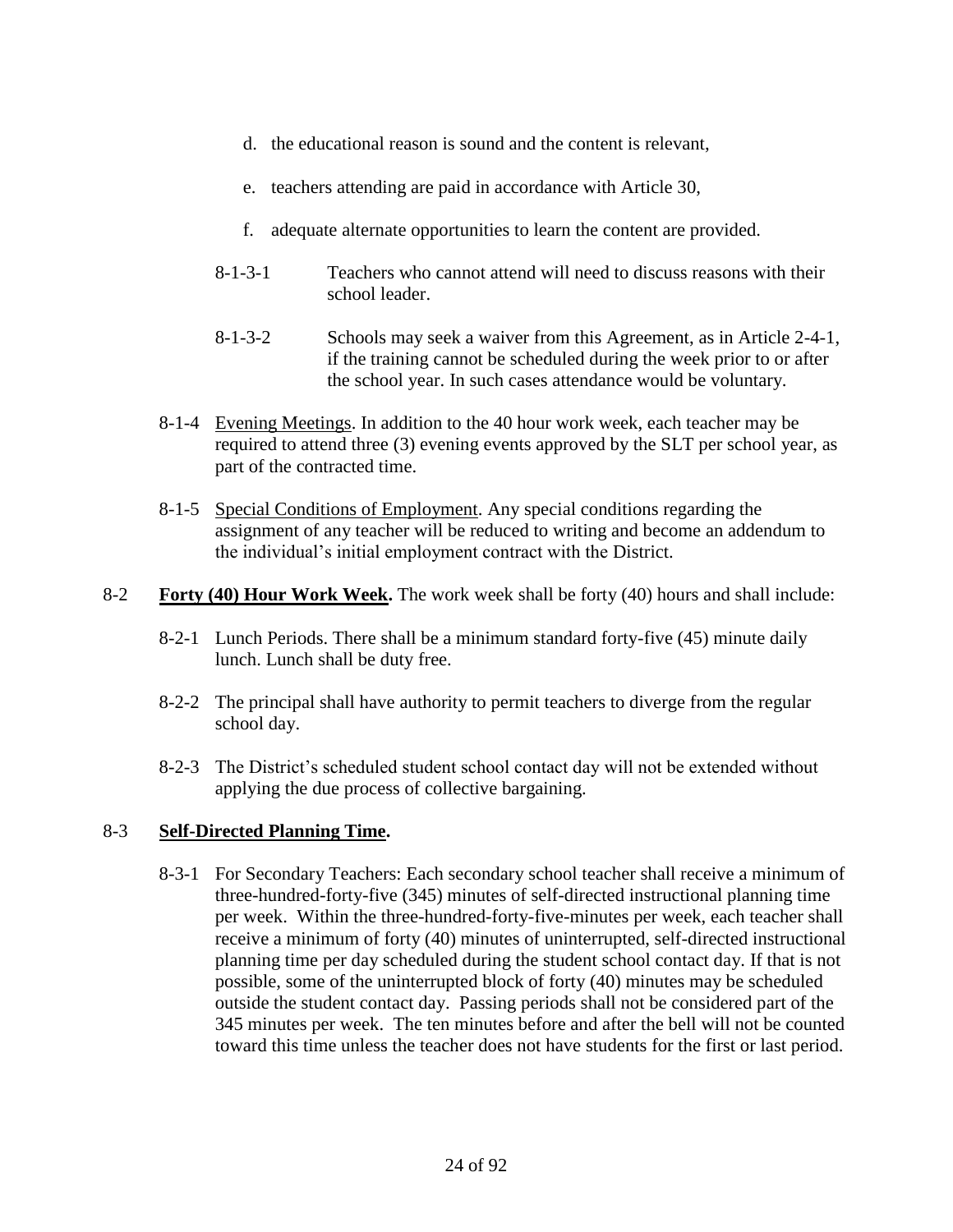- 8-3-2 For Elementary/ECE/K-8 Teachers: Each elementary/ECE/K-8 school teacher shall receive a minimum of three hundred (300) minutes of self-directed instructional planning time per week. Within the three-hundred-minutes per week, each teacher shall receive a minimum of forty (40) minutes of uninterrupted, self-directed instructional planning time per day scheduled during the student school contact day. If that is not possible, some of the uninterrupted block of forty (40) minutes may be scheduled outside the student contact day. Classroom transitions shall not be considered part of the 300 minutes per week. The ten minutes before and after the bell will not be counted toward this time unless the teacher does not have students for the first or last period.
- 8-3-3 The District recognizes the importance of having time for instructional planning. When feasible and appropriate, schools may extend the amount of planning time available, especially for elementary/ECE/K-8 school teachers.
- 8-3-4 The parties recognize that in order to maximize student learning, educators need an opportunity to participate in meaningful, authentic, collaborative planning that enhances instruction and takes into account teachers' individual pedagogical needs.
- 8-4 **Multi-School Assignments.** When teachers are assigned to more than one (1) school site, the principals at the schools involved shall collaborate on the scheduling of the workdays for those personnel. These teachers shall be required to assume non-teaching duties only in their home school assignment. Every effort will be made to limit the amount of inter-school travel. Such teachers shall be notified of any change in their schedules as soon as practicable. When school schedules do not align, the teacher can request that the schools provide the teacher with a written schedule that outlines the teacher's forty-hour work week, individual planning times, professional development, and travel time. The teacher will have the right to provide input on the development of the written schedule.
- 8-5 **Teaching Loads.** The range of teaching loads, number of preparations and number of pupil contacts required should provide for effective instruction and meaningful teacher-student interaction. DPS and the Association agree to work together to seek increased state funding to decrease class size.

The principal shall report to the CSC, after the roster verification process, the number of students in each class and this will be published in the CSC minutes on the school's website. For the purposes of this section, a "class" shall be defined as any general education, including electives and model one classes.

Upon request, after the roster verification process, the District shall provide the Association with the student information management system data regarding class enrollment.

8-5-1 Secondary Teaching Load. Unless altered by the SLT process, the normal teaching load for secondary school teachers shall be five (5) teaching periods per day, or the equivalent thereof if block scheduling is used. A teacher may request to teach a sixth period.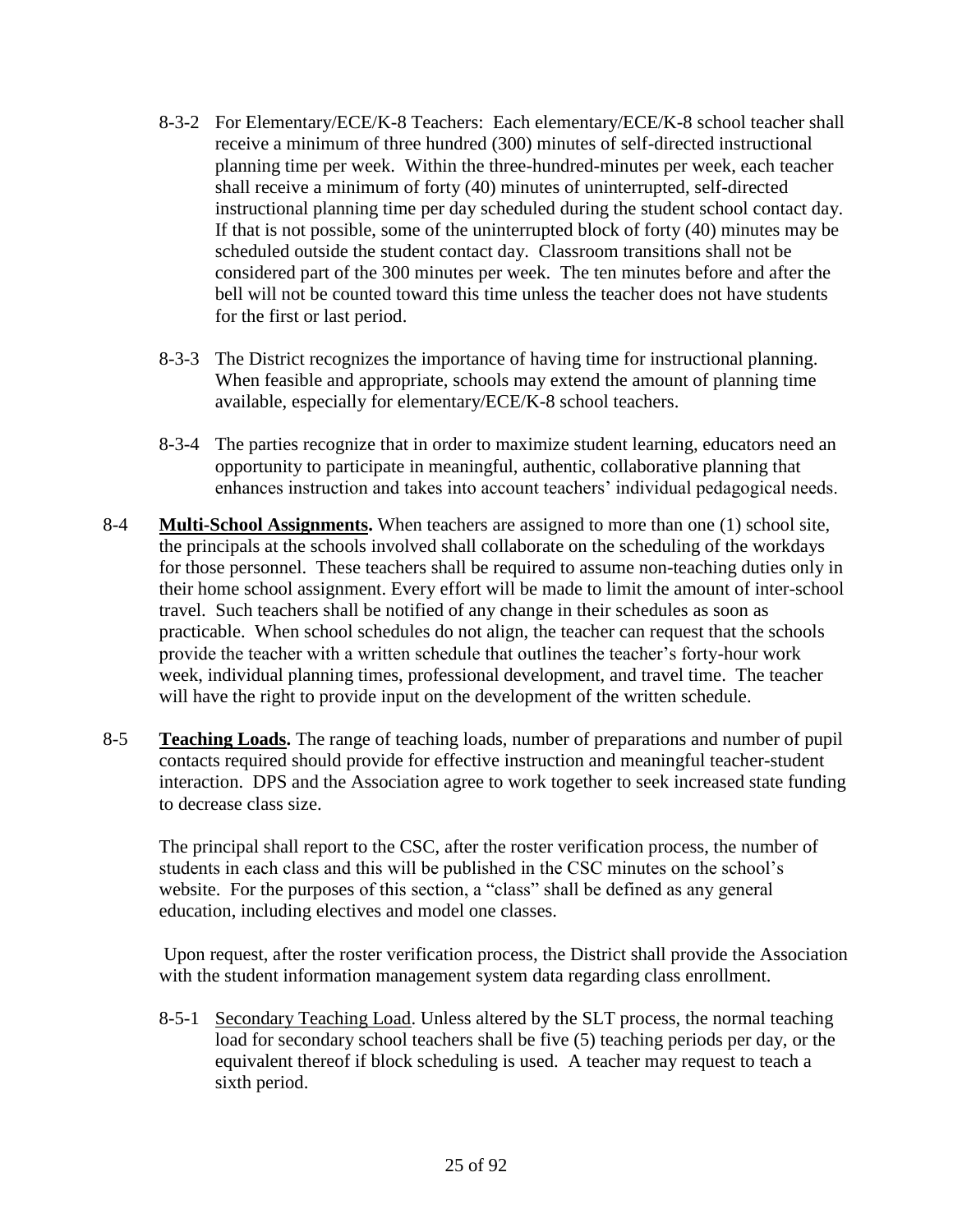8-5-1-1 The maximum class size in grades six (6) through twelve (12) shall not exceed thirty-five (35) students. In no case shall a teacher have a total greater than 175 students per day unless an exception is provided for in Article 8-5-1-2.

> For schools that include both elementary grades (ECE-5) and secondary grades (6-12) whose staffing model differs from the traditional elementary and secondary staffing model, such must be made known to all prospective applicants to the school during the posting and /or interview process.

- 8-5-1-2 For music and physical education classes, the SLT may annually set a higher daily class size limit for a single school year or semester after engaging in direct consultation with the affected teacher(s) and department chairperson(s). The criteria to be considered in deciding whether to increase the maximum class size limit must include safety of students and staff, adequacy of the facility and equipment, and the impact on the educational program in those classes. The SLT will specify which courses and sections will have the higher class size limits and the actual maximum number in each. All raised limits will expire at the end of each semester or school year as specified by the SLT. All decisions to increase maximum class size must be made no later than the time that schedules are set for the school each semester.
- 8-5-2 Elementary Teaching Load. The Board shall maintain its effort to retain the class size reduction which has been achieved in grades 1 and 2. The level of staffing to maintain such class size is dependent on availability of funding. When it is necessary to have class size exceed twenty-five (25) in primary elementary grades (K-3), the Board shall honor teachers' requests for qualified paraprofessional assistance according to the following schedule, and in grades four (4) and five (5). When class size exceeds twenty-seven (27), the following schedule will apply:
	- 8-5-2-1 One (1) hour of paraprofessional assistance per day for one (1) to two (2) students over twenty-five (25).
	- 8-5-2-2 Two (2) hours of paraprofessional assistance per day for three (3) to five (5) students over twenty-five (25).
	- 8-5-2-3 Three (3) hours of paraprofessional assistance per day for six (6) to seven (7) students over twenty-five (25).
	- 8-5-2-4 For grades K-5, in no event shall classes exceed thirty-five (35) students, unless the only solution is transferring students to other schools.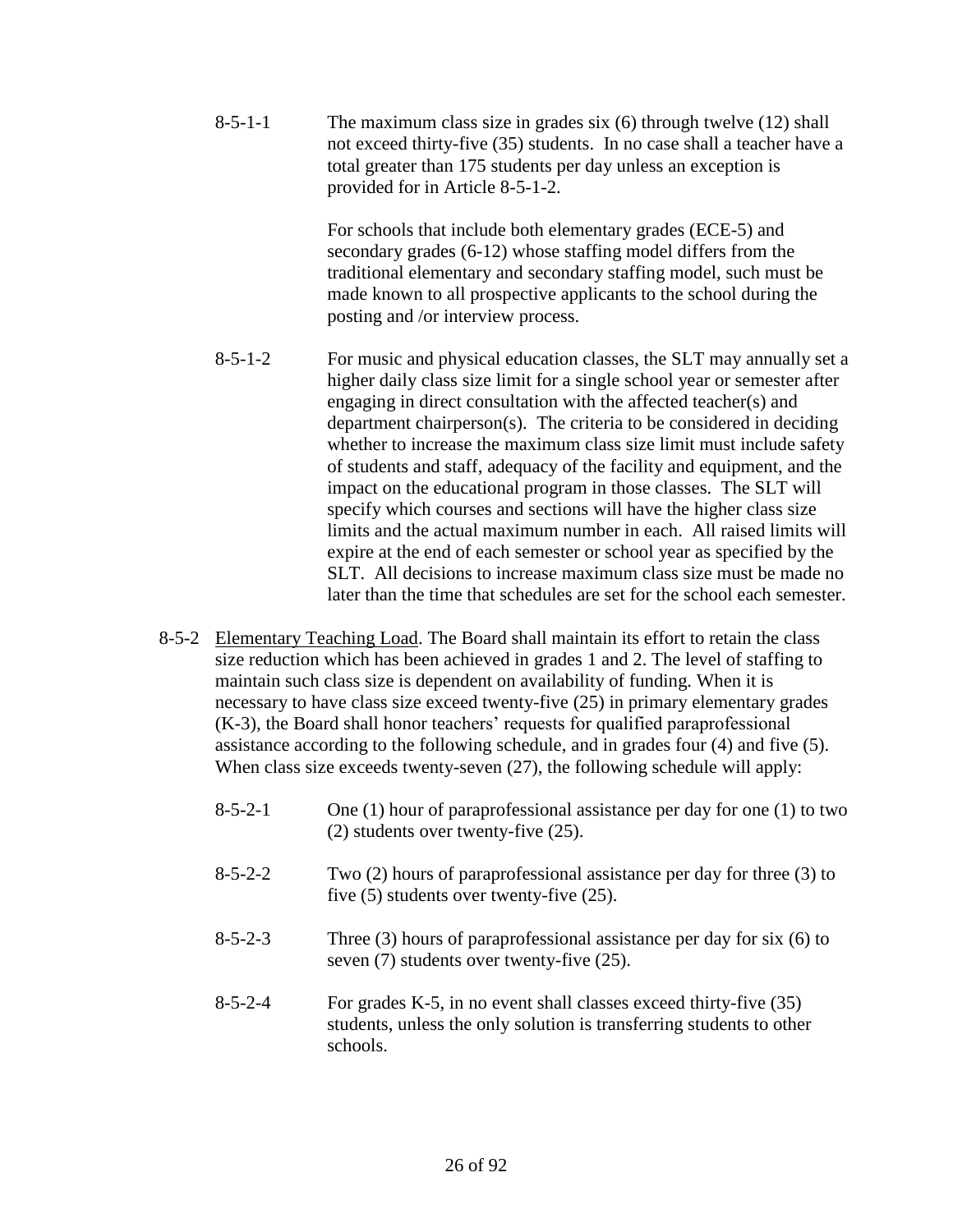- 8-5-3 If a teacher believes that the number of students assigned to that teacher is not consistent with sound educational practice, the teacher shall have the right, upon written request to the principal, with a copy to the Instructional Superintendent, to schedule a conference with his or her principal regarding the matter. The principal will respond to the teacher's concern.
- 8-6 Department chairpersons in high schools shall be elected by the Department, subject to approval by the principal. Unless determined otherwise by the Collaborative School Committee (CSC), the term for department chairpersons shall be three (3) years. Department chairpersons shall not succeed themselves unless approved by the CSC.
	- 8-6-1 Department chairpersons shall be provided time to fulfill the duties of that assignment as determined by the principal after consultation with the CSC.
- 8-7 **Non-Teaching Duties.** The District agrees to make every effort to reduce non-teaching duties that do not best use a teacher's presence and skills, through the use of teacher aides.
	- 8-7-1 Assignment of teachers to non-teaching duties not done by aides will be rotated so that no teachers will have the same assignment for more than four (4) consecutive semesters, unless the teacher agrees to such assignment. Reassignment to such nonteaching duty can only be after an interim of at least two (2) consecutive semesters.
	- 8-7-2 Special educators' and specialized service providers' non-teaching duty time will be used solely for implementing the Individuals with Disabilities Education Act (IDEA) mandates.
	- 8-7-3 Non-teaching duty time shall not reduce self-directed planning time as guaranteed in other sections of this Agreement.
- 8-8 **Lesson Plans.** Teachers will maintain effective lesson plans related to the approved curriculum for use by the teacher in regular instruction and review by the administration, as well as specific, detailed lesson plans for use by substitute teachers.
	- 8-8-1 Teachers and school leaders will discuss and agree upon the format of lesson plans.
	- 8-8-2 The administrator can ask for lesson plans to be turned in for the purpose of improving instruction and will provide constructive and specific feedback to the teacher submitting the plans.
	- 8-8-3 If the administrator has questions of the teacher regarding the lesson plan, then the administrator and the teacher will discuss the lesson plan and identify any next steps as necessary, which could potentially include coaching and/or professional development. A teacher will only be responsible for lesson plans for the first five (5) days of any absence.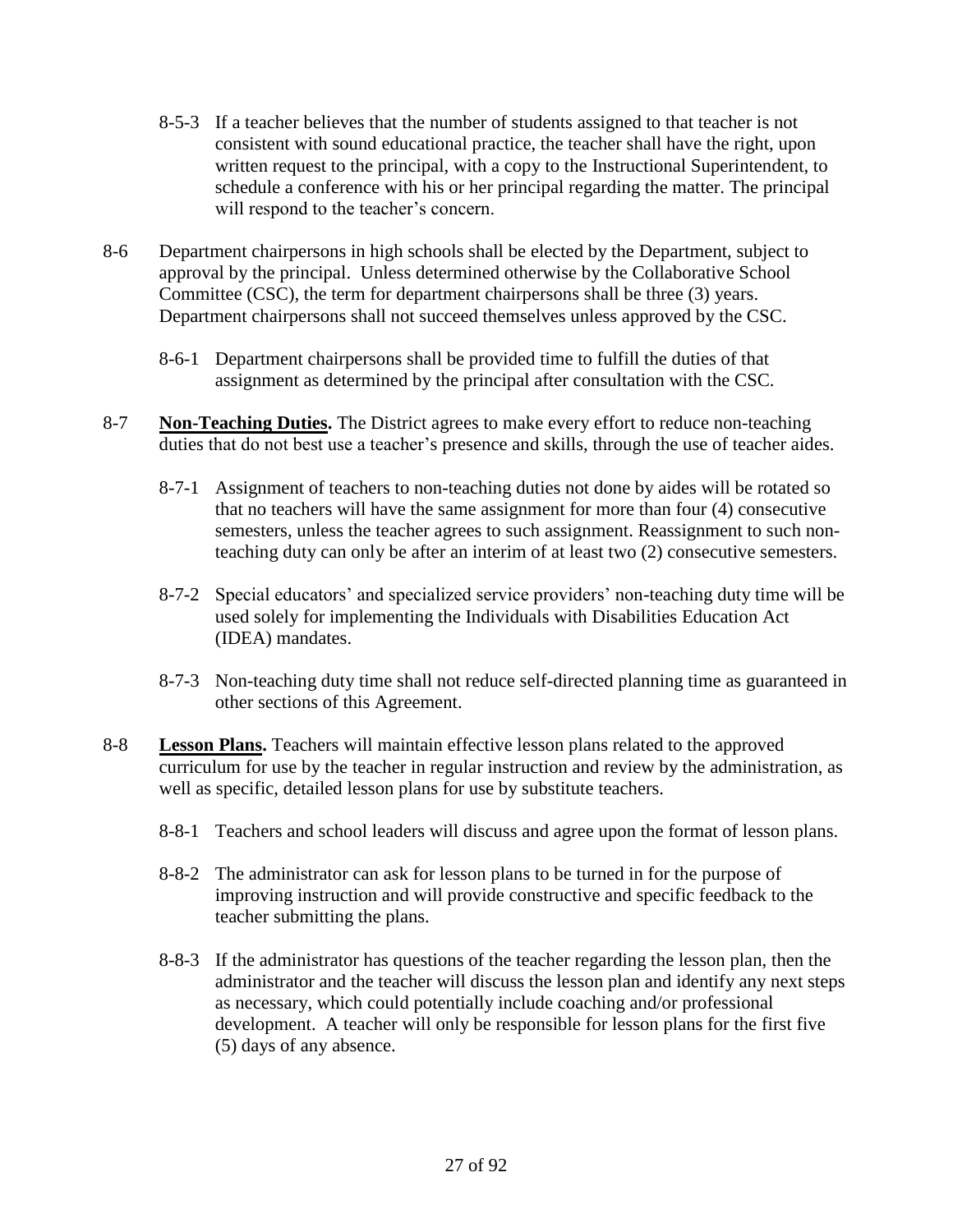- 8-9 **Classroom Interruptions.** The District agrees that classroom interruptions diminish the time for instruction. The administrative staff and teachers shall make every effort to avoid unnecessary interruptions during instructional periods.
- 8-10 **Class Coverage.** It is an administrative responsibility to cover all scheduled classes.
	- 8-10-1 During the first month of each school year, the SLT, in consultation with the department chairs at the secondary level or grade level chairs at the elementary level, shall develop a written contingency plan for class coverage occasioned by a shortfall of substitute teachers. Individuals must possess the appropriate teaching credentials to be considered for class coverage. Such plan shall include the procedure for enabling teachers to invoke Article 30-6.

# 8-11 **Emergency School Closings.**

- 8-11-1 When weather conditions constitute a danger sufficient to require the closing of schools, the following procedure shall be followed:
	- a. If the conditions exist prior to the normal school opening time, teachers shall be notified, as early as possible, by public media or direct contact and shall not be required to report to work.
	- b. If the conditions require closing during the school day, teachers shall be dismissed as soon as possible after students are dismissed.
- 8-11-2 When weather conditions are such that schools will be open, but some professional staff or students are not able to attend because of the severity of conditions in their locale, the following procedure shall be followed:
	- a. As soon as possible, teachers affected shall notify the principal of their inability to attend school that day.
	- b. Professional staff who cannot attend school because of weather conditions or other emergencies will have deducted from their personal leave, if available, or sick leave if personal leave is not available, the day or days they were unable to attend their assignment. All teacher absences under this Article are subject to review by the school building level administrator.
- 8-12 **Teacher-in-Charge.** If a teacher is placed in charge of a building during the absence of the principal, and when the principal's absence will be one-half day or longer, the teacher will be relieved from either the office or classroom assignment.
- 8-13 **Transportation of Students.** Teachers shall not be required to transport pupils to activities, which take place away from the school building.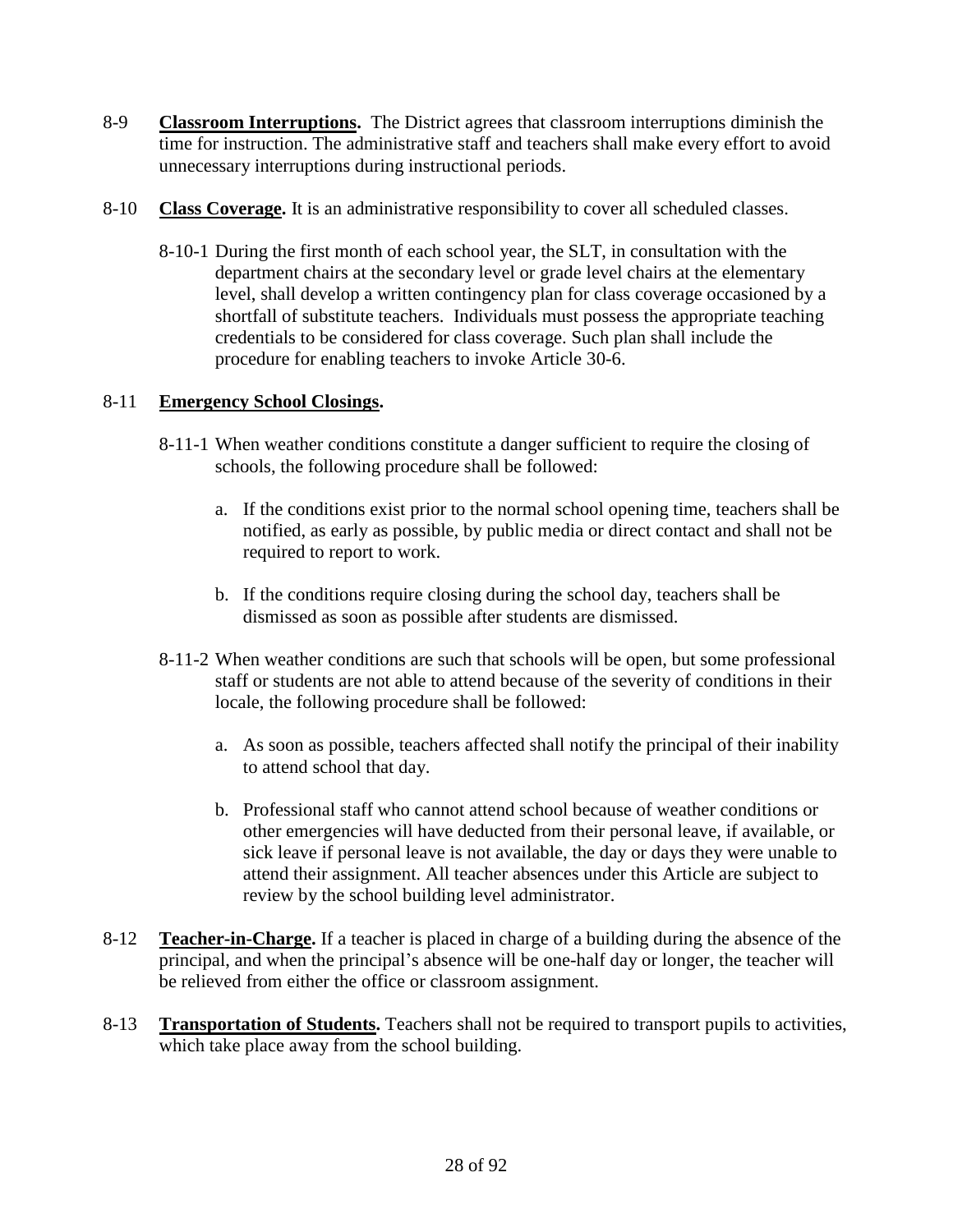8-14 The Instructional Issues Council is charged with developing potential strategies to address issues raised in this Article.

# <span id="page-28-0"></span>**Article 9 - Central Office Teacher Files**

All teacher permanent central office files shall be maintained under the following conditions:

- 9-1 All materials placed in the permanent central office file and originating within the District shall, upon request, be available to the teacher for inspection in no more than seventy-two (72) hours. In cases where teachers express a pressing need to see their personnel file immediately, the District will make every effort to meet the teacher's request. At the teacher's request, anyone may be present in this review. If requested, teachers may be provided copies of material contained in their central office file without cost.
- 9-2 Material originating within the District and which is disciplinary in nature or negative in regard to a teacher's conduct, service, character or personality, shall not be placed in a teacher's file unless the teacher has had an opportunity to read the material and to sign the copy to be filed. Such signature does not indicate agreement with the content of the material.
	- 9-2-1 If a teacher is exonerated with respect to any of the matters cited above or is exonerated following the completion of an investigation during which the teacher was placed on administrative leave with pay, all adverse entries in the teacher's central personnel file related to that incident or issue will be removed.
- 9-3 The teacher shall have the right to answer any material filed and have the answer reviewed by the Executive Director of Human Resources, and attached to the file copy.
- 9-4 Written material sent to the central office by students or parents shall be sent to the principal for appropriate response and shall not be placed in the central file except pursuant to the provisions of this Article.
- 9-5 Upon written request by the teacher, material contained in the central office file for more than three (3) years will be reviewed and eliminated, as long as such material does not interfere with the safety, physical, and moral well-being of children. The District shall have the exclusive responsibility to determine whether the material should be retained.
- 9-6 All written and printed material dealing with the processing of a grievance will be filed separately from the central office personnel files of the participants.
- 9-7 A log will be kept in the Department of Human Resources, which must be signed and dated by any person examining the file, except for central office personnel.
- 9-8 All materials contained in local school files kept by principals must be forwarded to the permanent central office file in accordance with the conditions of this Article before its use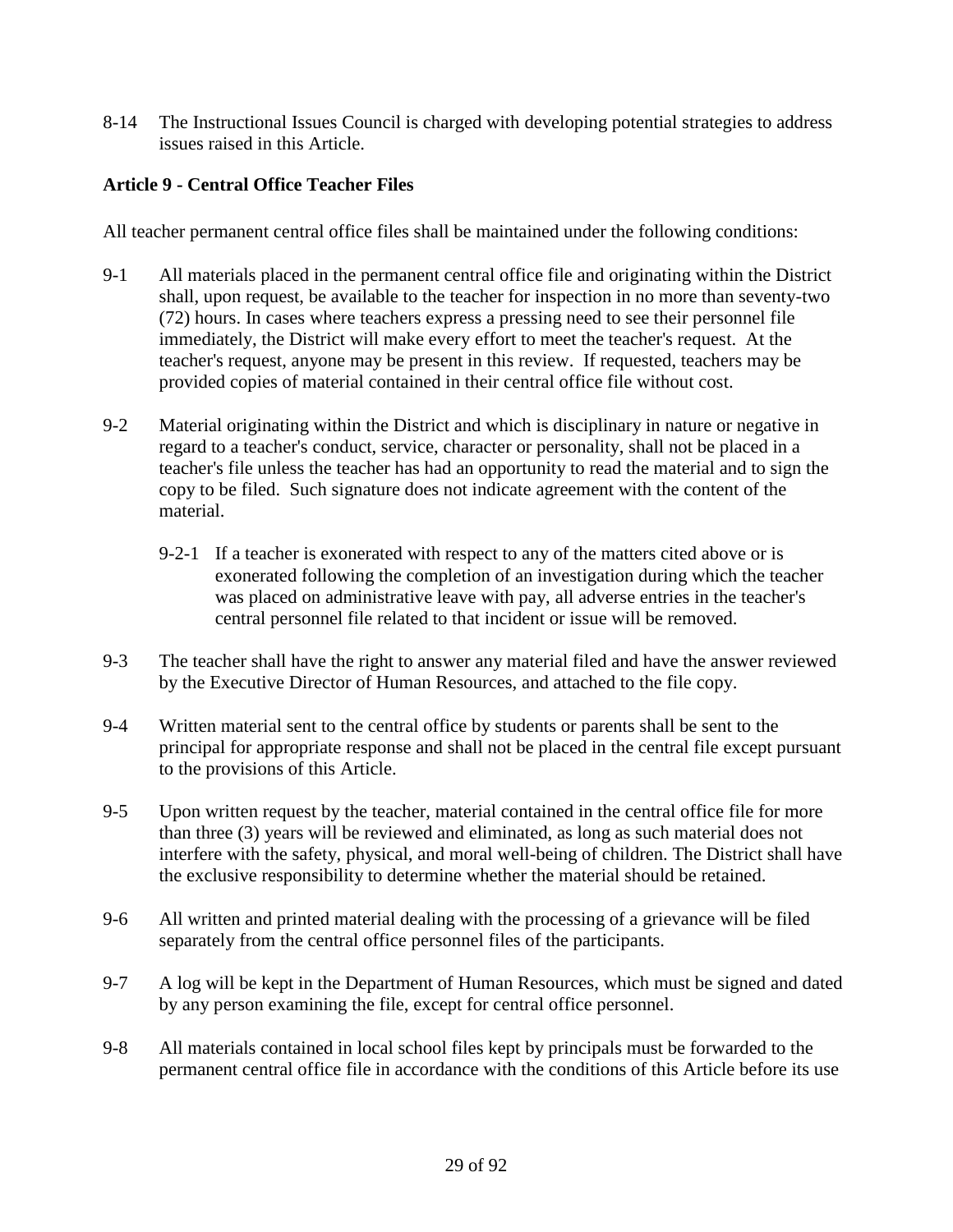in any central office action that affects a teacher's employment status, promotion, demotion, or dismissal.

#### <span id="page-29-0"></span>**Article 10 - Performance Evaluations**

**Table of Contents:**

- **Part 1: General**
- **Part 2: Annual LEAP Evaluations**
- **Part 3: Advisory Personnel Performance Evaluation Council**
- **Part 4: Performance Improvement Process**
- **Part 5: Redress, Grievances, and Appeals**
- **Part 6: LEAP Collaboration Committee**

#### **Part 1: General**

#### 10-1 **Purpose of Evaluation:** Performance evaluations are used to:

- 1. Provide a common language around expectations and responsibilities.
- 2. Assess the effectiveness of Teacher performance and provide feedback in order to drive continuous improvement to instruction and enable Teachers to develop as professionals.
- 3. Serve as a measurement of professional growth and development of Teachers over time.
- 4. Enhance the implementation of the school's curriculum.
- 5. Implement District and school goals in the classroom.
- 6. Measure the level of effectiveness for all Teachers.
- 7. Serve as documentation for a recommendation for dismissal based on unsatisfactory performance.

#### 10-2 **Definition of Terms**

- 10-2-1 "Teacher" as used in this Article shall refer to all personnel who are evaluated under the District's growth and performance system for teachers, Leading Effective Academic Practice or LEAP.
- 10-2-2 "LEAP Evaluation" is the annual growth and performance process that that culminates in the LEAP End-of-Year Rating and LEAP End-of-Year Report.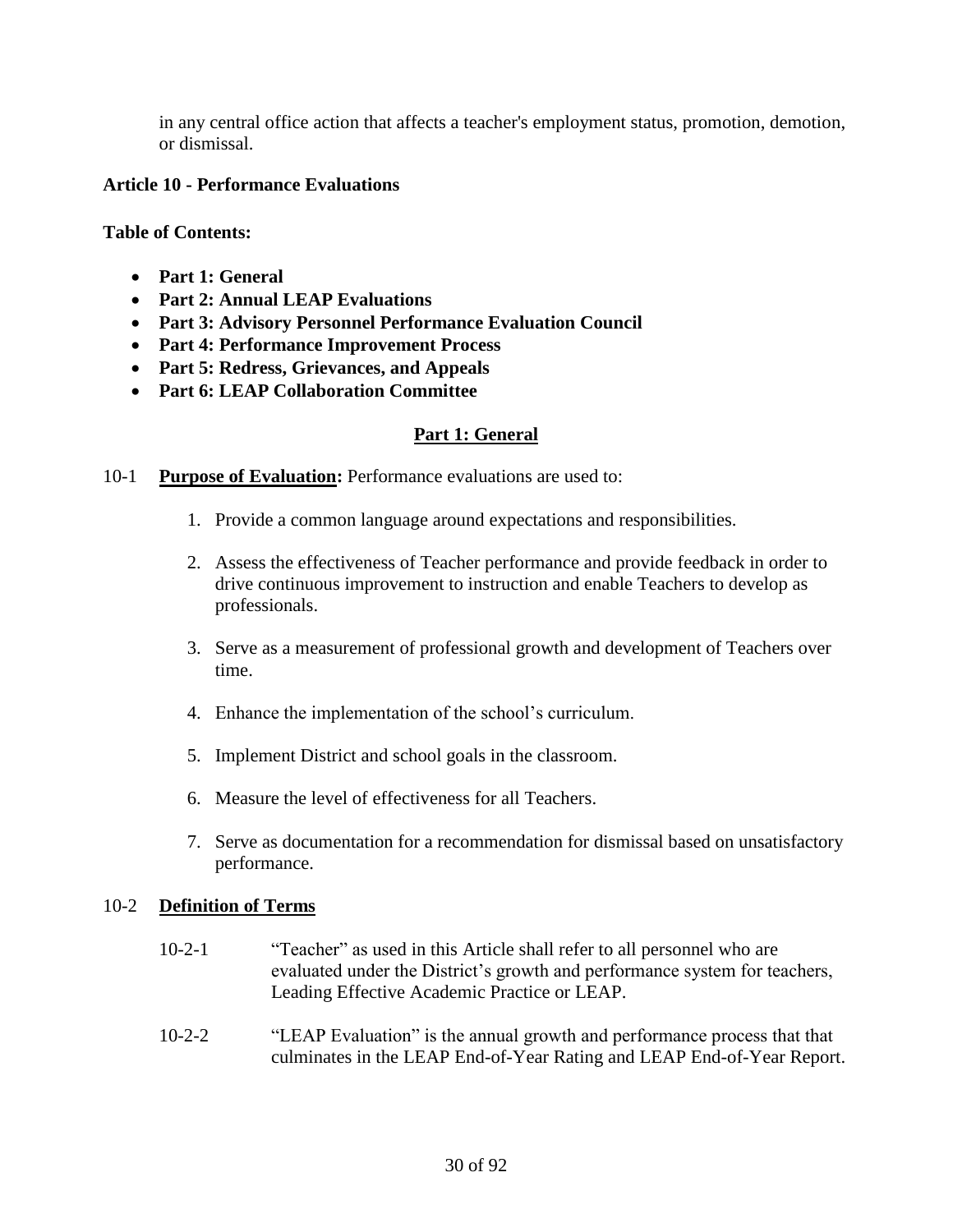| $10-2-3$  | "LEAP Fairness Guide – Evaluation Expectations and Rights for Teachers"<br>is a resource guide for Teachers that builds on the foundation of this Article<br>10 by describing the entire evaluation process that Teachers can expect to<br>experience for that year and the rights that Teachers have to raise and seek<br>review of concerns associated with the evaluation process. |
|-----------|---------------------------------------------------------------------------------------------------------------------------------------------------------------------------------------------------------------------------------------------------------------------------------------------------------------------------------------------------------------------------------------|
| $10-2-4$  | "LEAP Mid-Year" is a formal reflection conversation between the Teacher<br>and the Evaluator during the evaluation cycle.                                                                                                                                                                                                                                                             |
| $10-2-5$  | "LEAP End-of-Year Rating" is the overall summative rating that combines<br>the components of the LEAP Evaluation. There are four performance<br>categories: Distinguished, Effective, Approaching, and Not Meeting.                                                                                                                                                                   |
| $10-2-6$  | "LEAP End-of-Year Report" includes the Teacher's LEAP End-of-Year<br>Rating, the evidence on which the rating is based, and the other requirements<br>set forth in Article 10-3-3.                                                                                                                                                                                                    |
| $10-2-7$  | "Evaluators" include the Principal, Assistant Principal(s), Teacher Leaders,<br>or other individuals designated by the District (e.g. Peer Observers) to<br>conduct observations in the LEAP Evaluation and/or Performance<br>Improvement Process. Evaluators must be certified under the District's<br>certification system to conduct observations.                                 |
| $10-2-8$  | "Effective Rating" means an overall LEAP End-of-Year Rating of<br>Distinguished or Effective.                                                                                                                                                                                                                                                                                         |
| $10-2-9$  | "Ineffective Rating" means an overall LEAP End-of-Year Rating of Not<br>Meeting or Approaching.                                                                                                                                                                                                                                                                                       |
| $10-2-10$ | "Appellant" shall mean the person who is appealing a second consecutive<br>Ineffective Rating.                                                                                                                                                                                                                                                                                        |
| $10-2-11$ | "Full Observation" is an observation of a full lesson (generally 45-60<br>minutes). "Short Observation" is an observation that lasts a minimum of<br>fifteen (15) minutes but does not last a full lesson.                                                                                                                                                                            |
| $10-2-12$ | "LEAP Framework" refers to the District's evaluation rubric with indicators<br>that are used for scoring a classroom observation.                                                                                                                                                                                                                                                     |
| $10-2-13$ | "Score" refers to a rating on an indicator in the Evaluation Framework.                                                                                                                                                                                                                                                                                                               |
|           | <b>Definitions for Part 4: The Performance Improvement Process</b>                                                                                                                                                                                                                                                                                                                    |
| $10-2-14$ | "Performance Improvement Process" covers the period during which a<br>Teacher is considered for a Performance Improvement Plan ("Plan" or<br>"PIP") as well as any time the Teacher is on a Plan.                                                                                                                                                                                     |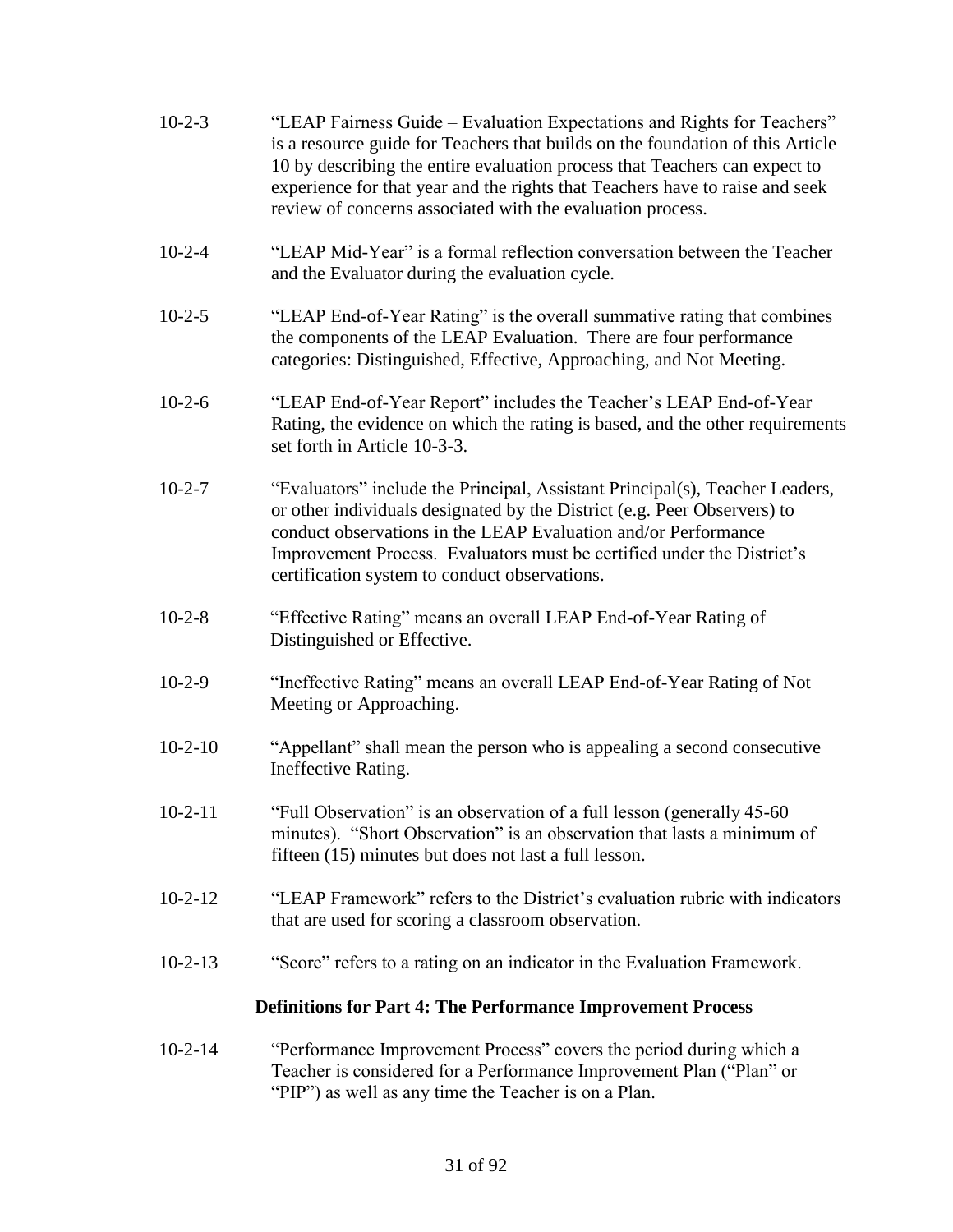- 10-2-15 "Eligibility Observation" is the first step in the Performance Improvement Process. The Evaluator conducts one Full Observation, during which the Evaluator is required to score all the indicators on the LEAP Framework. If those scores meet the Eligibility Criteria, the Evaluator can move forward with the Data Gathering Period.
- 10-2-16 "Eligibility Criteria" are the scores from the Eligibility Observation that would permit an Evaluator to move forward with the Data Gathering Period.
- 10-2-17 "Data Gathering Period" is a period of time where data is gathered to determine if a Teacher will be placed on a Performance Improvement Plan.
- 10-2-18 "Peer Observers" are current or future teacher positions created by the District that provide support to Teachers through classroom observation and feedback during the Performance Improvement Process. All Peer Observers must be certified under the District's certification system to conduct observations.
- 10-2-19 "Joint Observation" is a Full Observation that is conducted jointly by the assigned Evaluator and the Peer Observer. This takes place during the Data Gathering Period.
- 10-2-20 "Targeted Plan Observation" is a Full Observation where only the indicators identified in the Performance Improvement Plan are scored as a method to monitor progress throughout the Plan.

# **Part 2: Annual LEAP Evaluations**

- 10-3 The District is committed to recruiting, growing, and retaining effective teachers, closing opportunity gaps, and preparing all DPS students for college and careers. The Teacher growth and performance system is used to drive the growth and development of teachers as well as evaluate them against common expectations. The following procedures are intended to ensure that the Evaluation is growth-based, fair, reliable, and transparent.
	- 10-3-1 Orientation: At the beginning of each school year, Teachers will receive a copy of the LEAP Handbook (hard copy or electronic), which will provide extensive details regarding the purpose and nature of the LEAP Evaluation process, the elements of the LEAP Evaluation, the procedures for conducting the LEAP Evaluation, and the responsibilities of the individuals involved.
	- 10-3-2 Frequency of Evaluation and Procedures for Observations:
		- 10-3-2-1 Teachers will be evaluated every year.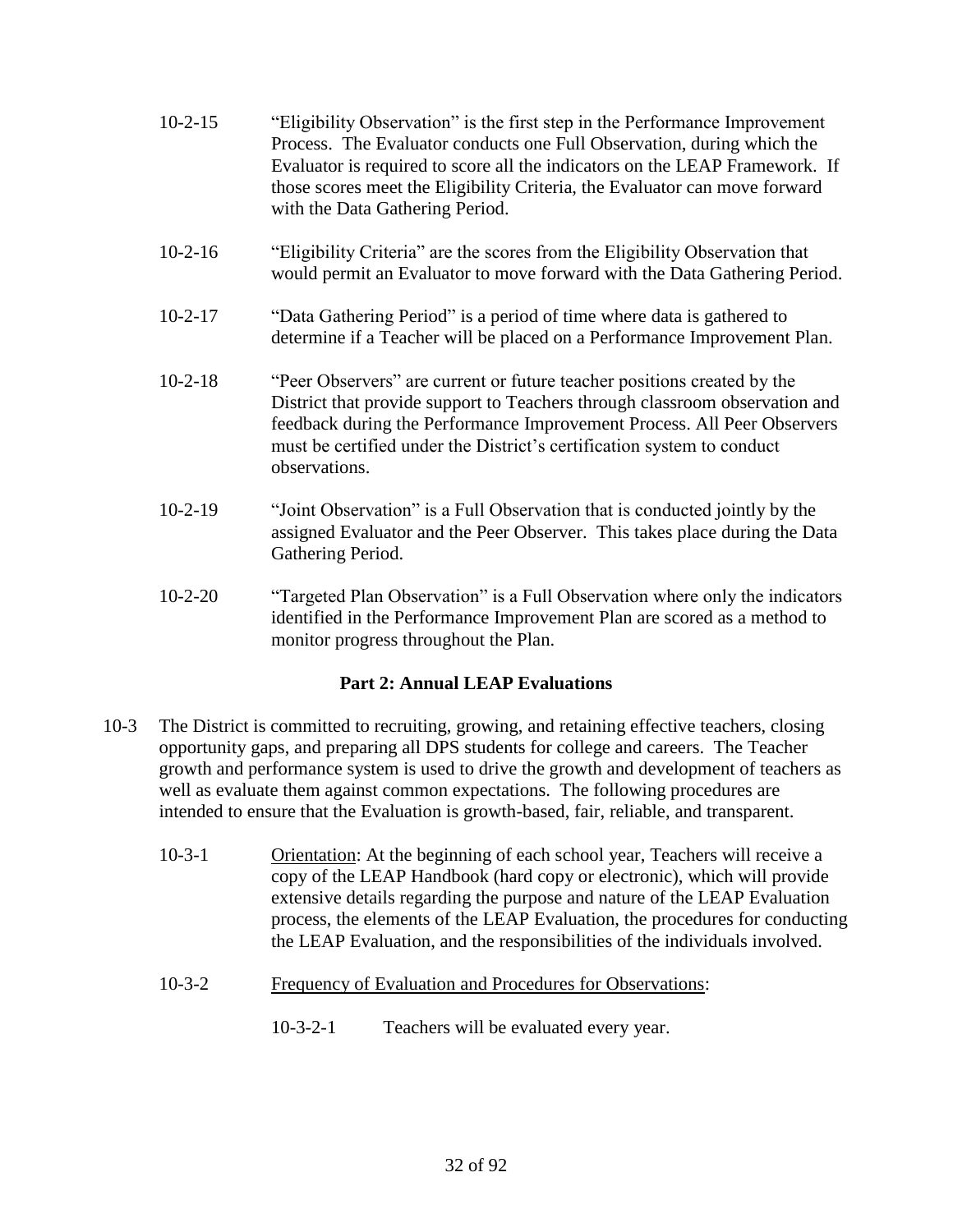- 10-3-2-2 All Teachers shall receive a minimum of two observations each year as defined and set forth in the LEAP Fairness Guide.
- 10-3-2-3 All Evaluators must be certified under the District's certification system to conduct observations before that Evaluator's observation scores can be considered when calculating the Teacher's LEAP End-of-Year rating. Such certification is intended to enable the Evaluator to fairly, professionally, and credibly evaluate Teachers.
- 10-3-2-4 Teachers not currently in the Performance Improvement Process will not receive a scored observation during the first two weeks of the school year.
- 10-3-2-5 Teachers not currently in the Performance Improvement Process will not receive more than one scored Full Observation during a school week.
- 10-3-2-6 For a Full Observation, the Evaluator will complete a form that includes the Scores for the indicators that the Evaluator scored on the LEAP Framework. If the Evaluator did not have the opportunity to observe a specific practice associated with an indicator, then the Evaluator may choose not to score that indicator.
- 10-3-2-7 Observations can take place at any point during a Teacher's instructional time. However, Evaluators cannot score an observation if the Evaluator determines that there was a significant disruption to the lesson time period (for example: testing of significant duration, guest speakers, fire drill). The lesson may still be scored as a Short Observation if there was sufficient observation time prior to the significant disruption.
- 10-3-2-8 After a Full Observation, the Teacher will not receive an additional scored observation until feedback on the prior Full Observation has been provided.
- 10-3-3 LEAP End-of-Year Report: Every year, Teachers will receive an End-of-Year Report ("Report").
	- 10-3-3-1 Consistent with state law, the Report shall:
		- specifically identify when the classroom observations were conducted;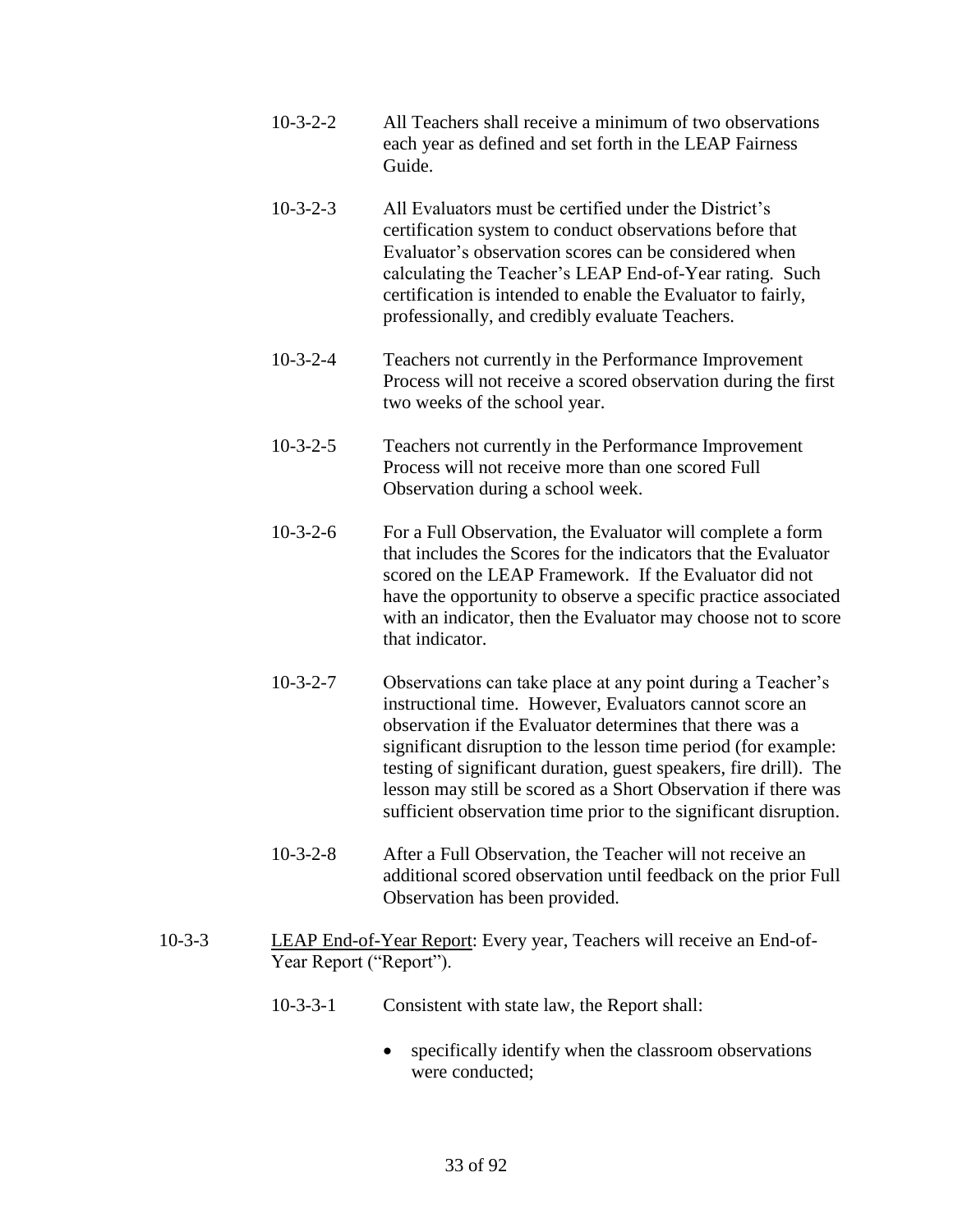- state the Teacher's strengths and areas for potential future growth;
- include a plan for improvement;
- identify the data used to support the overall rating; and
- be signed by the evaluator.
- 10-3-3-2 The Teacher is asked to electronically sign the Report. However, the Teacher can choose electronically to (i) acknowledge and sign, (ii) select the option of "refusing to sign," or (iii) not sign. Signature will not be construed to indicate agreement with the information or the conclusions in the final written evaluation.
- 10-3-3-3 The Evaluator will share a draft copy of the Report with the Teacher prior to the LEAP End-of-Year conference.

# 10-3-4 LEAP End-of-Year Conference:

- 10-3-4-1 Prior to the finalization of the LEAP Evaluation, the Evaluator will meet and discuss the LEAP End-of-Year Report with the Teacher at a LEAP End-of-Year conference. This conference is an opportunity for Teachers and Evaluators to do a final assessment of the data gathered regarding the Teacher's progress and performance for the school year.
- 10-4 **LEAP Fairness Guide:** In addition to the requirements set forth in this Article 10, LEAP Evaluations shall follow the requirements set forth in the "LEAP Fairness Guide – Evaluation Expectations and Rights for Teachers."
	- 10-4-1 The LEAP Fairness Guide will be released each year and made available to teachers at the beginning of the year. It will provide a detailed description of the entire evaluation process and is intended to make the process transparent so that Teachers know what to expect for that year.
	- 10-4-2 The District is committed to the continuous improvement of its growth and performance system for Teachers. Teachers are encouraged to participate in the District's annual survey regarding the LEAP Evaluation in order to provide feedback on potential improvements to the process.
	- 10-4-3 Absent mutual agreement between the District and the Association, the LEAP Fairness Guide cannot change any of the requirements set forth in this Article 10. However, the LEAP Fairness Guide is not a negotiated document.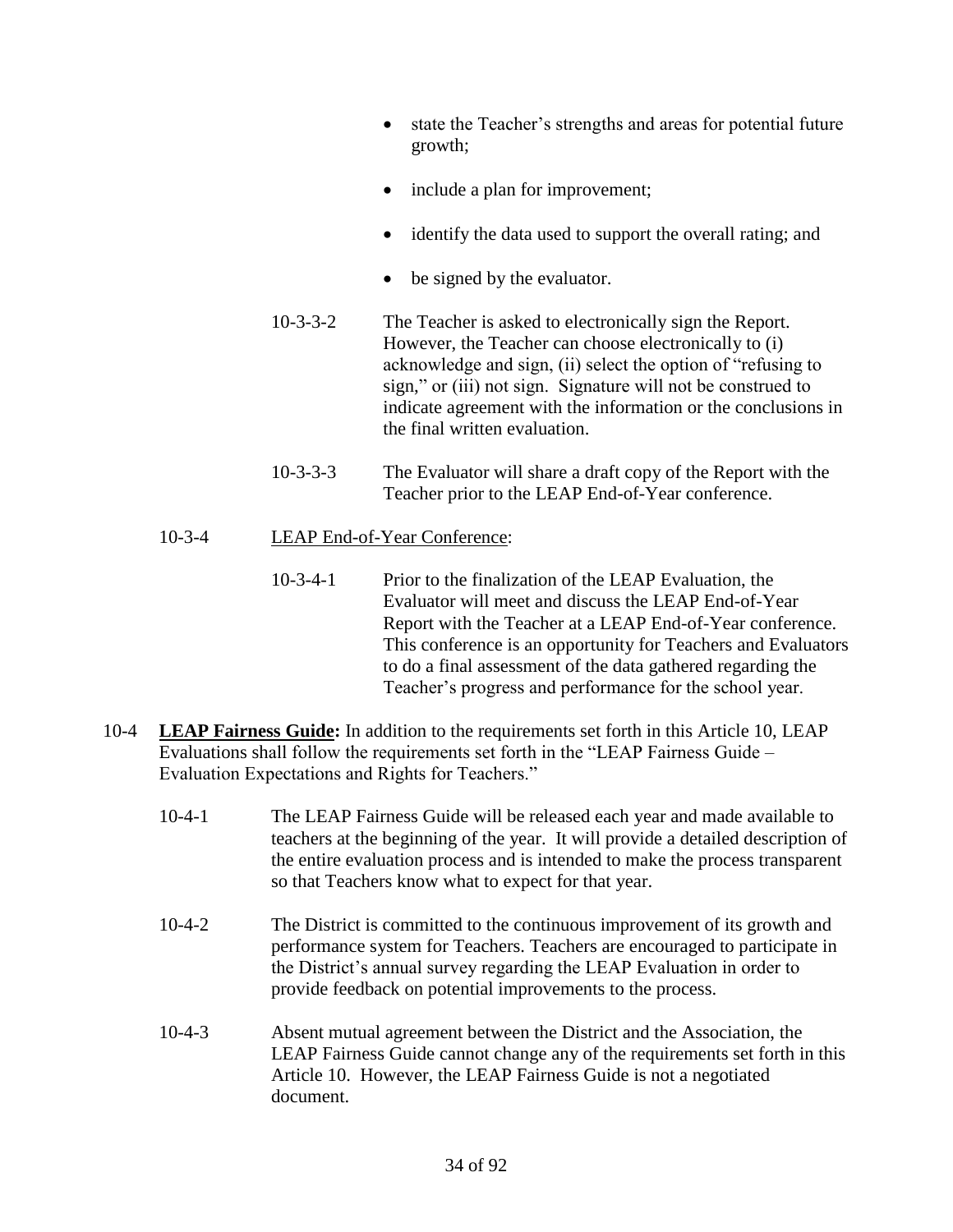10-4-4 A failure to follow any of the requirements in the LEAP Fairness Guide is grievable up to Level 2, but not Level 3.

# **PART 3: THE ADVISORY PERSONNEL PERFORMANCE EVALUATION COUNCIL**

- 10-5 This District shall have an Advisory District Personnel Performance Evaluation Council ("the Council").
	- 10-5-1 The composition and selection of the Council membership will meet the minimum requirements of statute and these members shall be appointed by the Board.
	- 10-5-2 The role of the Council is to conduct a continuous evaluation of the District's Teacher evaluation system and to act as an advisory body to the Superintendent and the LEAP Collaboration Committee on ensuring the fairness, effectiveness, credibility, and professional quality of the District's Teacher evaluation system.

# **PART 4: THE PERFORMANCE IMPROVEMENT PROCESS**

#### 10-6 **Performance Improvement Process.**

10-6-1 Overview of the Performance Improvement Process "the Process": The Process begins with the Eligibility Observation. If, during the Eligibility Observation, the Teacher meets the Eligibility Criteria, the Evaluator can move forward with the Data Gathering Period. During the Data Gathering Period, the Evaluator gathers and reviews data in order to determine if the Teacher should be placed on a Performance Improvement Plan. As a part of this period, a Joint Observation with the Evaluator and a Peer Observer is conducted. If the Evaluator decides that significant performance concerns exist, the Evaluator can place the Teacher on a Performance Improvement Plan ("the Plan"). The Plan will set expectations for necessary growth and include the supports that will be provided to the Teacher during the Plan. During the Plan, which can last between 30 and 90 school days, the Teacher is observed by the Evaluator and the assigned Peer Observer and the designated supports are provided. At the conclusion of the Plan, the Evaluator determines whether the Teacher has met the expectations of the Plan and whether the Teacher should be recommended for retention or dismissal.

# 10-6-2 Data Gathering Period

10-6-2-1 A Teacher is eligible for the Data Gathering Period when an Evaluator conducts one Full Observation and the scores meet the Eligibility Criteria. Alternatively, a Teacher is eligible for the Data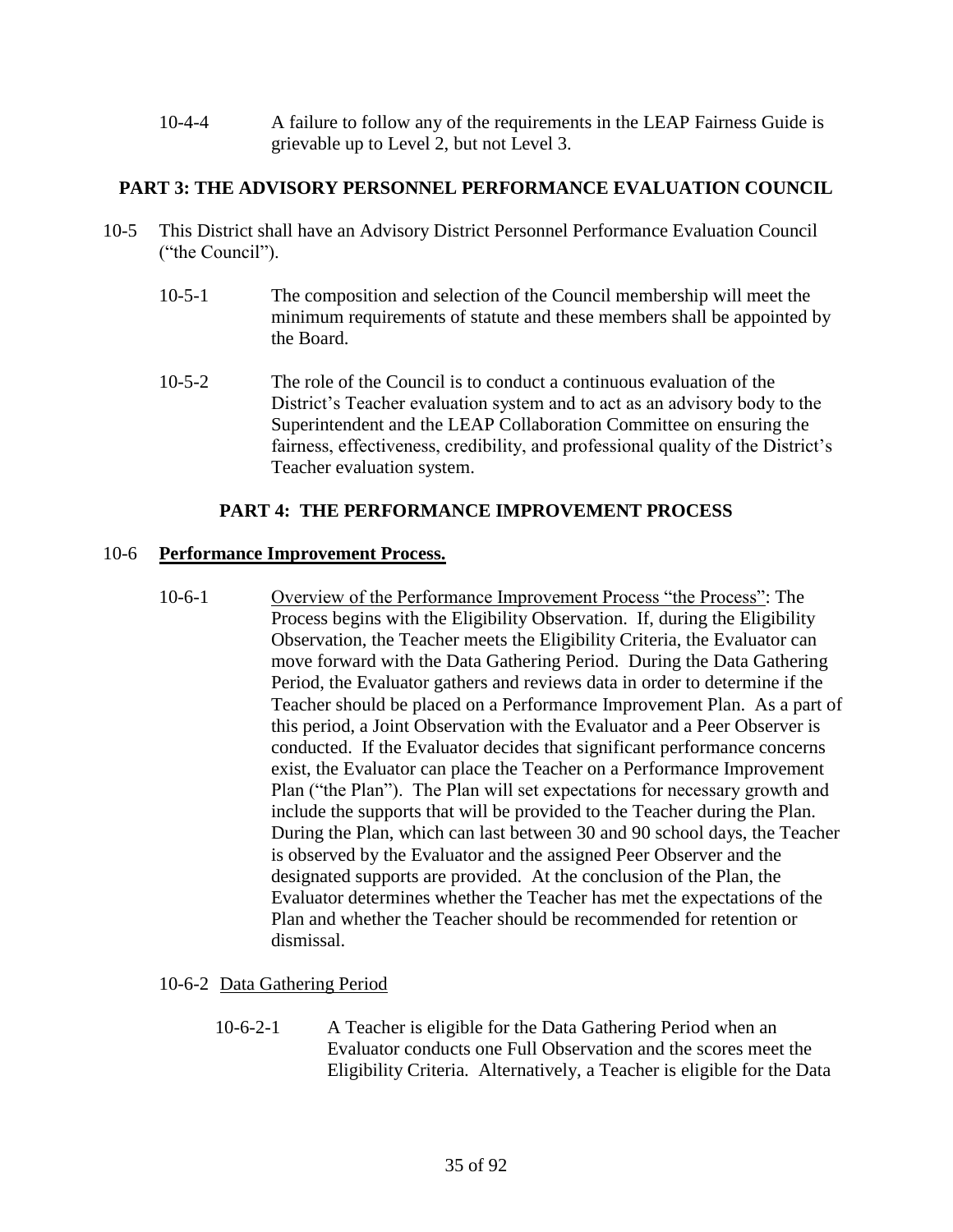Gathering Period when the Teacher has received two consecutive Ineffective Ratings.

10-6-2-2 The Eligibility Criteria are set at:

The mean score from any of the expectations on the LEAP Framework is 2.5 or below (e.g. the mean of all the indicator scores in Masterful Content Delivery is 2.5 or below), and/or

A Teacher scores a Not Meeting (1 or 2) on three or more indicators on the LEAP Framework.

- 10-6-2-3 If the Eligibility Criteria are met, the Evaluator will notify the Teacher that the Teacher is being placed in the Data Gathering Period and that there is a *possibility* that the Teacher will be placed on a Performance Improvement Plan.
- 10-6-2-4 The District assigns a Peer Observer to participate in the Data Gathering Period.
- 10-6-2-5 The Evaluator and the Peer Observer conduct a Joint Observation of the Teacher's class.
- 10-6-2-6 After the Joint Observation, the Evaluator and Peer Observer will consult regarding the lesson observed and the Evaluator will consider the data of the Peer Observer.

#### 10-6-3 Decision to Place Teacher on a Performance Improvement Plan

- 10-6-3-1 Before placing a Teacher on a Performance Improvement Plan, the Evaluator should consider a body of evidence to determine whether, in the Evaluator's discretion, significant performance concerns exist. The extent and types of evidence considered in the body of evidence are left to the discretion of the Evaluator. For example, in addition to considering the data from the Joint Observation, the Evaluator could consider any of the following items:
	- LEAP Framework scores from other observations completed;
	- Student Perception Survey data;
	- Disciplinary referrals data;
	- Student Outcomes data;
	- Data from the Professionalism domain of the LEAP Framework;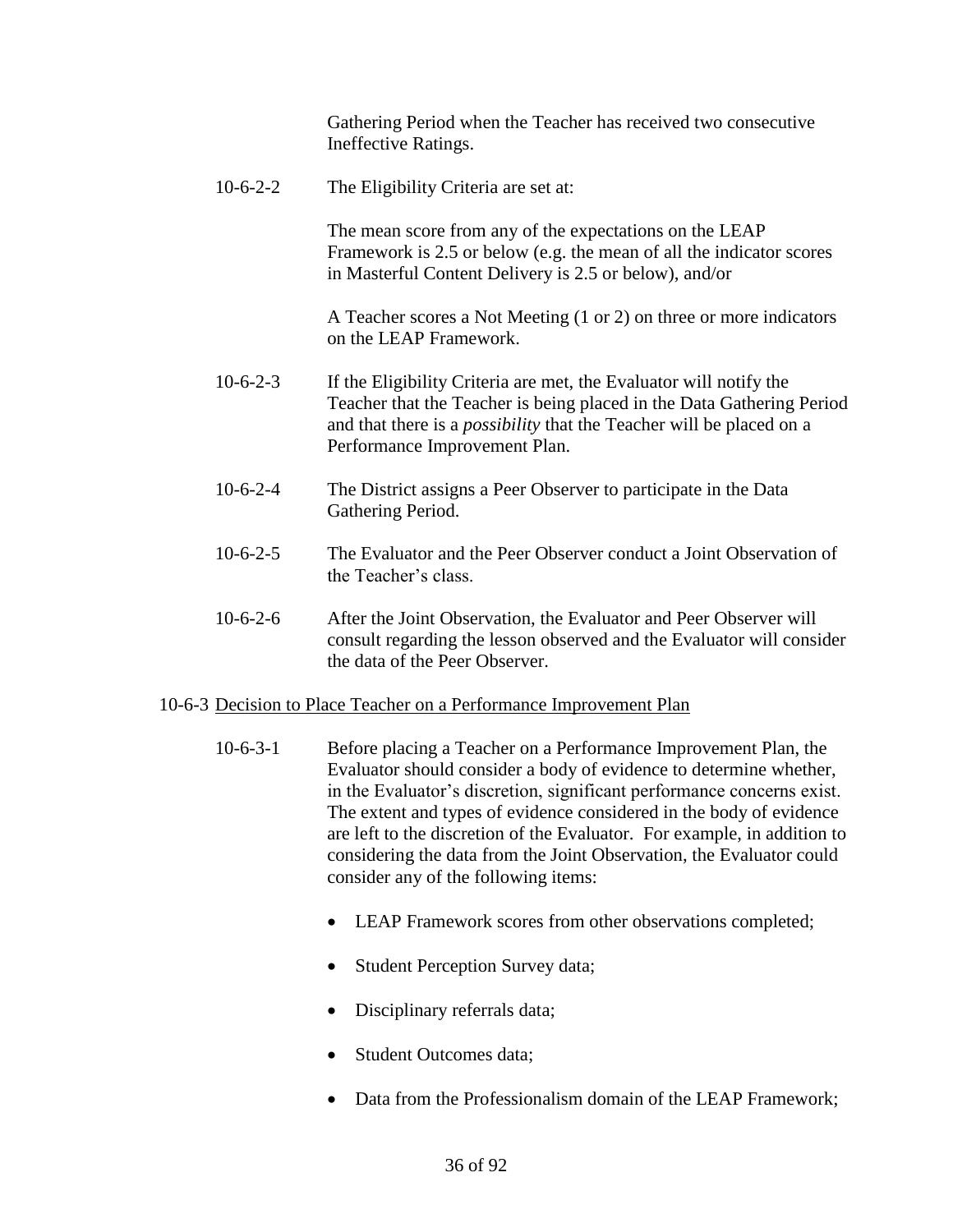- Evidence provided by the Teacher to demonstrate effectiveness;
- Any other information that is relevant to the determination of whether significant performance concerns exist.
- 10-6-3-2 If the Evaluator determines, in his or her discretion, that there is evidence of significant performance concerns, the Evaluator may place the Teacher on a Performance Improvement Plan. If the Evaluator is not the Principal, the Evaluator will make this decision in consultation with the Principal.
- 10-6-3-3 Professionalism Plan: The Evaluator can also place the Teacher on a Performance Improvement Plan for Professionalism if the Teacher received two Not Meeting indicator scores in the Professionalism Domain on the Teacher's LEAP End-of-Year Report or LEAP Mid-Year. Because the Professionalism indicators measure out-of-classroom work, a Professionalism Plan does not require classroom observations. If the Teacher still has two Not Meeting scores in the Professionalism Domain on the subsequent LEAP Mid-Year Evaluation or LEAP Endof-Year Report (whichever occurs first), the Evaluator can proceed to the steps outlined in Article 10-6-6.

#### 10-6-4 Development of Performance Improvement Plan ("the Plan")

10-6-4-1 The Plan shall be developed by the Principal (or designee) in collaboration with the Peer Observer and the teacher.

#### 10-6-5 Requirements of the Performance Improvement Plan

- 10-6-5-1 The Plan shall last a minimum of thirty (30) school days and a maximum of ninety (90) school days.
- 10-6-5-2 The Plan shall require a minimum of two Targeted Plan Observations by Evaluator(s) and two Targeted Plan Observations by the Peer Observer. At least one of the observations of both the Evaluator and the Peer Observer will be announced within a week's window. After each observation during the Plan, the Evaluator or Peer Observer should provide the Teacher with feedback on the observation.
- 10-6-5-3 The Plan shall identify a minimum of three (3) and a maximum of five (5) LEAP Framework indicators that will be targeted for improvement during the Plan.
- 10-6-5-4 For each indicator identified, the Plan shall set expectations for improvement.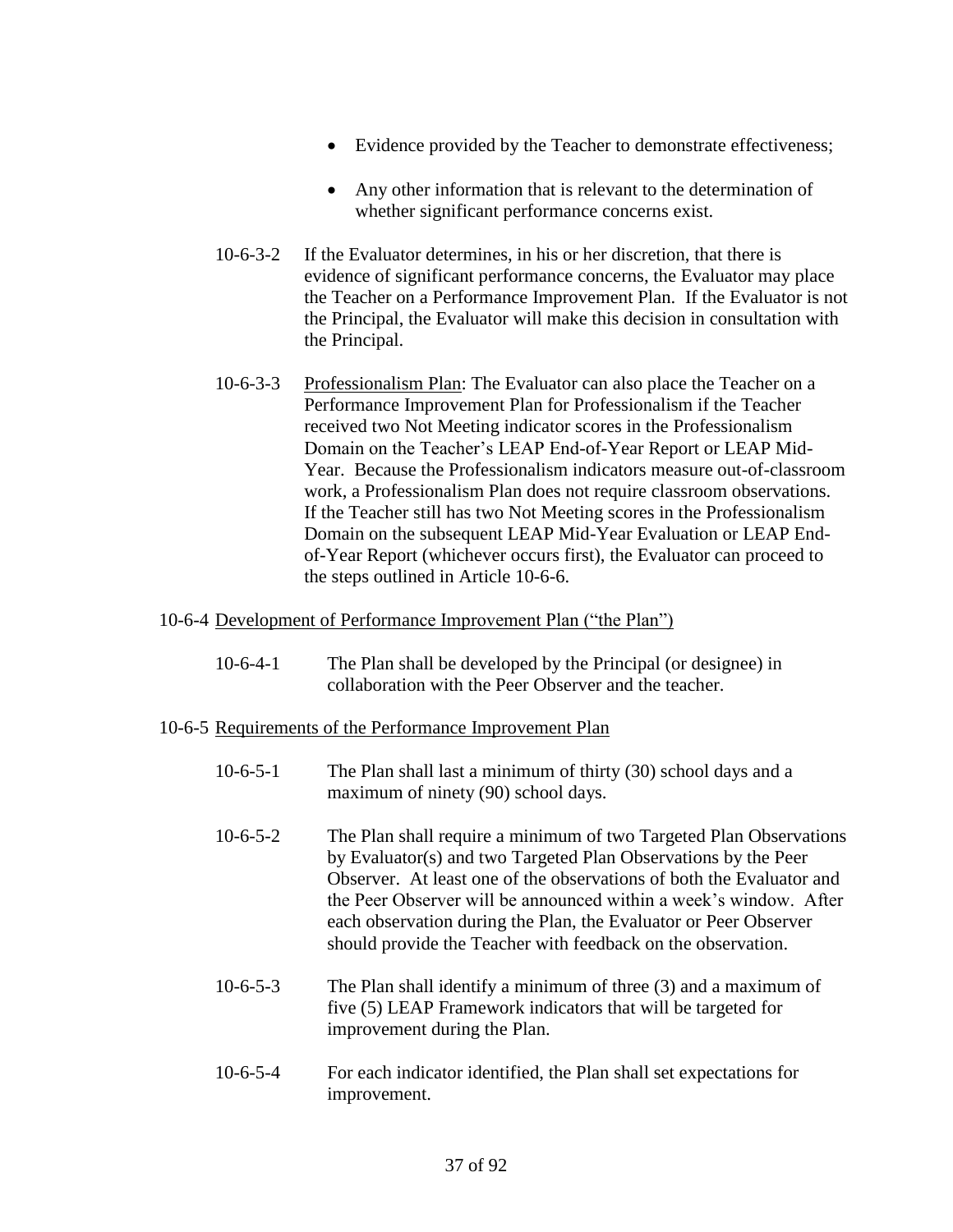- 10-6-5-5 If the Teacher does not meet all the expectations of the Plan, the Teacher may be recommended for dismissal for unsatisfactory performance. The Plan shall inform the Teacher about this standard.
- 10-6-5-6 The Plan shall include the supports available to the Teacher during the Plan process. The supports can be provided by School Leaders, Peer Observers, Teacher Leaders, peers, or other appropriate resources.
- 10-6-5-7 The Teacher shall not be videoed as part of the evaluation process unless the Teacher consented.
- 10-6-5-8 If the Teacher goes on an extended leave during the period of the Plan, the days on the Plan completed prior to leave will be counted and the Plan will continue upon the return of the Teacher to active service.
- 10-6-5-9 If the Teacher received a Not Meeting rating on any Professionalism indicators in the LEAP End-of-Year Report or LEAP Mid-Year evaluation in the year prior to the initiation of the Plan, the Plan can include expectations regarding that Professionalism indicator.

#### 10-6-6 Conclusion of the Performance Improvement Plan

- 10-6-6-1 At the conclusion of the initial period set for the Plan, the Evaluator shall decide whether or not the Plan will be extended.
- 10-6-6-2 The Evaluator may choose to extend the Plan, but the total duration of the Plan should not exceed ninety (90) total school days.
- 10-6-6-3 If the Plan is not extended, the Evaluator shall determine whether the Teacher has met the expectations of the Plan and whether the Teacher should be recommended for retention or dismissal. If the Evaluator is not the Principal, the Evaluator shall make this determination in consultation with the Principal.
- 10-6-6-4 The Evaluator may consider any evidence provided by the Teacher prior to the conclusion of the Plan.
- 10-6-6-5 The Teacher shall be provided with a final Performance Improvement Plan report.
- 10-6-6-6 The report will be presented to the Teacher and the Teacher and the Evaluator shall sign the report. The Evaluator's supervisor should also sign the report.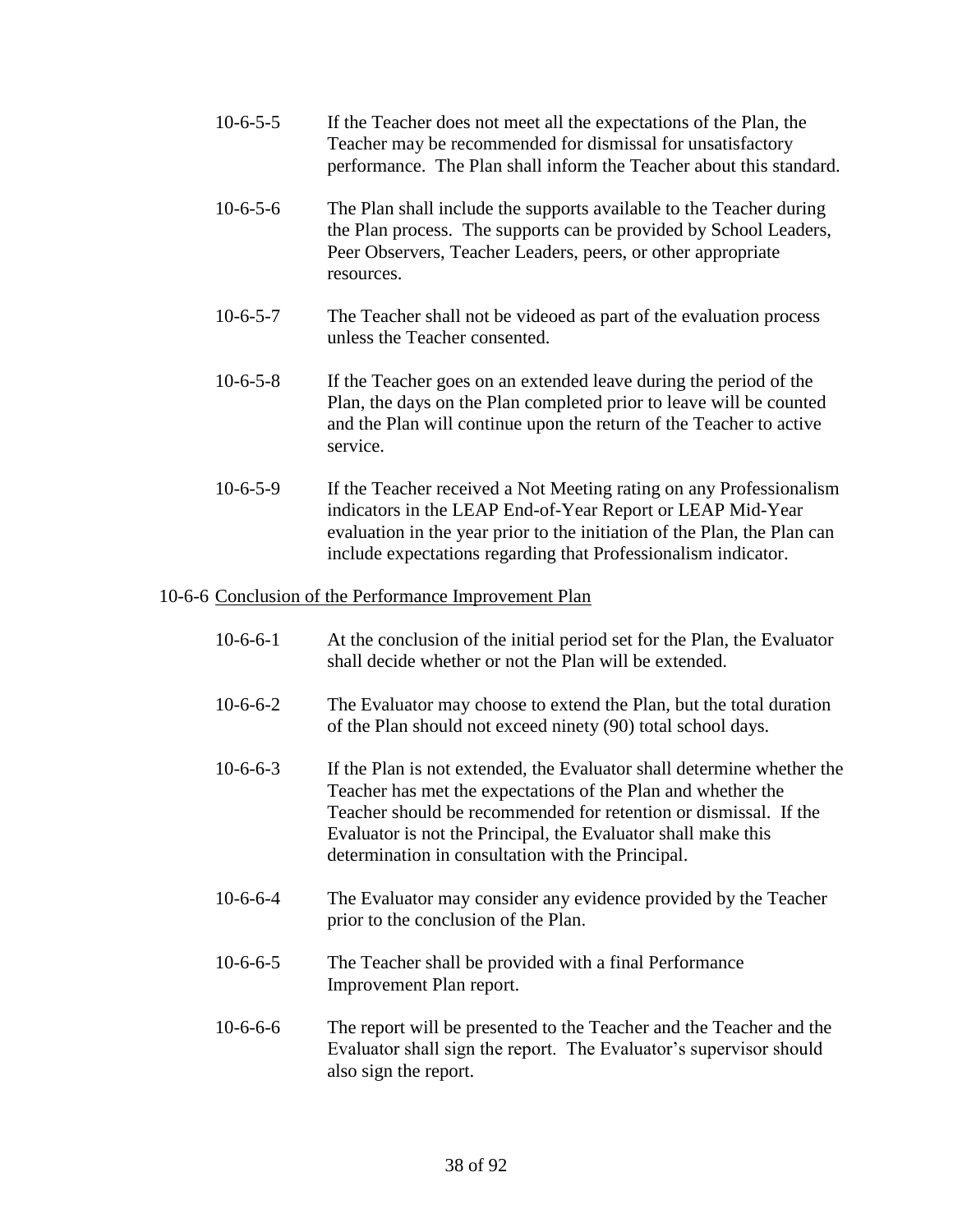- 10-6-6-7 If the Teacher is recommended for retention, the Teacher shall continue to be evaluated under LEAP and will receive a LEAP Endof-Year Report.
- 10-6-6-8 If the Teacher is recommended for dismissal, the Teacher shall still receive a LEAP End-of-Year Report if there is sufficient data to calculate a rating.

# **PART 5: REDRESS, GRIEVANCES, AND APPEALS**

- 10-7 A failure to follow any procedure during the LEAP Evaluation can be addressed through a grievance.
	- 10-7-1 Grievances regarding the LEAP Evaluation must be filed and processed in accordance with Article 7. However, the District shall ensure that such grievances are heard by an individual trained on LEAP.
- 10-8 The manner to seek review of a LEAP End-of-Year Rating is through the redress and/or appeals process.

## 10-9 **Redress.**

- 10-9-1 In accordance with procedures established by the District, a Teacher can access the redress process if:
	- He/she believes there has been a computational error in the way the rating was determined; and/or
	- He/she believes that the evaluator's assignment of the Professional Practice rating from a decision band was not reasonable in light of the body of evidence and that assignment had a material impact on the overall final rating; and/or
	- He/she believes that the evaluator's assignment of a final rating within a decision box was not reasonable in light of the body of evidence.
- 10-9-2 Teachers will have the opportunity to engage in two levels of redress review.
	- 10-9-2-1 Level One The District will identify an ombudsperson ("the Ombudsperson") to oversee Level One of the redress review. The Ombudsperson shall have prior experience with the District's teacher growth and performance systems. The Ombudsperson will receive annual training on LEAP and his/her role as the Ombudsperson. The Ombudsperson will facilitate a conversation between the Teacher and the appropriate school leader(s) in an attempt to reach a mutually agreeable resolution. Ombudsperson will listen, ask questions, and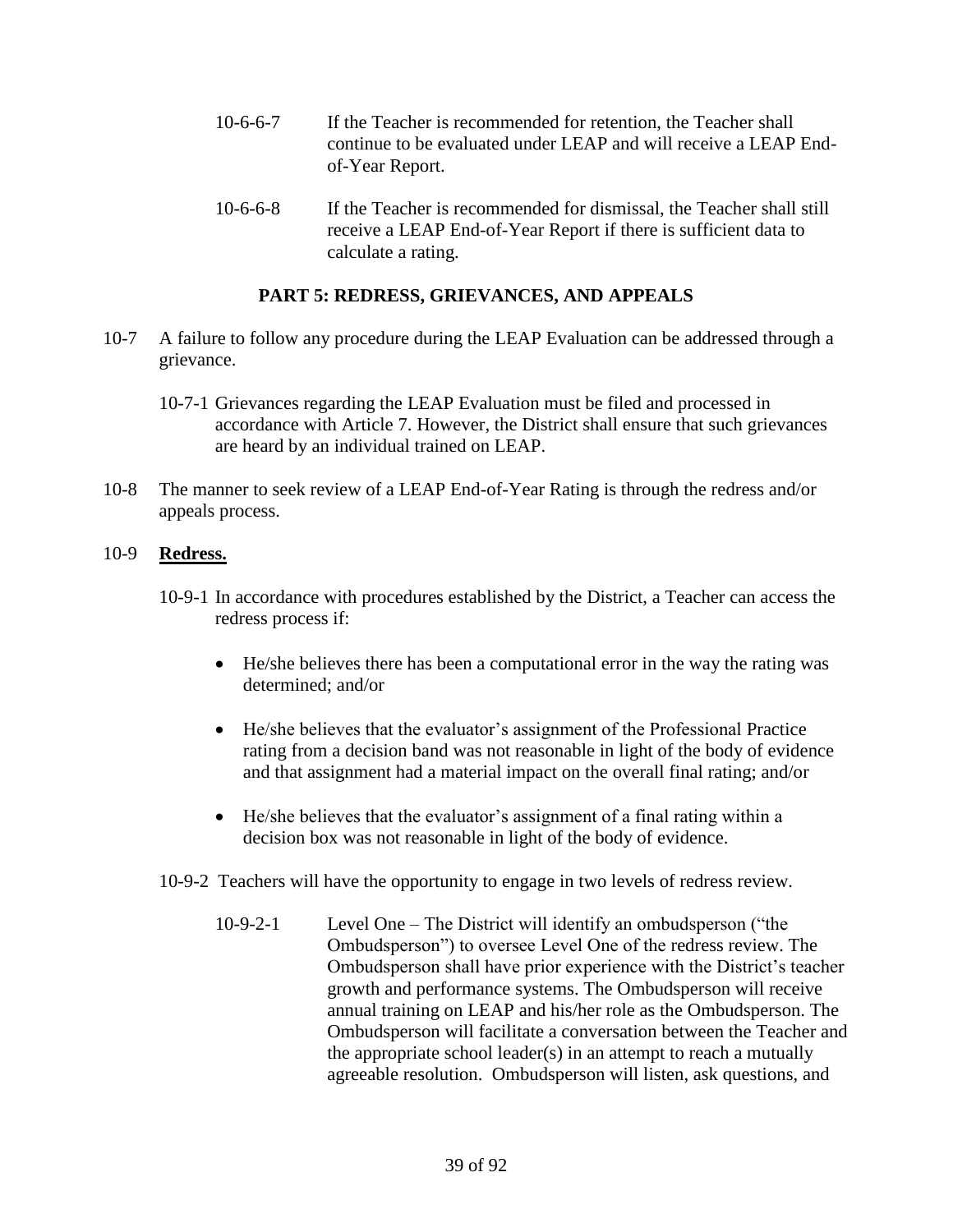review the evidence presented and will provide a recommendation and considerations on the outcome to the school leader.

- 10-9-2-2 Level Two If the Teacher is not satisfied with the resolution at Level One, she/he may submit a request for review to the Chief Human Resources Officer (CHRO) or designee.
- 10-9-2-3 The current redress process shall be used until such a time that the LEAP Collaboration Committee establishes an alternate redress process.

#### 10-10 **Appeal of a Second Consecutive Ineffective LEAP End-of-Year Rating.**

- 10-10-1 Timelines
	- 10-10-1-1 The District will notify teachers at risk of loss of non-probationary status in September of every year and provide information about the process and resources available.
	- 10-10-1-2 A Notice of Appeal must be filed within 15 calendar days following the last student contact day of the academic year in which the second Ineffective Rating was received by the Appellant.
	- 10-10-1-3 All appeals must be concluded within 90 calendar days after the last student contact day of the academic year calendar in which the second Ineffective Rating is received. If the Appellant has requested DCTA assistance, no Panel hearing will be scheduled during the two weeks the DCTA offices are closed.
	- 10-10-1-4 The timelines can be extended by mutual agreement of the District and the Teacher.
- 10-10-2 Grounds for Appeal: Pursuant to the State Board of Education rules at 1 CCR 301- 87, the grounds for appeal shall be limited to the following:
	- 10-10-2-1 The evaluator did not follow evaluation procedures that adhere to the requirements of statute or rule and that failure had a material impact on the second consecutive Ineffective Rating that was assigned (e.g. an observation was never completed).
	- 10-10-2-2 The data relied on to determine the second consecutive Ineffective Rating was inaccurately attributed to the Teacher (e.g., data included in the evaluation was from students for whom the Teacher was not responsible).

10-10-3 Procedures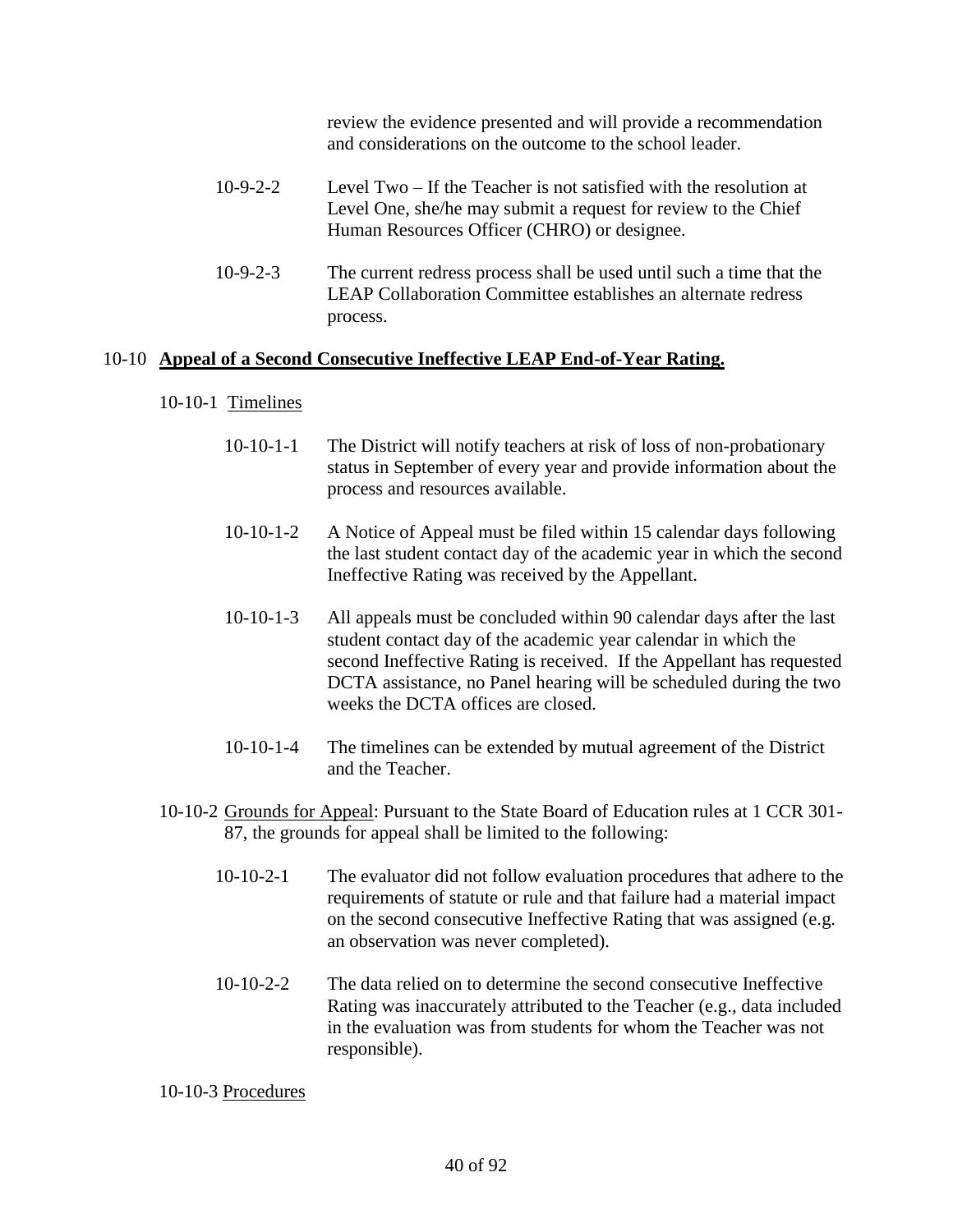- 10-10-3-1 The Appellant or his/her chosen representative must file a timely Notice of Appeal with the appropriate office or department designated and published by the District. In order to support a transparent process, the Appellant may request the CHRO or designee to conduct a review of how the Appellant's LEAP score was calculated. The CHRO designee will meet with the Appellant to provide information on how the multiple measures come together to create the Appellant's LEAP rating.
- 10-10-3-2 The Notice of Appeal will contain all the written grounds for the Appeal.
- 10-10-3-3 The appropriate official or department designated by the District will convene the Appeals Hearing Panel and set the hearing date according to the terms of this Article.
- 10-10-3-4 The District and the Association shall develop appropriate timelines for when the following will occur:
	- 10-10-3-4-1 The Appellant shall provide a copy of any evidence intended to support the Appeal prior to the hearing. The District shall make additional copies for panel members as needed.
	- 10-10-3-4-2 The Appellant may request evidence from the District and the District shall provide the requested evidence if, in the District's discretion, the request is reasonably related to a permitted ground for appeal.
	- 10-10-3-4-3 Any documents and/or proceedings related to the appeal process shall not be disclosed to entities outside the District unless the District is required to do so by law.
- 10-10-3-5 Burden of Proof: The Appellant has the burden of demonstrating that an Effective Rating was appropriate.
- 10-10-3-6 The Appellant is allowed an advocate of his/her choice to represent him/her through the appeal process, such as a DCTA representative or DPS colleague. Attorneys shall not represent the Teacher or the District at the hearing.
- 10-10-3-7 The Appellant is allowed to provide evidence in the form of testimony by the Appellant, and/or other witnesses, documents, or other materials.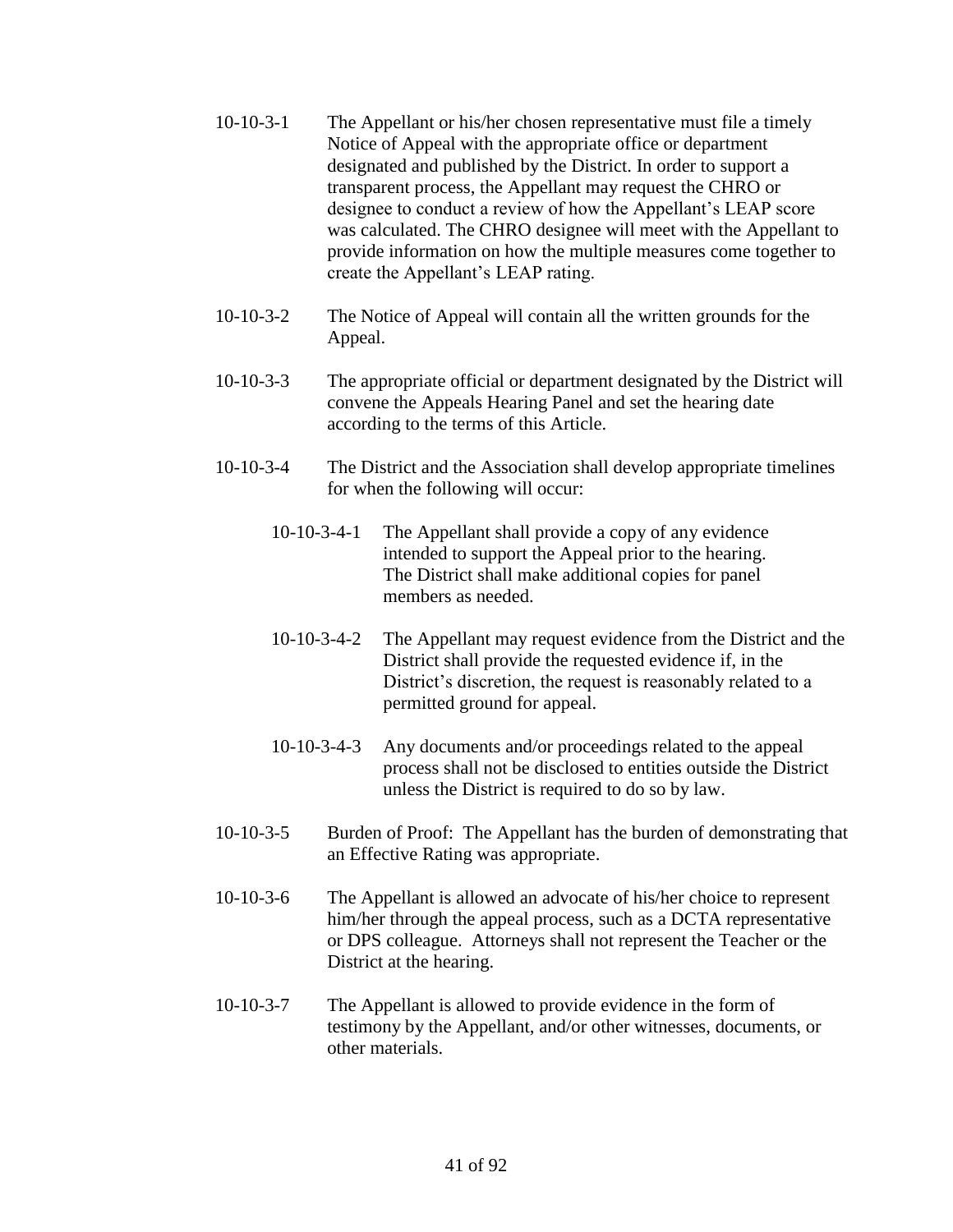- 10-10-3-8 The District is allowed to provide evidence in the form of a District representative, witness testimony (e.g. Evaluator), and/or documents and other materials.
- 10-10-3-9 Any presentation to the Panel shall be limited to one hour for the Teacher and one hour for the District. Time may be extended at the discretion of a majority of the Panel members.

#### 10-10-4 Panel

- 10-10-4-1 The Panel will be chosen from a list of up to 30 standing panel members. For the standing panel pool, up to 15 will be chosen by the Association and up to 15 chosen by the District; however, in the process of comprising the final list, the Association may veto any panel member recommended by the District, and the District may veto any panel member recommended by the Association. To ensure the credibility of the Panel, Panel members shall have had an effective LEAP, LEAD, or EPMP evaluation the prior year and shall have prior teaching experience.
- 10-10-4-2 The Panel shall be comprised of equal numbers of DCTA representatives and District representatives, with no more than six panel members total. The Association shall be responsible for selecting its members from the standing pool for each Panel hearing and the District shall be responsible for selecting its members for each Panel hearing. A process shall be jointly developed to ensure continuity of the review panel members.

#### 10-10-5 Results

- 10-10-5-1 Panel decision:
	- 10-10-5-1-1 The Panel shall render its decision in writing.
	- 10-10-5-1-2 In order for the Panel to recommend changing the second consecutive Ineffective Rating Effective, a majority of the members of the panel must agree based on a preponderance of the evidence that the Ineffective Rating was inaccurate. In that situation, the Appellant's rating will be deemed Effective and the Appellant will retain his/her non-probationary status.
	- 10-10-5-1-3 If a majority of the Panel determines by a preponderance of the evidence that the rating should not be changed, the Teacher will deemed probationary.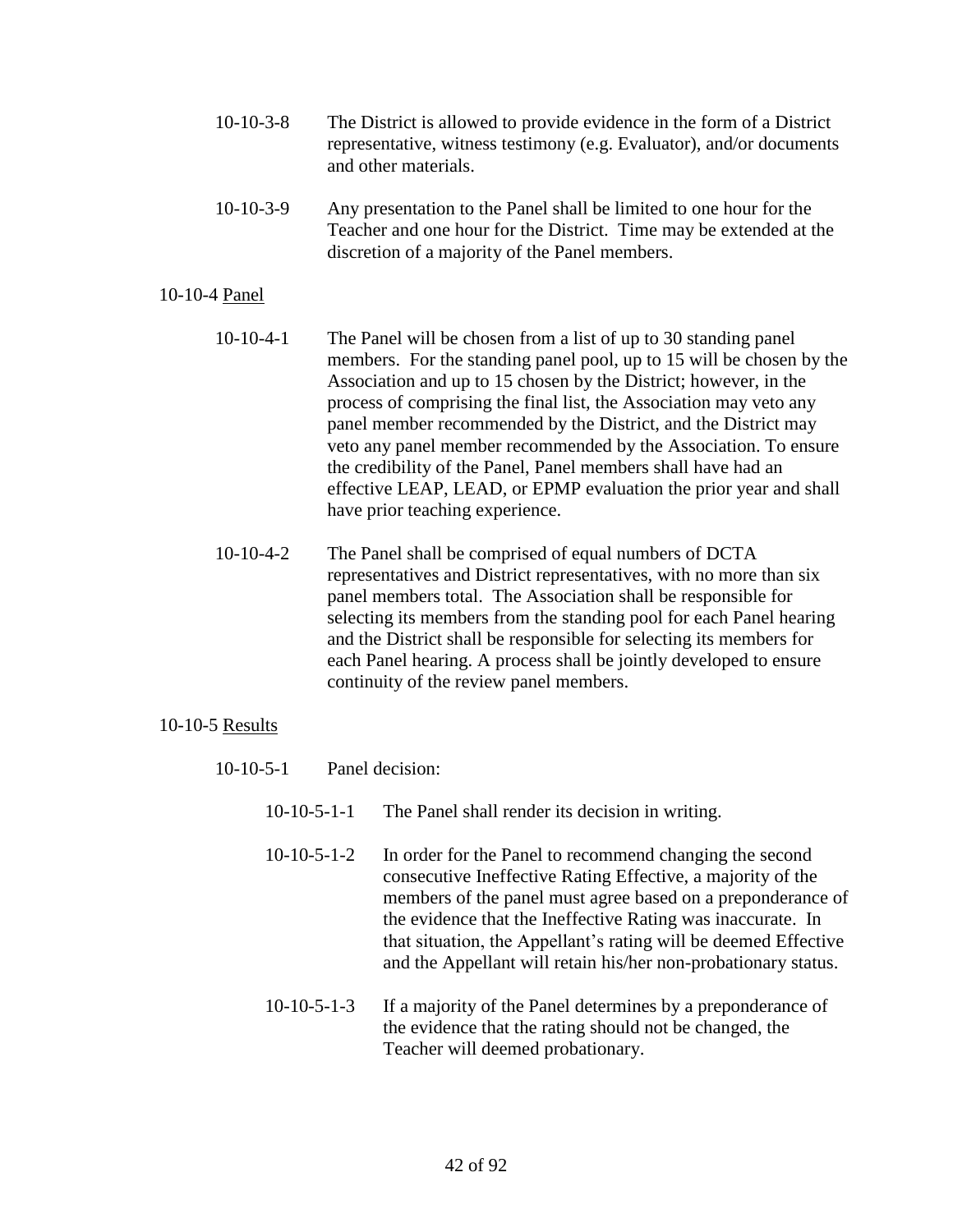- 10-10-5-1-4 If the majority of the Panel decides that an Ineffective Rating was not accurate, but there is not sufficient information to assign a rating of Effective, the Teacher receives a "no score" and retains non-probationary status. However, if the following academic year that Teacher receives a second consecutive Ineffective Rating, the "no score" rating will have the consequence of a second consecutive Ineffective Rating and the Teacher will lose his/her non-probationary status. The Teacher retains the right to appeal the following year's rating.
- 10-10-5-1-5 A majority decision of the Panel shall be final and binding.
- 10-10-5-2 Superintendent and/or designee decision:
	- 10-10-5-2-1 If the Panel is deadlocked on a decision, the Superintendent or designee shall serve as the tie-breaking vote. Each cluster of votes is expected to provide a summary of the rationale informing their opinion for the Superintendent or designee's consideration.
	- 10-10-5-2-2 If the Superintendent or designee decides that there is sufficient information to overturn the rating, the teacher receives a rating of Effective and retains non-probationary status.
	- 10-10-5-2-3 If the Superintendent or designee decides that an Ineffective Rating was not accurate, but there is not sufficient information to assign a rating of Effective, the Teacher receives a "no score" and retains non-probationary status. However, if the following academic year that Teacher receives a second consecutive Ineffective Rating, the "no score" rating will have the consequence of a second consecutive Ineffective Rating and the Teacher will lose his/her non-probationary status. The Teacher retains the right to appeal the following year's rating.
	- 10-10-5-2-4 If the Superintendent and/or designees confirm the rating, the Teacher will be deemed probationary.
	- 10-10-5-2-5 The Superintendent and/or designee's decision will be final.

#### **Part 6: LEAP Collaboration Committee**

#### 10-11 **LEAP Collaboration Committee.**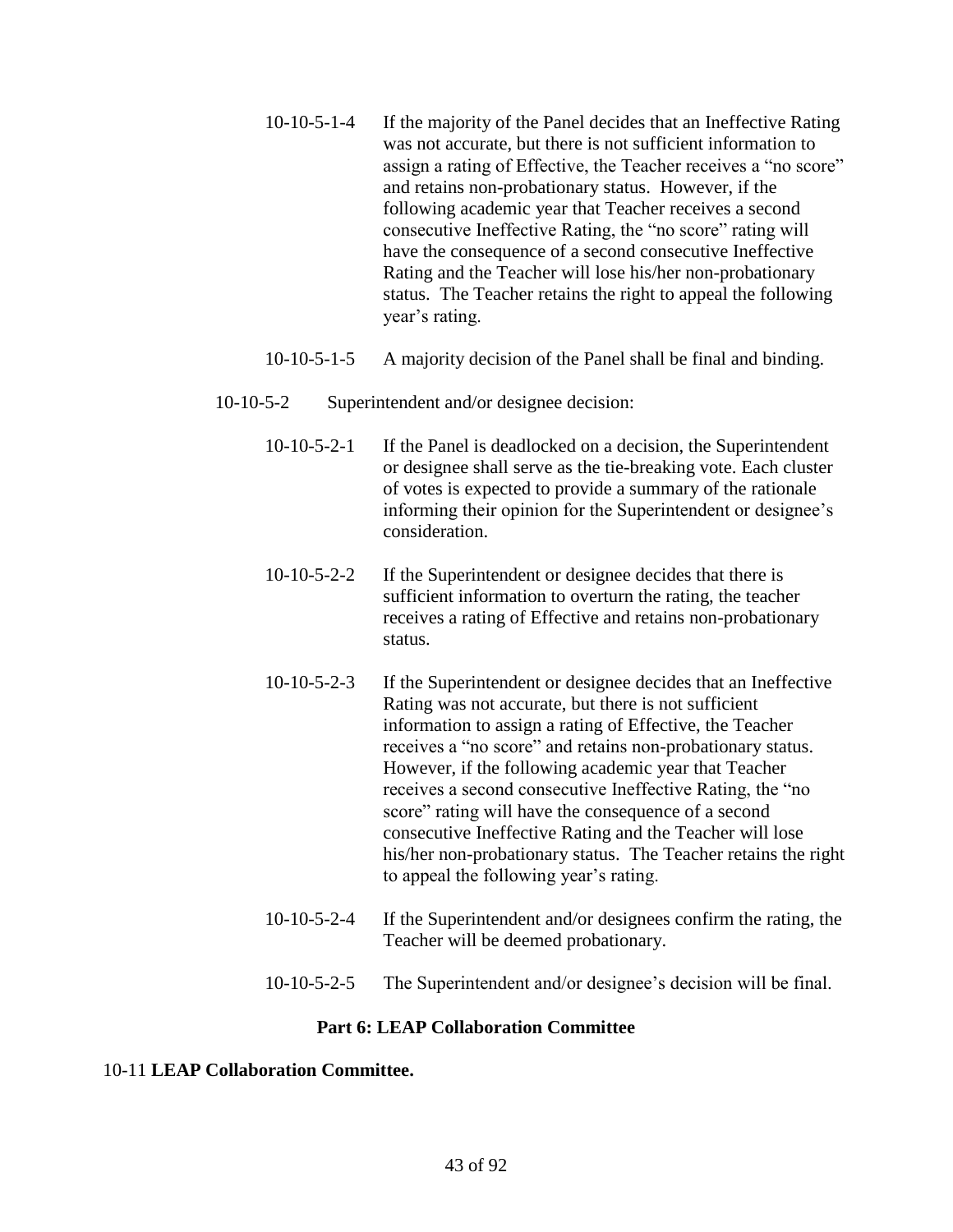- 10-11-1 Purpose. The purpose of the LEAP Collaboration Committee (LEAP Committee) is to ensure that LEAP is administered according to this Agreement and to enable collaboration and joint decision-making where possible in the development, implementation and evaluation of the growth and performance systems for Teachers and SSPs.
- 10-11-2 Composition. The composition of the LEAP Committee shall have equal District and DCTA representation and shall include at least one (1) SSP. Association representation shall be appointed by the Association President.
	- 10-11-2-1 Members of the LEAP Committee will be provided release time to attend meetings in accordance with Article 10-11-4.

## 10-11-3 List of Duties.

- 1. Review and revise LEAP;
- 2. Review LEAP training processes, including calibration and certification processes;
- 3. Review the multiple measures and their cut points;
- 4. Review the methods for calculation of student growth in LEAP
- 5. Review a yearly summary of concerns raised through the LEAP Helpline to inform changes to the district practice and/or policy;
- 6. Review evaluation system surveys;
- 7. Review the redress and appeals processes, when needed;
- 8. Review appropriate feedback mechanisms for Evaluators;
- 9. Review evaluation frameworks as needed;
- 10.Consider the development of a shortened framework for novice teachers; and
- 11.Other duties as outlined in this Article.
- 10-11-4 Frequency of Meetings. The LEAP Committee shall meet at least quarterly but shall meet more often as action is required.
- 10-11-5 Decision Making. The LEAP Committee shall have the ability to make changes to LEAP by consensus. If consensus is not reached, the matter shall go to the Superintendent to decide.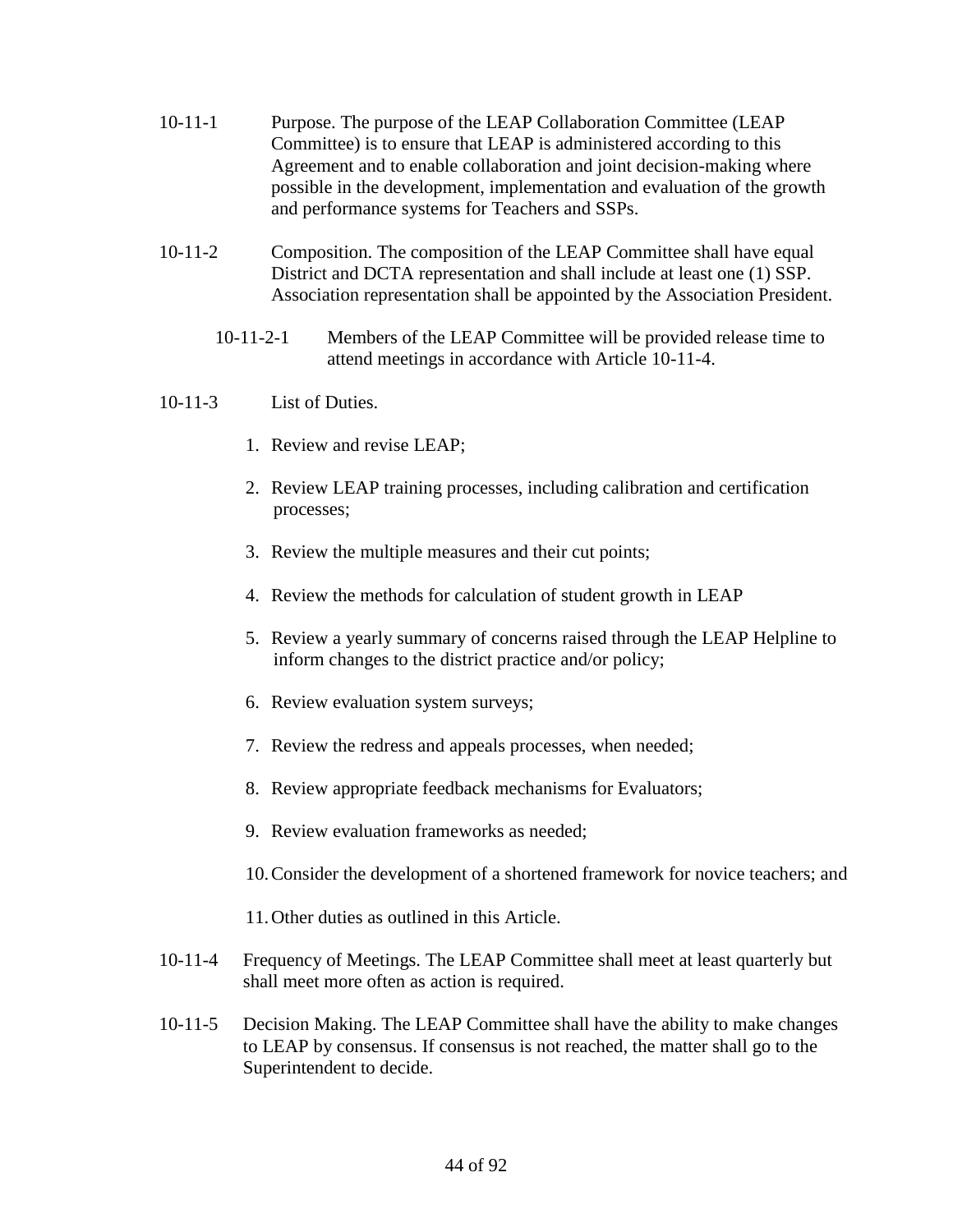# **Article 11 - Complaints Against Teachers/Administrative Leave/Corrective Action**

- 11-1 **Complaints Against Teachers.** When a person makes a written or verbal complaint against a teacher, the principal or designee shall promptly notify the teacher of the complaint, the identity of the complainant, and the teacher shall be given the opportunity to respond. The principal or designee shall investigate the complaint and attempt to resolve the complaint informally if appropriate.
	- 11-1-1 If appropriate, the principal or designee shall arrange a meeting with the complainant, the teacher and the principal or designee in an attempt to resolve the situation.
	- 11-1-2 If any record of the complaint, or its formal or informal resolution, is placed in the teacher's files, the teacher shall have the right to file a written response within twenty (20) school days.
- 11-2 **Administrative Leave.** If a principal decides to place a teacher on administrative leave for the purpose of further investigation, the principal or designee shall meet with the teacher to give specific allegation(s) and the basic reason why the administrative leave for investigation is necessary, when possible.
	- 11-2-1 The meeting shall take place at the end of the school day or whenever it is appropriate.
	- 11-2-2 The principal shall provide the teacher a copy of the administrative leave checklist and review it with the teacher. The teacher shall sign the form only as acknowledgement of receipt and be given a copy of it for informational reference.
	- 11-2-3 At the teacher's request a meeting will be held within three (3) school days. The purpose of the meeting is to give the teacher an opportunity to respond. The teacher may have Association representation at the meeting.
	- 11-2-4 The investigation will be completed as expeditiously as possible. If an investigation must extend beyond seven (7) calendar days, or if the administrative leave must be extended, the teacher and the Association will be notified by phone calls from the Department of Human Resources or designee the reasons for the extension and the expected date of completion of the investigation and/or leave.
	- 11-2-5 During the investigation, the teacher placed on administrative leave will continue to receive full pay. All rules for active employees will continue to apply.
	- 11-2-6 Following the completion of the investigation, the principal or designee shall meet with the teacher to share the results of the investigation and to give the teacher an opportunity to respond. The teacher may have Association representation at the meeting. The principal or designee shall determine appropriate resolution of the matter.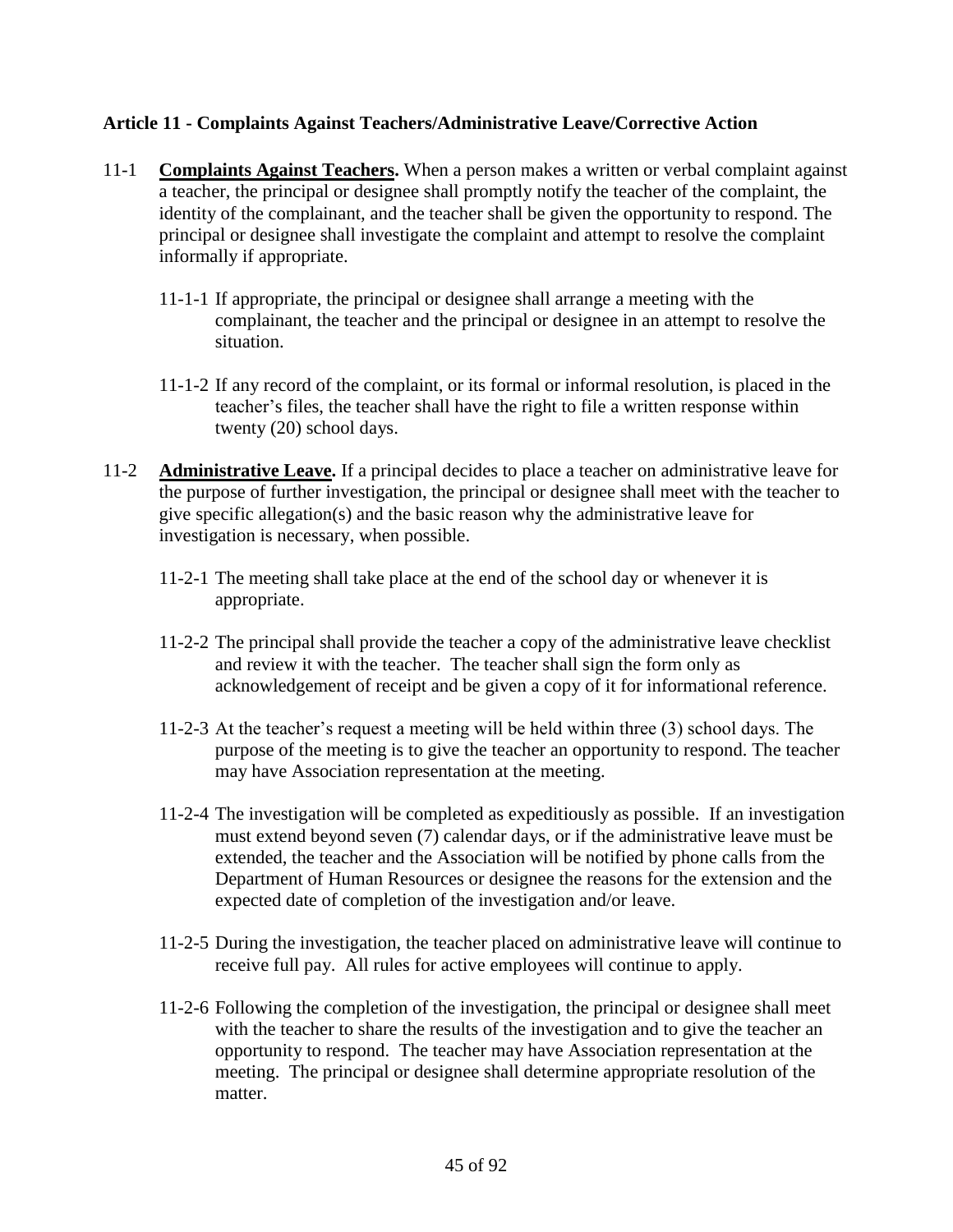- 11-2-7 Administrative leave should be considered as an option to be used only when necessary to protect the students or staff or to conduct an appropriate investigation. Administrative leave is not a punitive action and there will be no record of the leave in a teacher's personnel file.
- 11-2-8 The Agreement Review Committee (ARC) will review on an annual basis administrative leaves for the prior year to ensure that the above procedures have been implemented appropriately.
- 11-3 **Corrective Action.** Before taking a corrective action against a teacher, the principal shall investigate the situation, meet with the teacher and give the teacher an opportunity to respond.
	- 11-3-1 If a principal or designee determines it may be necessary to take a corrective action, the principal shall inform the teacher of his/her intent to consider potential corrective action measures and allow the teacher the opportunity to have either another teacher or representation from the Association present at this meeting.
	- 11-3-2 The principal or designee shall follow the procedures established in the District document "Basic Fairness and Due Process, A Guide for Corrective Discipline."
	- 11-3-3 Neither a letter of warning nor a letter of reprimand shall be issued, nor shall a teacher be suspended without pay, except for just cause.

# **Article 12 - Instructional Materials**

- 12-1 In order to provide the best possible educational program in each school, the District will endeavor to provide sufficient instructional materials and equipment to ensure that each pupil and teacher, including ELA-S teachers and special education teachers, will have access to them. Consistent with that goal, the District will work to provide appropriate core content materials for special education teachers comparable to what is used in mainstream classrooms. The District shall also provide, wherever available, grade- and subjectappropriate Spanish-language core content materials, comparable to the English-language content materials used in Mainstream English language classrooms, for ELLs who are taught in Spanish in ELA-S and dual language classes.
	- 12-1-1 Prior to final preparation of budgets for materials and supplies, the CSC, in consultation with the teachers affected, will determine an equitable distribution of resources in the proposed budget. The final building budgets will reflect the priorities established by the CSC.
	- 12-1-2 Each school will be allocated a revolving fund through their budget accounts to use for the purpose of instructional materials that are not otherwise readily obtainable by teachers.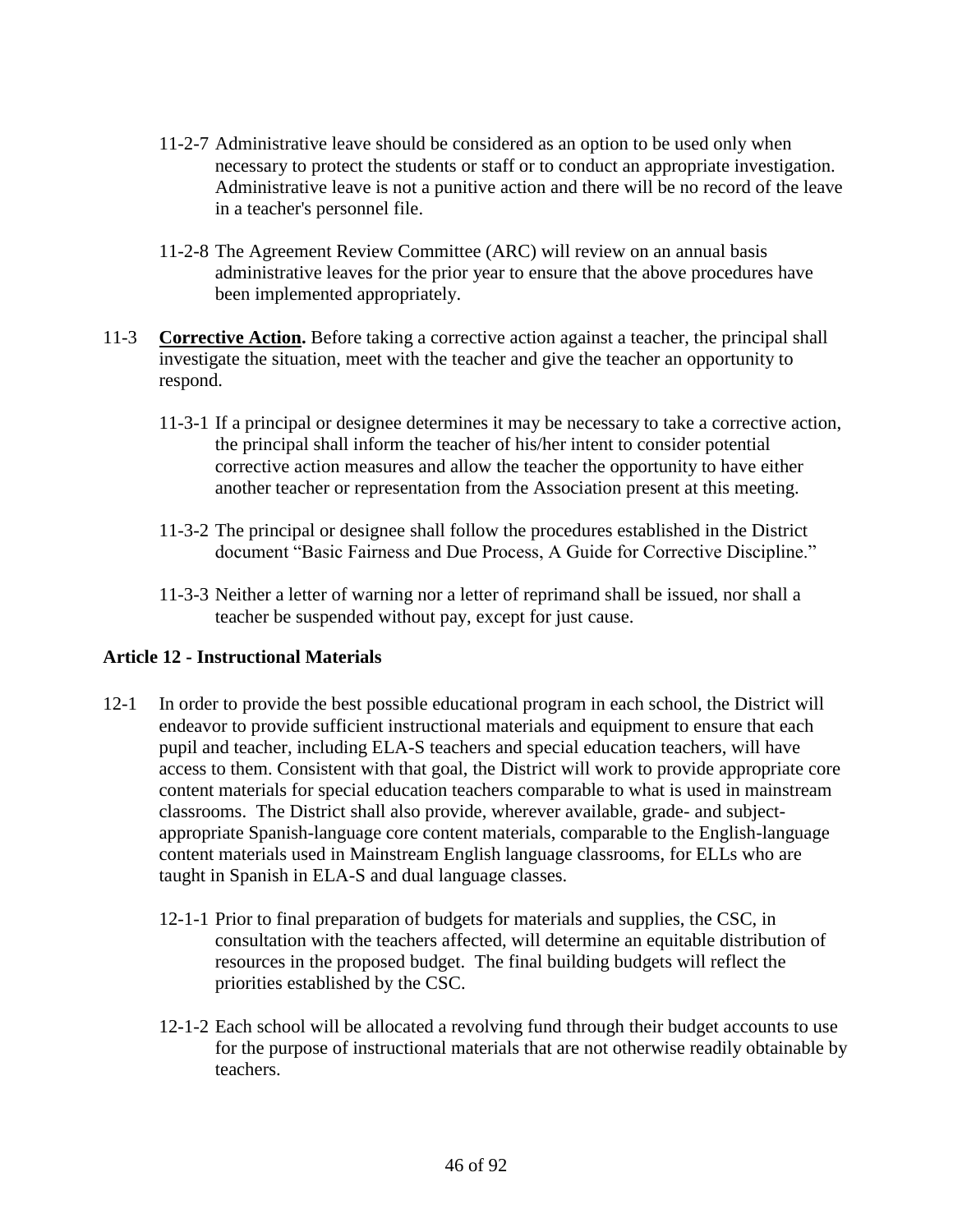- 12-2 The Association and the District support equal educational opportunity for all children in the Denver Public Schools. It is their mutual aim, through the careful selection of multiethnic instructional materials, to help students develop a sense of individual worth and respect for the worth of others, regardless of their ethnic or cultural backgrounds.
- 12-3 When the District convenes committees to review and adopt curriculum, teachers will always be part of the process. Additionally, the Association shall have the right to appoint one member to serve on District curriculum committees. The appointee must have expertise in the stated curriculum area.

# **Article 13 - Assignments, Schedules and Transfer**

- 13-1 **General Principles.** Teacher assignments, schedules and transfers will be made in the best interest of the educational program for the students and consistent with teacher preparation, certification, licensure and experience. Every effort will be made to identify the District educational strategies, programs and leadership in a timely manner to maximize site-based planning, teacher selection, assignments and transfers.
- 13-2 **Qualifications/Eligibility.** In order to be considered for a position, a teacher must meet accreditation standards of the Colorado Department of Education and must meet all posted requirements for the position including the requirements set forth by the Every Student Succeeds Act.
- 13-3 Teachers shall be notified of their tentative program, schedule, or grade level assignment for the ensuing semester or year as applicable, as soon as possible following preparation of the master schedule. In addition, they will be notified of changes in their tentative program, schedule, or grade level assignment, if any.
- 13-4 Teacher scheduling shall be made without regard to race, creed, color, sexual orientation, national origin, gender/sex (including pregnancy, childbirth, and related medical conditions), gender identity, transgender status, intersex status, marital status, age, veteran status, and consistent with the provisions of the Americans with Disabilities Act, membership in any teacher organization or such other specified human or civil rights as may be protected by statute.
- 13-5 School schedules for each teacher normally will include a variety of assignments. The District and the Association recognize that students who are not achieving to the level of ability need the expertise of experienced teachers as much as do students with high achievement levels.
- 13-6 Once a Performance Improvement Plan (PIP) is implemented, the teacher may be transferred only with written consent of the evaluator, the teacher, and the principal of the school to which transfer is sought.
- 13-7 **Timelines.** The Human Resources Department shall determine the start date of the open market staffing cycle as early as practicable after schools have submitted their staffing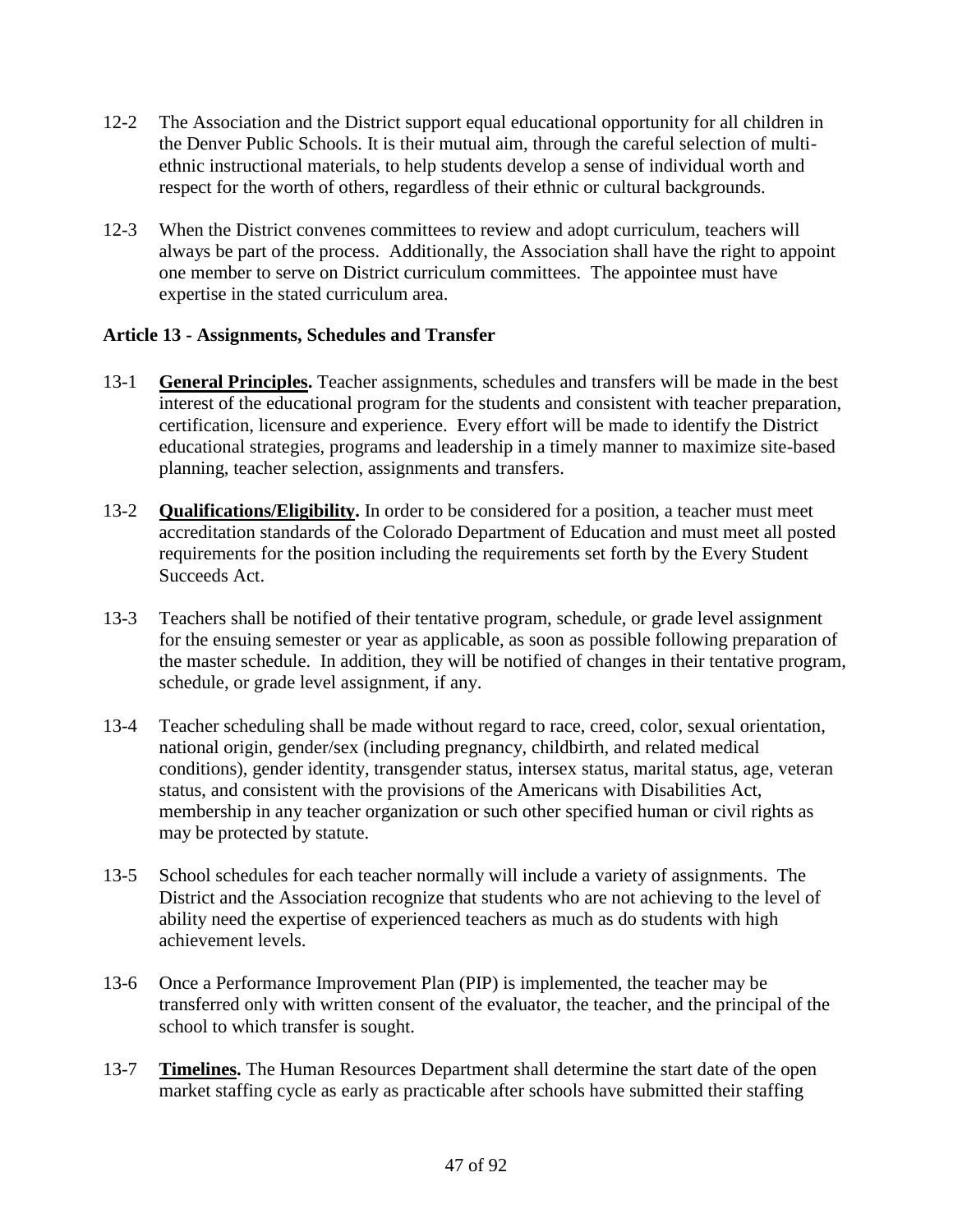vacancies and needs. The timeline for the key dates and activities listed below will be communicated to the Association no later than January 31.

Key dates and activities:

- Teachers verify consideration group. (Article 13-10)
- Teacher requests for Early Retirement Incentive, move to part-time/job share, and Extended Leave of Absence notice submitted. (Articles 13-10, 21, 23, 29-13)
- Recommendation for non-renewal of probationary teachers.
- In-Building Bidding and Reduction in Building Staff interviews conducted by Personnel Committees. (Articles 13-10)
- Assignment of unassigned non-probationary teachers. (Article 13-17)

## 13-8 **Personnel Committee.**

- 13-8-1 Each school shall establish a Personnel Committee to select candidates for vacancies and Reduction in Building Staff (RIBS) at the school building.
- 13-8-2 The Personnel Committee will be composed of the principal and three (3) teachers chosen by a vote of the faculty, and may have no more than two (2) parent(s) as member(s) appointed by the Collaborative School Committee.
- 13-8-3 Teacher members will be chosen by the faculty. The Personnel Committee may have one (1) or more of the teacher assignments filled, on a rotating basis, by (a) teacher(s) in the grade, team, or department in which the vacancy exists. The Personnel Committee will determine whether more than one (1) Personnel Committee is necessary to meet the needs of the school.
- 13-8-4 The Personnel Committee will make decisions by consensus, if possible. If the Personnel Committee is unable to reach a decision by consensus, the principal shall make an impasse decision.
	- 13-8-4-1 A consensus decision is either unanimous or a majority decision that the entire Committee (including the dissenters) will support.
	- 13-8-4-2 The District in collaboration with the Association will establish and provide resources for training and effective functioning of the Personnel Committee.
- 13-8-5 The decision or results of the Personnel Committee shall not be grievable. The failure to comply with the procedure contained in this Article is subject to grievance.
- 13-8-6 In determining the most suitable candidate for a vacant position or reducing a member of the staff, the Personnel Committee shall consider the following criteria: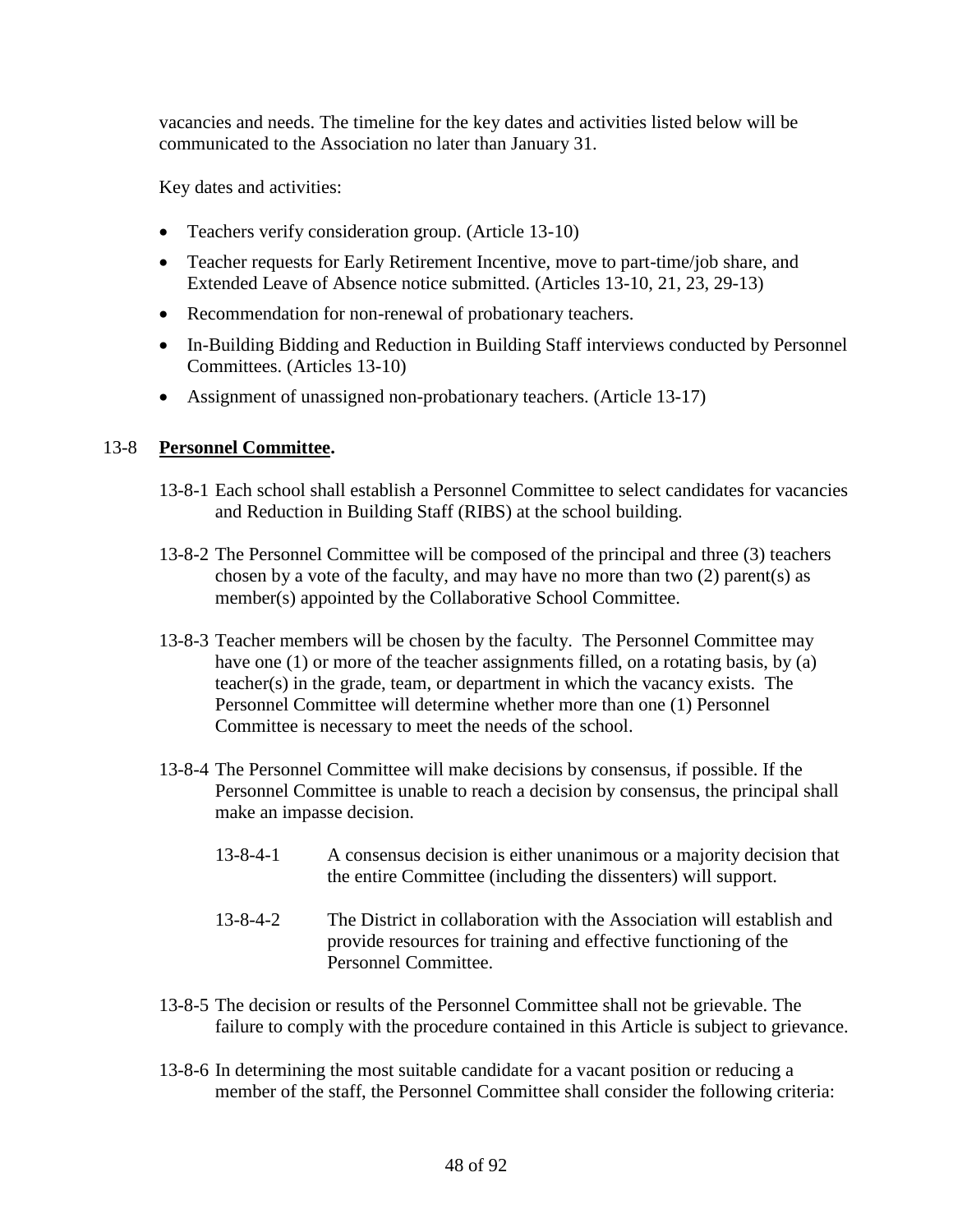- instructional practices,
- classroom management,
- appropriateness of academic preparation,
- teaching experience in the subject areas of the assignment and/or grade level,
- participation in school activities beyond the classroom,
- appraisals and relevant information in the central personnel file,
- other criteria specific to the position as stated in the job posting,
- building level interview,
- references.
- 13-8-7 The Personnel Committee shall operate all year, with the exception that outside of the school year the principal shall make a good faith effort to assemble as many of the Personnel Committee members or alternates as may be available. During the assignment of unassigned non-probationary teachers, the principal will communicate with the Personnel Committee without the necessity of an interview process.

#### 13-9 **Relocation, Changes in Program, and Opening of a New School.**

- 13-9-1 Relocation. When a school and/or school program is relocated from one site to another, currently assigned teachers with contracts will maintain their assignment pursuant to the provisions of Article 13. They will not have to interview for their positions. If the relocation of a school or school program results in more staff than are necessary for that location, the reduction in building process and timeline in Article 13-10 will be used.
- 13-9-2 Changes in Program. The provisions of Article 13, which allow for the administrative transfer of staff due to a change in program, adopted by the Collaborative School Committee and affirmed by the Superintendent, will be appropriately followed.
- 13-9-3 Opening or Redesign of a School. When a new school is opened or redesigned, the principal shall make hiring decisions until the new Personnel Committee becomes operational. After the principal has hired the first five teachers, the principal shall get input from at least two teachers on additional hiring decisions. The principal will follow the processes and standards set out in this Article.

#### 13-10 **Reduction in Building Staff (RIBS).**

13-10-1 The Collaborative School Committee will charge the Personnel Committee with the task of conducting a Reduction in Building Staff upon receipt of information that reduced the number of DCTA bargaining unit assignments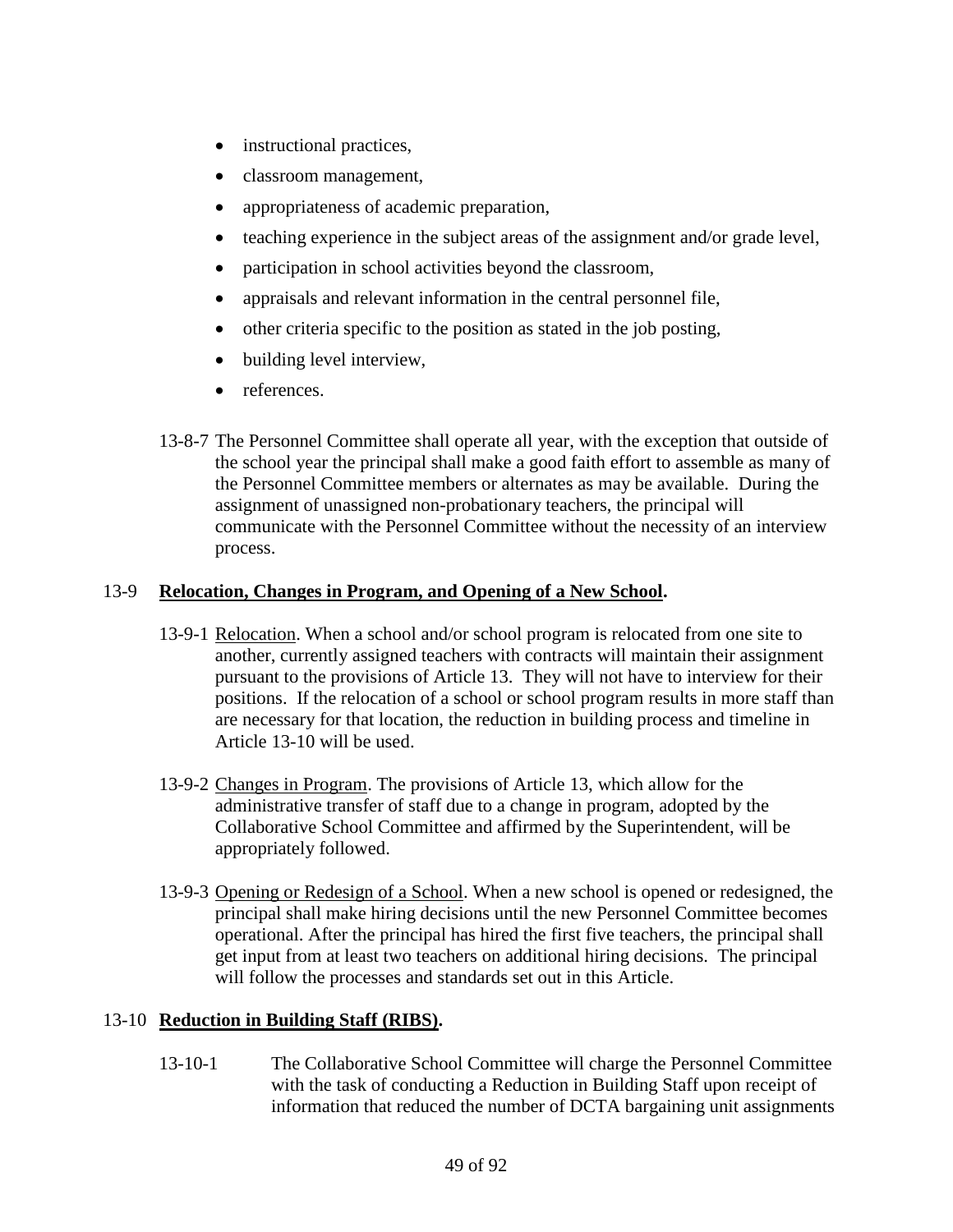at a school, or when a Collaborative School Committee decides fewer DCTA bargaining unit assignments are needed in a department, grade level or ELA/specialty area. Procedures for centrally-assigned bargaining unit members are in Article 31.

- 13-10-2 Following a determination of staffing needs including all attrition (resignations, retirements, teacher declaration of vacancies, and employees returning from leave) and declaration of consideration group, the Personnel Committee shall establish the group of teachers to be considered for reduction. The determination of staffing needs should include identification of all teachers who would volunteer to vacate a position.
- 13-10-3 The consideration group may be a grade level, department or specialty area. The consideration group shall be defined as narrowly as possible based on program needs. The Personnel Committee shall notify the affected consideration group as soon as possible. Teachers will not be required to reinterview for their positions if they are not in an affected consideration group.
	- 13-10-3-1 For the purpose of establishing consideration groups, teachers serving in more than one department, grade level or ELA/specialty area shall annually declare the department, grade level or ELA/specialty area in which they choose to be considered no later than the completion of the third week of school.
	- 13-10-3-2 Each teacher may reside in only one consideration group.
	- 13-10-3-3 Excluding job share teachers, contract teachers who are assigned to a school less than full-time, shall be accorded the same transfer rights as other teachers in the consideration group.
- 13-10-4 Teachers on approved leaves where their positions are being held in accordance with Article 21 shall be considered equally for the purpose of reduction.
- 13-10-5 The Personnel Committee shall establish and make available to all faculty members a written procedure that will be followed when determining the teacher(s) to be reduced from a building. In developing the procedures for Reduction in Building Staff, the Personnel Committee shall include the following:
	- Teachers in the consideration group may choose to vacate an assignment.
	- Teachers in the consideration group should be allowed to interview for any vacancy in the school that is posted through the in-building bidding process.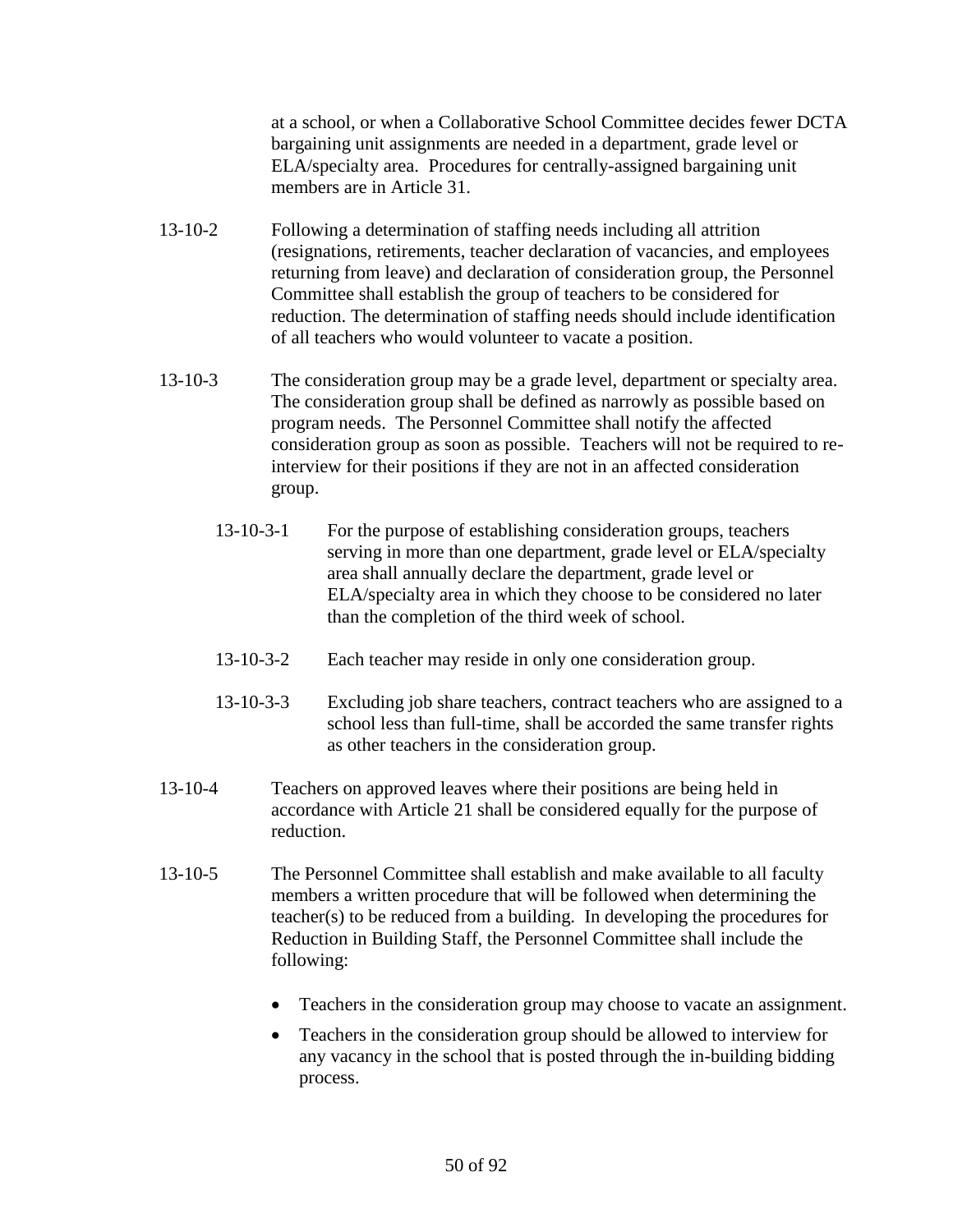- All members of the consideration group must be interviewed by the Personnel Committee.
- If it is determined that a specific reduction is no longer necessary (at any time between the RIB and the conclusion of fall adjustment for the subsequent school year), the reduced teacher has the first right of refusal to his/her former position.
- 13-10-6 The Personnel Committee shall attempt to reach consensus on the candidate most suitable to be reduced. If the Personnel Committee is unable to reach consensus, the principal will decide which candidate will be reduced.
- 13-10-7 At the time of the reduction, impacted teachers will be provided with notice of the obligation to secure a mutual consent assignment as well as information about the staffing process. Teachers whose positions are reduced will have the option of participating in resume-writing workshops, interview training and/or other supports provided by the District. Any teacher transferred during the school year by the District may be provided with up to two (2) days of non-pupil contact planning time in order to permit the transferred teacher to make an orderly transition between the two (2) assignments.
- 13-10-8 Unassigned RIB'd teachers are expected to participate in the teacher staffing process.
- 13-10-9 Leaves/Job Share/Retirement. See related Articles 21, 23 and 29-13.
- 13-10-10 Guaranteed interviews for reduced active non-probationary teachers, as required by state law, are offered through District-wide hiring fairs. DPS will consult with DCTA regarding the structure of any such hiring fairs. Non-probationary teachers, including teachers who have been displaced as a result of school closure or redesign, who are not able to interview with two or more schools during the hiring fairs will contact DPS Department of Human Resources as soon as practicable for assistance in scheduling the two guaranteed interviews.
- 13-11 **School Redesign, Restart, and Closure.** The parties affirm that the action to redesign a school is due to structure and design reasons and is not a reflection on individual teacher competency. The Association and the District enter into this Agreement to assure that a known and fair process is followed in the treatment of personnel in a school that has been designated for redesign, restart, or closure.
	- 13-11-1 The parties agree the treatment of personnel at schools impacted by redesign to be as follows:
		- a. Among the criteria that will be considered in hiring decisions will be familiarity with the school, students, parents and Community.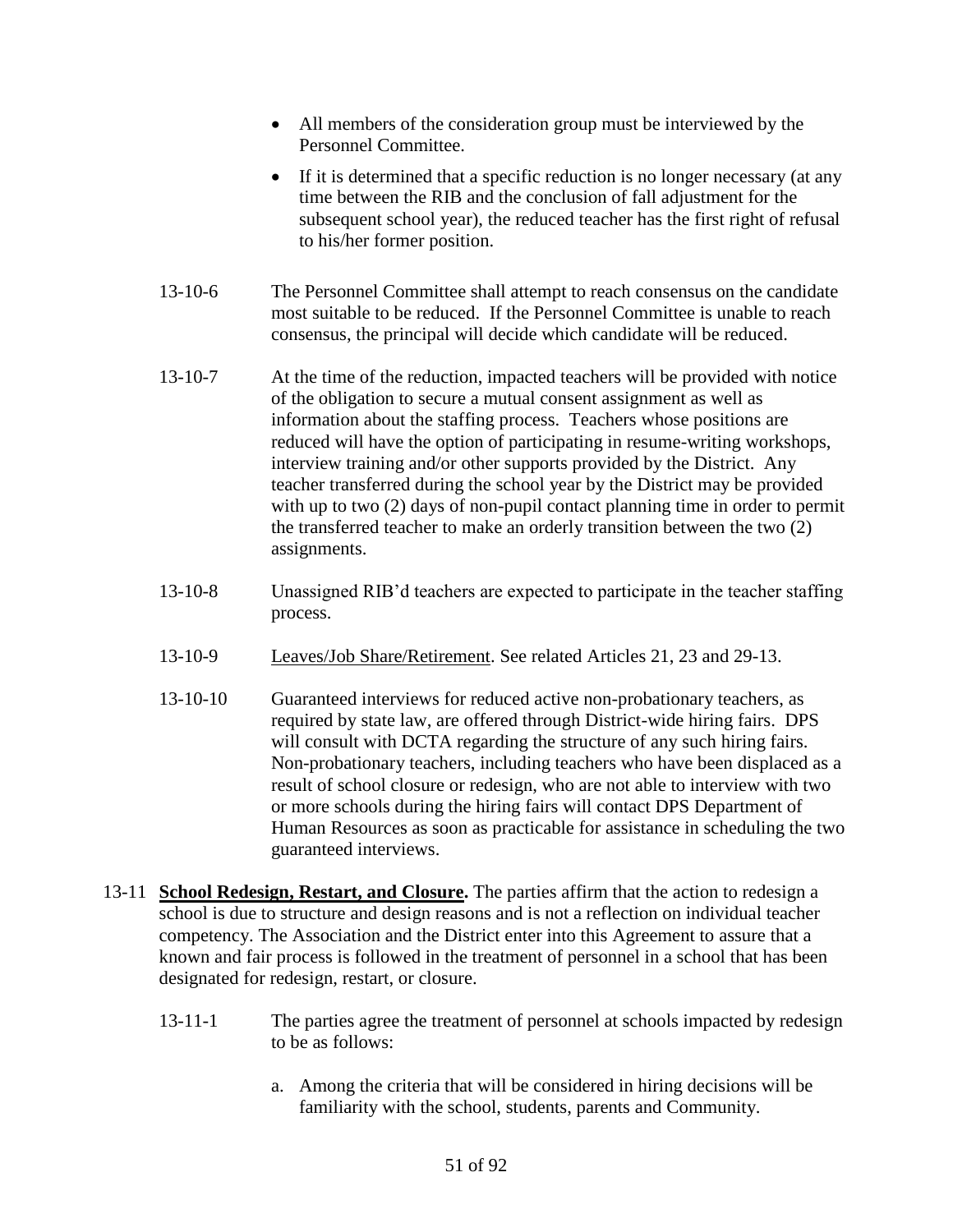- b. All teachers who have assignments at the school will have an opportunity to interview for vacant positions with the principal until a new Personnel Committee is elected.
- c. Teachers who are not selected through this process defined in #b may apply for and be interviewed for positions during the open market staffing cycle.
- d. Teachers who choose to leave the redesigned school, or who interview at the school but are not selected, will be invited to participate in the spring hiring fair and other opportunities available to unassigned teachers. Non-probationary teachers who are not able to interview with two or more schools during the hiring fairs will contact DPS Department of Human Resources as soon as practicable for assistance in scheduling the two guaranteed interviews.
- e. The District and the Association will monitor this process to ensure adherence to this procedure.
- f. The District may require additional work outside the normal school day, time beyond the adopted school year, or activities attributable to the design of the new teaching and learning structure and programs at the school. Compensation for such time will be in accordance with the applicable provisions of this Agreement.
- 13-11-2 The parties agree that the treatment of personnel impacted by closure or restart will be as follows: At a minimum, teachers who are reduced as a result of the restart or closure will be invited to participate in the District's spring hiring fair and other opportunities available to unassigned teachers.

# **VOLUNTARY TRANSFERS**

13-12 **Specialized Service Providers (SSPs).** Specialized service providers, including nurses, social workers, psychologists, speech language pathologists, audiologists, occupational therapists, physical therapists, counselors, and any other specialty group, shall be transferred according to a written procedure made available to all affected employees, designed by their Department Leadership Team (DLT). If an SSP is not assigned by the end of the traditional school year, Human Resources or designee will notify him/her by the last day of the school year to discuss the status of the assignment.

# 13-13 **In-Building Bidding.**

13-13-1 The Department Chairs at the secondary level and grade level Chairs at the elementary level, in collaboration with the principal, will establish procedures whereby teachers may indicate assignment preferences. All such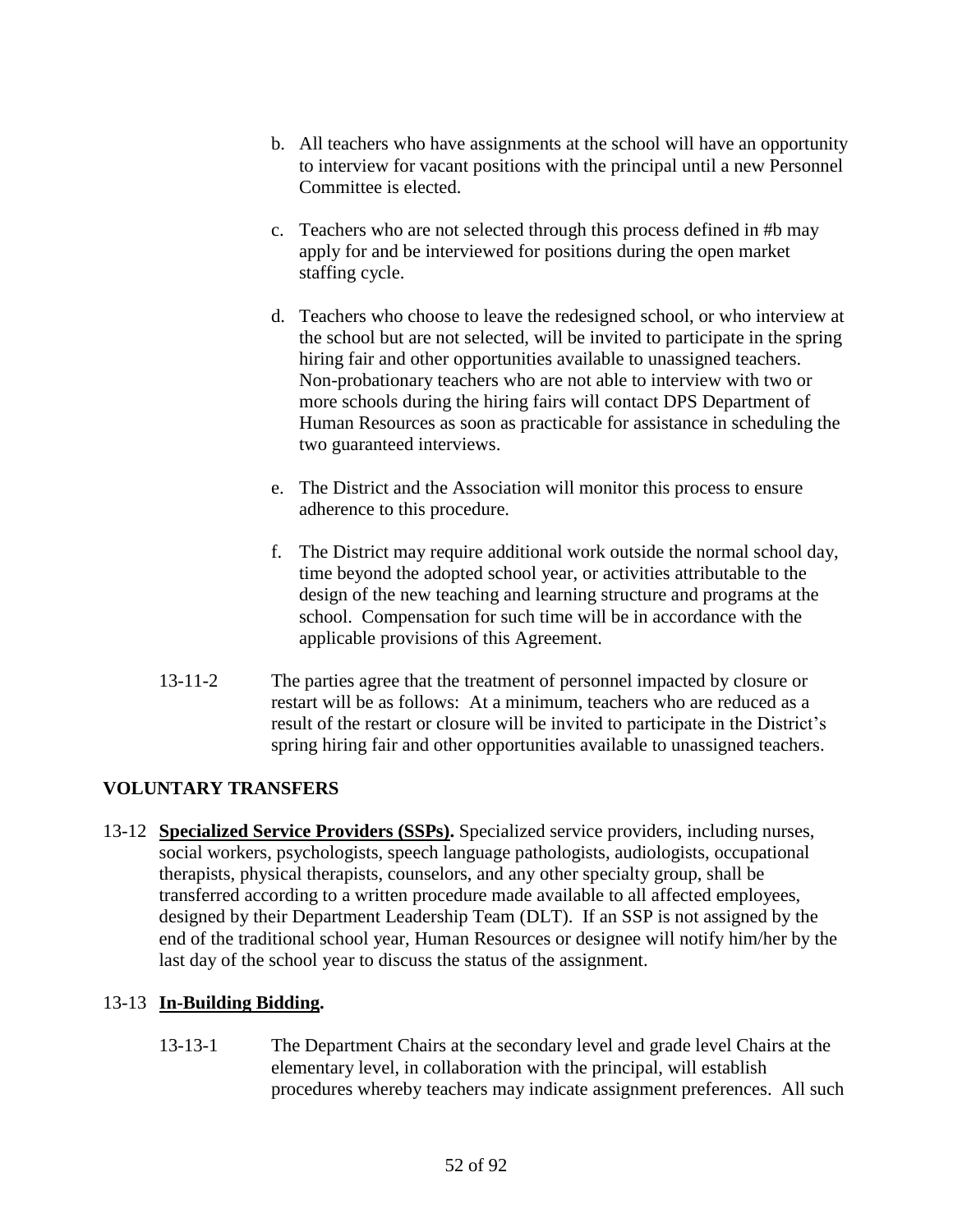procedures shall emphasize the needs of students as the primary consideration for assignment. Teacher preferences may be established at grade level meetings, departmental meetings, or team meetings, as appropriate.

- 13-13-2 The Personnel Committee shall inform the faculty of any anticipated vacant positions. Once posted, the Personnel Committee may elect to interview current faculty prior to considering external candidates. Positions will not be considered an "Available Position" until the school has completed any internal process.
- 13-13-3 In determining if current faculty is allowed to bid on a vacancy prior to its being posted District-wide, the Personnel Committee will:
	- identify its staffing needs, including the identification of all teachers who will vacate their positions;
	- determine assignments open for in-building bidding and announce them to the faculty;
	- determine and announce procedures for in-building bidding;
	- allow eligible faculty members interviews by the Personnel Committee.
- 13-13-4 Teachers who agree to fill a different position within the same school for the next school year, through the in-building bidding procedure, forfeit their right to bid for and be assigned to a position listed on the District's Talent Acquisition system

# 13-14 **Posting Vacancies.**

.

- 13-14-1 The principal shall be responsible for notifying the Department of Human Resources of vacancies that are open at their school as soon as they are known.
- 13-14-2 Each vacancy shall be posted on the District's Talent Acquisition system.
- 13-14-3 The Personnel Committee shall write basic postings and detailed job descriptions for all vacancies that occur at their school.
- 13-14-4 The Personnel Committee shall write interview questions based on the posting. In order to ensure best practices and minimize any potential biases, the Personnel Committee's interview questions and processes must align with the best practices provided by the Department of Human Resources.
- 13-14-5 Postings shall include a brief description of all involved responsibilities, and special and unique qualifications.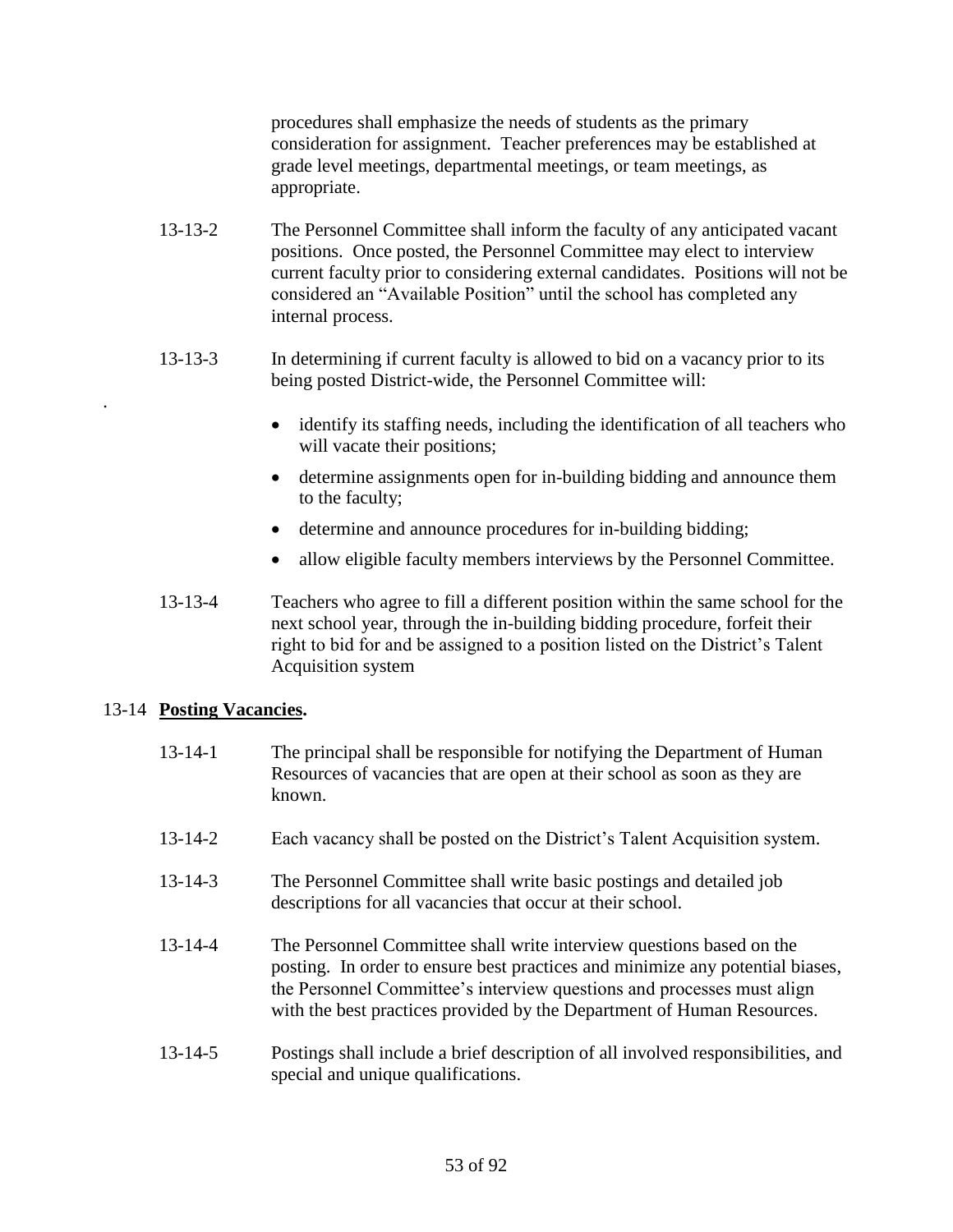| $13 - 14 - 6$ | Vacancies that occur as a result of an approved leave of absence shall be |
|---------------|---------------------------------------------------------------------------|
|               | designated as an annual assignment placeholder.                           |

- 13-14-7 Vacancies for Teacher on Special Assignment (TOSA) shall be posted when they become available.
- 13-14-8 Teachers who successfully bid on a position during the open market staffing cycle are ineligible to bid on subsequent positions posted during the same calendar year.

## 13-15 **Applications.**

- 13-15-1 Teachers applying for a vacancy in other schools must complete the appropriate application forms. Teachers shall not be subject to retaliation by their current principal/designee for applying for other district vacancies.
- 13-15-2 Applications for vacancies may be submitted by any currently qualified candidate. The Department of Human Resources shall screen all applications to ensure compliance with the state law and District requirements. The resumes and applications of all qualified candidates for a vacancy will be available to the school on the District's Talent Acquisition system.

## 13-16 **Selection Procedure.**

- 13-16-1 The Personnel Committee shall review all applications and determine how many and which applicants will be interviewed. When there are two or more applicants for a position, the Personnel Committee shall interview a minimum of two candidates.
- 13-16-2 Interviews shall be completed and a decision made no later than thirty (30) days after the vacancy is posted.
	- 13-16-2-1 A transfer applicant who is interviewed by the Personnel Committee shall be notified by the Personnel Committee, principal or designee in a timely manner regarding the status of the position.
- 13-16-3 The Department of Human Resources will be notified no later than thirty (30) days after the vacancy is posted if no candidate is selected. The Association will receive this information upon request.

#### 13-17 **Unassigned Teachers and Limited Term Assignments.**

13-17-1 A non-probationary teacher who has been displaced from a mutual consent position and has not secured a mutual consent assignment is an unassigned teacher. The teacher will be placed in a limited-term assignment for one year or two hiring cycles, whichever is longer, while he/she is attempting to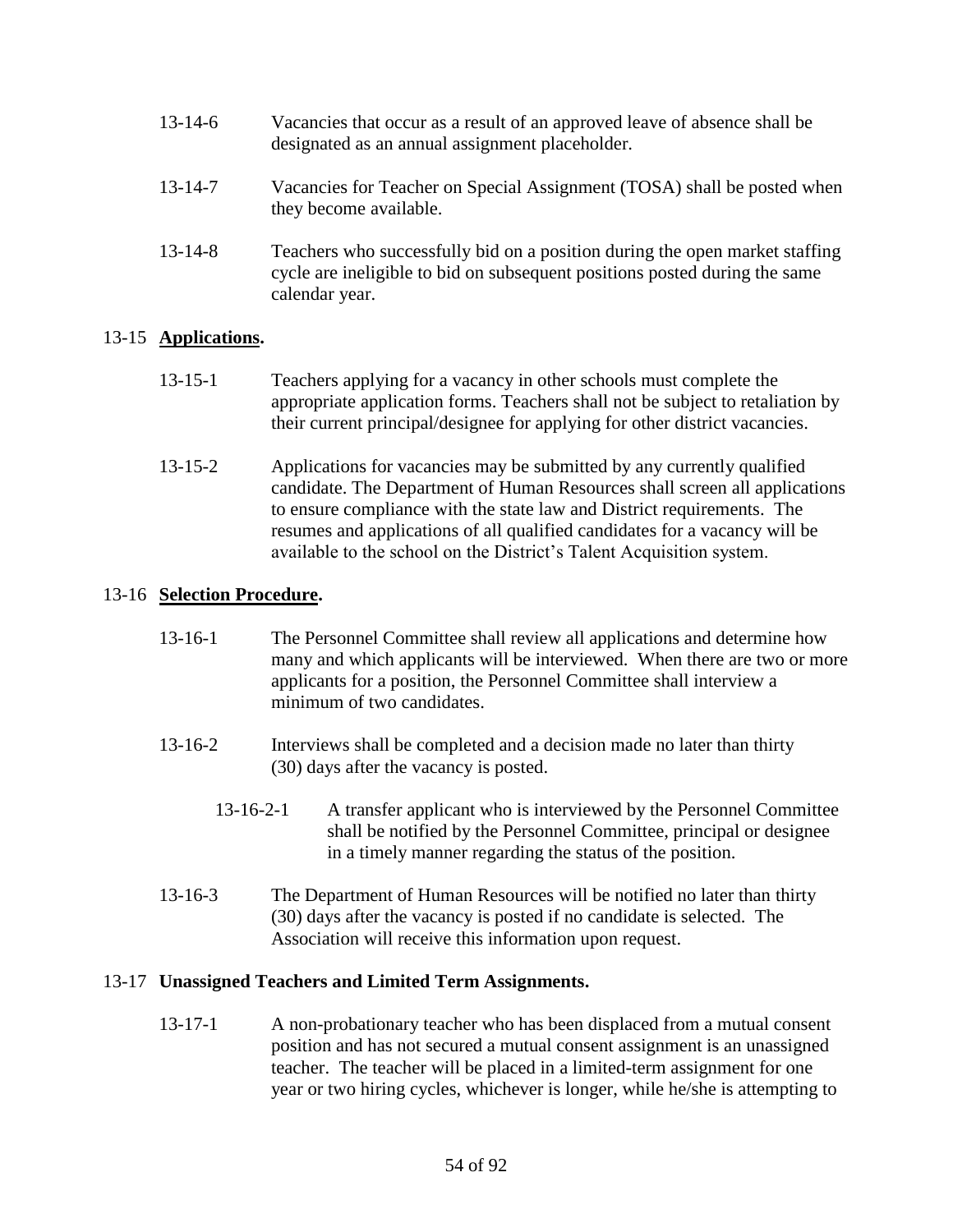secure a mutual consent assignment.The Department of Human Resources or designee will notify unassigned teachers when an appropriate limited term assignment has been confirmed, and will provide basic details of the assignment. The district shall make every effort to place an unassigned teacher in a position for which they are qualified and which may be available for mutual consent.

- 13-17-2 A simple form to be signed by the principal and the teacher will be available to notify HR of intent to convert a temporary teaching assignment into a mutual consent position at any time during the year.
- 13-17-3 A non-probationary teacher who is in a limited-term assignment and is attempting to secure a mutual consent assignment may apply for and accept positions throughout the year.
- 13-17-4 A non-probationary teacher who does not secure a mutual consent assignment within 12 months or two hiring cycles, whichever is longer, shall be placed on unpaid leave without benefits until such time as he or she secures a mutual consent assignment.
- 13-17-5 If a probationary teacher, who was reduced, does not secure a mutual consent assignment for the following school year before June 1, the teacher will be non-renewed.
- 13-17-6 Probationary teachers reduced during the fall adjustment process may be placed, at District discretion, into temporary instructional support positions for the remainder of the year. Their contract shall be honored for the remainder of the school year.

# **Article 14 - Summer School and Evening School**

- 14-1 **Summer School and Evening School.** Summer and evening school programs shall be provided flexibility of design and implementation following the guidelines set forth below.
	- 14-1-1 Staffing. The purpose of all staffing procedures is to find the most suitable candidates for the teaching positions needed to run the summer school.
		- 14-1-1-1 Summer school teaching positions shall be posted.
		- 14-1-1-2 Postings shall include the following basic components: descriptions of any teaching position that may be included in the summer school, and an explanation of the selection process.
		- 14-1-1-3 All teaching positions in summer school programs will be filled first by teachers currently in the District.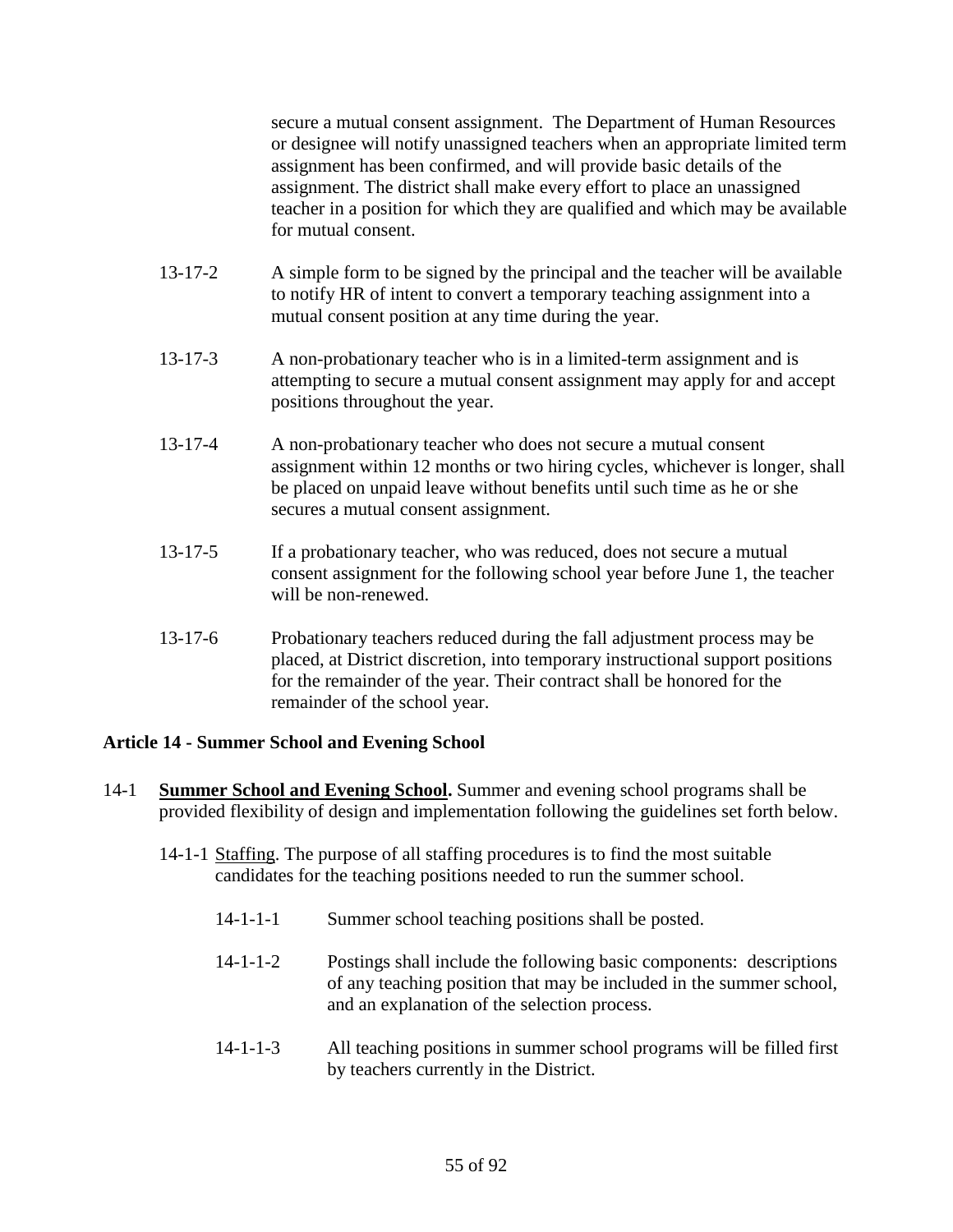- 14-1-2 Compensation. Teachers will be paid for summer and evening work as provided in Article 30.
- 14-2 Teachers applying for positions in the evening school at Emily Griffith Opportunity School shall make written application directly to the Emily Griffith Opportunity School. They shall be notified of action on their application. Qualified teachers in the District shall be given priority for interviews for positions in the evening school, except for adult vocational education classes. In filling such positions, consideration will be given to the teacher's area of competence, major and minor fields of study, quality of teaching performance, attendance record and the criteria specified in Article 13-8-6.

# **Article 15 - Teacher Facilities**

- 15-1 Each school will have the following facilities:
	- 15-1-1 Space in each classroom in which teachers may safely store instructional materials and supplies, provided that the District shall not be held to be the insurer of the teacher's personal belongings stored in such space. However, the reimbursement provisions of Article 16-2 are applicable.
	- 15-1-2 A desk and chair for each teacher, except in unusual circumstances.
	- 15-1-3 Well lighted and clean teacher restrooms.
- 15-2 Insofar as financially practicable, each school shall be provided with the following:
	- 15-2-1 A work room for teachers containing equipment and supplies to aid in the preparation of instructional materials.
	- 15-2-2 A furnished room to be used as a faculty lounge. Such room will be in addition to the aforementioned work room.
	- 15-2-3 Telephone service available to teachers which permits privacy of conversations.
	- 15-2-4 Space in the parking lot at each school will be reserved for teacher parking. When the District is unable to provide off-street parking for teachers, every effort will be made to provide reserved on-street parking as may be needed.
	- 15-2-5 Each teacher will be provided a place which may be locked to keep personal items. Such places may be in teachers' lounges or individual school rooms.
	- 15-2-6 Office space other than the faculty lounge for teachers whose classrooms are not available during the teachers' scheduled planning period.
	- 15-2-7 Office space for specialized services personnel which affords appropriate privacy to conduct conferences and testing.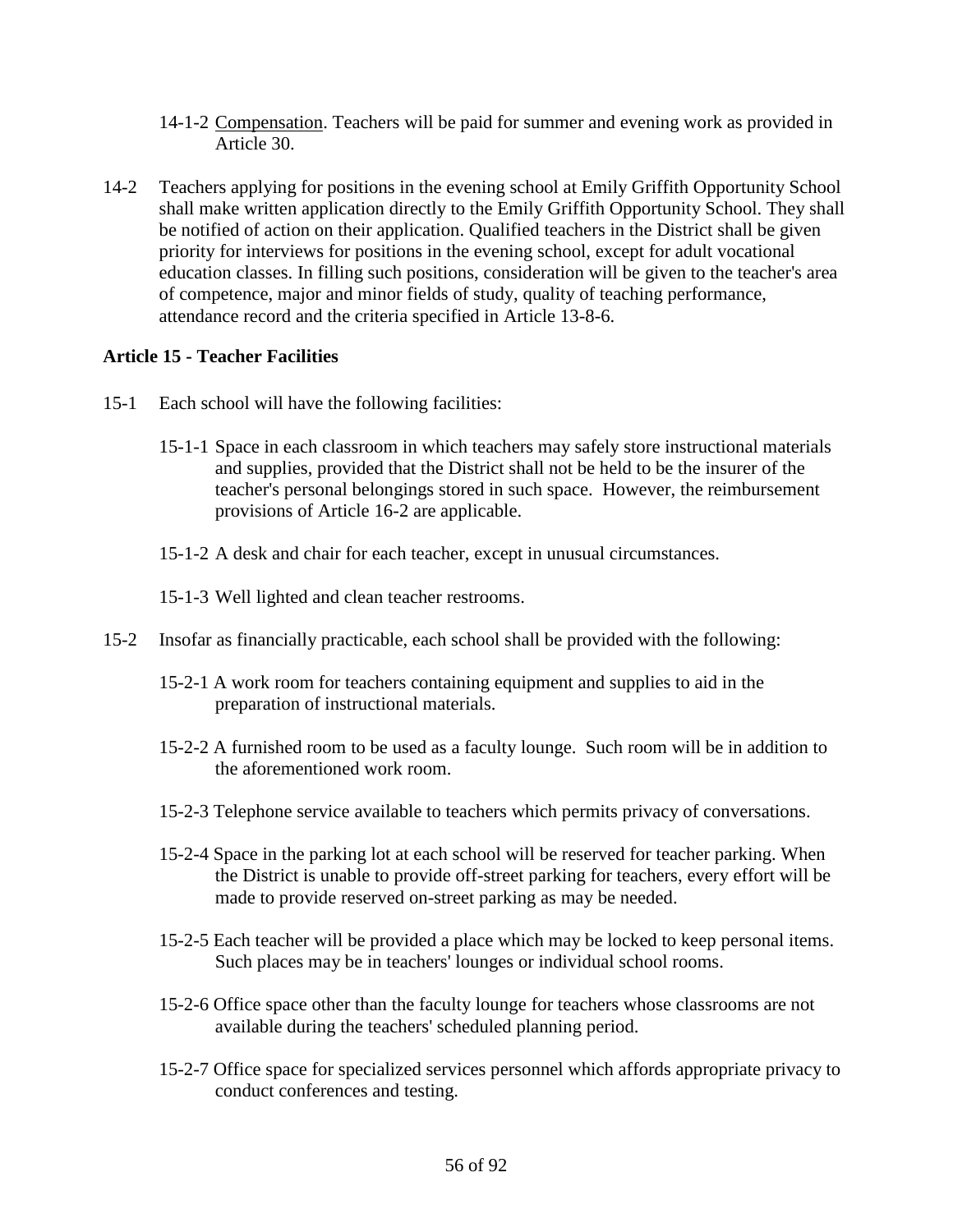- 15-3 When new schools are constructed, they will include teacher facilities of the nature noted above.
- 15-4 Every effort will be made to ensure that for instructional periods, teachers will be assigned to well-ventilated, heated, and properly lighted classrooms which meet applicable health and safety standards, and which allow for an appropriate amount of space to meet instructional needs.

## **Article 16 - Personal Injury Benefits and Property Damage**

## 16-1 **Temporary Total Disability.**

- 16-1-1 Teachers are covered by the District's Workers' Compensation program.
	- 16-1-1-1 Teachers who have been injured on the job, within the course and scope of their employment, and are temporarily unable to perform their essential job functions, will be paid their full salary for up to four (4) months from their date of injury. Within the four (4) month period, teachers will either be taken off of work by their authorized treating physician or released to modified duty. The District has a commitment to all their teachers to provide modified duty. If the injured teacher is still unable to perform their essential job functions after the four (4) month period, they will be placed on Temporary Total Disability. This is paid by Workers' Compensation up to the statutory maximum. Teachers have the option to supplement their Temporary Total Disability with sick time that they have accrued. They will remain on Temporary Total Disability until released by the primary treating physician.

# 16-2 **Property Damage.**

- 16-2-1 The District shall assume no responsibility for damage to or loss of an employees' personal property with the following exception. In the event an employee was within the course and scope of employment on District premises and had clothing, wallet/purse, prescription eyeglasses, or personal electronic devices damaged, destroyed, or stolen as a result of mischief, vandalism, or other workplace hazard, the District shall reimburse the employee up to \$250.00 per incident. The District will not reimburse the employees for damage, destruction, or loss caused by the negligence (as defined by the insurance carrier) of the employee.
- 16-2-2 The District shall assume no responsibility for damage to employees' personal vehicles with the following exception. In the event an employee was within the course and scope of employment and had parked their personal vehicle on District premises, the District shall reimburse the employee for repair or replacement costs not to exceed \$250.00 per incident for damage to the vehicle sustained as the result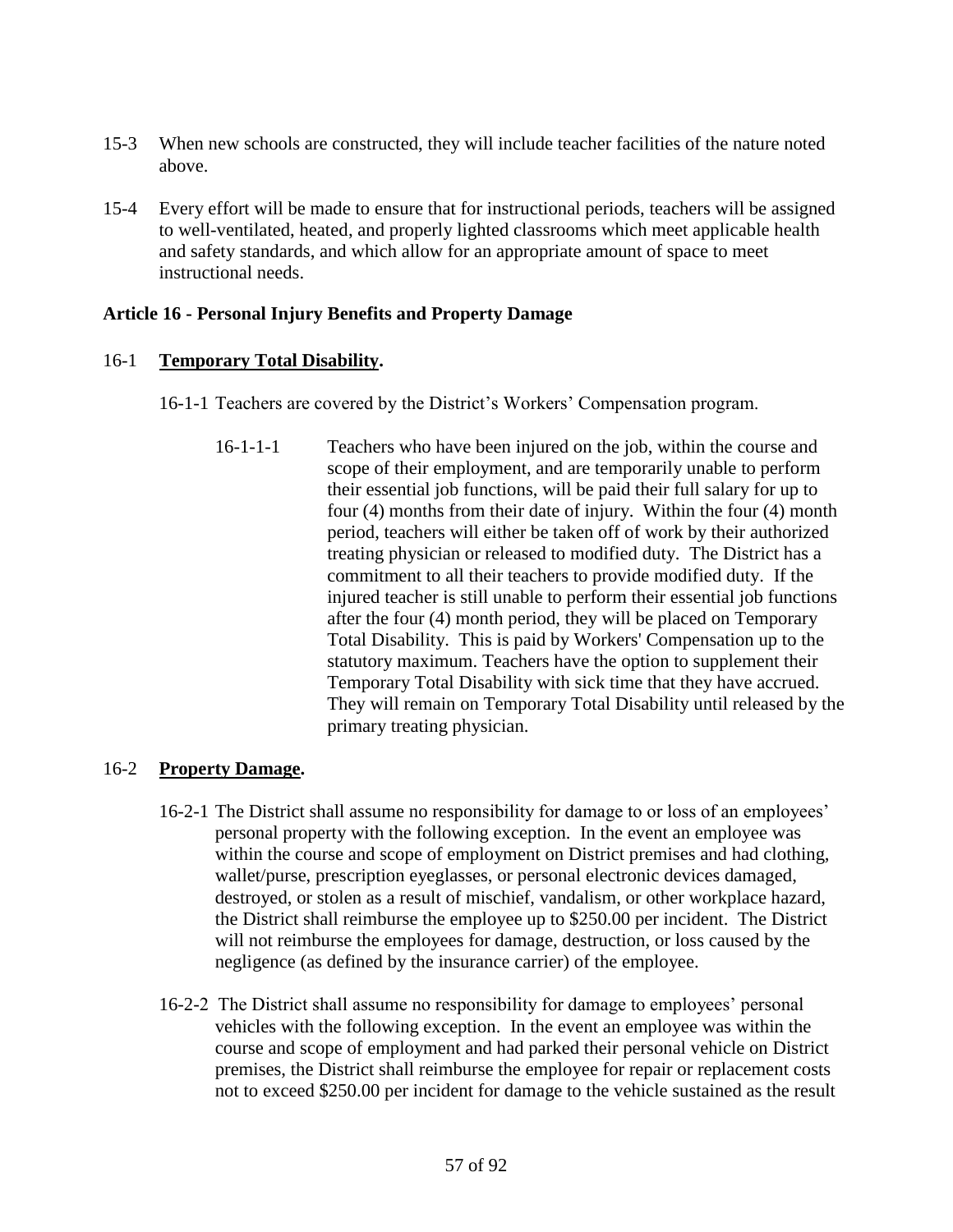of mischief or vandalism. The District will not reimburse employees for damage which resulted from the negligence (as defined by the insurance carrier) of the employee.

- 16-2-3 In order for the District to reimburse the teacher for losses as outlined in this Article, the teacher must file a claim by submitting both a written District property loss report and a police report. The District can investigate any or all such claims of loss to ascertain applicability to this Article. The maximum dollar amount of claims that will be processed for reimbursement for losses occurring during the term of this Agreement shall be Thirty Thousand Dollars (\$30,000.00). Completed claims will be reimbursed on a first come, first served basis.
- 16-3 **Legal Defense Costs and Judgments.** Consistent with Colorado law, C.R.S. § 24-10-110, the District pays legal defense costs and the costs of any legal judgment or settlement for a teacher/SSP if the teacher/SSP is sued for alleged injuries from any act or omission of the teacher/SSP. This means that if a teacher/SSP is sued for an act or omission in the scope of his/her employment (e.g., for something that happened on the playground while the teacher was on duty), and the teacher was not acting "willfully or wantonly," the District is required to provide the teacher/SSP with a lawyer to defend the claim free of charge to the teacher/SSP and to pay any settlements or judgments arising from the claim.

# **Article 17 - Assaults**

# 17-1 **Assaults Upon Teachers.**

- 17-1-1 Any teacher who has suffered any assault in connection with the teacher's employment shall immediately make a written report of the circumstances thereof to the administrator in charge of the school or department. The assaulted teacher may file a complaint with the appropriate law enforcement agency against the offender. The administrator shall make all reports required by state law. In addition, any teacher who is assaulted must file a Workers' Compensation report of injury with the District within twenty-four (24) hours.
- 17-1-2 The Board shall adopt, after consultation with appropriate individuals and groups, a safe school plan for handling situations involving potential assaults on staff by adults and/or students. The plan shall include any statutory requirements concerning assault upon, disorderly conduct toward, harassment of, and making false accusations directed toward any teacher. This plan will be reviewed with the faculty by the principal at the beginning of each school year.

# 17-2 **Teachers Accused of Assault.**

17-2-1 A teacher accused of assault shall make written reports to the administrator in charge of the school or department, attaching copies of any summons, complaint, process, information, indictment, notice or demand served upon the teacher in connection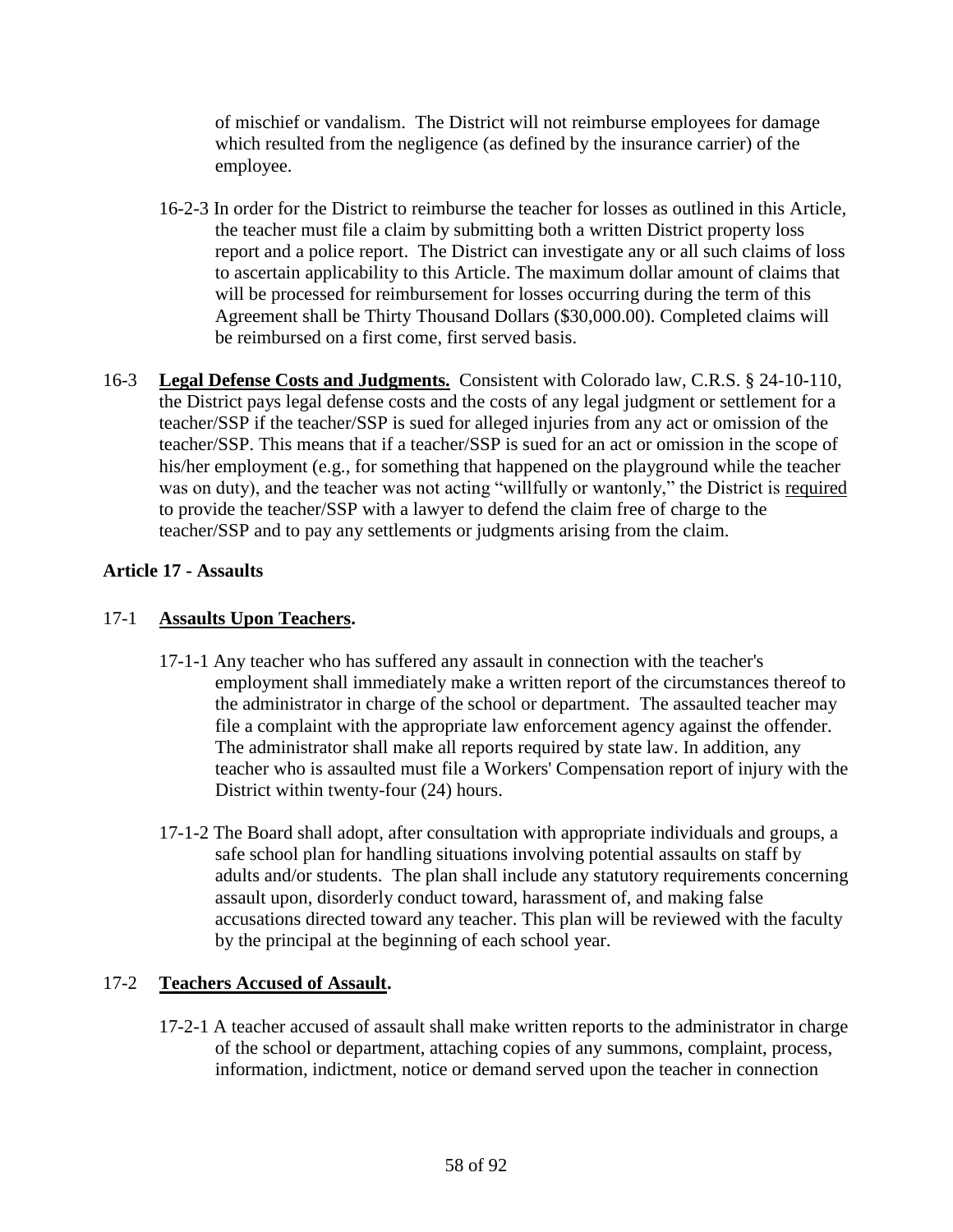with such assault within five (5) days after the teacher has been served therewith, and reporting the final disposition of any such proceeding.

- 17-2-2 Such reports will be forwarded to the District by the administrator and, in the event civil or criminal proceedings are brought against the teacher, the District will comply with any reasonable request by the teacher for such information in the District's possession not privileged by law or policy of the District and which is determined to be relevant to the incident reported.
- 17-2-3 If criminal or civil proceedings are brought against a teacher alleging that the teacher committed an assault in connection the teacher's employment, such teacher, after making the reports described in Article 17-2-1 above, may request District assistance in the preparation of the teacher's defense. Upon receipt of such request, the District will instruct its attorney to consult with the teacher's legal counsel and cooperate with such counsel in the preparation of the teacher's defense, insofar as the interests of the teacher and the District are not conflicting.

# **Article 18 - Student Discipline**

Each school will develop a discipline plan that is consistent with the provisions of this Article and Board Policy JK and Board Policy JK-R and aligned to the District's commitment to restorative practices. Annually, the School Leadership Team (SLT) will collaborate with the principal on the design and implementation of a prevention, intervention and discipline plan. The principal shall submit the plan for review to the CSC and faculty at least annually to ensure its effectiveness. The plan will be presented to teachers and staff at the beginning of each school year in person.

- 18-1 The prevention, intervention, and discipline plan shall include:
	- 1. Restorative practices with meaningful training and support for teachers made available.
	- 2. Identified Tier 1, Tier 2, and Tier 3 support components.
	- 3. Descriptions of roles and responsibilities of different staff members in enacting the plan.
- 18-2 In order to meet the unique needs of the school, the prevention, intervention, and discipline plan may include, but is not limited to:
	- 1. Social-emotional training and equity support practices common at the school with training made available as needed. This could include referring to resources provided by the Student Equity and Opportunity Office.
	- 2. A designated "behavior specialist" if the school has a high degree of behavioral needs
	- 3. An advisement period that includes social-emotional training for students.
	- 4. A full-time staff member, or teacher leader, designated for training restorative support
- 18-3 The parties recognize that a classroom free of disruption is essential for learning. When a teacher judges it necessary to protect the instructional process, he or she may remove a disruptive student from class and refer the student to the administrator in charge or the administrator's designee. As soon as possible the teacher or school principal or designee will contact the parent or legal guardian and request a conference regarding the removal.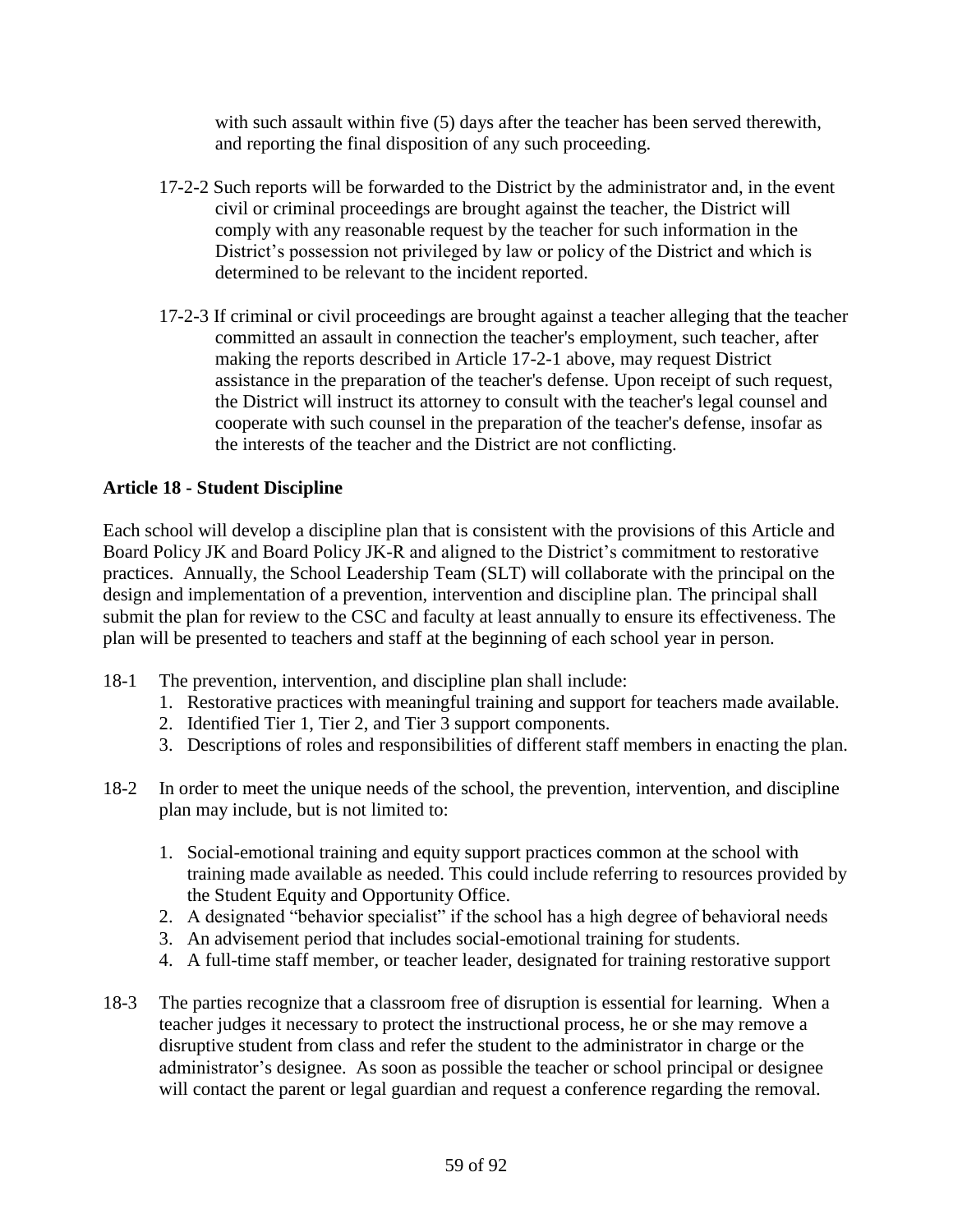- 18-4 A behavior plan may be developed at this time, but must be developed after the second removal of the student from the class. The plan should be consistent with the building discipline plan. Conditions under which students will be returned to class after the first or second removal, including the time period which should expire before the student is returned, shall be part of the behavior plan if developed. Development of the plan is the responsibility of the school leadership after consulting with the teacher(s) and parent(s)/legal guardian(s). The student will not be returned to class until a conference has been held with the teacher, principal or designee and student.
- 18-4 Upon the third removal (with the exception of students with an active IEP), the student may be removed, consistent with the Board policy on student discipline, from the teacher's class for the remainder of the term. Whether the student will be in place in a different education setting, suspended or expelled, will be in accordance with Board policy and IDEA regulations.
	- 18-4-1 In the discipline plan, which will be reviewed annually, the CSC will incorporate the requirements of C.R.S. 22-32-109.1 and Board policy concerning assault, disorderly conduct toward, harassment of, and making knowingly a false accusation of child abuse against a teacher.
	- 18-4-2 In implementing the discipline plan a teacher shall be protected from civil or criminal liability as provided by C.R.S. 22-32-109.1(9).
	- 18-4-3 If a principal has evidence a teacher is referring excessive number of students for disciplinary reasons, the principal shall review the classroom practices with the teacher and try to determine if a more preventive approach is possible through change in practice, or if the teacher would benefit from staff development. However, this concern shall not be utilized as a reason for returning a student to class who has been excluded by the teacher without the conference referred to above.
- 18-5 The Denver Public Schools believes that proper student conduct, reinforced by an effective prevention, intervention and discipline support plan, is essential to create and maintain a positive school climate necessary for learning. Denver Public Schools acknowledges the important role of an effective discipline plan and culturally-responsive restorative practices. In order to ensure the respect and safety of teachers, the District and the Denver Classroom Teachers Association acknowledge teacher rights relative to student discipline and the District set forth certain teacher rights in Board of Education policy. The discipline policy (JK and JK-R) was established in consultation with the Denver Classroom Teachers Association and any amendments or alterations of the policy will include collaboration from the Denver Classroom Teachers Association.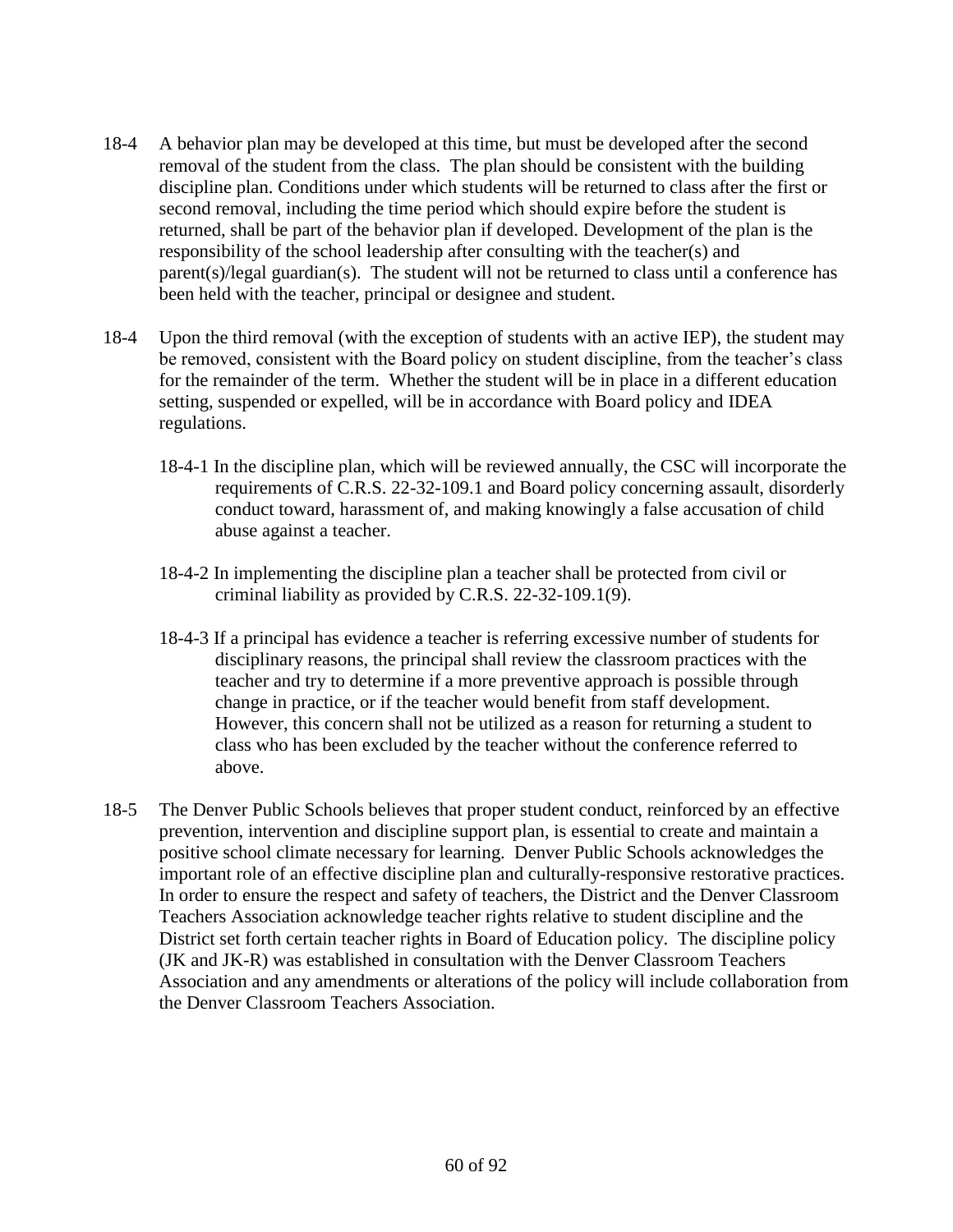#### **Article 19 - Personal Health Problems**

- 19-1 Teachers who experience personal health problems such as alcoholism, drug abuse, depression, stress, or similar illness, and who voluntarily seek help for such problems, may be referred, through the Department of Human Resources, to the appropriate health agency or private physician, on a voluntary basis.
- 19-2 The District will make available, through the District's Employee Assistance Program (EAP), a comprehensive listing of self-help programs, mental health centers and other treatment facilities.
- 19-3 Confidentiality will be respected at all times by District employees.

#### **Article 20 - Leaves of Absence**

#### 20-1 **Short Leaves of Absence.**

20-1-1 Sick Leave.

- 20-1-1-1 The District will allow ten (10) days of leave each year for teachers, which will accrue consistent with the DCTA workyear calendar and which may be used for the purpose of sick leave.
	- 20-1-1-1-1 Each year, Teachers will begin with three days front-loaded to their sick balance. Regular accrual of sick days will begin on the fourth month of the Teacher's contract.
- 20-1-1-2 Sick leave is to be used for a teacher's own illness, illness of an immediate family member, or the death of a family member or friend.
- 20-1-1-3 Unused sick leave shall be accumulated from year to year.
- 20-1-1-4 The Sick Leave Bank will be continued under guidelines and procedures developed and administered by the Benefits Board approved by the District and the Association. Teachers shall be automatically enrolled in the Sick Leave Bank, but will have the opportunity to opt out annually. Starting in the 2018/19 school year, during the month of November, one (1) day will be taken from the available sick leave of the participating teacher and contributed to the Bank.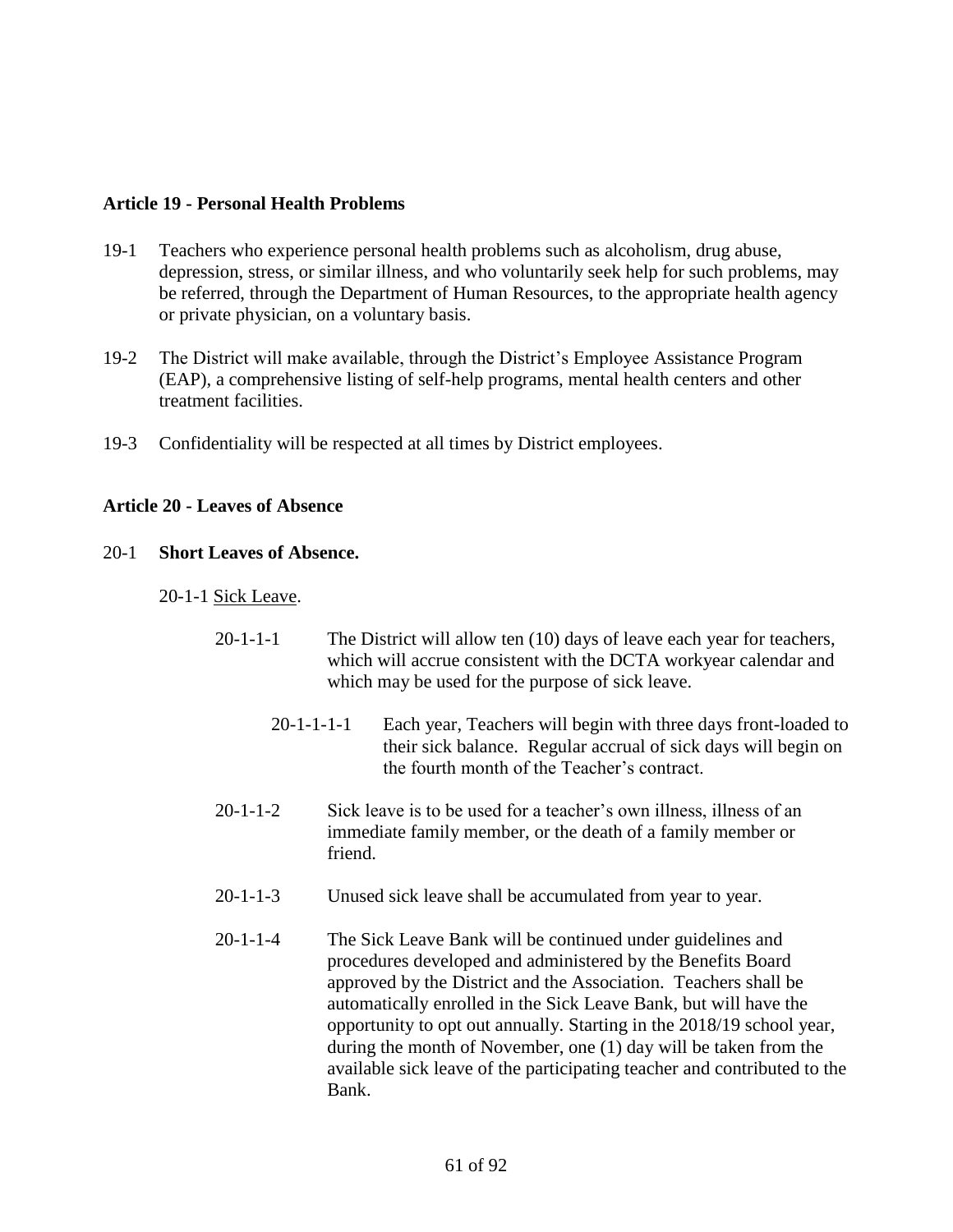- 20-1-1-4-1 Teachers will not be required to draw down their personal days before they access the Sick Leave Bank.
- 20-1-1-5 Unused accumulated sick leave will be included in the Compensation for Unused Sick Leave Program of the District up to a total number of one hundred eighty-four (184) days. See Article 27-10.
- 20-1-1-6 Because of the changes in this Article on Short Leaves of Absence effective January 1, 1991, it is the policy of the District that any teacher who accumulated sick leave days in excess of one hundred and ninety (190) days prior to December 31, 1990, shall continue to be credited with such accumulation, and such accumulation will be eligible for and included in the sick leave annuity program of the District.
- 20-1-1-7 Selling Sick Leave. Under the provisions below, teachers shall be allowed to convert unused sick leave from any one year to cash payments.
	- a. Only unused sick leave from the previous school year shall be eligible for conversion by an individual. Balances from prior years will not be eligible. Conversion will be allowed only if the teacher's sick day balance will be more than 10 days after the conversion. The calculation of the amount of sick leave that is eligible shall be made after any conversions from personal leave to sick leave have occurred. Conversions from personal leave to sick leave will occur no later than July 1.
	- b. The conversion value shall be at the daily substitute teacher's rate as defined in the contract.
	- c. The dollar limit on conversion for any teacher shall be 3/181 times his/her annual base salary.
	- d. There is an overall limit on conversions equal to the 2002-03 base year expenditures for substitute teachers minus the expenditures for the year in question. Both expenditures from the substitute teacher pool and for substitutes paid from the Long-Term Leave pool shall be counted. The calculation shall include an adjustment to the base year for changes in the rate of substitute teacher pay subsequent to the base year.
	- e. In the event that teacher requests for sick leave conversions exceed the limit in (d) above, the requests for conversion shall be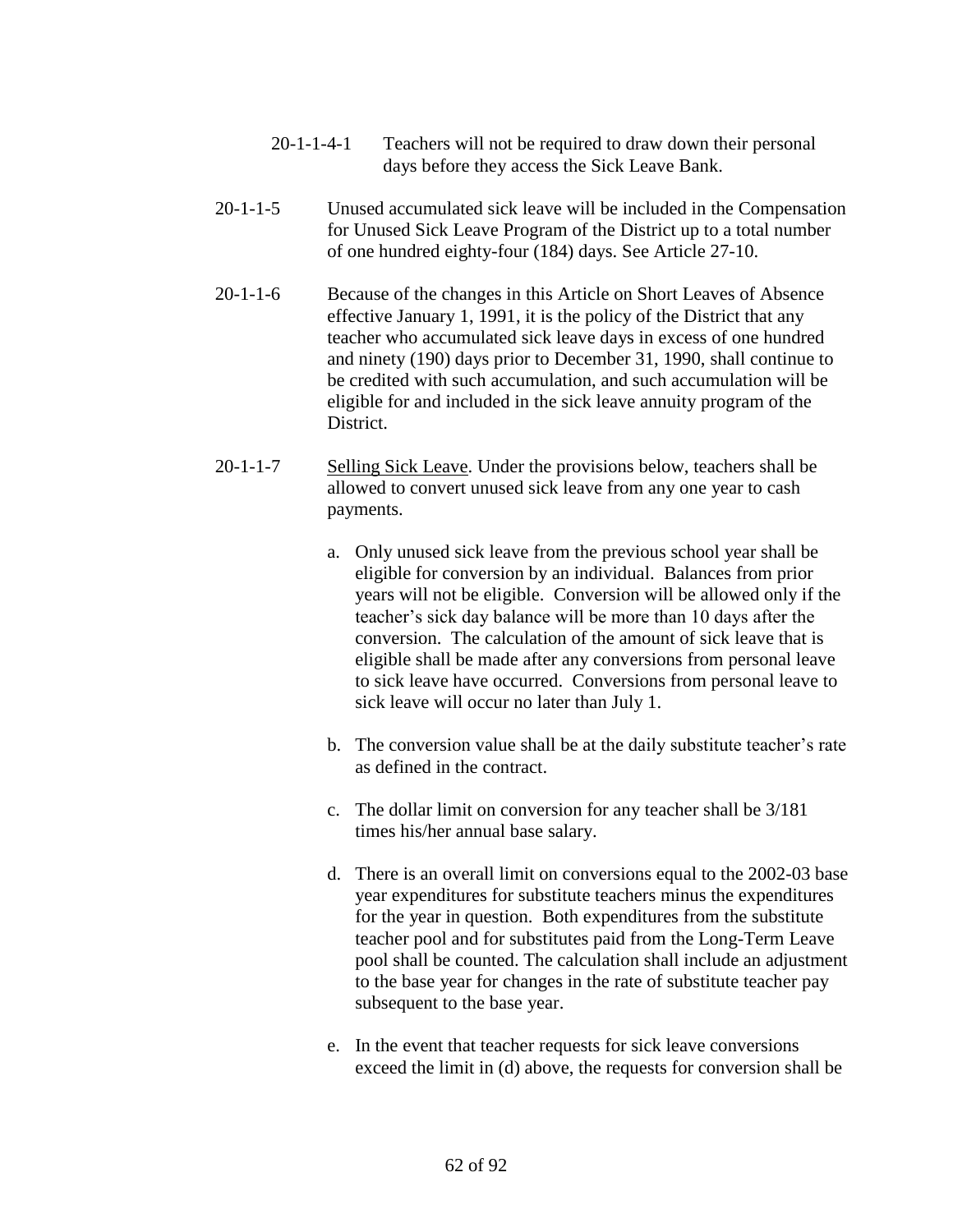prorated. Teachers will get a share of the available days proportional to their share of the requested days.

f. Teachers shall file a request with the benefits office for conversion on or before June 1 or the end of school whichever is later of each year. The benefits office shall obtain the overall expenditure limit from the budget office and allocate amounts to each request in accord with the provisions above. The payments shall be made in the August paycheck. Teachers may elect to redirect the payment into a 403(b), a 457, or other approved plans subject to the rules of those plans.

## 20-1-2 Personal Leave.

- 20-1-2-1 Teachers will have up to four (4) days per year of personal leave.
- 20-1-2-2 It is intended that personal leave will be available only for reasons of hardship or other pressing or emergency need, and not merely for personal convenience. Unused personal leave will be accumulated from year to year as sick leave.
- 20-1-2-3 Personal leave may not be used to extend a period of school intermission or used in conjunction with the observance of a Federal Holiday.

# 20-1-3 Legal Proceedings Leave.

20-1-3-1 Teachers shall be granted leave time necessary to make appearances in any legal proceedings connected with the teacher's employment. The teacher shall be required to present the subpoena or summons to verify the teacher's need for absence.

#### 20-1-4 Additional Leave Restrictions.

- 20-1-4-1 Use of personal leaves may be restricted or denied by the District when an adequate supply of substitute teachers is not available.
- 20-1-4-2 To maximize continuity of instruction, personal leaves will not be granted during the first four (4) or last four (4) weeks of the school year except for urgent, documented reasons.
- 20-1-4-3 Application for leave for purposes other than sick leave and Association Leave shall be submitted in the District's electronic substitute/guest teacher system at least five (5) working days in advance, except in case of emergency. For any days other than sick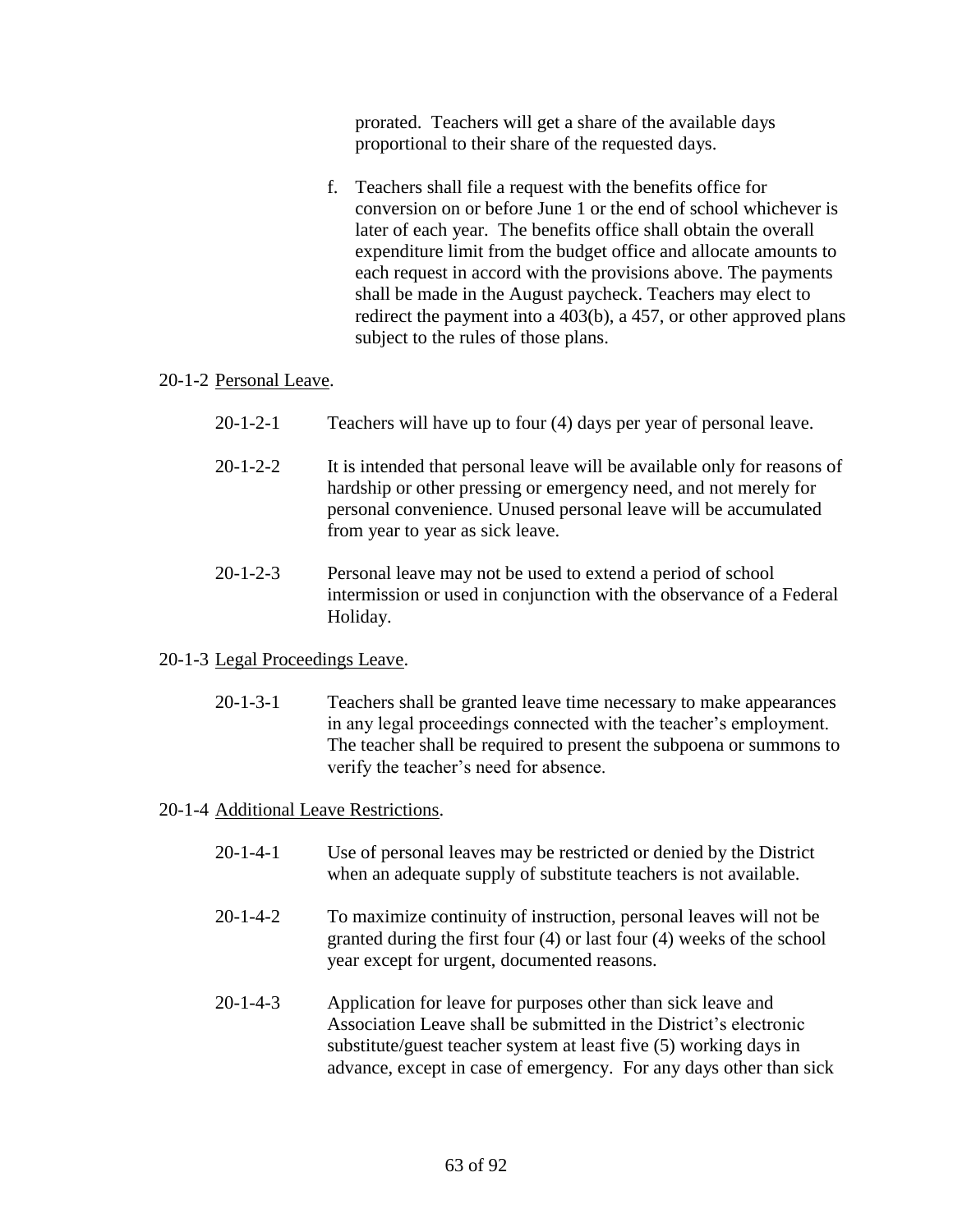days, the substitute/guest teacher system will notify the principal and request approval/denial of the leave.

- 20-2 Medical Leaves of Absence
	- 20-2-1 Certain teachers are eligible for benefits under the Family and Medical Leave Act (FMLA). An employee who is taking FMLA leave because of the employee's own serious health condition or the serious health condition of a family member must use all paid sick, personal and vacation leave (in that order) prior to being eligible for unpaid leave. Paid leave runs concurrently with and does not extend the duration of the leave.
	- 20-2-2 The District shall at the time of approving the teacher's request for such leave, give the teacher written notice specifying which portion of such leave will be designated as FMLA leave. Other provisions of FMLA and District policy may apply to the FMLA portion of the leave. Please see the Employee Handbook for more information on district FMLA policy.
	- 20-2-3 Maternity, Paternity and Adoption Leave. All teachers employed half-time or more will be (provided all eligibility requirements are met) granted maternity, paternity and/or adoption leave for up to one (1) year, without pay or increment, when requested in writing.
		- 20-2-3-1 A request for maternity, paternity or adoption leave must be presented to the District at least thirty (30) days prior to the date on which the requested leave will commence. Exceptions will be made in the event of unforeseen medical complications.
		- 20-2-3-2 The teacher will remain as part of their school staff while on leave. To the extent the vacated position requires a replacement, it will be filled using a placeholder or a long-term substitute. In no case will the teacher's position with the district be held for more than one  $(1)$  year.
		- 20-2-3-4 Within six months of ratification of this Agreement, the Association and District shall convene a joint committee with membership from multiple employee groups to explore creating paid parental leave. The committee shall report its recommendations not later than one year after the ratification of the Agreement.
	- 20-2-4 Family Illness Leave. A leave of absence of up to one (1) year, without pay or increment, will be granted to teachers (provided all eligibility requirements are met) for the purpose of caring for a sick member of the teacher's immediate family, as defined under the Family and Medical Leave Act (FMLA), who is suffering from a serious medical condition. The teacher will remain as part of their school staff while on leave. To the extent the vacated position requires a replacement, it will be posted and filled using a placeholder or a long-term substitute for the remainder of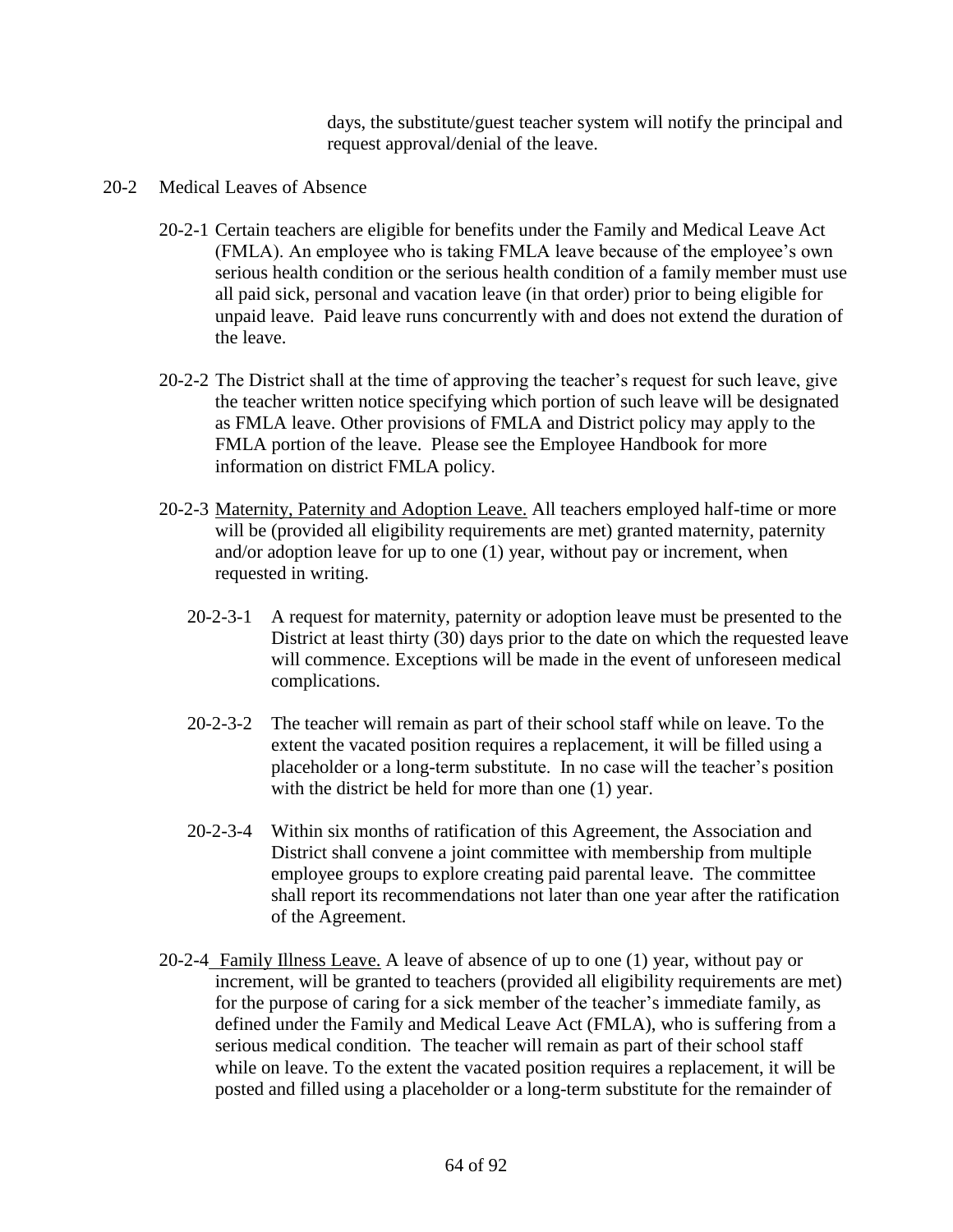the semester or school year. In no case will the teacher's position with the district be held for more than (one) 1 year.

- 20-2-5 Extended Personal Illness Leave. Any teacher who suffers from a serious medical condition and such condition extends beyond accumulated sick leave allowable, will be granted a leave (provided all eligibility requirements are met) of absence of up to one (1) year without pay or increment.
	- 20-2-5-1 Request for such leave must be accompanied by a statement from an attending physician that such leave is medically necessary.
	- 20-2-5-2 Request for such leave must also be approved by the Department of Human Resources. An external consultant may be used, but the District will make the final decision.
	- 20-2-5-3 The teacher will remain as part of their school staff while on leave. The vacated position will be filled using a placeholder or a long-term substitute. In no case will the teacher's position with the district be held for more than one (1) year.

## **20-3 Extended Personal Illness Leave and Coverage by Short and Long-Term Disability Insurance.**

- 20-3-1 Short-term disability insurance is available to certain members of Colorado PERA. Certain rules & restrictions apply. See [www.copera.org](http://www.copera.org/) for more information.
- 20-3-2 Long-Term Disability is available through Denver Public Schools to a full-time contract employee or long-term substitute teacher assigned to a vacant position with an expected duration of at least 16 days.
- 20-3-3 Eligibility waiting period: Full time employees are eligible for this benefit upon completion of three months of continuous service. Additionally, you must be off work due to disability for 3 months before payments begin (if approved). See <http://thecommons.dpsk12.org/benefits> to review the Long term disability insurance handbook.
- 20-3-4 Employees approved for short or long-term disability insurance will need to do so concurrently with FMLA and/or an extended personal illness leave as described in item 3 above. In no case will a teacher's position with the district be held for more than one (1) year.

#### 20-4 **Non-Medical Leaves of Absence.**

Certain leaves for non-medical reasons are available to eligible employees upon request and approval from the Department of Human Resources.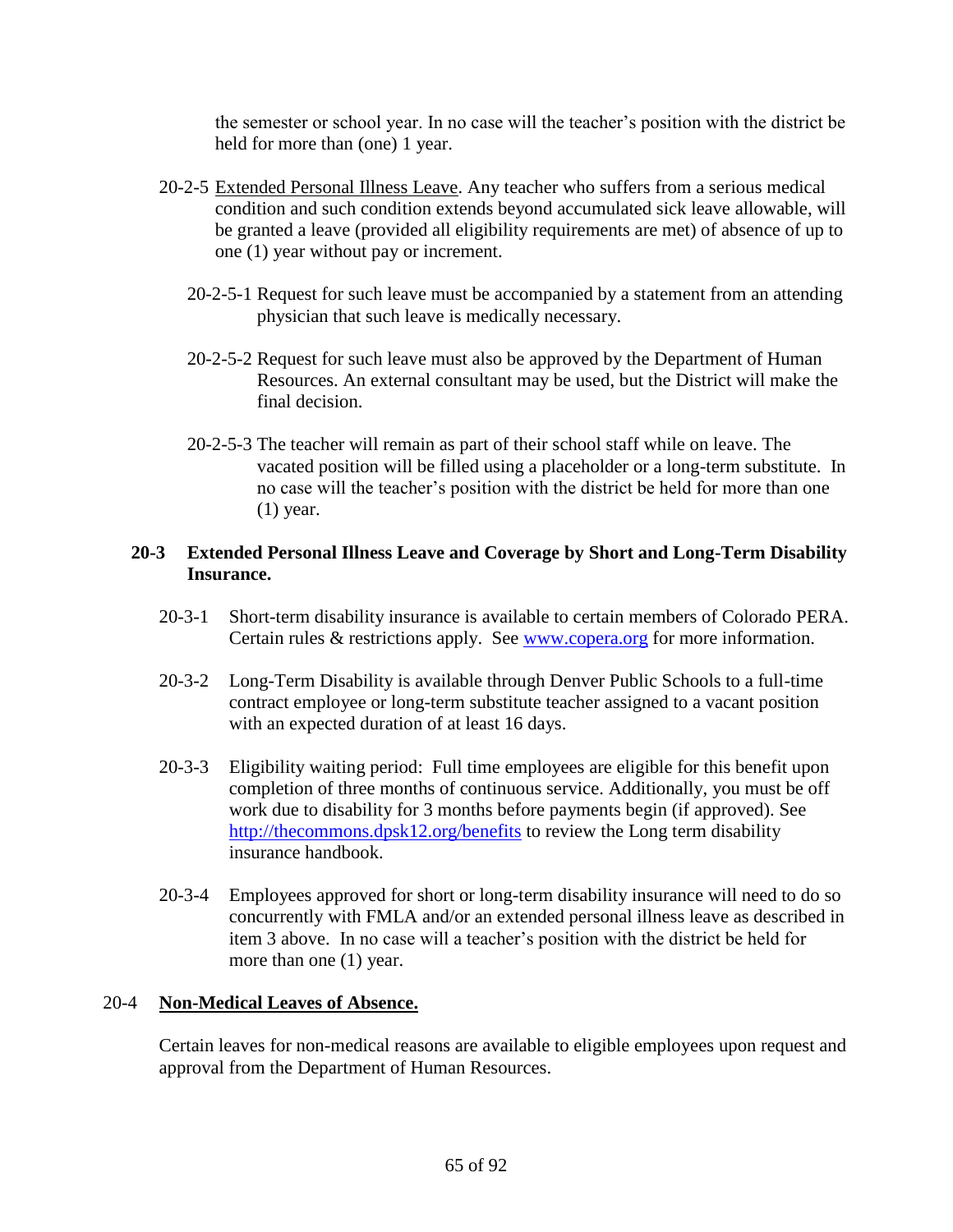- 20-4-1 Association Activities Leave. The District agrees that up to three (3) teachers designated by the Association may, upon request, be granted a leave of absence for the duration of their term, without pay, for the purpose of engaging in Association activities, local, state, or national.
	- a. Upon return from such leave, a teacher will be considered as if actively employed by the District during the leave, and will be placed on the salary schedule at the level the teacher would have achieved if the teacher had remained actively employed during the period of absence.
	- b. When teachers indicate in writing, at the time of application for leave, that it is their desire, every reasonable effort will be made to return them to their vacated assignment. This provision applies only when leave is for up to one (1) full school year.
- 20-4-2 Military Leave. Leave for military personnel will be handled in accordance with The Uniformed Services Employment and Reemployment Rights Act of 1994 (USERRA). As a matter of course the following will apply to all employees utilizing leave under USERRA:
	- a. Employees who are inducted into the U.S. Armed Forces or who are reserve members of the U.S. Armed Forces or state militia groups will be granted leaves of absence for military service, training or other obligations in compliance with state and federal laws.
	- b. These employees may use accrued vacation leave but are not required to do so.
	- c. At the conclusion of the leave, employees generally have the right to return to the same position held prior to the leave or to positions with equivalent seniority, pay and benefits.
	- d. Employees are requested to notify their supervisors as soon as they are aware of the military obligation. Generally, an employee retains a USERRA right to reemployment as long as the individual's cumulative length of military service does not exceed five years.
	- e. Questions regarding military leave policy, applicable state and federal laws and continuation of benefits should contact Human Resources. Additional information can also be found at: <http://www.dol.gov/elaws/vets/userra/mainmenu.asp>
- 20-4-3 General Leave. General leave of absence may be granted to a non-probationary teacher without pay, increment, or benefits when such teacher identifies circumstances, which may require an extended absence from the District.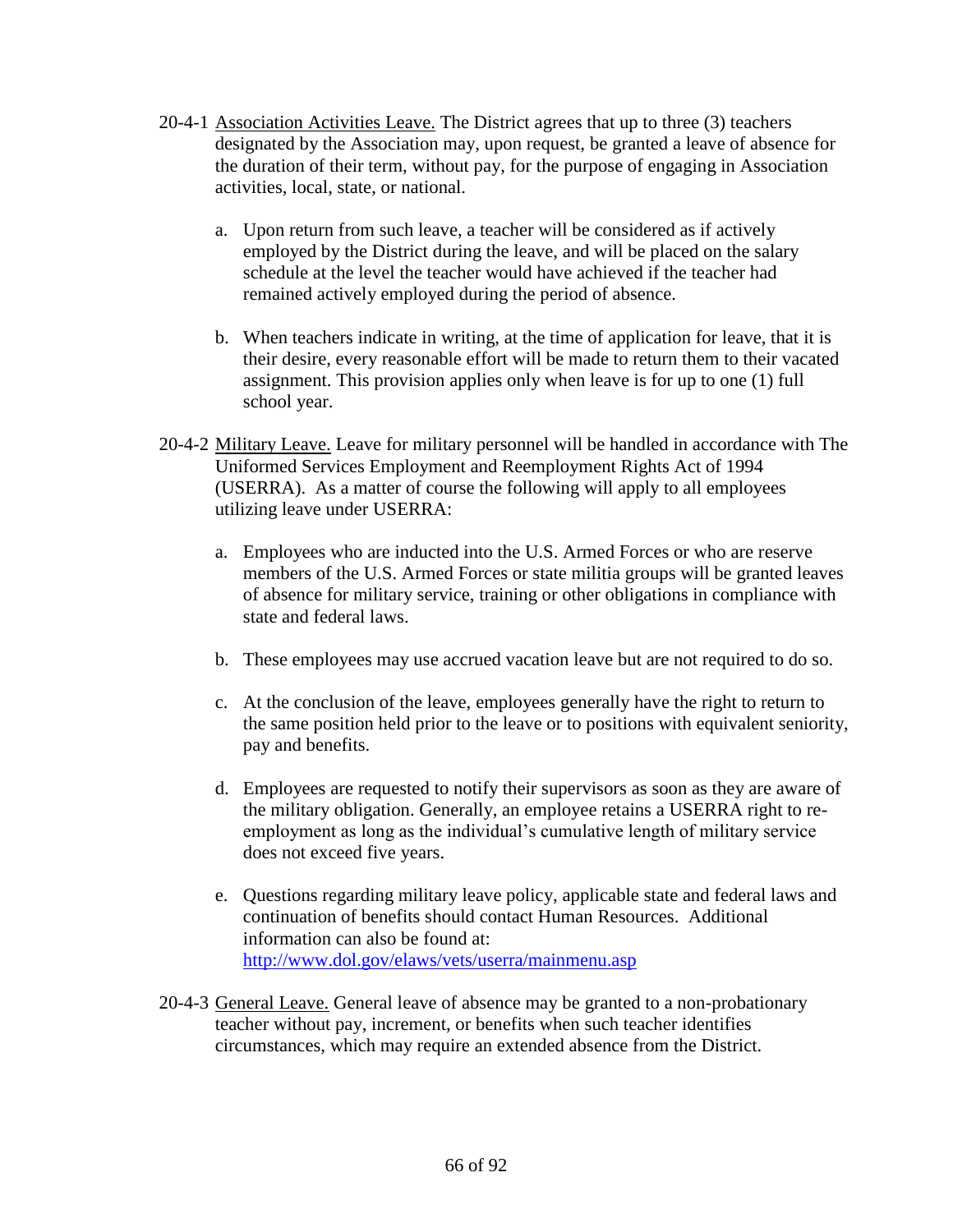- a. A reasonable basis for general leave not covered by other leave of absence provisions must be provided during the time of application. Reasons for a general leave of absence could include the following:
	- Elective Office Leave
	- Travel, Study or Research Leave
	- Corporate Internship Leave
	- \*Overseas Dependent Schools Leave: Upon return, the teacher shall be placed on the appropriate step of the salary schedule as though the teacher had remained actively employed during the period of absence.
	- ACTION Programs Leave (Peace Corps, Vista, etc.) Upon return from such leave, a teacher will be placed on the salary schedule at the level the teacher would have achieved had the teacher remained actively employed during the period of absence
- b. Applications for general leave of absence must be filed by the date established by the Department of Human Resources for making such application, except in case of extreme emergency.
- c. General leave of absence will be for one (1) semester or one (1) year. Return from such leave can be only at the beginning of a semester.
- d. The teacher will remain as part of their school staff while on leave. The vacated position will be filled using a placeholder or a long-term substitute for the remainder of the semester or school year. In no case will the teacher's position be held for more than one school year.
- 20-5 **Additional Extended Leave Conditions.** The following conditions shall apply to all extended leaves of absence:
- a. All requests for extended leaves of absence will be applied for and granted in writing through the Department of Human Resources.
- b. The time spent on extended leaves of absence shall not be counted towards the requisite probationary period for obtaining non-probationary teacher status.
- c. No combination of leaves of absence shall exceed one (1) year.
- d. Teachers shall continue to accrue seniority in the District while on approved extended leaves, except that seniority shall not accrue while a teacher is on general leave.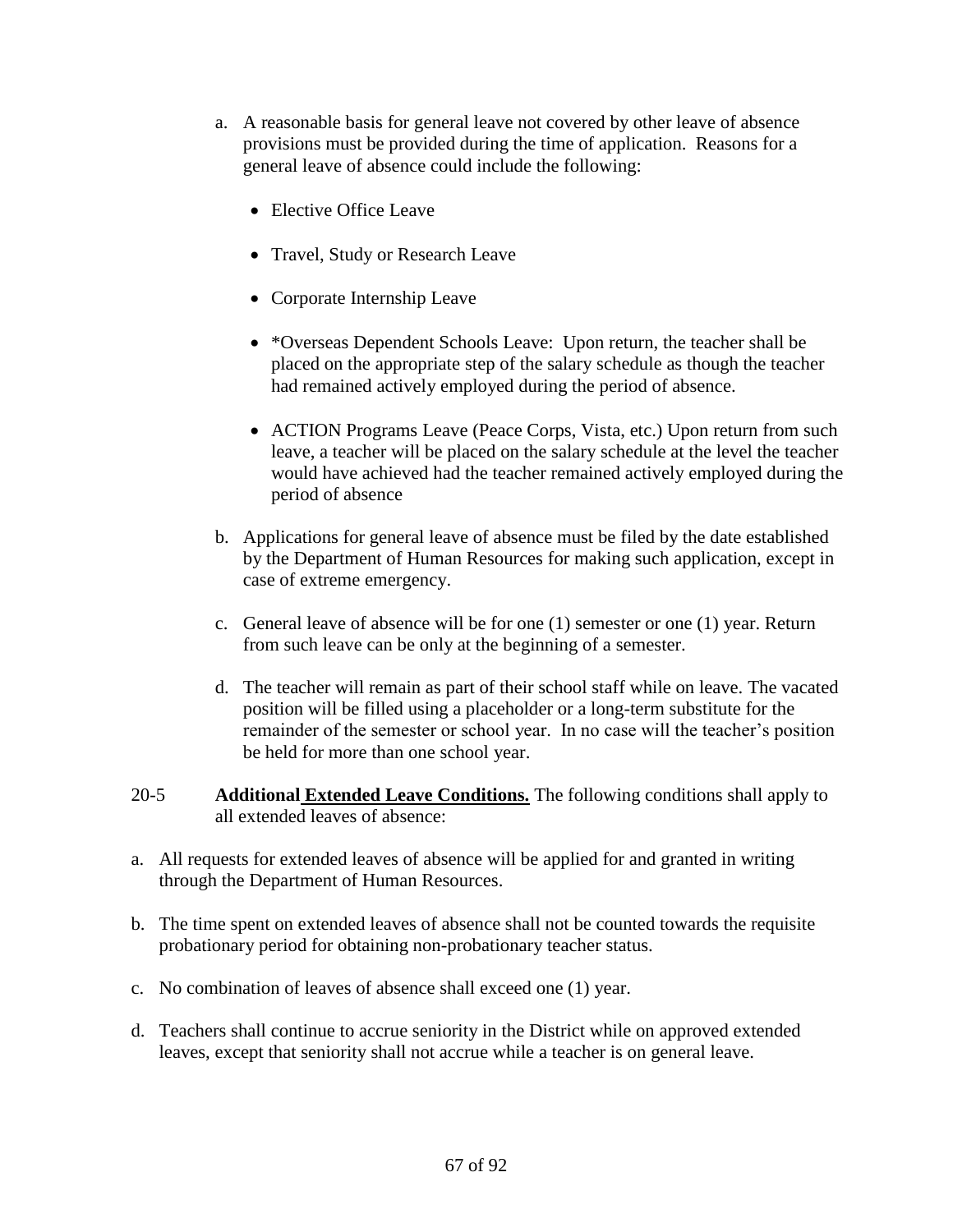e. Except to the extent required pursuant to the Family and Medical Leave Act (FMLA), employee benefits will not be provided to a teacher while on an unpaid extended leave of absence.

# **Article 21 - Association Rights**

- 21-1 The Board recognizes the Association as the official organization to represent teachers.
	- 21-1-1 The District will grant a leave of absence in one-year increments to the President of the Association during the President's term in office. On an annual basis, the Association shall remit to the District the amount commensurate with salary and benefit costs of employing a replacement teacher. The President shall continue to receive full salary, benefits and all other entitlements while on such leave. At the conclusion of the term of office, the President shall have the same return to duty rights as stated in Article 20.
	- 21-1-2 The Association President or their designee may visit schools for a specific purpose after notification to the office of the principal about the general purpose of the visit.
	- 21-1-3 Teacher organizations may utilize school facilities for meetings before or after the school day by making advance arrangements through the Office of Facility Use and pursuant to the same conditions as other Community organizations. Teacher organizations do not have to pay for the use of the building before or after school hours if they furnish their own security and janitorial services.
	- 21-1-4 The Association has the right to place notices, circulars, and other material on designated bulletin boards and in teachers' mailboxes.
		- a. Such notices, etc. must be consistent with applicable legal guidelines and Board policy.
		- b. An information copy of distributed notices, circulars, and other material shall be provided to the principal at the time of posting or distribution.
	- 21-1-5 The Association has the right to use the school mail.
	- 21-1-6 The Association has the right to have an Association Representative at each school. The Association Representative shall have the right to carry on Association business when it does not interfere with his or her normal teaching responsibilities.
	- 21-1-7 On the first business day of August and September, the District shall provide to the Association a list of all new hires and transfers, including the name, current address, District e-mail address, and phone number.
- 21-2 The District agrees to deduct from teachers' salaries an amount to cover dues for the Association, the Colorado Education Association (CEA) and the National Education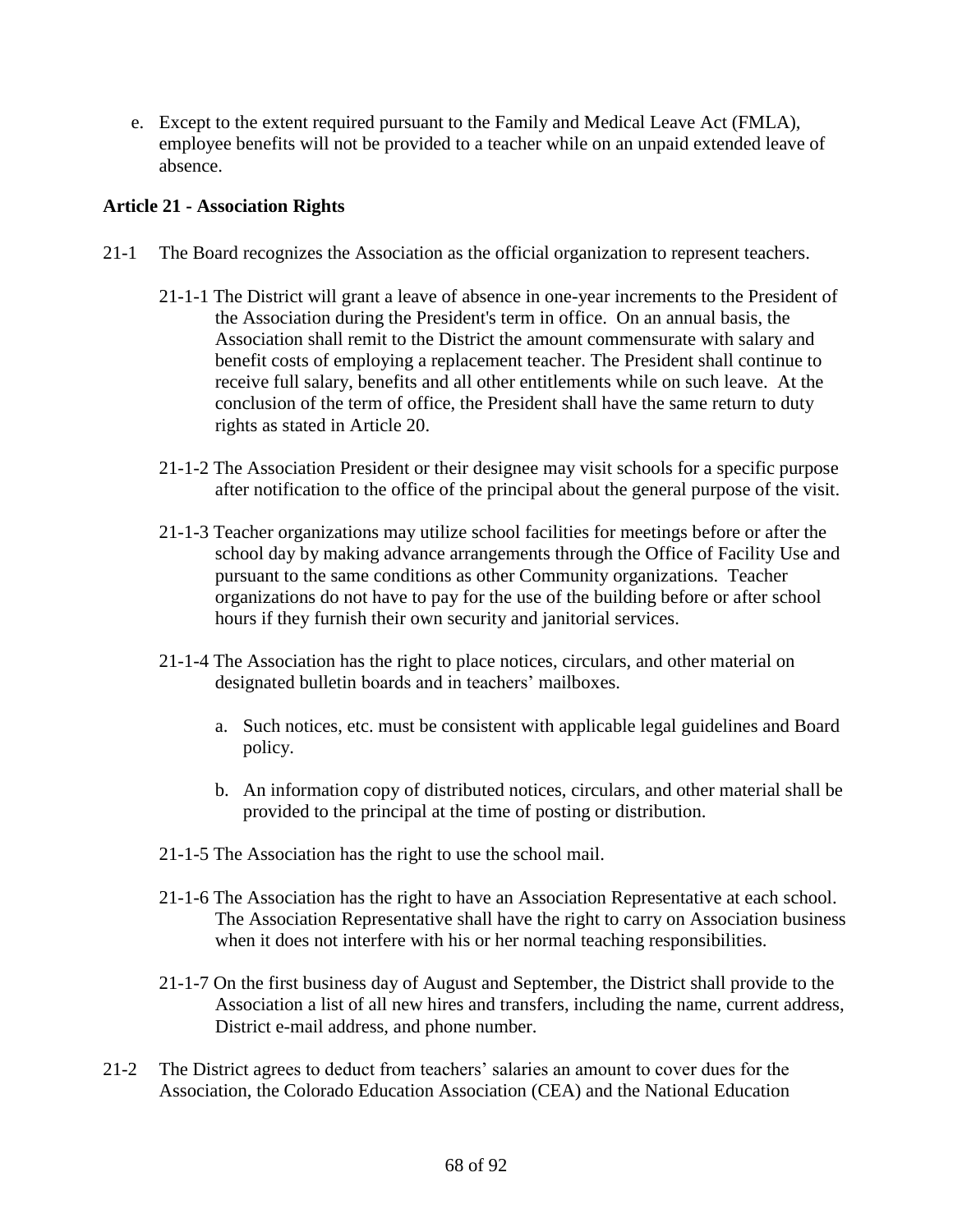Association (NEA), and to transmit the amount so authorized to the Treasurer of the Association.

21-3 **Active Membership.** At any time, employees in the bargaining unit wishing to become members of the Association may authorize such deduction by filing with the District through the office of the Association, a signed and dated Denver Classroom Teachers Association Salary Deduction Authorization Form authorizing the District to deduct from the monthly earnings of each bargaining unit employee and to remit to the Treasurer of the Association, an amount equal to one-twelfth (1/12) of the dues required for membership in the organization or organizations specified in Article 21-2 above, unless that employee has revoked membership using the process outlined below.

Such form shall include a waiver of all right and claim against the Board, the District, and the officers and agents thereof, for moneys deducted and remitted in accordance with the above paragraph; said deductions and remittances shall continue from year to year, unless teachers notify the District through the Association office and on an appropriate form, that they desire to discontinue or to change such authorization. It will be possible to revoke the dues deductions only during November 1 through November 15 of each school year. Only Association revocation forms will be honored by the District. Once a revocation form has been signed and properly processed, no further action is necessary on the part of the employee to terminate deduction of the membership dues.

- 21-3-1 Employees who have revoked membership may, at any time, become members of the Association by filing with the District through the office of the Association, a signed and dated Denver Classroom Teachers Association Salary Deduction Authorization From authorizing the District to deduct from their monthly earnings and to remit the Treasurer of the Association, an amount equal to onetwelfth (1/12) of the dues required for membership in the organization or organizations specified in Article 21-2 above.
- 21-3-2 When Association members have no earnings due them for the month, or do not have sufficient earnings after all other deductions and/or withholdings to cover any part of the deductions, then no deductions (or a partial deduction) will be made for those teachers for that month. Any Association member who resigns from the District after May 31 will have the full remaining balance of annual dues (through August 31) deducted from his or her last salary check, with the exception of those members who retire from the District.
- 21-3-3 The Association agrees to hold the District harmless from any action growing out of those deductions and commenced by any teacher against the Board or the District, and assumes full responsibility for the disposition of the funds so deducted once they have been turned over to the treasurer of the Association.
- 21-3-4 A service charge of five cents (\$0.05) per month per individual teacher authorization shall be retained by the District to help defray costs of making such deduction.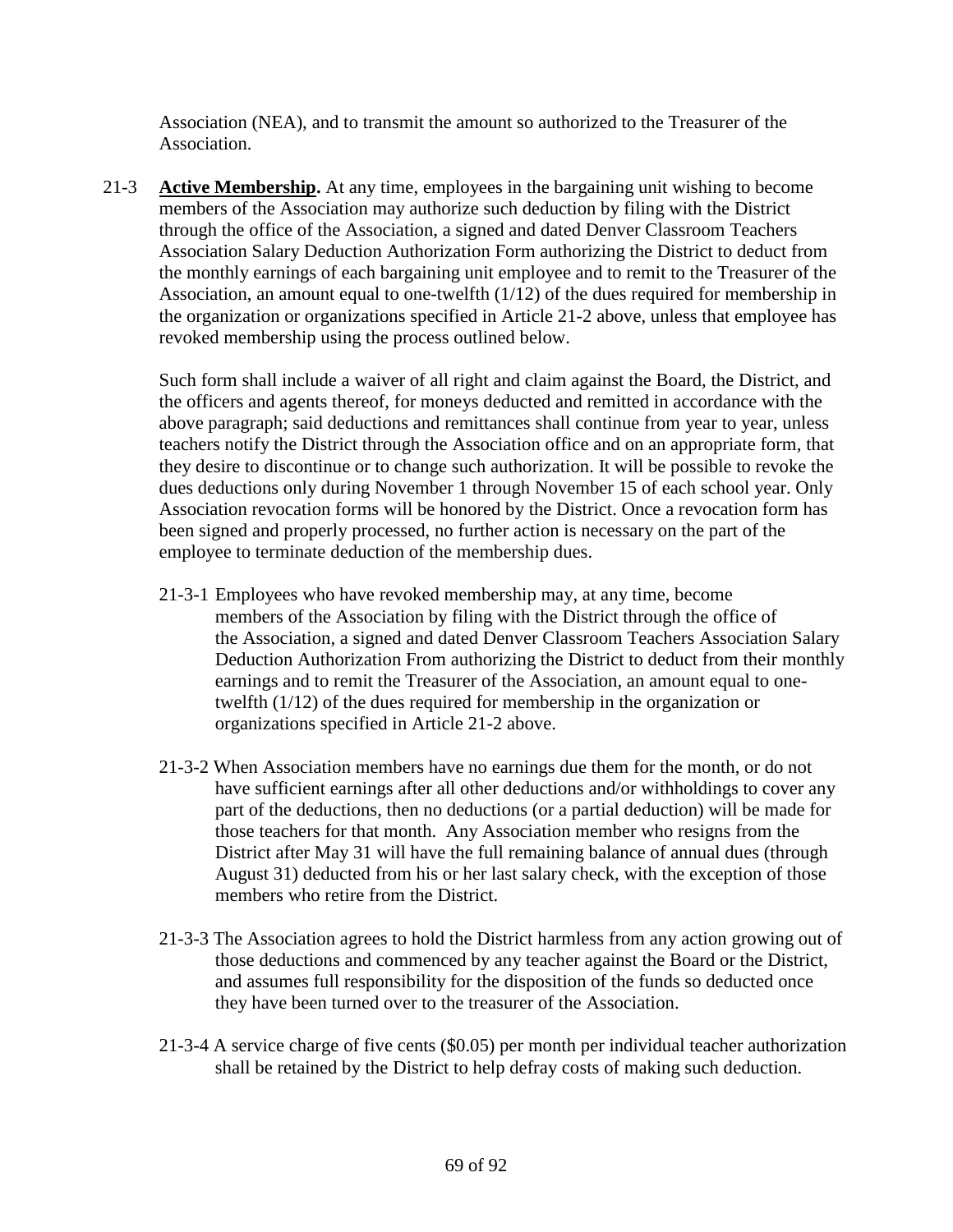- 21-3-5 Upon issuance of any employment contract to any member of the Association bargaining unit, the District will provide the new employee with a copy of the Agreement and information concerning responsibilities identified under this Article.
- 21-4 **Association Leave.** The Association shall be entitled to one hundred fifty (150) full days per year for conducting business and/or joint District/Association projects and committee assignments. The Association shall reimburse the District at the daily substitute rate of pay for each day in excess of one hundred fifty (150), up to a combined total of two hundred fifty (250) days.

# **Article 22 - Job Sharing and Half-Time**

- 22-1 Job sharing, or converting from a full-time employee to a half-time employee, may be requested by regularly assigned full-time equivalent teachers who wish to work only halftime. Procedures for assignment to a job sharing or half-time position will be available upon request from the Department of Human Resources.
	- 22-1-1 Application for a job sharing or half-time position must be made in writing to the Department of Human Resources by the published date.
	- 22-1-2 Teachers wishing to job share must find another teacher who also wishes to job share.
	- 22-1-3 Job share and half-time assignments, when possible, shall be for one (1) year at a time.
	- 22-1-4 Salary, benefits, accrued service and other employment entitlements shall be half their usual value, as applicable.
	- 22-1-5 To be effective, the job sharing or half-time assignments must be approved by the CSC at the school to which the teachers are assigned.
- 22-2 Teachers will be notified of placement during the teacher staffing process.

# **Article 23 - Professional Behavior**

- 23-1 Teachers are expected to comply with rules, regulations, and directions adopted by the Board or its representatives which are not inconsistent with the express provisions of this Agreement, except that a teacher may refuse to carry out an order which reasonably threatens the teacher's physical safety.
- 23-2 Teachers are expected to use appropriate channels of communication for comments, suggestions, grievances and other professional matters. Such channels include normal administrative channels, the grievance procedure, CSC, teacher organization representatives, and negotiations. No reprisals may be taken against teachers, CSC, SLT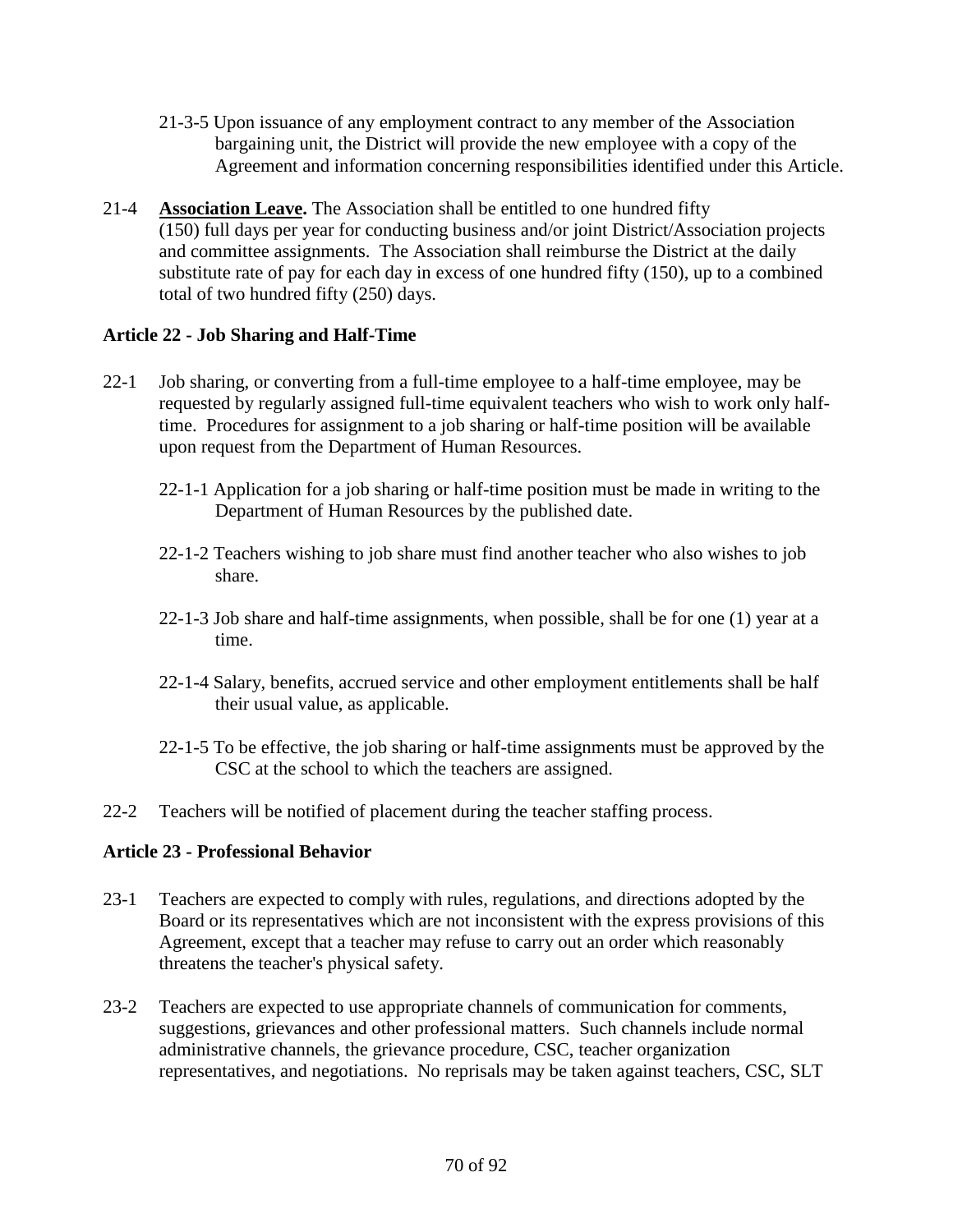and Personnel Committee members due to the exercise of the responsibilities of these positions.

- 23-3 The District affirms the principles that teachers have the full rights and responsibilities of citizenship and that a teacher's private life and activities are not an appropriate concern of the District, except to the extent that they detract from the effective accomplishment of the teacher's professional duties or are grounds for dismissal under Colorado statutes.
	- 23-3-1 Teachers have the right, except as otherwise provided by law, to engage in political activity, to campaign on behalf of candidates for public office, and to themselves seek, campaign for, and hold public office. However, these activities must be conducted outside school hours and must not interfere with the effective accomplishment of the teacher's professional duties.
- 23-4 The District and the Association affirm the importance of good staff morale to the instructional and operational programs of a school. Teachers and administrators are expected to exhibit positive attitudes and professional behavior that will maintain and enhance good staff morale.
- 23-5 The Board, teachers, and administrators encourage one another to exemplify the highest standards of personal and professional excellence and to become outstanding role models for all students.
- 23-6 Every teacher and administrator is expected to exhibit sensitivity to ethnic-minority persons and to promote the success of students from multi-cultural/multi-ethnic backgrounds.
- 23-7 Every Teacher and administrator is expected to treat all members of the school community with dignity and respect regardless of sexual orientation, gender identity, or transgender status. Students and staff have the right to be addressed by their preferred pronouns, and no teacher or administrator shall knowingly refuse to address a student or staff member by their preferred pronoun.
- 23-8 Any alleged abuses of principal authority in the Personnel Committee or SLT process shall be reported to the Association or Instructional Superintendent or designee. The Association and Instructional Superintendent or designee will review and address these allegations.

# **Article 24 - Controversial Issues in the Classroom**

- 24-1 Controversial issues are defined as those problems, subjects, or questions about which there are significant differences of opinion, for which there are no easy resolutions, and discussions of which generally create strong feelings among people.
	- 24-1-1 Although there may be disagreements over what the facts are and what they mean, subjects usually become controversial issues because of differences in the values people use in applying the facts.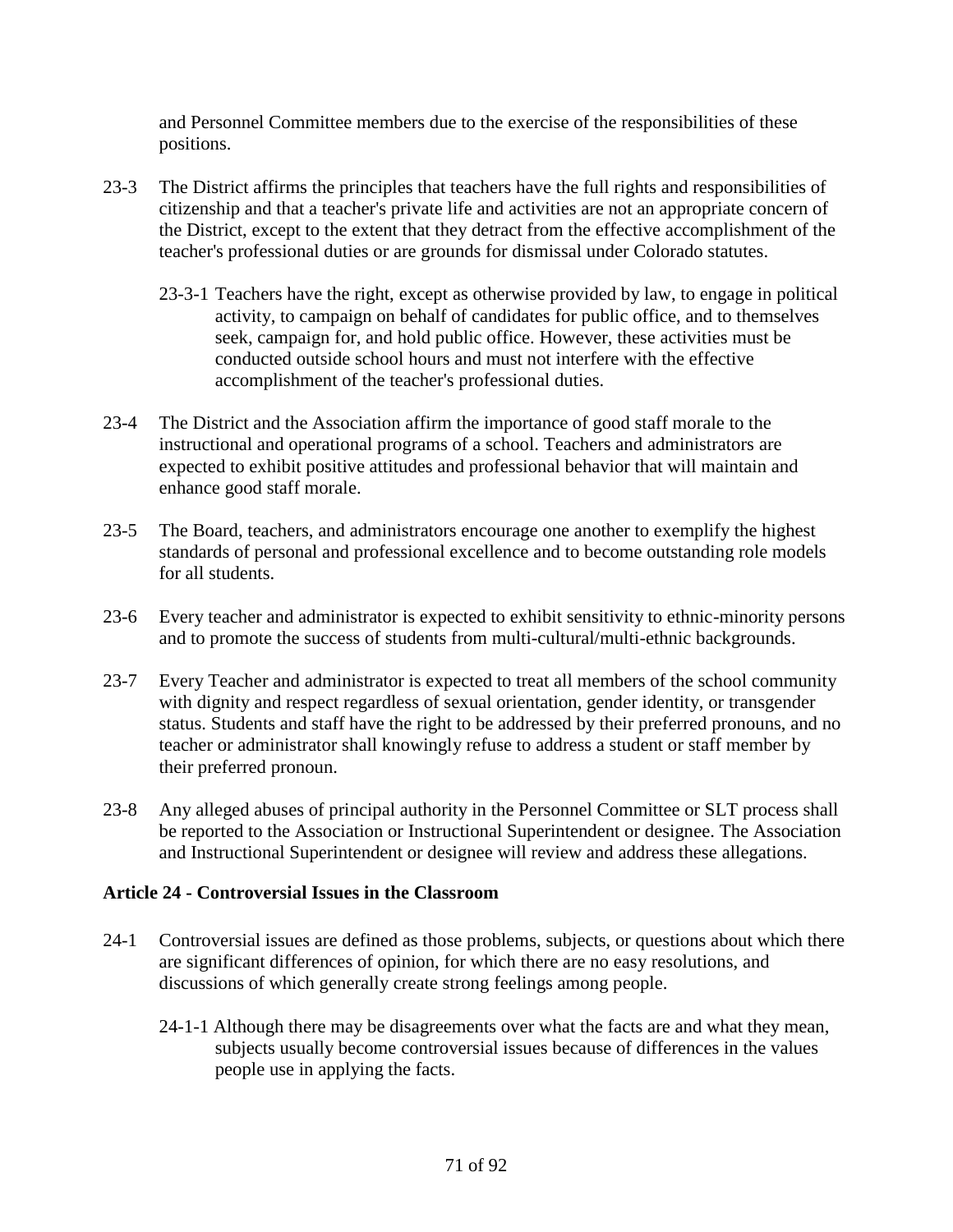- 24-1-2 Controversy is inherent in the democratic way of life. It is essential therefore, that the study and discussion of controversial issues have an important place in education for citizenship in a free society. Students develop into free citizens with informed loyalty to democracy only through the process of examining evidence, facts, and differing viewpoints; through the exercise of freedom of thought and moral choice; and through the making of responsible decisions. These procedures are characteristic of, and essential to, a free society.
- 24-2 Teachers have the right and responsibility to teach about controversial issues.
	- 24-2-1 Teachers have the responsibility to select issues for study and discussion which contribute to the attainment of course objectives, and to make available to students materials concerning the various aspects of the issues.
	- 24-2-2 Teachers have the obligation to be as objective as possible and to present fairly the several sides of an issue.
	- 24-2-3 Although teachers have the right to express their own viewpoints and opinions, they do not have the right to unduly influence or indoctrinate students to their own views.
- 24-3 Students have the right and need, under competent guidance and instruction, to study issues appropriate to their interests, experiences and abilities. They must have access to relevant information, and they have the obligation to examine carefully all sides of an issue. Students have the right to form and express their own opinions without jeopardizing their positions in the classroom or in the school.

# 24-4 **Academic Freedom.**

- 24-4-1 The parties seek to educate young people in the democratic tradition, to foster a recognition of individual freedom and social responsibility, to inspire meaningful awareness of the respect for the Constitution.
- 24-4-2 Freedom of individual conscience, association and expression will be encouraged, and fairness in procedures will be observed both to safeguard the legitimate interests of the schools and to exhibit by appropriate examples the basic objectives of a democratic society as set forth in the Constitutions of the United States and of the State of Colorado.
- 24-4-3 The final responsibility in the determination of the above rests by law with the Board.

# **Article 25 - Substitute Teachers**

25-1 **Adequate Numbers of Substitute Teachers.** The District agrees to maintain a list of qualified persons sufficient to serve as substitutes for regular teachers who may be absent on any given work day. The District will continue to work toward increasing its fill rate for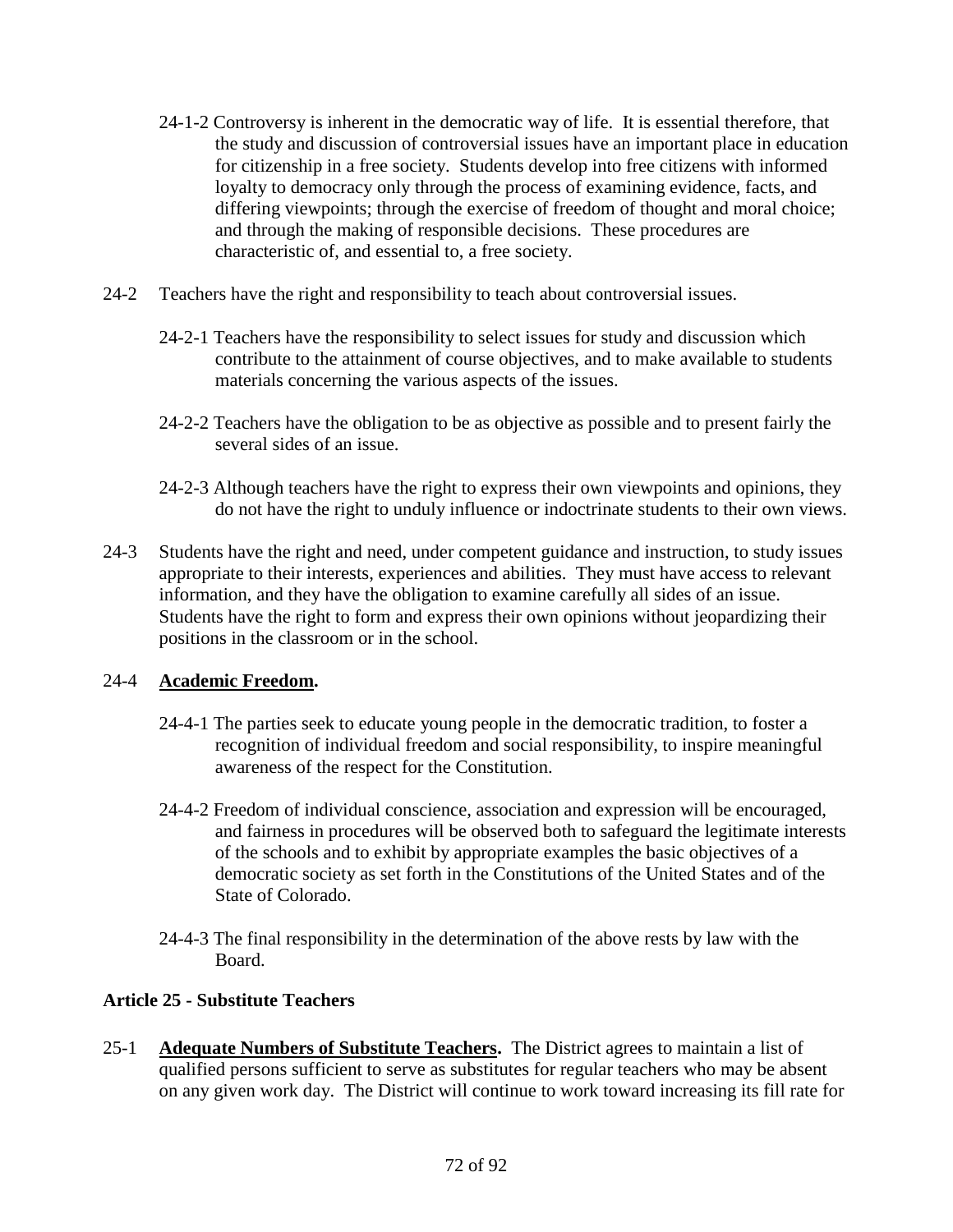substitutes in order to protect teachers' planning time and decrease the requirements for teachers to cover other classrooms. Principals should endeavor to respect reasonable requests from teachers when they cannot cover a classroom or assignment on a particular day. If, however, no other alternative is available and the teacher must cover the class or assignment, the principal will work with the teacher to address the challenge created by the assignment. Retired teachers from DPS may request to be placed on the list of substitutes.

# **Article 26 - Benefits Allowance and Benefits Programs**

- 26-1 **Benefits Allowance.** The District shall provide an HMO plan option for at least the first three years of this Agreement. The District shall provide teachers with a benefits allowance as a part of their total compensation package, consistent with the conditions in 26-1-1. The purpose of the benefits allowance is to provide teachers with a portion of total compensation that can be used to purchase benefits choices selected by the Benefits Board and contracted for by the Board of Education. The long-term goal of the District and the Association is to provide teachers with a benefits allowance that plays a significant role in enhancing the District's competitive position in attracting and retaining teachers.
	- 26-1-1 The District shall provide all teachers based on FTE on a pro-rate basis with a benefits allowance of \$422.17 per month. Teachers working less than full time will receive the benefits allowance pro rated by their full time equivalency (FTE). Effective July 1, 2018 all new employees to the bargaining unit must purchase one of the District's major medical plans in order to be eligible to receive a benefits allowance. Any savings resulting from this change to the benefits allowance structure that starts in 2018 will be applied to reduce future health insurance and other benefit costs. Using these savings, beginning with the benefits year starting July 1, 2018, the District will decrease the premiums for Employee Plus Children and Family coverage by at least \$1200 annually (\$100/month) on top of the \$750 a year (\$62.50/month) that the District is currently subsidizing these premiums. Therefore, the total subsidy for these plans will be at least \$1950 annually.
- 26-2 **Governance and Administration of Benefits Programs.** A Benefits Board will administer and govern the group health and life insurance programs, disability insurance programs, tax sheltered annuities, flexible-spending accounts, and guidelines for using the benefits allowance.
	- 26-2-1 The Benefits Board will be responsible for any and all benefits programs assigned to it by this contract, and shall make every effort to provide programs in the best interest of both the District and its employees. The Benefits Board is charged with containing the cost of health insurance premiums through cooperative efforts, education of employees, and consultation with actuaries and health care provider programs.
	- 26-2-2 Composition. The Benefits Board will be composed of four (4) representatives of the District, four (4) representatives of the DCTA, and representatives elected from the following groups: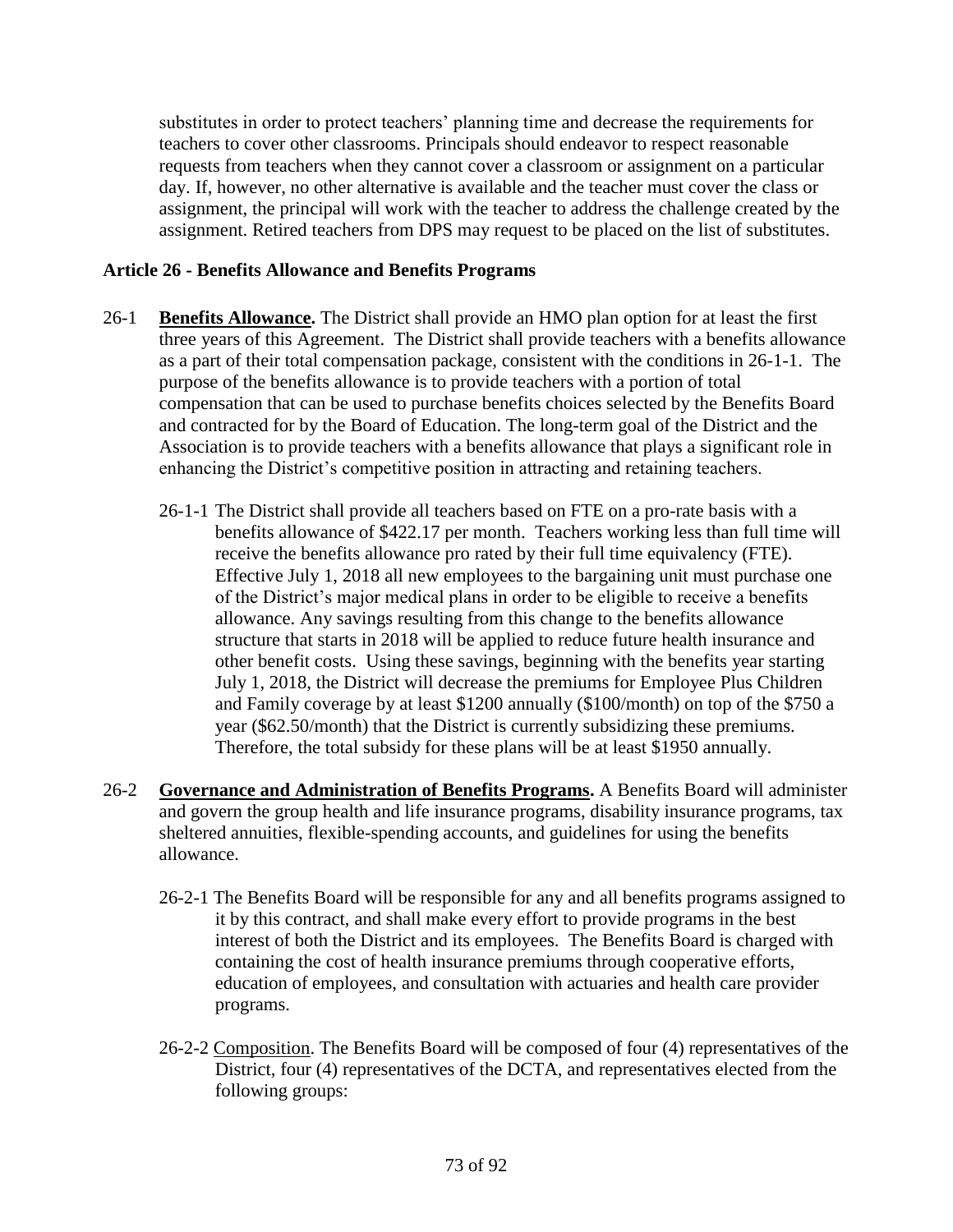- Denver Association of Educational Office Professionals (1 vote)
- Communication Workers of America (1 vote)
- Denver Federation of Paraprofessionals (2 votes)
- Denver Federal Paraprofessionals and Nutrition Service Employees (1 vote)
- Facility Managers Association (1 vote)
- Amalgamated Transit Union, Local 1563 (1 vote)
- Vocational Teachers Federation of Denver, Local 203 (1 vote)
- DPS Association of Building and Grounds Personnel (1 vote)
- Denver Association of School Administrators (1 vote)
- Colorado Federation of School Safety Professionals (1 vote)
- 26-2-3 Operating Rules. The Benefits Board shall jointly adopt rules pertaining to their operation. Such rules shall be a matter of public record and shall not conflict with this Agreement in any way.
	- 26-2-3-1 The Benefits Board shall develop procedures for election of its members. Individuals elected to this position shall serve a three-year term. Elections should take place in December.
	- 26-2-3-2 Quorum. Not less than ten (10) representatives shall constitute a quorum for the conduct of business. Notification shall be given to all members of the Benefits Board of the dates, times, and places of its meetings at least two (2) weeks in advance.
	- 26-2-3-3 Consensus. At each meeting where decisions must be made by the Benefits Board, an attempt shall be made to achieve consensus of all voting members. If consensus cannot be achieved, the matter shall be referred to the Superintendent to decide.
- 26-2-4 Subcommittee on Tax Sheltered Annuities. Tax Sheltered Annuity (TSA) products offered by the District shall have the approval of the Benefits Board's Subcommittee, which includes the Manager of Employee Benefits. The District shall contract an outside firm to conduct an annual analysis of all current TSA products and products from companies seeking approval. The results of the analysis shall be made available to all teachers.
- 26-3 **Group Life Insurance and Long Term Disability Program.** The present group life insurance program of the District will be continued for teachers and the District will pay the full cost of premiums for teachers, including group long-term disability insurance.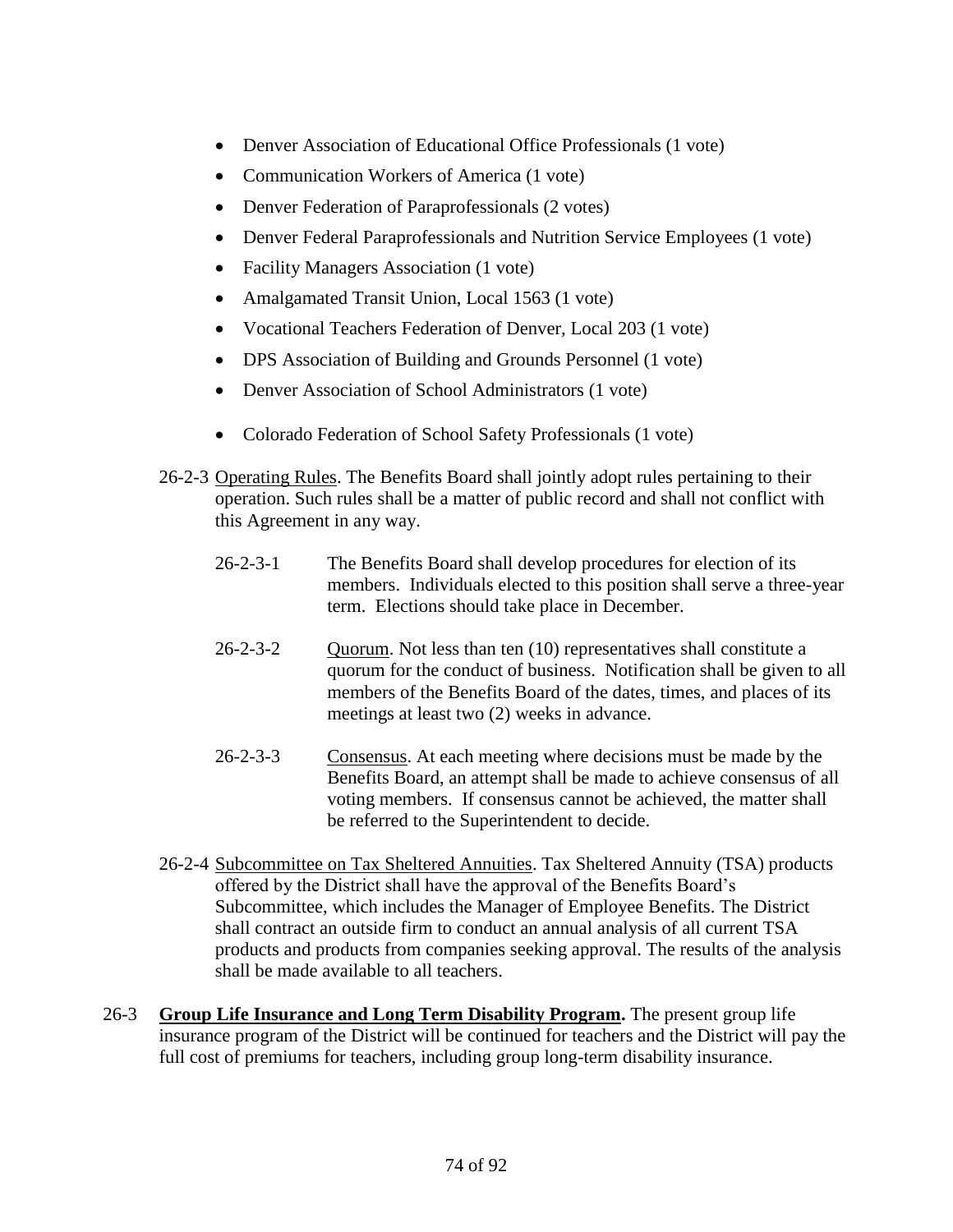- 26-4 **Liability Insurance Program.** Liability insurance coverage shall be provided to each teacher and costs of such coverage shall be paid by the District. The terms and conditions of such coverage shall be provided to the Association.
- 26-5 The District shall provide an IRS 125 plan to allow pre-tax deductions such as flexible spending accounts for child care, care of the elderly, health care reimbursement accounts, and dependent insurance including health, dental and vision coverages.

# **Article 27 - Salary**

# 27-1 **Annual Compensation Adjustments for Teachers on the Traditional Salary Schedule.**

- 1. Effective September 1 of each year during this Agreement, steps of the salary schedule shall receive an increase as provided for in the parties' current Financial Agreement, see Article 6-3.
- 2. Education increments will be available in January and June of each year of this Agreement according to the procedures set forth in Article 27-3.
- 3. Regular experience steps shall be granted September 1 of each year of this Agreement.
- 4. Longevity increments shall be granted September 1 of each year of this Agreement.

| 5. The traditional salary schedule effective September 1, 2017 is set forth below. The |
|----------------------------------------------------------------------------------------|
| current schedule can be accessed on the DPS HR Employee Associations webpage.          |

| <b>Denver Public Schools</b>                     |             |              |              |             |              |              |                 |  |  |
|--------------------------------------------------|-------------|--------------|--------------|-------------|--------------|--------------|-----------------|--|--|
| Traditional 2017 - 2018 Salary Schedule - Annual |             |              |              |             |              |              |                 |  |  |
|                                                  | 010         | 020          | 030          | 060         | 040          | 050          | 070             |  |  |
| <b>Step</b>                                      | BA          | <b>BA+30</b> | <b>BA+60</b> | МA          | <b>MA+30</b> | <b>MA+60</b> | <b>Doctrate</b> |  |  |
|                                                  | \$41,689.08 | \$41,985.20  | \$42,278.33  | \$42,278.33 | \$43,620.51  | \$46,432.83  | \$49,261.52     |  |  |
| 2                                                | \$41,991.15 | \$42,372.08  | \$42,753.00  | \$42,753.00 | \$45,660.56  | \$48,599.36  | \$51,557.50     |  |  |
| 3                                                | \$42,105.72 | \$42,632.48  | \$44,397.24  | \$44,397.24 | \$47,455.08  | \$50,520.36  | \$53,612.43     |  |  |
| 4                                                | \$42,311.07 | \$42,857.16  | \$46,002.80  | \$46,002.80 | \$49,207.95  | \$52,408.64  | \$55,624.20     |  |  |
| 5                                                | \$42,681.58 | \$44,577.29  | \$47,898.51  | \$47,898.51 | \$51,216.75  | \$54,560.28  | \$57,915.72     |  |  |
| 6                                                | \$42,931.56 | \$46,410.51  | \$49,876.06  | \$49,876.06 | \$53,325.24  | \$56,801.21  | \$60,320.33     |  |  |
| $\overline{7}$                                   | \$44,681.45 | \$48,319.61  | \$51,910.16  | \$51,910.16 | \$55,551.29  | \$59,144.81  | \$62,851.42     |  |  |
| 8                                                | \$46,505.74 | \$50,267.40  | \$54,048.41  | \$54,048.41 | \$57,850.25  | \$61,608.94  | \$65,488.16     |  |  |
| 9                                                | \$48,392.52 | \$52,366.97  | \$56,293.80  | \$56,293.80 | \$60,251.88  | \$64,245.68  | \$68,243.93     |  |  |
| 10                                               | \$50,389.42 | \$54,529.04  | \$58,661.21  | \$58,661.21 | \$62,797.85  | \$66,918.12  | \$71,120.24     |  |  |
| 11                                               | \$52,456.25 | \$56,755.08  | \$61,082.19  | \$61,082.19 | \$65,376.56  | \$69,731.93  | \$74,130.46     |  |  |
| 12                                               | \$54,634.68 | \$59,119.52  | \$63,648.99  | \$63,648.99 | \$68,187.39  | \$72,678.17  | \$77,259.72     |  |  |
| 13                                               | \$57,354.75 | \$62,074.68  | \$66,953.84  | \$66,953.84 | \$71,513.07  | \$76,255.32  | \$81,027.34     |  |  |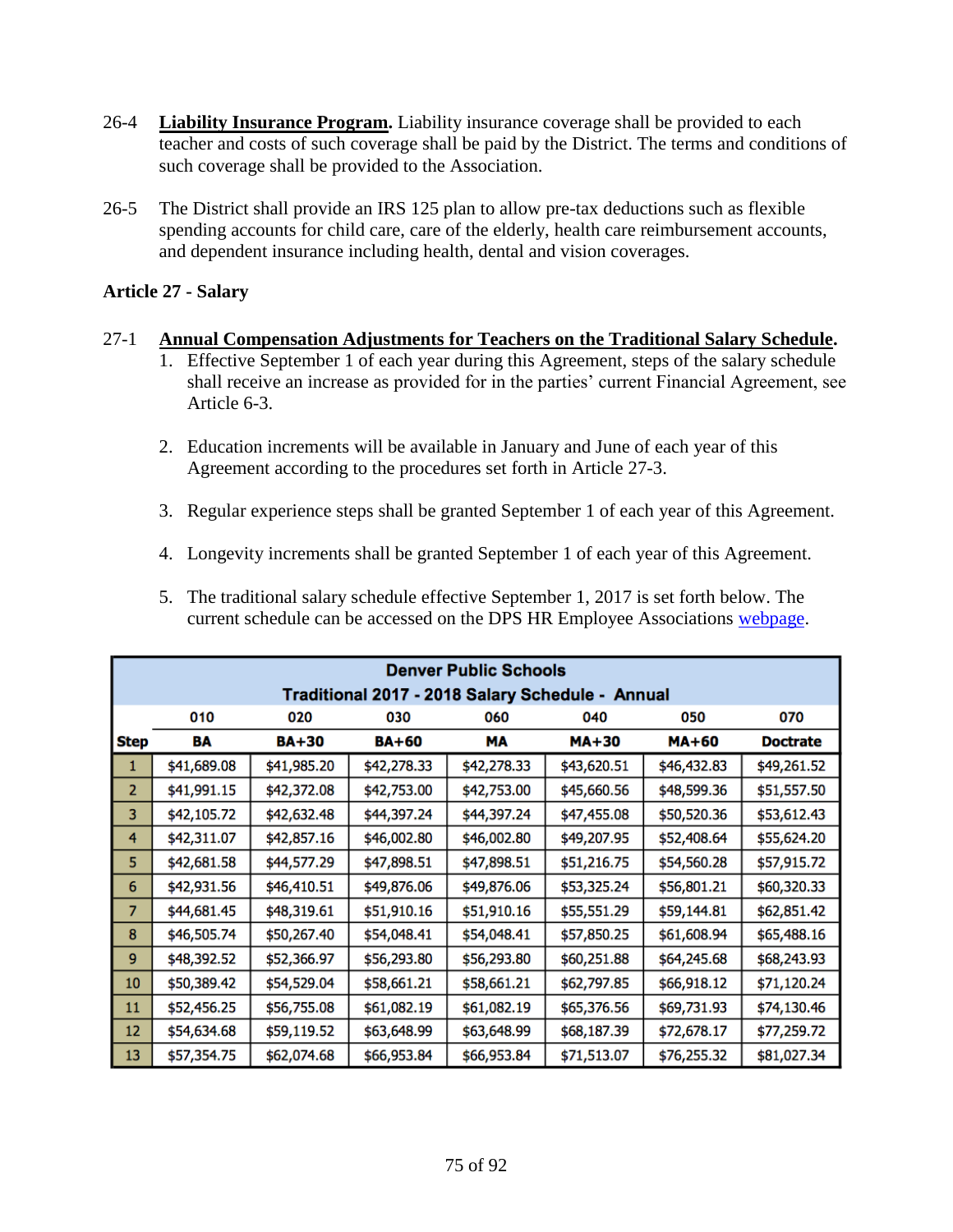- 27-2 **Salary Schedule Advancement for teachers on the traditional salary schedule.** Teachers shall be advanced on the salary schedule based on their experience in teaching and level of education in accordance with Board policy. Before the Board makes any change to existing policies regarding advancement on the traditional salary schedule, the Association must be notified and given opportunity to discuss any proposed changes with the Board. Guidelines for advancement will be provided to the Association, posted, and provided to any teacher who requests it. Changes made during the year must be distributed to the Association, posted, and provided to any teacher who requests it within thirty (30) days following adoption by the Board.
- 27-3 **Education Increments for teachers on the traditional salary schedule.** Teachers shall receive education increments on the next scheduled payday that is at least twenty-five (25) days after the teacher has submitted all required transcripts and necessary paperwork to the Department of Human Resources.
	- 29-3-1 Teachers may elect to earn credit for District in-service at the rate of fifteen (15) hours contact time for one hour of semester credit, which may be used for advancement on the salary schedule to any educational column. Should compensation for in-service be required as otherwise described in this Agreement, the teacher may elect to earn credit in lieu of pay.
- 27-4 **Longevity Increments for teachers on the traditional salary schedule.** Longevity increments are awarded after the completion of fifteen (15) years of Denver Public Schools experience and each five-year period thereafter. Payment of longevity increments shall be the next month following the employee's anniversary date. The monthly payment schedule for the longevity increments is set forth below and will increase consistent the parties' negotiated financial agreements. The current schedule can be accessed on the DPS HR Employee Associations [webpage.](https://hr.dpsk12.org/employee-associations/#1486430936128-069895eb-7daf)

| <b>Longevity</b> |           |  |  |  |  |
|------------------|-----------|--|--|--|--|
| Increment#       | 2017-2018 |  |  |  |  |
|                  | \$131.79  |  |  |  |  |
|                  | \$263.58  |  |  |  |  |
|                  | \$395.36  |  |  |  |  |
|                  | \$472.06  |  |  |  |  |
|                  | \$548.76  |  |  |  |  |
|                  | \$625.45  |  |  |  |  |

- 27-5 **Compensation of Newly Hired Teachers**. Teachers newly hired by the District will be paid for up to thirty (30) hours of orientation days under Article 8-1-1. Such payment will be based on the teacher in-service education rate.
	- 27-5-1 The District shall seek advice from the Association in the development of new teacher pre-service, induction and in-service programs.
	- 27-5-2 All teachers required to participate in the Induction Program will be paid at the inservice rate specified in the hourly and daily rates schedule.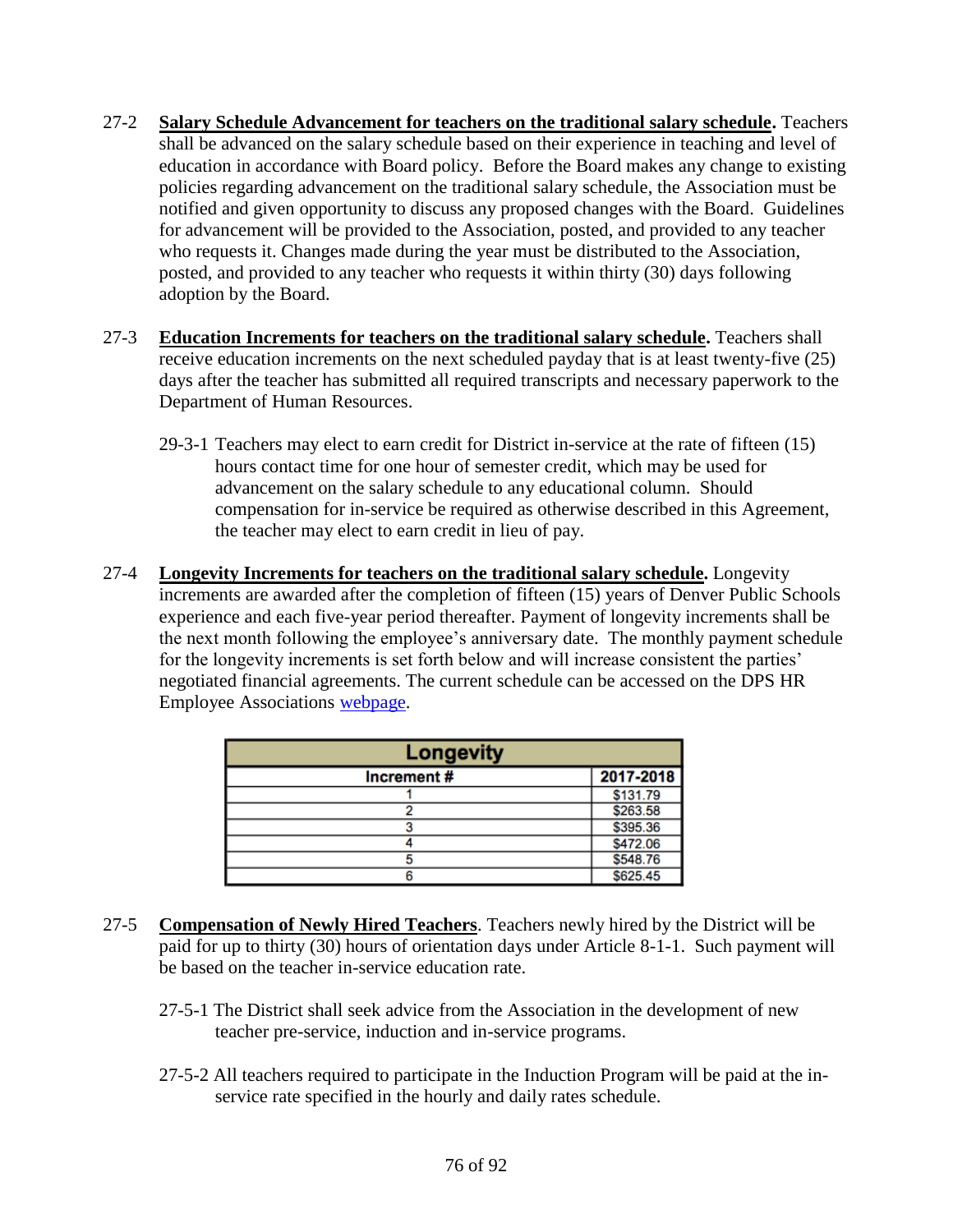# 27-6 **Incentives for National Board Certification.**

- 27-6-1 The District will support up to five (5) candidates for National Board Certification with a grant of \$1,000 each. The Association will support up to five (5) candidates for National Board Certification who are members of the Association with a grant of \$500 each.
- 27-6-2 Teachers on the traditional salary schedule who obtain National Board Certification and continue to hold valid certification shall be placed on the next higher education column. A teacher in the doctorate column shall receive an additional 7% increase to his/her annual salary.
- 27-7 **Stipends for English Language Acquisition – Spanish (ELA-S) Teachers.** The District shall pay stipends to qualified teachers who serve in English Language Acquisition – Spanish (ELA-S) assignments. Beginning with the completion of the 2002-03 school year, teachers will be paid the incentive on their July check.
	- 27-7-1 Effective September 1, 2003, teachers who have successfully completed the Spanish Language Proficiency Test or any other District approved assessment will be considered qualified.
	- 27-7-2 Upon qualification and teaching in an ELA-S assignment, a teacher will receive an eight hundred dollar (\$800) stipend for additional service. Teachers will not need to serve in consecutive years to receive the increased incentive.
	- 27-7-3 Teachers serving in ELA-S designated positions are not eligible for the stipend defined in 27-9.
- 27-8 **Stipends for Spanish Qualified Teachers and Special Service Providers (SSP) at ELA Program Middle, 6-12 and High Schools.** The District shall pay a stipend to Spanish qualified teachers and SSPs who serve in ELA Program middle, 6-12 and high schools. Teachers and SSPs will be paid the stipend on their July check.
	- 27-8-1 Effective September 1, 2008, teachers and SSPs who have successfully completed the Spanish language Proficiency Test or any other District approved assessment will be considered qualified.
	- 27-8-2 Upon Qualification and assignment at an ELA program middle, 6-12 or high school as a Spanish qualified teacher or SSP, a teacher or SSP will receive a five hundred dollar (\$500) stipend.
	- 27-8-3 Fifty percent of a teacher or SSP's assignment must be in an ELA Program middle, 6-12 or high school to be eligible for this stipend.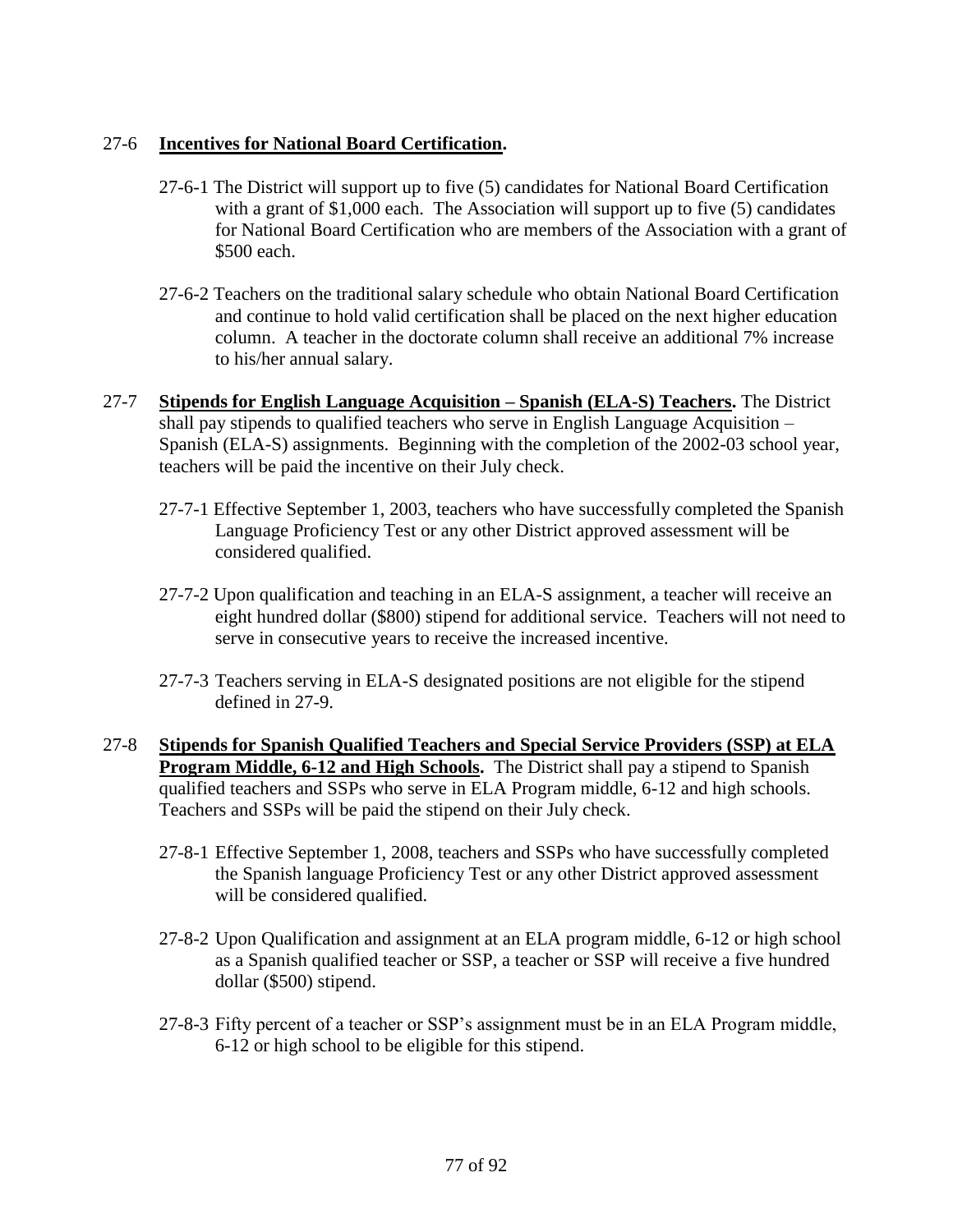- 27-9 **Stipends for Other Language Qualified Teachers and Special Service Providers (SSP) at ELA Program Middle, 6-12 and High Schools.** The District shall pay stipends to Other Language qualified teachers and SSPs who serve in ELA Program schools at ELA Program middle, 6-12 and high schools. Teachers and SSPs will be paid the incentive on their July check.
	- 27-9-1 Other language is defined consistent with the ELA Program Court Order. An Other Language is any language where there are 15 or more speakers of a particular language at a school and that language is spoken by more than 100 students in the Denver Public Schools.
	- 27-9-2 Effective September 1, 2008, teachers and SSPs who have successfully completed a District approved language proficiency exam in an Other Language will be considered qualified.
	- 27-9-3 Upon qualification and assignment at an ELA Program School as an Other Language qualified teacher or SSP, a teacher or SSP will receive a five hundred dollar (\$500) stipend.
	- 27-9-4 Fifty percent of a teacher or SSP's assignment must be in an ELA Program middle, 6-12 or high school that meets the requirements defined in 27-10-1 to be eligible for this stipend.
- 27-10 **Compensation for Unused Sick Leave.** The Sick Leave Annuity Plan begun for teachers in 1980 will be continued unless modified pursuant to Article 6. Effective September 1, 1994, each teacher electing retirement will be provided compensation for accumulated sick leave days as follows:
	- 27-10-1 When the teacher has met the requirements for retirement in the District, that teacher shall be eligible for compensation for accumulated sick leave.
	- 27-10-2 A maximum payment of Fourteen Thousand Dollars (\$14,000) will be made by the District for teachers who have accumulated one (1) year or more of unused sick leave upon retirement.
	- 27-10-3 The payment of Fourteen Thousand Dollars (\$14,000) shall be reduced by 1/184 for each day less than an accumulation of one hundred eighty-four (184) days.
	- 27-10-4 Prior Accumulation. Because of the changes in short leaves and in recognition of sick leave that was accumulated prior to December 31, 1990, any teacher who accumulated sick leave days in excess of one hundred eighty-four (184) days up to and including December 31, 1990, shall continue to be credited with such accumulation. Such accumulation shall be eligible for payment on a prorated basis at the rate of 1/184 of Fourteen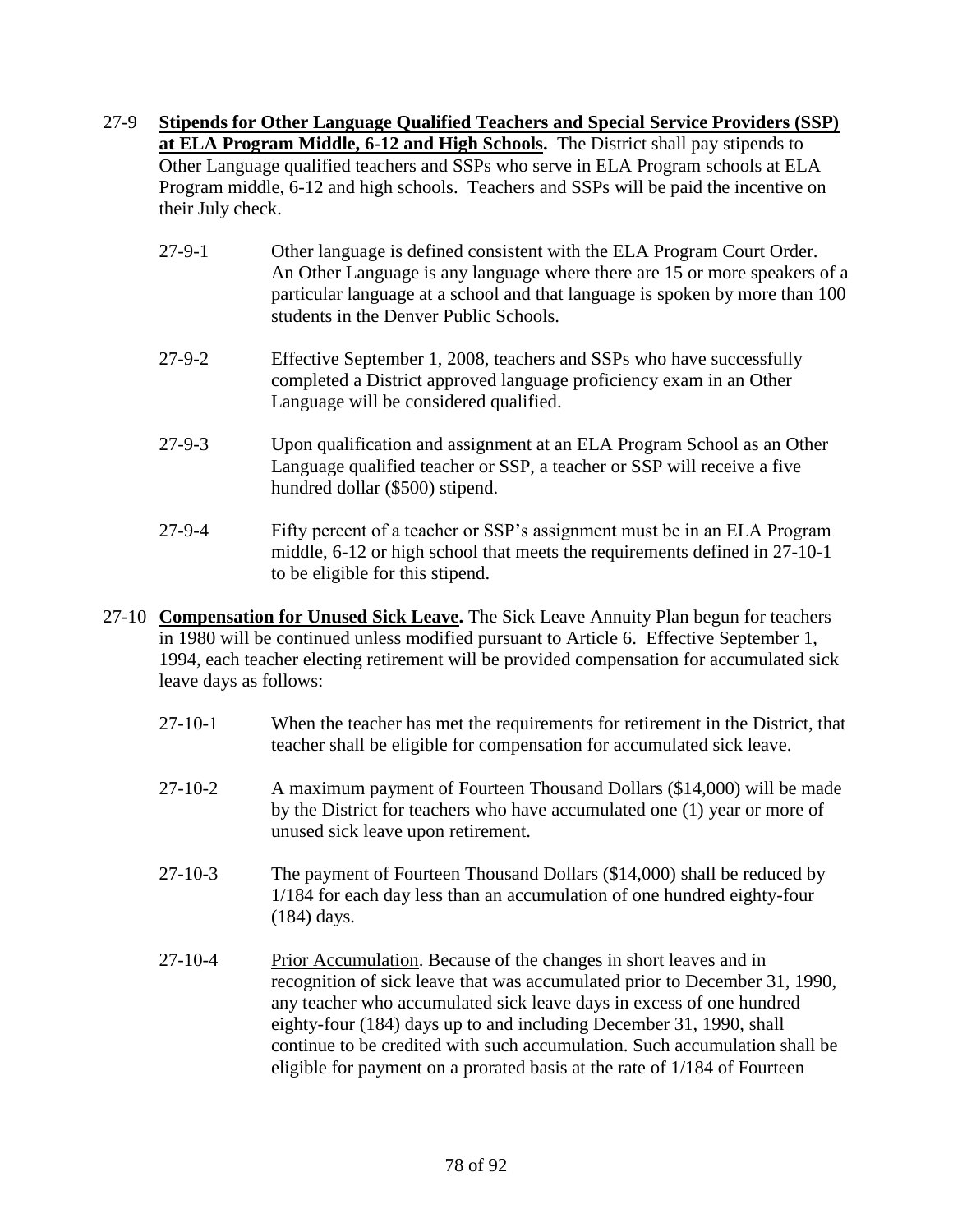Thousand Dollars (\$14,000) for each day, provided the teacher is otherwise eligible to participate in the Plan.

- 27-10-5 Payment Options. Upon retirement, teachers may choose one of four options for payment of their compensation for unused sick leave, subject to provisions of the IRS code:
	- Single sum payment;
	- Payment in equal thirds over a three year consecutive period beginning with the first year of retirement;
	- Deferring the unused sick leave payout into a  $403(b)$  plan,  $401(k)$  plan or other approved plan;
	- Placement of the unused sick leave amount into a  $503(c)(9)$  trust to subsidize future health insurance costs for the employee.
	- 27-10-5-1 The District and the Association shall coordinate efforts to communicate information with respect to payment options to teachers.
	- 27-10-5-2 Simple Trust. By January 1, 2004, the District and the Association shall establish a Simple Trust for the purpose of holding jointly managed fund contributions. A board composed of two (2) teachers from the Benefits Board appointed by the DCTA President, and two (2) administrators from the Benefits Board appointed by the Superintendent, shall govern the trust.
- 27-11 **Teacher Education Fund.** The Teacher Education Fund of Three Hundred Thousand Dollars (\$300,000) will be continued unless modified pursuant to Article 6. The fund will operate as a trust fund and the interest will be available for teachers to further their education, consistent with District objectives. The guidelines for application and awarding scholarships will be developed by a joint committee with equal representation from the Association and appointments by the Superintendent, and the guidelines will be sent to the Superintendent for final approval.
	- 27-11-1 Teachers will only be reimbursed for courses relevant to the District's educational mission, including preparation and/or assessments associated with meeting the standards of a highly qualified teacher under No Child Left Behind. The committee will include in its guidelines standards of relevancy for reimbursement.
	- 27-11-2 The District will provide clerical support to implement the committee's decisions. Such clerical support will not exceed twenty (20) hours per month.

# 27-12 **Transportation Allowance.**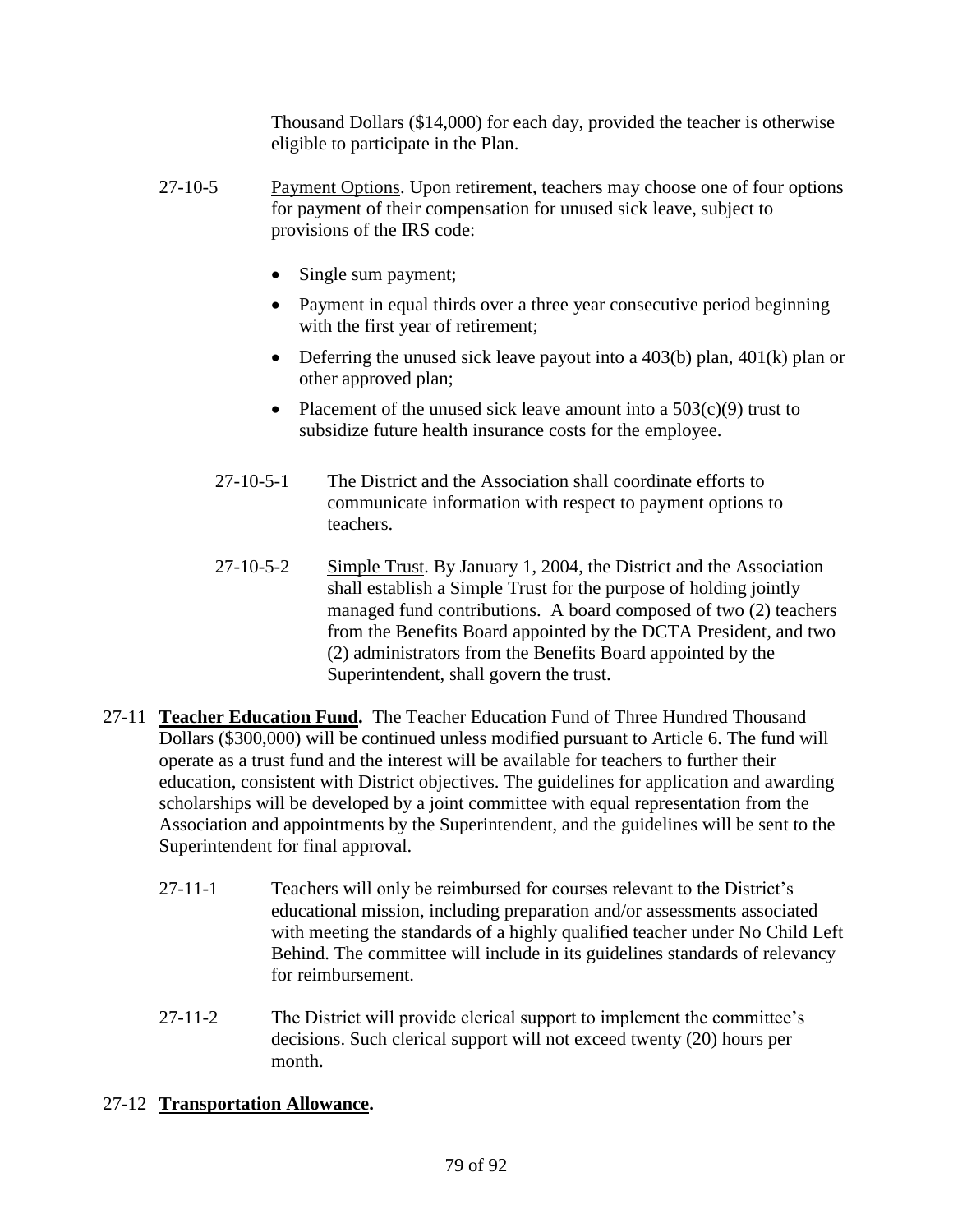- 27-12-1 Teachers whose duties require travel between two (2) or more schools shall be reimbursed at the IRS standard mileage rate for the use of their automobile.
- 27-12-2 Teachers authorized transportation allowance are required to carry bodily injury automobile liability insurance in accordance with state law. An up-todate proof of insurance must be provided to the approving supervisor in order to be eligible for this program.
- 27-12-3 The District agrees to add teachers to its automobile liability insurance coverage when these teachers are required to transport students as part of the course and scope of employment. The District will add these teachers by job description or name. Proof of underlying insurance is required from each authorized teacher at the level of One Hundred Thousand Dollars (\$100,000)/person, Three Hundred Thousand Dollars (\$300,000)/occurrence and Fifty Thousand Dollars (\$50,000)/property. Each authorized teacher will receive a thirty-dollar (\$30.00) stipend per month in addition to mileage.
- 27-12-4 Teachers authorized transportation allowance but not owning or driving an automobile are reimbursed for actual bus fare expenditures.
- 27-13 **Salary Setting for ProComp Teachers.** Newly hired teachers shall be placed on the ProComp salary schedule based on years of experience and education level for salarysetting purposes.
- 27-14 **Early Notification of Retirement.** Any teacher who is eligible for retirement benefits and submits a retirement request effective the end of the school year for action by the Board at its April legislative meeting shall be eligible for a severance pay stipend of One Thousand, Two Hundred Dollars (\$1,200.00) payable at the time of retirement. The application deadline is February 1. The Association and District may mutually agree to extend this date in extenuating circumstances.
- 27-15 The District will provide to DCTA, prior to the start of negotiations, an accounting of vacancy/turnover savings as used in the budget estimates according to a methodology agreed to by the District and DCTA.

# **Article 28 - Extra Duty Compensation**

28-1 In accordance with the provisions for work week and work year found in Articles 8-1 and 8- 2, any time a teacher agrees to perform work for the District beyond the work week or work year, that teacher will be compensated as described in this Article.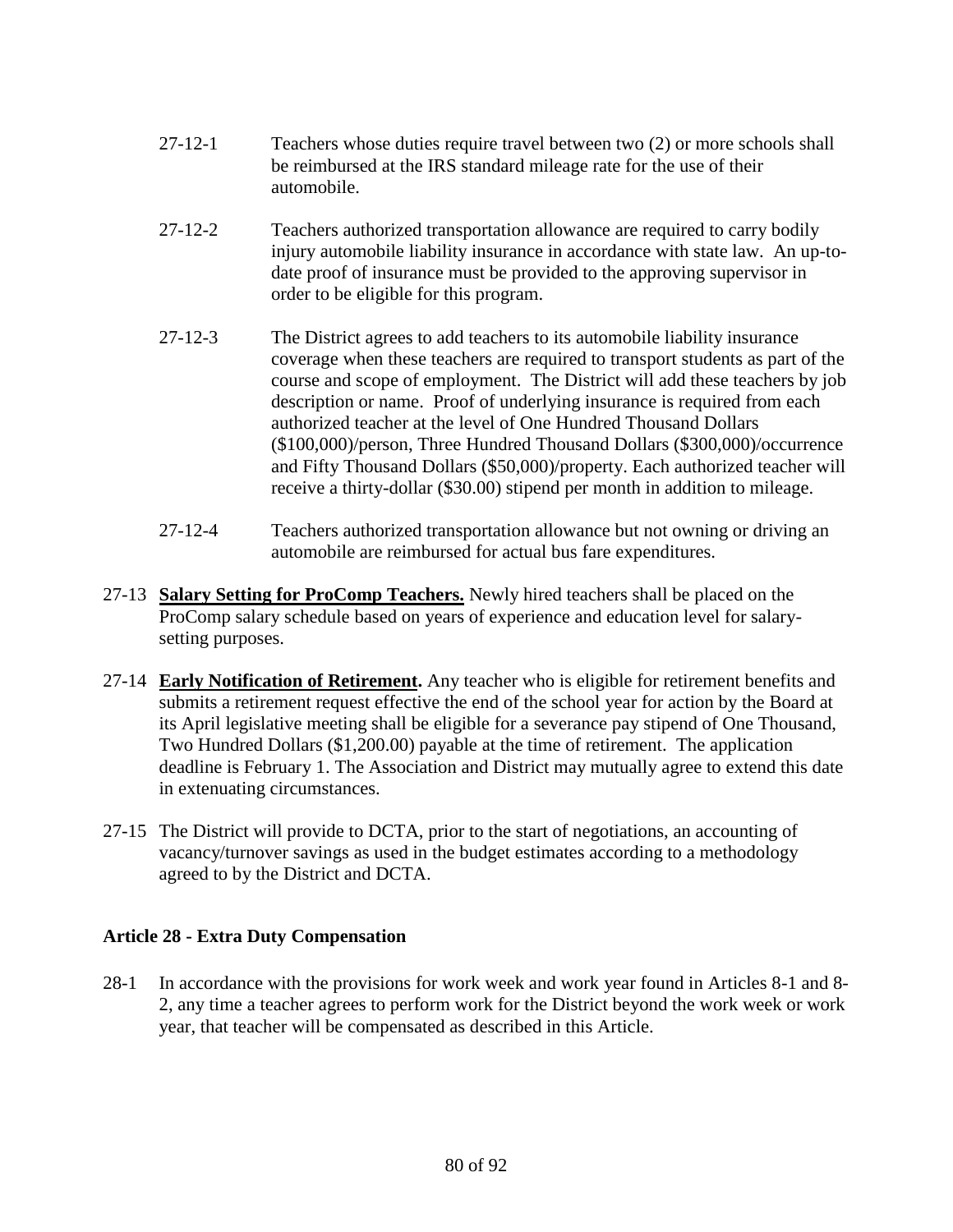- 28-2 **Hourly and Daily Rates.** The District will pay the hourly and daily rates in the negotiated schedule that can be accessed [here](https://hr.dpsk12.org/wp-content/uploads/sites/37/Hourly-Teacher-Substitutes-Activity-and-Longevity-Rates-2017-18.pdf) or on the DPS Employee Associations website. All rates will increase consistent with the Financial Agreement.
	- 28-2-1 Principals have the right to ask other teachers and appropriate personnel to supervise activities for compensation if they are unable to secure enough teachers from their own building.
- 28-3 **Activity Salaries.** The District will pay the activity salaries in the negotiated schedule that can be accessed [here](https://hr.dpsk12.org/wp-content/uploads/sites/37/Hourly-Teacher-Substitutes-Activity-and-Longevity-Rates-2017-18.pdf) or on the DPS Employee Associations website. All rates will increase consistent with the Financial Agreement.

28-3-1

- Schedule 1: Forensics Director (Senior High), Band Director (Senior High), Choir Director (Senior High), Dramatics Director, Dance Director, Cheerleading **Director**
- Schedule 2: Head Football, Head Basketball, Head Wrestling
- Schedule 3: Head Baseball, Head Softball, Head Track
- Schedule 4: Head Girls Golf, Head Girls Tennis, Head Swimming, Head Cross Country, Head Gymnastics, Head Soccer, Head Volleyball, Assistant Basketball, Assistant Football, Assistant Wrestling, Head Field Hockey, Head Lacrosse
- Schedule 5: Assistant Baseball, Assistant Softball, Assistant Track, Assistant Swimming, Assistant Gymnastics, Assistant Soccer, Assistant Volleyball, Assistant Field Hockey, Assistant Lacrosse, Head Boys Golf, Head Boys Tennis
- Schedule 6: Assistant Boys Golf, Assistant Boys Tennis
- Schedule 7: Elementary and Middle School Vocal and Instrumental Music Directors (3 concerts/year), and Elementary, Middle and High School Art Teachers (3 shows/year)
- Schedule 8: Middle School Dramatics Director (2 plays/year) (cont'd.)
- Schedule 9: Middle School Forensics Director (3 meets/year)
- Schedule 10: Denver School of the Arts and Kunsmilller School of the Arts performing arts, music, and design technology arts staff, stipends
- Schedule 11: Building Instructional Coaches
- Schedule 12: JROTC Instructors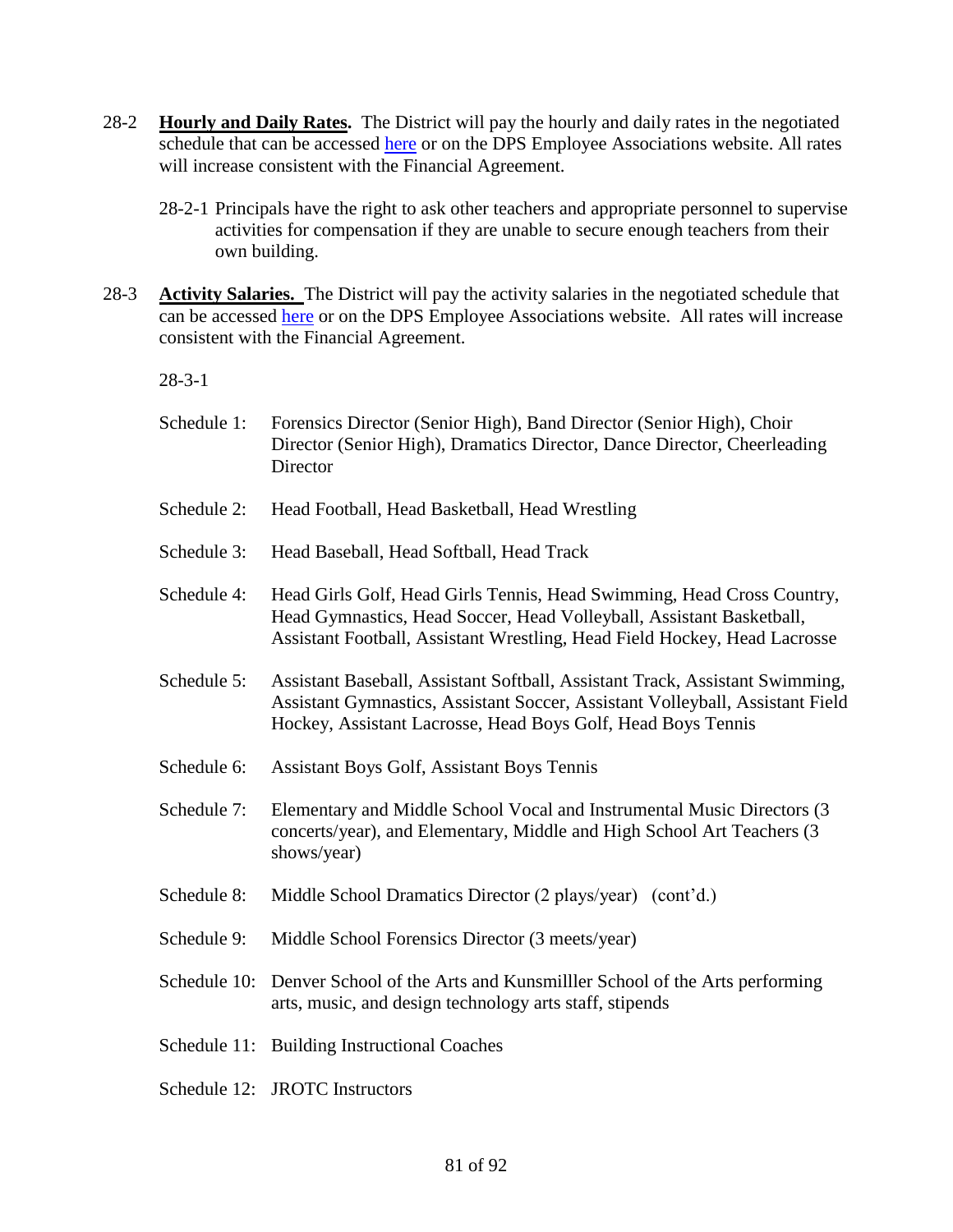- 28-3-2 When a teacher moves from an assistant coach to a head coach in the same sport, the following season the teacher shall be advanced to the same step on the new schedule.
- 28-3-3 Every year teachers shall be granted one step for each year of experience in the same activity.
- 28-3-4 Teachers newly hired to head coach positions from head coach positions outside the District after August 31, 2000 shall be granted one-year experience for each year of outside experience. Teachers newly hired to head coach positions from assistant coach positions outside the District shall be granted one-year experience for each two years outside experience.
- 28-4 **Representation on Athletic Board of Control.** The DPS Coaches Association shall name one representative to the District Athletic Board of Control; such representative is to be a voting member of said Board.
- 28-5 **Calendar of Activities.** Principals, after consulting with the SLT, should establish the school calendar of extra-curricular activities and should determine which activities will be held and how many persons are necessary to perform such functions. It shall be the function of the CSC and the principal to determine the fund dispersal resulting from the allocations under this Article.
- 28-6 **Paid Class Coverage.** The Board agrees to pay teachers directed to cover assignments for other teachers.
	- 28-6-1 The amount paid the teacher or teachers covering the assignment would be prorated at the Hourly Teacher rate.
	- 28-6-2 The teacher's school day may be extended the appropriate amount of time.

## **Article 29 – Specialized Service Providers and Whole Child Supports**

The District and the Association recognize the valuable contribution that Specialized Service Providers (SSPs) bring to our schools and to improving student achievement. Therefore, the Board and the Association are committed to providing schools with both multidisciplinary teams and staffing ratios that lead the Denver metropolitan area.

## 29-1 **Whole Child Supports**

29-1-1 The District and the Association also affirm their commitment to the education of the "Whole Child." It is understood by both parties that the social and emotional growth of our students is of critical importance to achieving the success of our students, in the classroom and in life, and that the Whole Child must be considered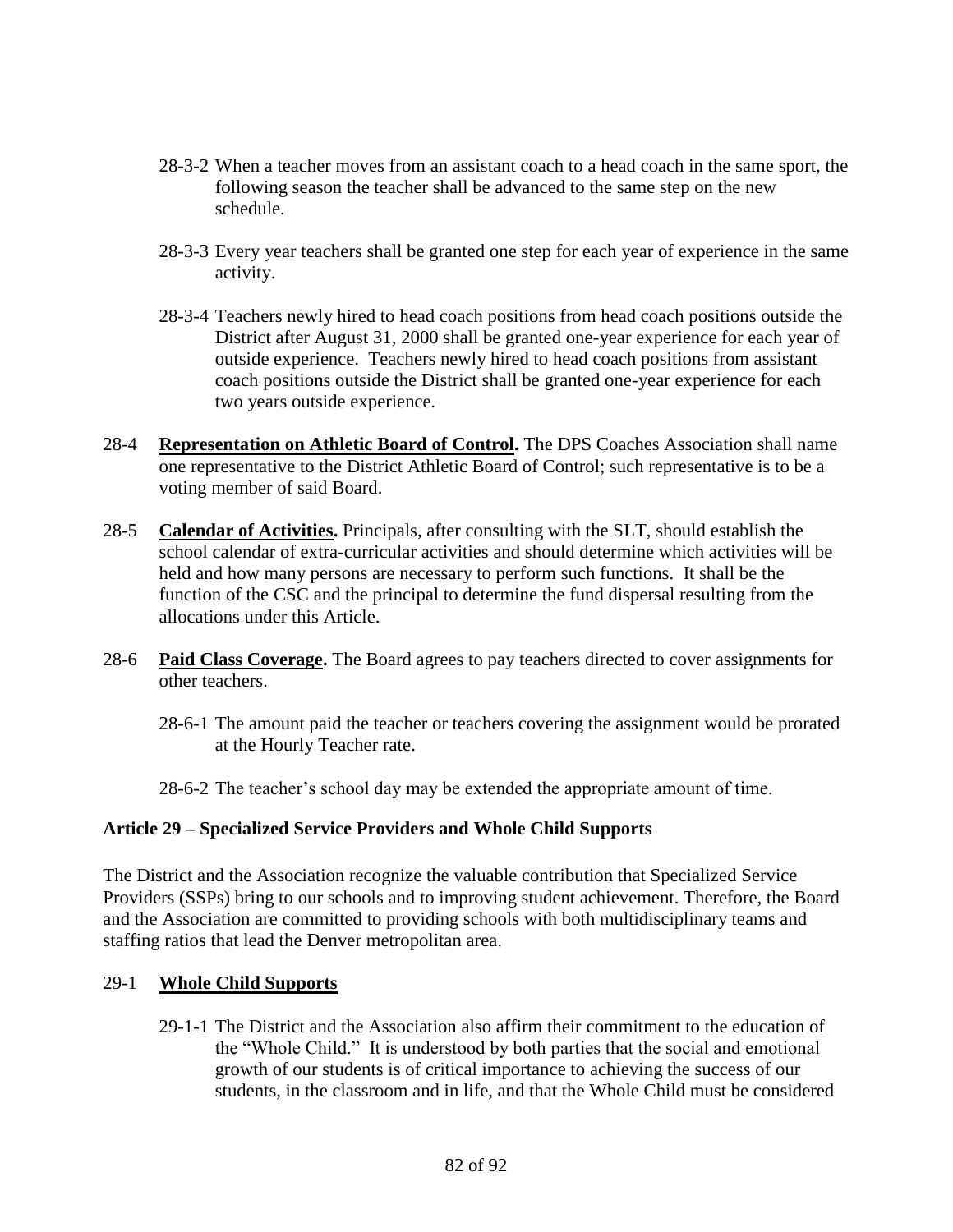in every regard. Toward that end, the 2016 Whole Child Mill Levy dollars will be used to support the socially and emotionally intelligent component of the Whole Child definition.

- 29-1-2 Whole Child Mill Levy dollars can be used by schools to add School Social Workers, School Psychologists, School Nurses, or Restorative Practices Coordinators, to expand mental health services, evidence-based social emotional learning curriculum and instruction, programs focused on building a school climate that fosters positive social-emotional outcomes, or a combination of these varying types of support.
- 29-1-3 The District and the Association will jointly convene a Whole Child Task Force charged with determining and documenting best practices in:
	- usage of Whole Child Mill Levy funds,
	- school schedules that provide appropriate access to physical activity and electives,
	- social and emotional learning and
	- mental and physical health and nutrition
	- equitable access to technology
	- providing family life and sexual education classes

The Whole Child Task Force will annually determine areas of focus for the year, objectives and meeting cadence at the beginning of each school year. The Whole Child Task Force will report regularly to the DCTA president and Superintendent on their progress and recommendations on possible changes to Board Policy and/or District practice.

The Task Force shall be comprised of 15 members: Five (5) appointed by the District, five (5) appointed by the Association, and five (5) members of the community jointly appointed by the Association and the District.

## 29-2 **Employment of SSPs.**

#### 29-2-1 Hiring

29-1-1-1 Positions posted for SSPs shall indicate whether the position is school-based or centrally-based.

#### 29-2-2 Reductions

- 29-2-2-1 Centrally-based SSPs:
	- 29-2-2-1-1 The department head selects an interview panel that will consist of a minimum of one department supervisor and one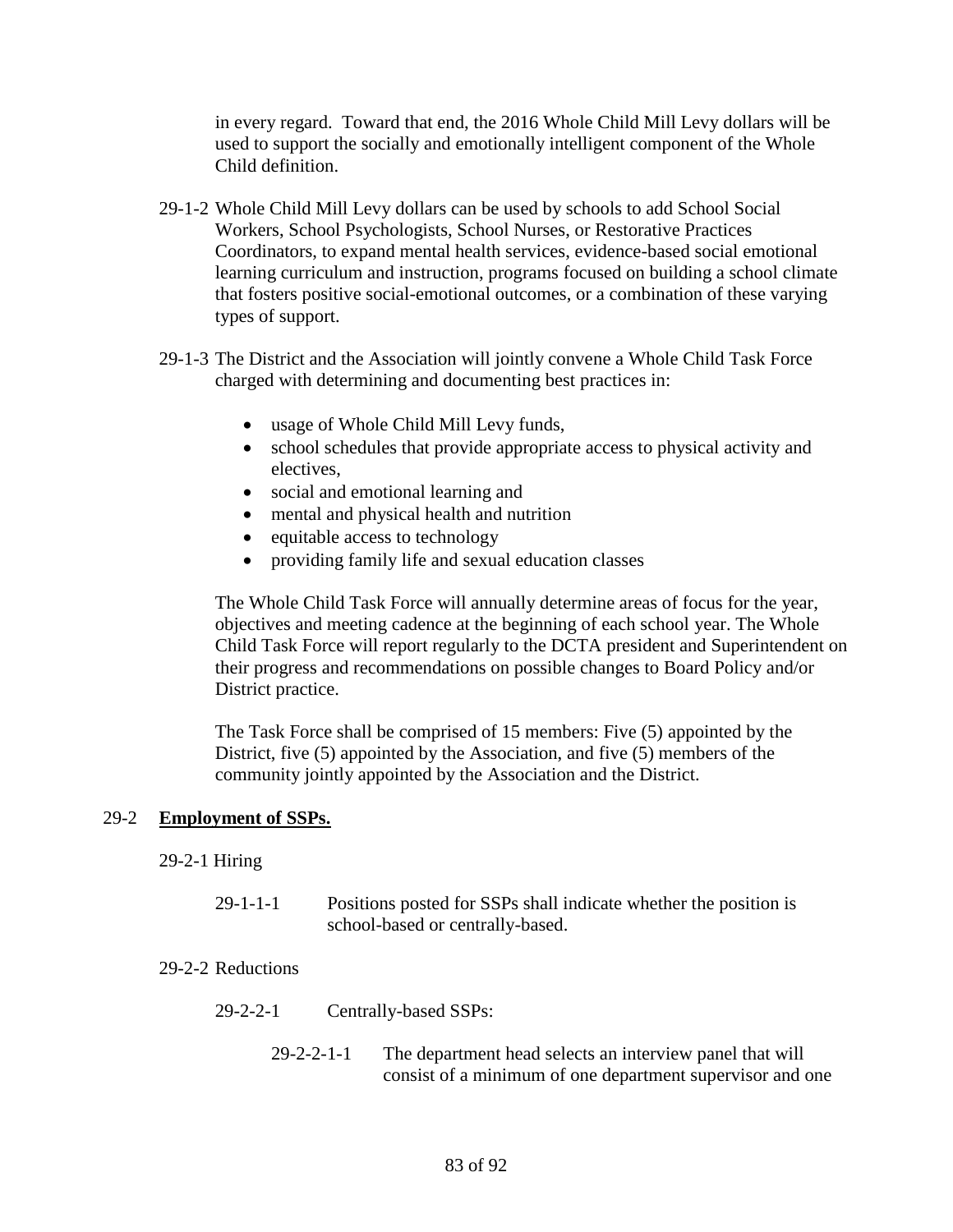individual endorsed in the area of reduction but who is not impacted by the reduction.

- 29-2-2-1-2 The interview panel will agree upon interview criteria that will enable them to retain the best candidates for the available positions.
- 29-2-2-1-3 The interview panel will attempt to reach consensus on the candidate most suitable to be reduced. If the interview panel is unable to reach consensus, the department head will decide which candidate(s) will be reduced.
- 29-2-2-2 School-based SSPs: This process is the same as the process followed for teachers under Article 13 of the Agreement.
- 29-2-2-3 SSPs who are reduced will be notified that they should apply for new positions in the District. If an SSP is not hired into a new position prior to the conclusion of the current position, the SSP will not be continued into the subsequent school year, but will be immediately eligible for rehire.

# 29-3 **Contracts and Dismissal Protections.**

- 29-2-1 SSPs will receive annual contracts and any termination during those annual contracts shall only be for just cause.
- 29-2-2 After an SSP has completed three years of satisfactory or effective performance, the SSP shall be entitled to a hearing with an impartial hearing officer if he/she is recommended for dismissal, consistent with the procedures provided in Board Policy GDQD and GDQD-R.

# 29-3 **SSP Evaluations.**

- 29-3-1 SSPs will be evaluated annually under the SSP Growth and Performance System "SSP GPS."
- 29-3-2 The SSP GPS will follow written and published procedures available to all SSPs.
- 29-3-3 A failure to follow any of the written procedures is grievable up to Level 2.

# 31-4 **Collaboration.**

- 31-4-1 Department Leadership Team-
	- 31-4-1-1 Each functional area within the Student Equity and Opportunity will have a Department Leadership Team (DLT). Functional areas are defined as: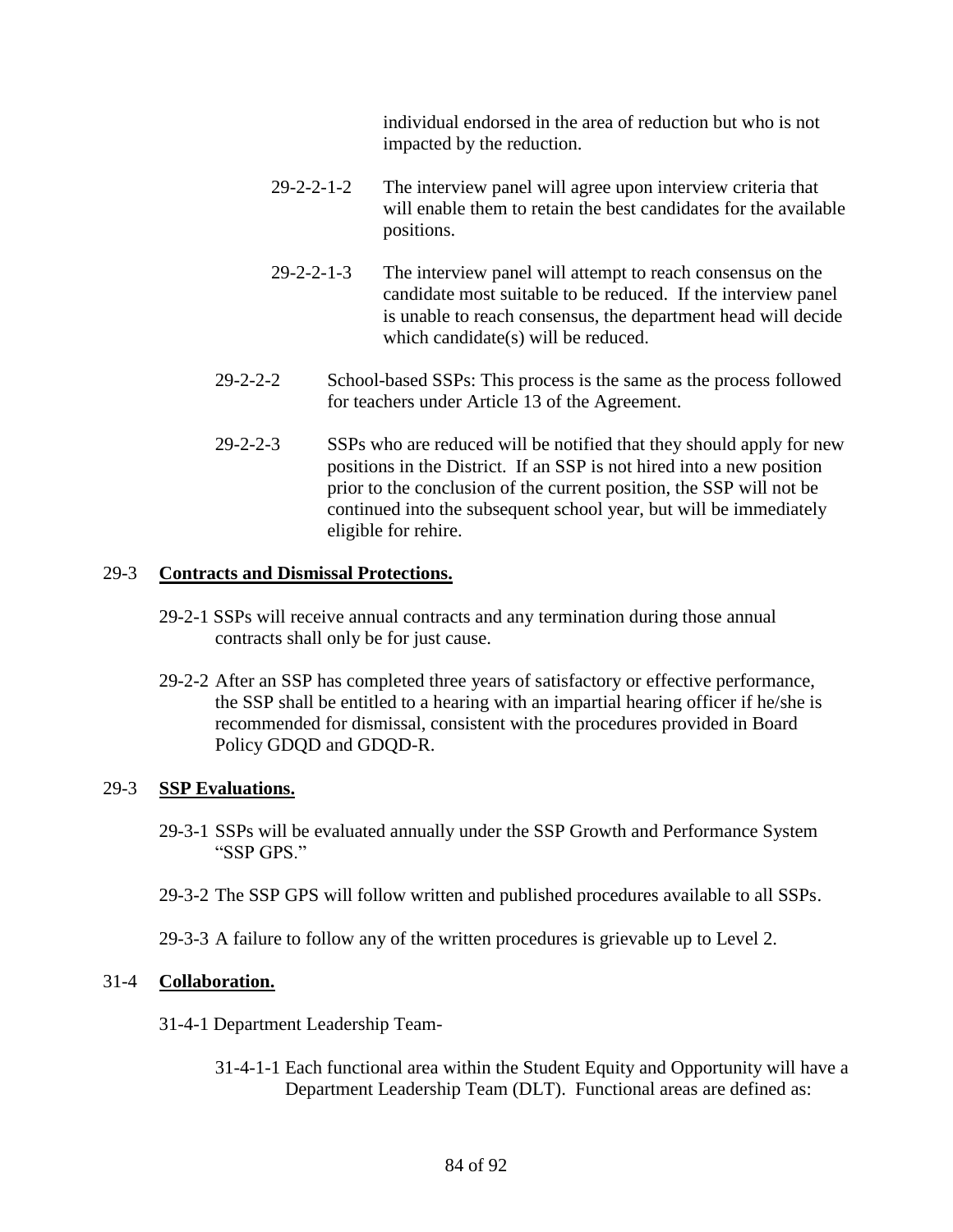Deaf and Hard of Hearing (DHH), School Counseling, School Psychology/School Social Work, School Occupational Therapy/Physical Therapy, School Speech language Pathology, School Nursing, and Vision/Orientation and Mobility Specialists.

31-4-1-2 The DLT will be comprised of the functional director and/or manager/supervisor, the functional area association representative, a SSP appointed by the functional director and/or manager, and a minimum of three representatives elected annually by secret ballot vote of the SSP's in the functional areas. The DLT will seek to operate in an environment marked by mutual support and respect.

31-4-1-3 The role of the DLT will be to:

- Collaborate with Student Equity and Opportunity Leadership around identifying best practices of service delivery the respective functional area.
- Review and collaborate with Student Equity and Opportunity Leadership around the processes for hiring, assignment, transfer, and workload expectations including assignments less than five days.
- Review and collaborate with Student Equity and Opportunity Leadership regarding professional development plans for their respective functional area.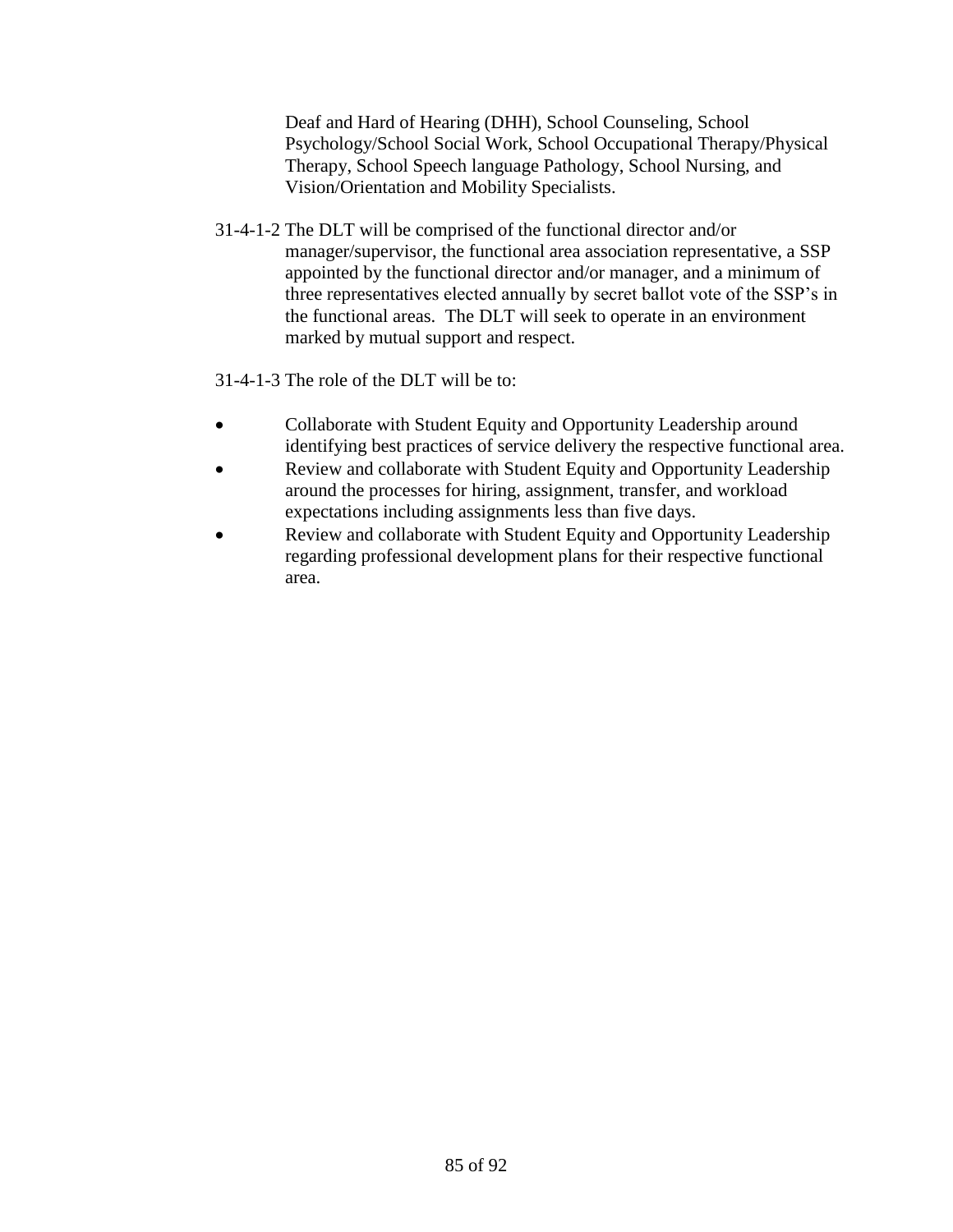| Executed this | dav of | 201' |
|---------------|--------|------|
|               |        |      |

# DENVER CLASSROOM TEACHERS SCHOOL DISTRICT NO. 1 IN THE ASSOCIATION CITY AND COUNTY OF DENVER

By  $\frac{1}{\text{Henry Roman, President}}$ 

By  $\frac{1}{\sqrt{1-\text{Area}}}$  Anne Rowe, President DPS Board of Education

ATTEST: ATTEST:

By \_\_\_\_\_\_\_\_\_\_\_\_\_\_\_\_\_\_\_\_\_\_\_\_\_\_\_\_\_\_\_ By \_\_\_\_\_\_\_\_\_\_\_\_\_\_\_\_\_\_\_\_\_\_\_\_\_\_\_\_\_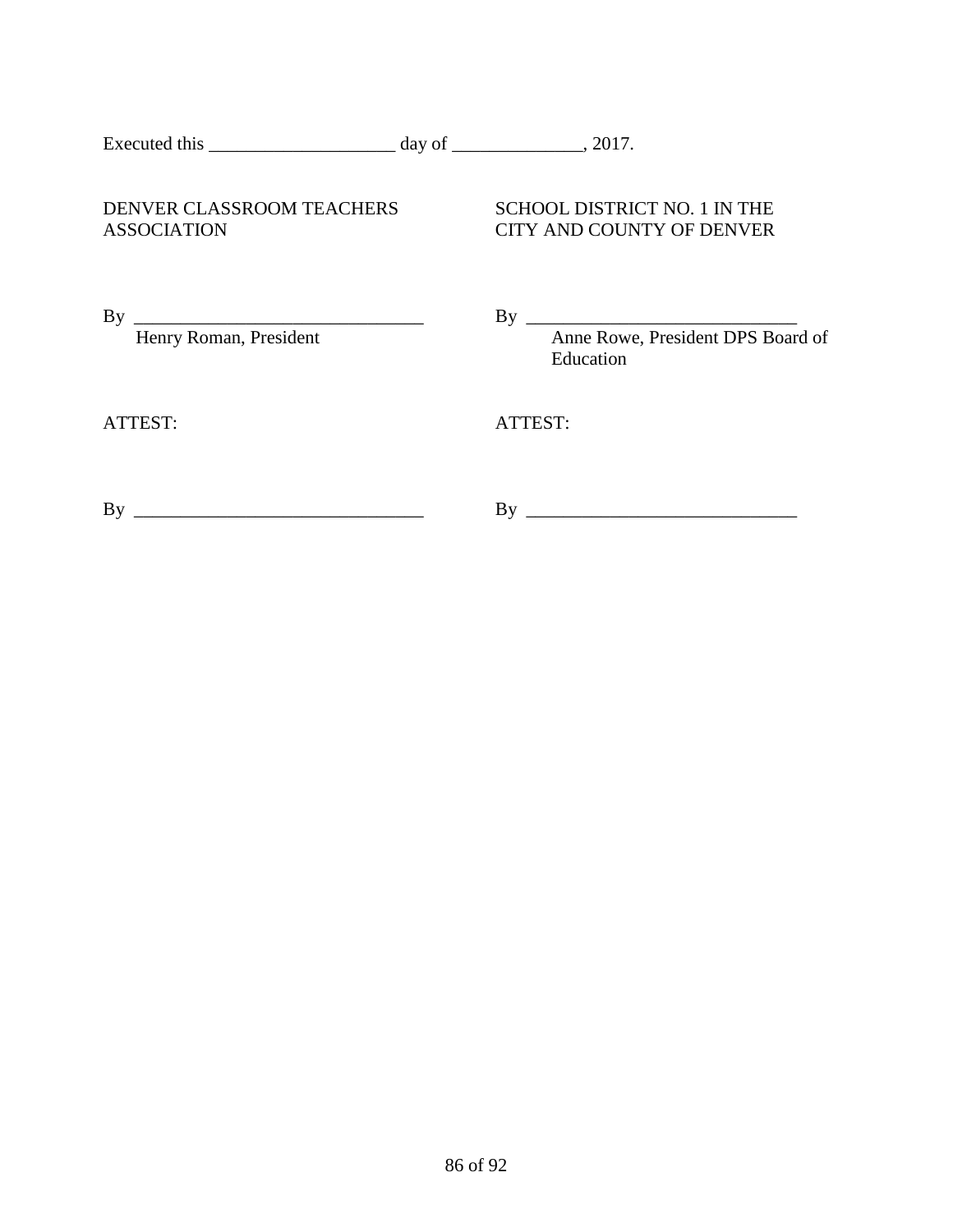### **Index by Article number**

Academic freedom 24-4 Administrative leave 11-2 Administrative transfer, see transfer, administrative leave Advisory District Personnel Performance Evaluation Council (1338 Committee) 10-5 Agreement given to teachers and administrators 2-3, 21-3-5 Agreement Review Committee (ARC) 5-6, 7-5-6, 11-2-8, Anti-discrimination 2-2, 2-9, 13-4, Appraisal, see teacher evaluation Assaults, teacher accused of 17-2, see also administrative leave 11-2 Assaults upon teachers 17-1 Assessment day 8-1-2, 8-1-2-3 Association, recognition as sole bargaining agent 3-2, 21-1 Association rights 3-3, 21 Association rights, Association leave 21-5 Association rights, Association President 21-1-1, 21-1-2 Association rights, Association Representatives 21-1-6 Association rights, dues deduction and revocation, 21-2, 21-3, 21-4 Association rights, representation of teacher 7-3-1, 7-4, 11-2-3, 11-2-6, 11-3-1, Association rights, school mail, mailboxes and bulletin boards, 21-1-4, 21-1-5 Athletic Board of Control, representation on 28-4 Audiologists 3-1 Beacon Schools 1-11 Benefits Board 26-2 Board (District) policy 2-6, 2-8, 8-4, 17-2-2, 18-3, 18-3-1, 28-3, Appendix B Building instructional coaches 28-3-1 Schedule 11 Central office files 7-5-2, 9 Central office files, access to 9 Collaborative School Committee (CSC) 8-6, 13-10-1, 22-1-5, 23-2 Class coverage 8-10, 28-6 Classroom interruptions 8-9 Class size, elementary 8-5-2 Class size, secondary 8-5-1-1, 8-5-1-2 Communication by teachers 23-2 Compensation, activity salaries 28-3 Compensation, Assistance Program 28-2 Compensation, Building Instructional Coaches 28-3-1 Schedule 11 Compensation, cost of living adjustment (COLA) 27-1 Compensation, education increments 27-1(2), 27-3 Compensation, experience steps 27-1, 27-1(3), 27-2 Compensation, extra-curricular activities 28-3 Compensation, extra duty 28 Compensation, in-service education 27-5-2, 28-2 Compensation, job sharing and part-time assignments 22-1-4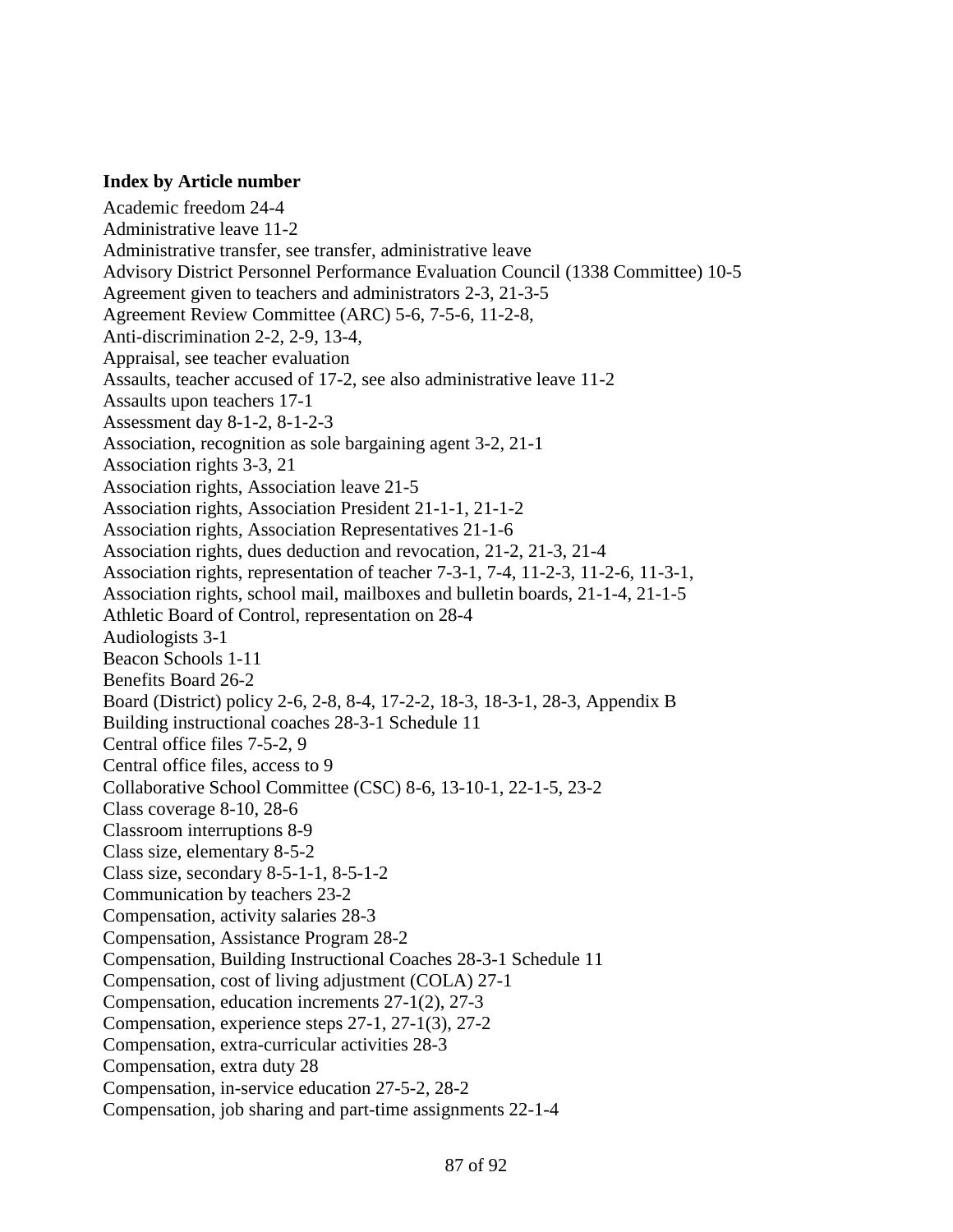Compensation, longevity increments 27-1(4), 27-5 Compensation, mentor assignments 28-2 Compensation, National Board Certification, incentives 27-6 Compensation, newly hired teachers 27-5, 27-13 Compensation, paid class coverage 8-10, 28-6 Compensation, retirement, early notification of 27-14 Compensation, salary schedule 27-1 Compensation, salary schedule, placement and advancement 27-2, 27-13 Compensation, secondary after-school supervision 28-2 Compensation, sports/activities 28-3-1 Compensation, stipends, English Language Acquisition teachers 27-8, 27-9 Compensation, summer school 28-2 Compensation, supervision of events, 28-2-1 Compensation, Teacher Education Fund 27-14 Compensation, Teachers in Residence (TIR), 27-2 Compensation, transportation allowance 27-15 Compensation, unsatisfactory performance 27-11 Compensation, unused sick leave and retirement work group 20-1-1-5, 27-12, 27-13 Complaints against teachers 11-1 Conditions of employment, special 8-1-5 Continuing full and half-day substitutes 28-2 Contract year 8-1 Controversial issues in the classroom 27 Corrective action 11-3 Covered employees 3-1 Daily substitute pay 28-2 Denver School of the Arts, compensation 28-3-1 Schedule 10 Department Chairpersons 8-6, 8-10-1 Discipline, of a student 18 Discipline, of a teacher 11-3 Dues deductions 23-3, 23-4 Effective dates of Agreement 4-1 Elementary teaching load 8-5-2 Emergency school closings 8-11 Employment, special conditions of 8-1-5 English Language Acquisition (ELA) program stipend 27-8, 27-9 Evaluation of teachers, see teacher evaluation Evening meetings 8-1-4 Evening school 14 Expectations of teachers 23 Extended leaves of absence 21 Extra duty compensation 28 Facilities, teacher 15 Files, teacher 7-5-2, 9 Forty-hour work week 8-2 Framework for Partnership, after Table of Contents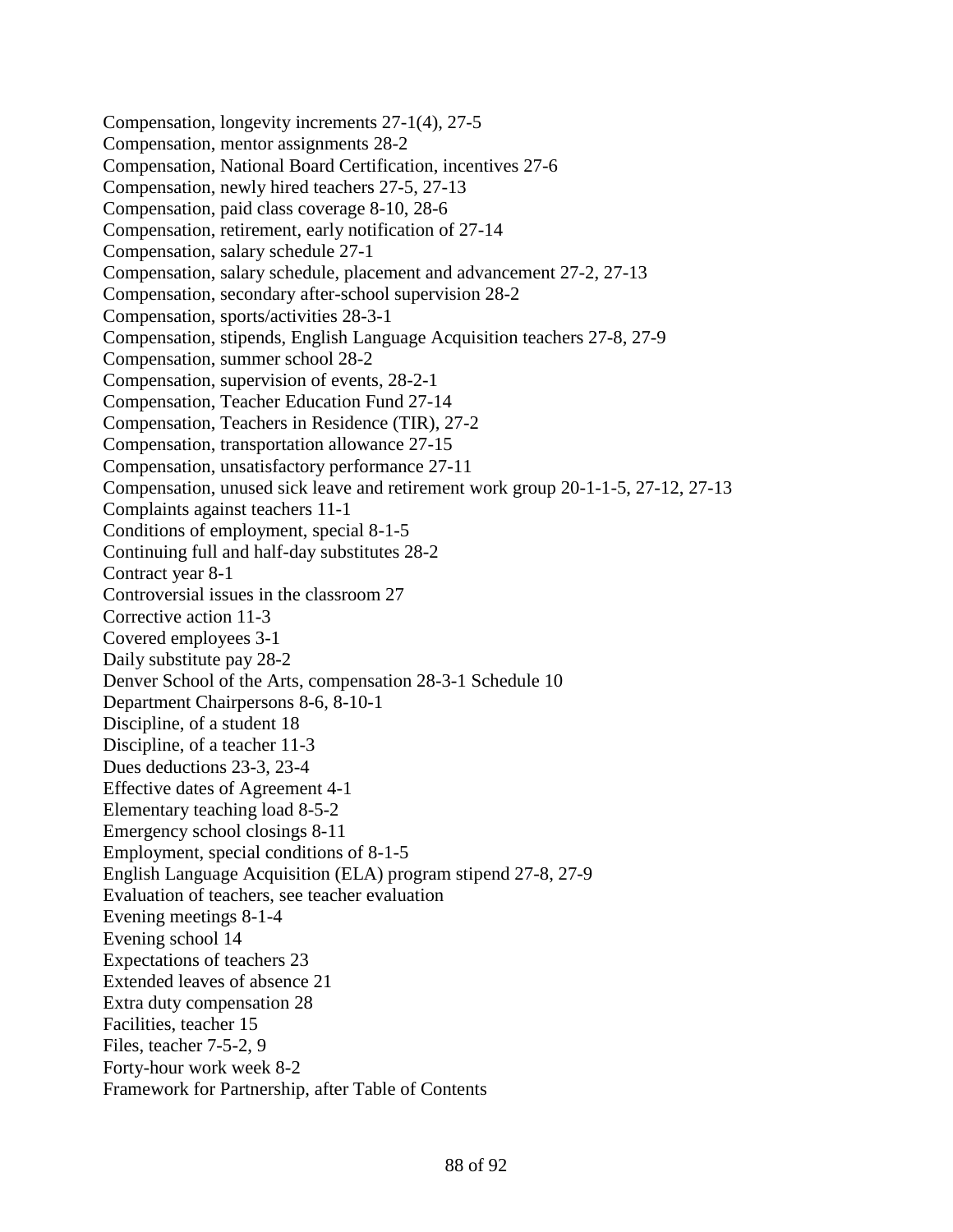General provisions 2 Good faith enforcement of Agreement 2-1, 2-8 Grade level chairpersons 8-10-1 Grievance 7 Grievance, definitions 7-1 Grievance, expedited 7-3, 7-3-4 Grievance, group 7-5-1 Grievance, information sharing 7-3, 7-3-2, 7-5-4 Grievance, Level One (informal) 7-3-1 Grievance, Level Two 7-3-3 Grievance, Level Three 7-3-5 Grievance, Level Three, arbitration 7-3-5-2 Grievance, Level Three, Board action 7-3-5-7 Grievance, Level Three, expedited arbitration 7-3-5-2-1 Grievance, Level Three, mediation 7-3-5, 7-3-5-1 Grievance, Level Three, timelines 7-3-5, 7-3-5-7, 7-3-5-8 Grievance, Personnel Committee decisions 13-8-5 Grievance, procedure 7-3 Grievance, purpose 7-2 Grievance, release from school for 7-4-3, 7-5-5 Grievance, rights of teachers to representation 7-3-1, 7-4 Grievance, time limits to file 7-3 Half-time employment 22 Increment, education 27-1(2) Increment, experience 27-1(3) Increment, longevity 27-1(4) Induction program 27-6-2 Instructional Issues Council 5-3 Instructional materials 12 Instructional Superintendents 5-4 Insurance, benefits allowance/cafeteria plan 26-1 Insurance, Benefits Board 26-1, 26-2 Insurance, disability 26-2, 26-3 Insurance, group life/long-term disability 26-3 Insurance, health 26-1, 26-2 Insurance, IRS 125 Plan, 26-5 Insurance, liability 26-4 Insurance, life 26-3 Interest-Based Bargaining, see Framework for Partnership Interim negotiations 6-12 IRS 125 Plan 26-5 Job sharing 22 JROTC instructors 3-1, 26-3 Schedule 12 Just cause in corrective action 11-3-3 LEAP Collaboration Committee 10-11 Leaves, see short leave, or extended leaves of absence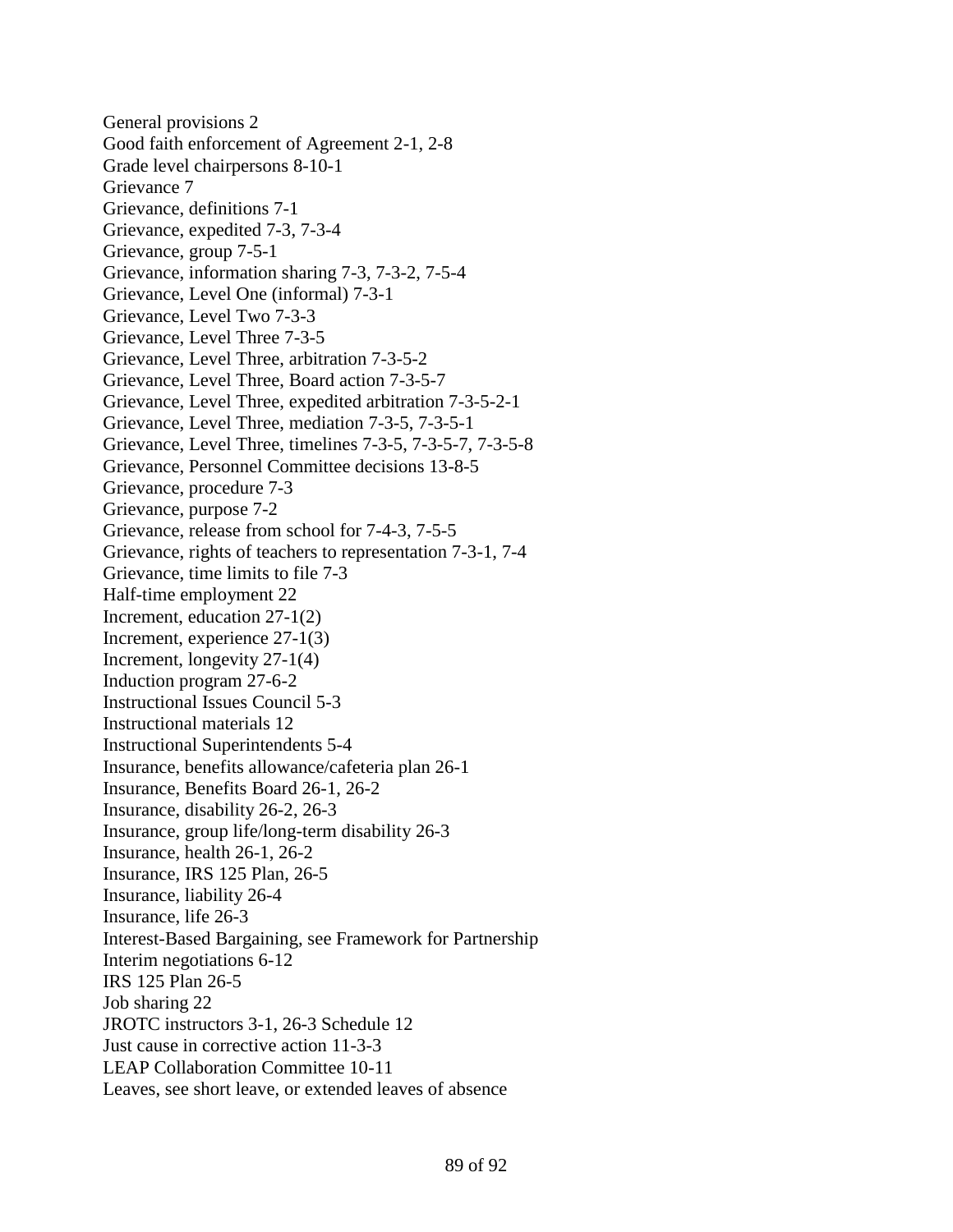Legal proceedings leave 20-1-3 Lesson plans 8-8 Letter of reprimand or warning 11-3-3 Liability insurance 26-4 Life insurance 26-2, 26-3 Long-term substitute teachers, see continuing full and half-day substitutes Lunch periods 8-2(1) Management, authority and responsibility of Board 2-7 Meetings 8-2(2) Membership 2-10, 21-3 Multi-school assignments 8-4, 10-4 Multi-ethnic sensitivity 23-6 National Board Certification 28-7 Negotiations, impasse resolution/mediation 6-11 Negotiations, interim 6-12 Negotiations, procedures 6-1 to 6-10 Negotiations, timelines 6-2, 6-3 New teachers and Probationary teachers 4-5-1, 8-1-1 Non-teaching duties 8-4, 8-7 Orientation sessions, new teachers 8-1-1 Paraprofessional assistance, elementary 8-5-2 Parent/teacher conference days 8-1-2, 8-1-2-4 Parking 15-2-4, 16-2-4 Personal health problems 19 Personal injury benefits 16 Personal leave 20-1-2 Personnel Committee 13-8, 23-2 Personnel Committee, training 13-8-4-2 Planning days 8-1-2 Planning days, time reserved for classroom work 8-1-2 Planning time, 8-3 Political activity 23-3-1 Professional behavior 23 Professional days 8-1-2 Professional development, 8-1-3, 8-2(2) Prohibition of reprisals 23-2 Property damage 16-2 Reduction in Building Staff (RIBS) 13-10 Remediation plans, see teacher evaluation Representation of teacher by Association 7-3-1, 7-4, 11-2-3, 11-2-6 Reprisals against teachers 7-4-1, 23-2 Retirement, early notification of 27-14 Revocation of Association membership 21-3 Rights of teachers 2-10, 23-3, 24-2 Salary schedule 27-1 School Leadership Team 5-4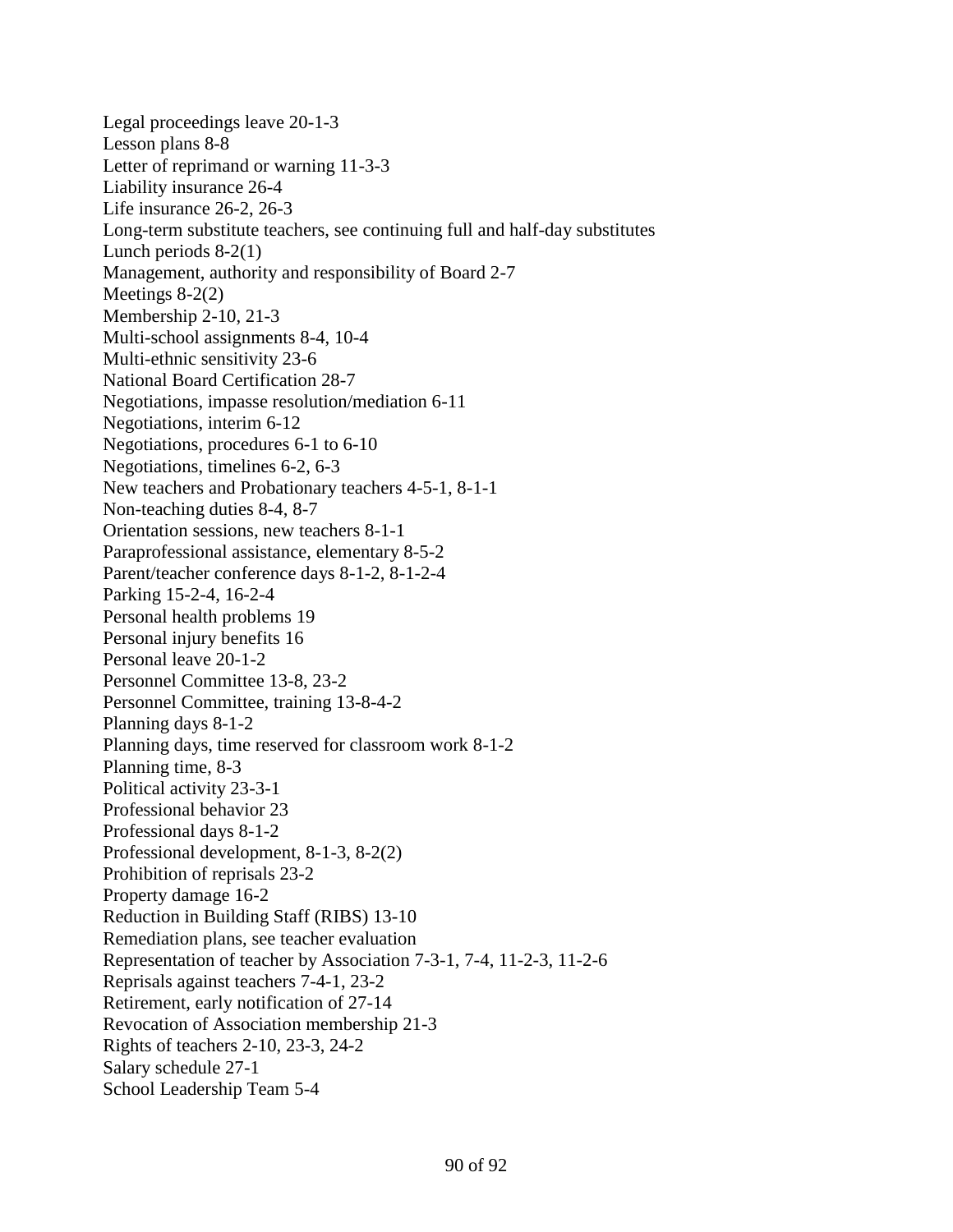Short leaves of absence 20-1 Short leave, application for leave other than sick leave 20-1-4-3 Short leave, Association 21-4 Short leave, legal proceedings 20-1-3 Short leave, personal 20-1-2 Short leave, restrictions 20-1-4 Short leave, sick 20-1-1 Short leave, sick leave, compensation for unused days, 20-1-1-5, 20-1-1-7, 27-12 Short-term disability leave 20-3-1 Sick leave 20-1-1 Sick Leave Bank 20-1-1-4 Special conditions of employment, 8-1-5 Special educators' duty time 8-7-2 Specialized services personnel/providers 8-5-3, 13-12, 29 Staff morale 23-4 Statement of Beliefs, after Table of Contents Student achievement 5, Statement of Beliefs Student school contact day, extension 8-2-2 Substitute teachers, adequate numbers of 25-1 Summer school, evening school 14, 28-3 Suspension without pay 11-2 Tax sheltered annuities 26-2, 26-2-4 Teacher assignments, notice of, types of 13-19-5 Teacher assignments, preferences 13-15-1 Teacher Education Fund 27-11 Teacher evaluation 10 Teacher evaluation, Advisory District Personnel Performance Evaluation Council 10-5 Teacher evaluation, Annual LEAP Evaluations 10-3 Teacher evaluation, Appeal 10-10 Teacher evaluation, Data Gathering Period 10-6-2 Teacher evaluation, Definitions 10-2 Teacher evaluation, End-of-Year Conference 10-3-4 Teacher evaluation, End-of-Year Report 10-3-3 Teacher evaluation, LEAP Fairness Guide 10-4 Teacher evaluation, Performance Improvement Process 10-6 Teacher evaluation, Redress 10-9 Teacher-in-Charge of building 8-12 Teacher lunch 8-2(1) Teacher organizations 2-2, 2-3, 2-10, 21, 21-1-3 Teacher accused of assault 17-2, see also administrative leave 11-2 Teacher schedules 13-4 Teacher schedules, non-teaching duties 8-4, 8-7, 8-7-2 Teacher schedules, teaching load 8-5-1, 8-5-2 Teacher schedules, when assigned to more than one site 8-4 Teaching loads, elementary 8-5-2 Teaching loads, secondary 8-5-1